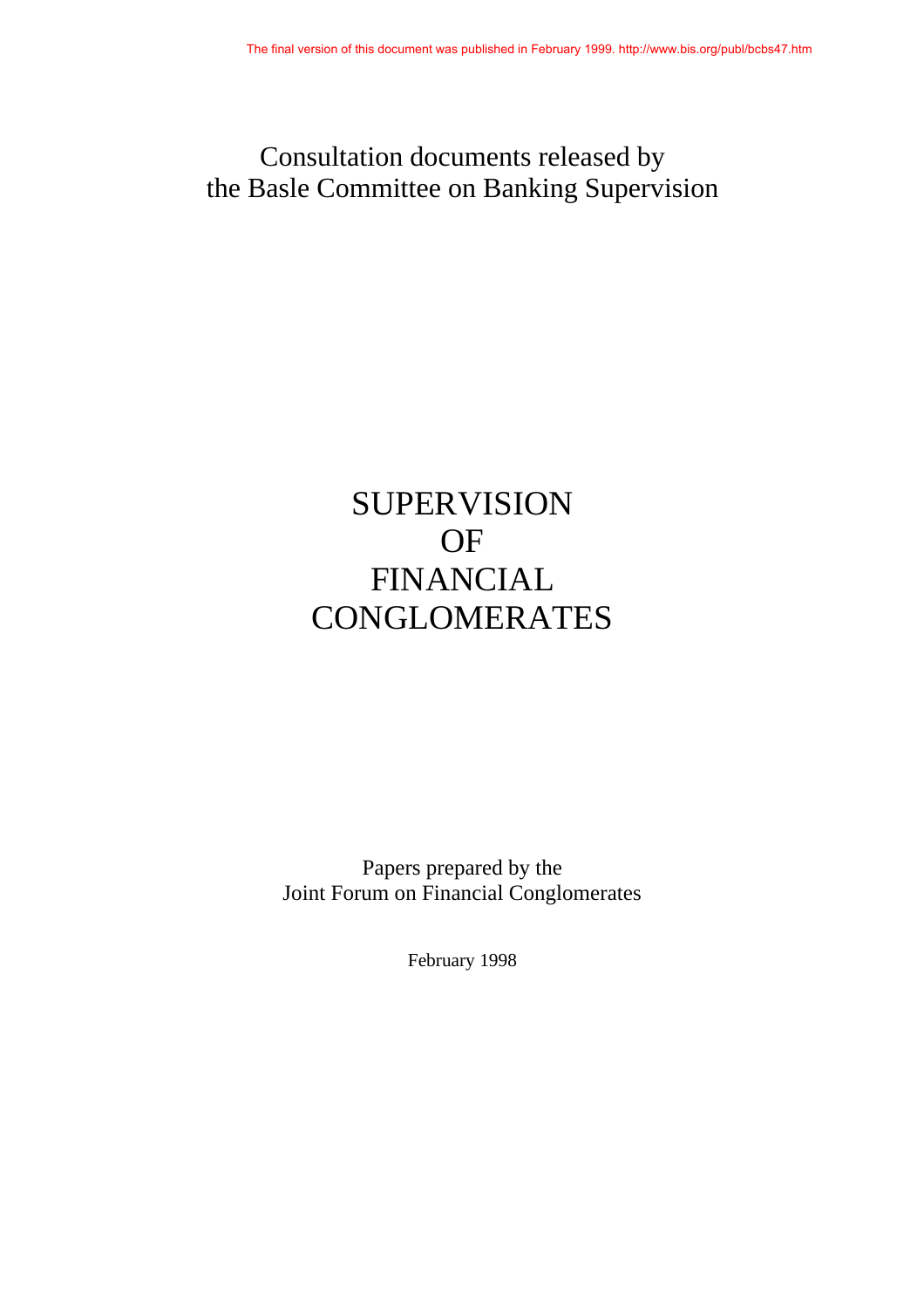### **Table of contents**

˝

| Capital Adequacy Principles paper                                             |  |
|-------------------------------------------------------------------------------|--|
|                                                                               |  |
|                                                                               |  |
|                                                                               |  |
|                                                                               |  |
|                                                                               |  |
| Supplement to the Capital Adequacy Principles paper                           |  |
|                                                                               |  |
|                                                                               |  |
| Fit and Proper Principles paper                                               |  |
|                                                                               |  |
|                                                                               |  |
|                                                                               |  |
| Framework for Supervisory Information Sharing paper                           |  |
|                                                                               |  |
|                                                                               |  |
|                                                                               |  |
|                                                                               |  |
| Exchange of Information Between Supervisors under Various Circumstances 53    |  |
|                                                                               |  |
| Annex 2: Outline of Types of Information that would be Useful in an Emergency |  |
| Principles for Supervisory Information Sharing paper                          |  |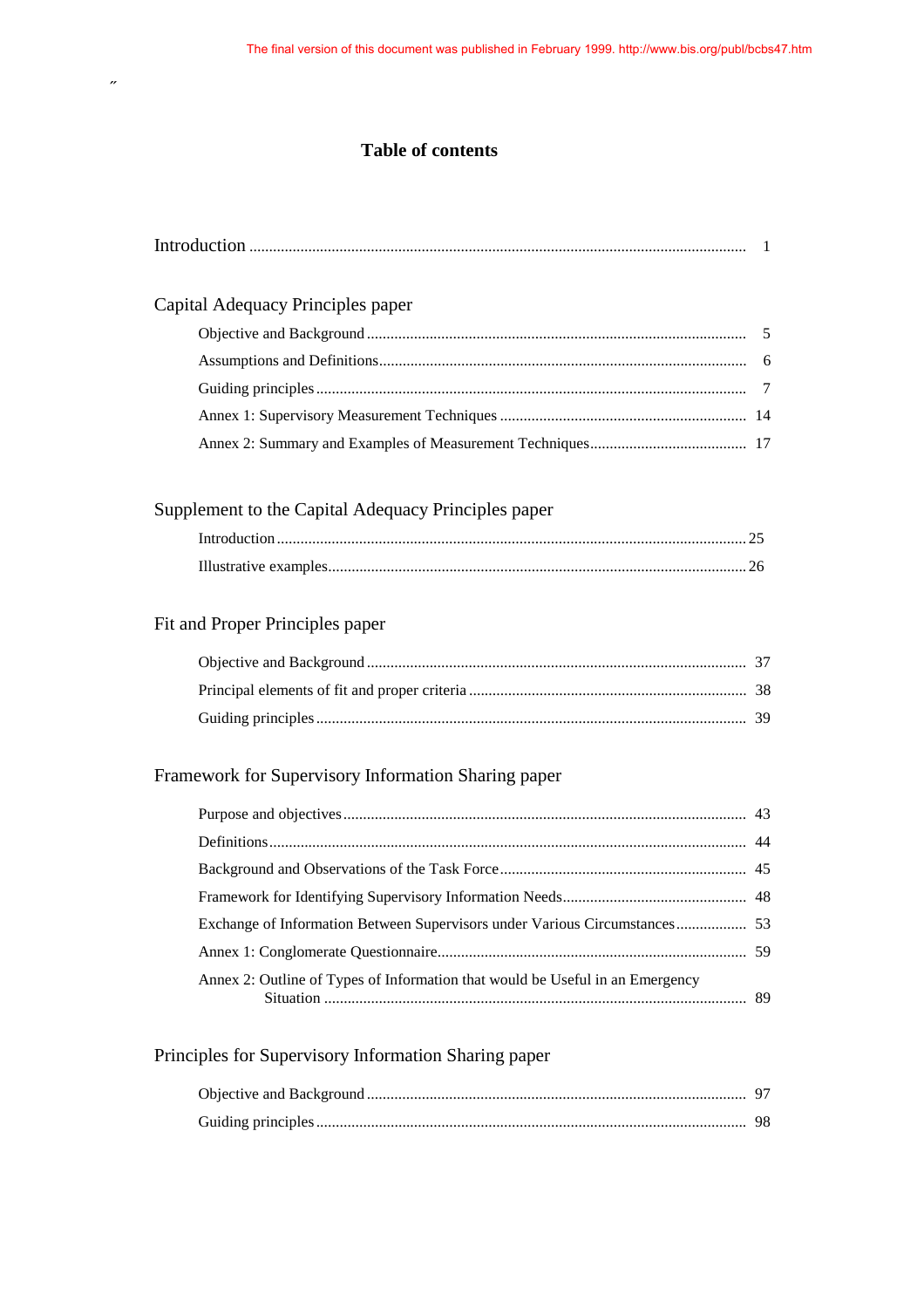### Coordinator paper

˝

### Supervisory Questionnaire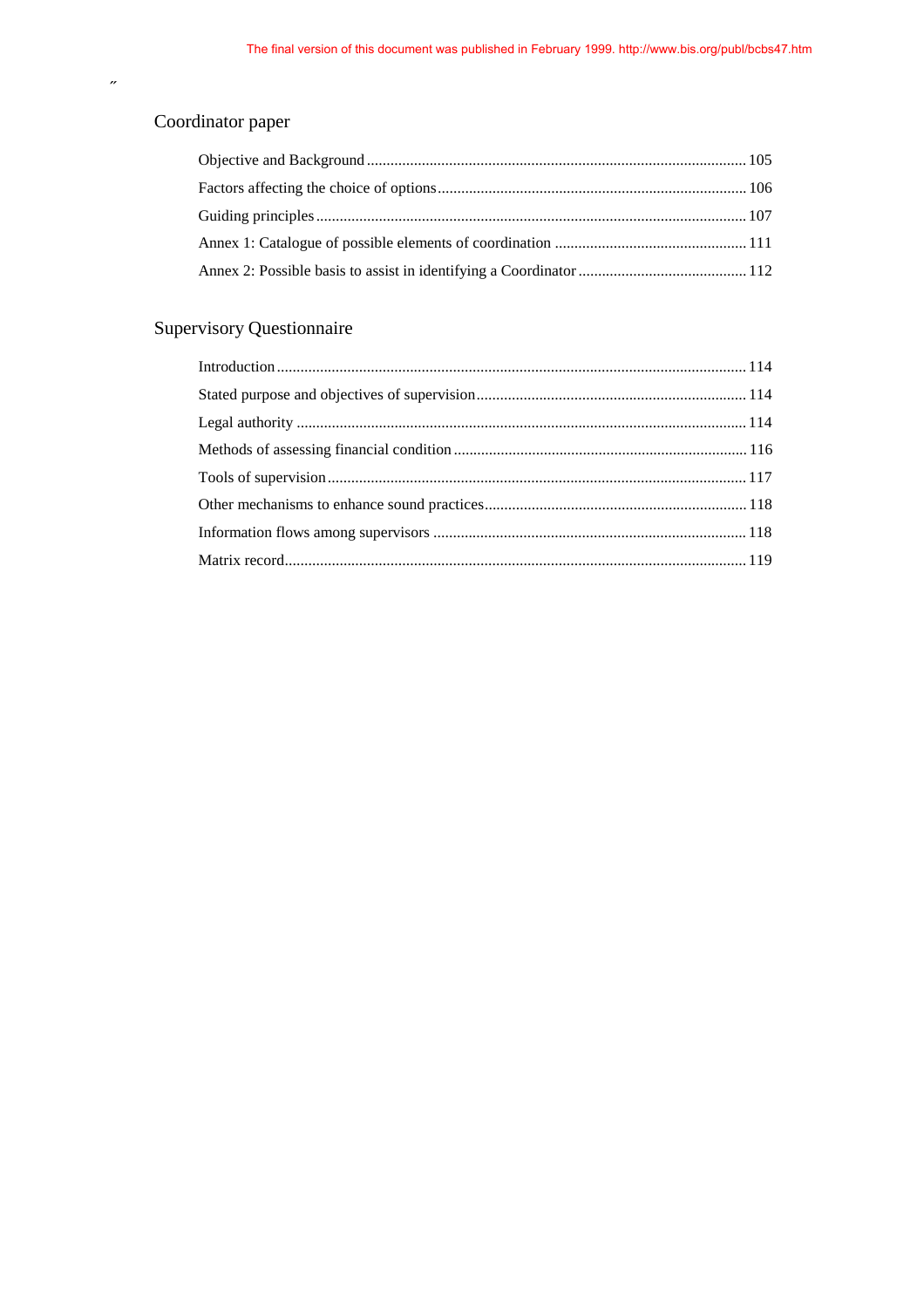#### **Introduction**

The Joint Forum on Financial Conglomerates (Joint Forum) was established in early 1996 under the aegis of the Basle Committee on Banking Supervision (Basle Committee), the International Organisation of Securities Commissions (IOSCO) and the International Association of Insurance Supervisors (IAIS) to take forward the work of the Tripartite Group whose report was released in July 1995. The Joint Forum is comprised of an equal number of senior bank, insurance and securities supervisors representing each supervisory constituency. Thirteen countries are represented in the Joint Forum: Australia, Belgium, Canada, France, Germany, Italy, Japan, Netherlands, Spain, Sweden, Switzerland, United Kingdom and United States. The EU Commission is attending in an observer capacity.

In accordance with its mandate which was agreed by the Basle Committee, IOSCO and the IAIS (collectively "the parent organisations"), the Joint Forum has reviewed various means to facilitate the exchange of information between supervisors within their own sectors and between supervisors in different sectors and has investigated legal or other barriers which could impede the exchange of information between supervisors within their own sectors and between supervisors in different sectors. Also, based on its mandate, the Joint Forum has examined ways to enhance supervisory coordination, including the benefits and drawbacks to establishing criteria to identify and define the responsibilities of a coordinator, and is working on developing principles toward the more effective supervision of regulated firms within financial conglomerates.

The Joint Forum has prepared a number of papers which have been considered by each of the parent organisations. As the Joint Forum continues to refine these papers, it believes it would be useful to obtain both industry and supervisors' input and therefore has requested the Basle Committee, IOSCO and the IAIS to consult with industry and the supervisory community, as appropriate.

The Basle Committee is pleased to transmit the following papers to the banking industry and banking supervisors:

- *A. Capital Adequacy Principles* paper
- *B. Supplement to the Capital Adequacy Principles* paper
- C. *Fit and Proper Principles* paper
- *D. Framework for Supervisory Information Sharing* paper
- *E. Principles for Supervisory Information Sharing* paper
- *F. Coordinator paper*
- *G. Supervisory Questionnaire*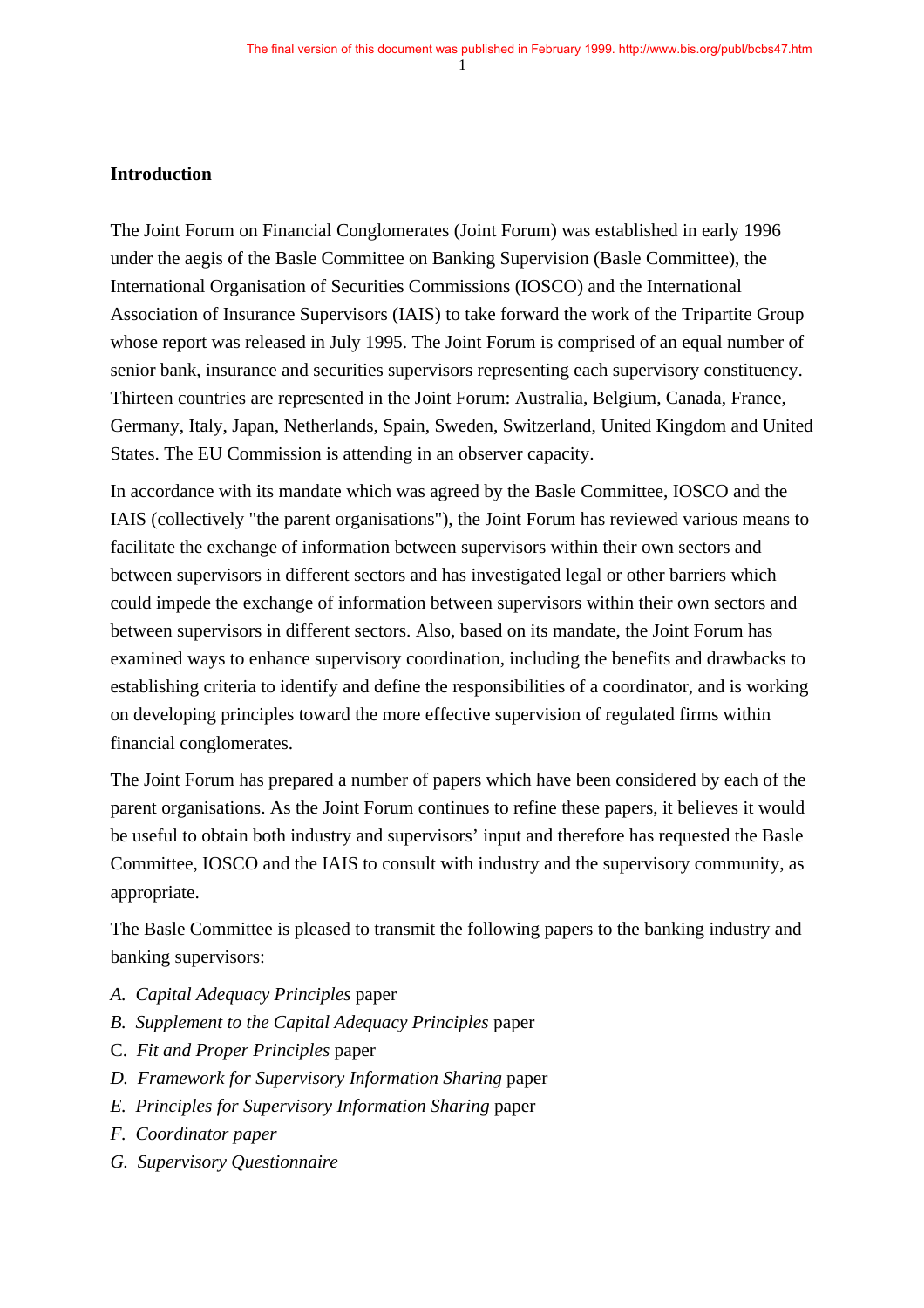The *Capital Adequacy Principles* paper outlines measurement techniques and principles to facilitate the assessment of capital adequacy on a group-wide basis for financial conglomerates. The *Supplement to the Capital Adequacy Principles* paper illustrates situations that can be faced by supervisors in practical applications of the measurement techniques.

The *Fit and Proper Principles* paper provides guidance to ensure that supervisors of entities within a financial conglomerate are able to exercise their responsibilities to assess whether those entities are soundly and prudently managed.

The *Framework for Supervisory Information Sharing* paper sets out a general framework for facilitating information-sharing between supervisors of regulated entities within internationally active financial conglomerates.

The *Principles for Supervisory Information Sharing* paper provides to supervisors involved in the oversight of regulated financial institutions residing in financial conglomerates guiding principles with respect to supervisory information sharing.

The *Coordinator* paper provides to supervisors guidance for the possible identification of a coordinator or coordinators and a catalogue of elements of coordination from which supervisors can select the role and responsibilities of a coordinator or coordinators in emergency and non-emergency situations.

The *Supervisory Questionnaire* is a tool to assist supervisors in better understanding each others' objectives and approaches. It is expected that the continuing work of the Joint Forum and experience gained in using the Questionnaire, together with input resulting from this consultative process, will result in changes to enhance its coverage and make it a more useful tool to better understand supervisors' objectives and approaches.

The Basle Committee draws to your attention the interest of the Joint Forum with respect to intra-group transactions and exposures within financial conglomerates. The Joint Forum's continuing work in this area will focus on the application of corporate governance processes relating to and the monitoring of intra-group transactions and exposures in conglomerates and supervisory approaches to such intra-group transactions and exposures. The Joint Forum also intends to pursue work in the area of large exposures.

The purpose of the consultation is to seek the input of industry participants and supervisors; such input will advance the development of the Joint Forum's thinking and approach with respect to the oversight of financial conglomerates. The Joint Forum and the parent organisations recognise that the papers will not be of equal interest to all parties. In particular, the *Supervisory Questionnaire* (G) would be of more relevance to supervisors than to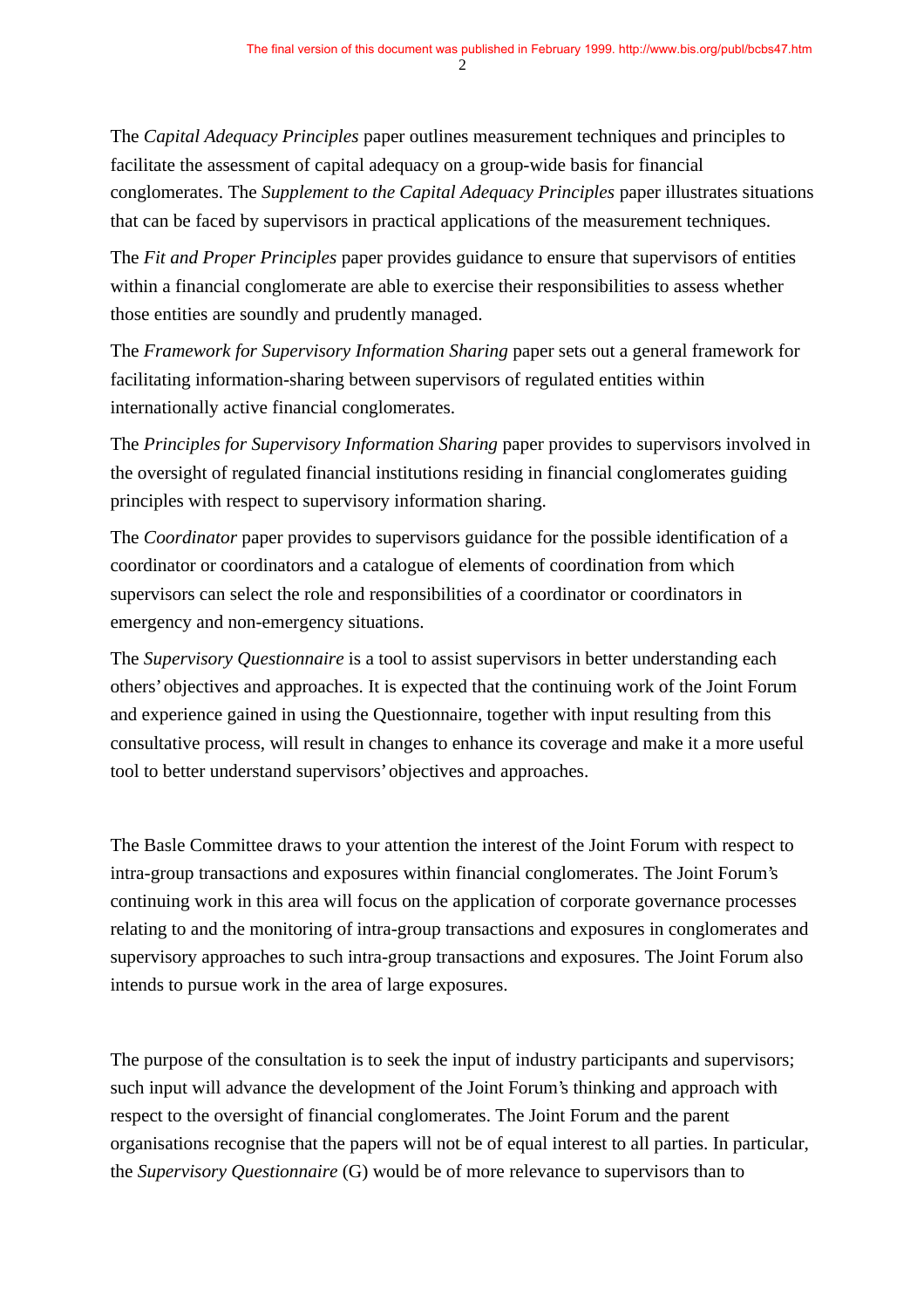industry. Further, the *Supplement to the Capital Adequacy Principles* paper is a working paper provided for general information to assist reviewers to understand the Joint Forum's thinking. Accordingly, reviewers should not feel obligated to comment on all papers in the consultation package.

The Basle Committee invites feedback on the papers of the Joint Forum enclosed herewith. Comments and feedback should be provided by 31st July 1998. Please direct your comments to:

> Mr. F.C. Musch, Secretary-General Basle Committee on Banking Supervision Centralbahnplatz 2 4002 Basle, Switzerland (Fax: #41 61 280 9100)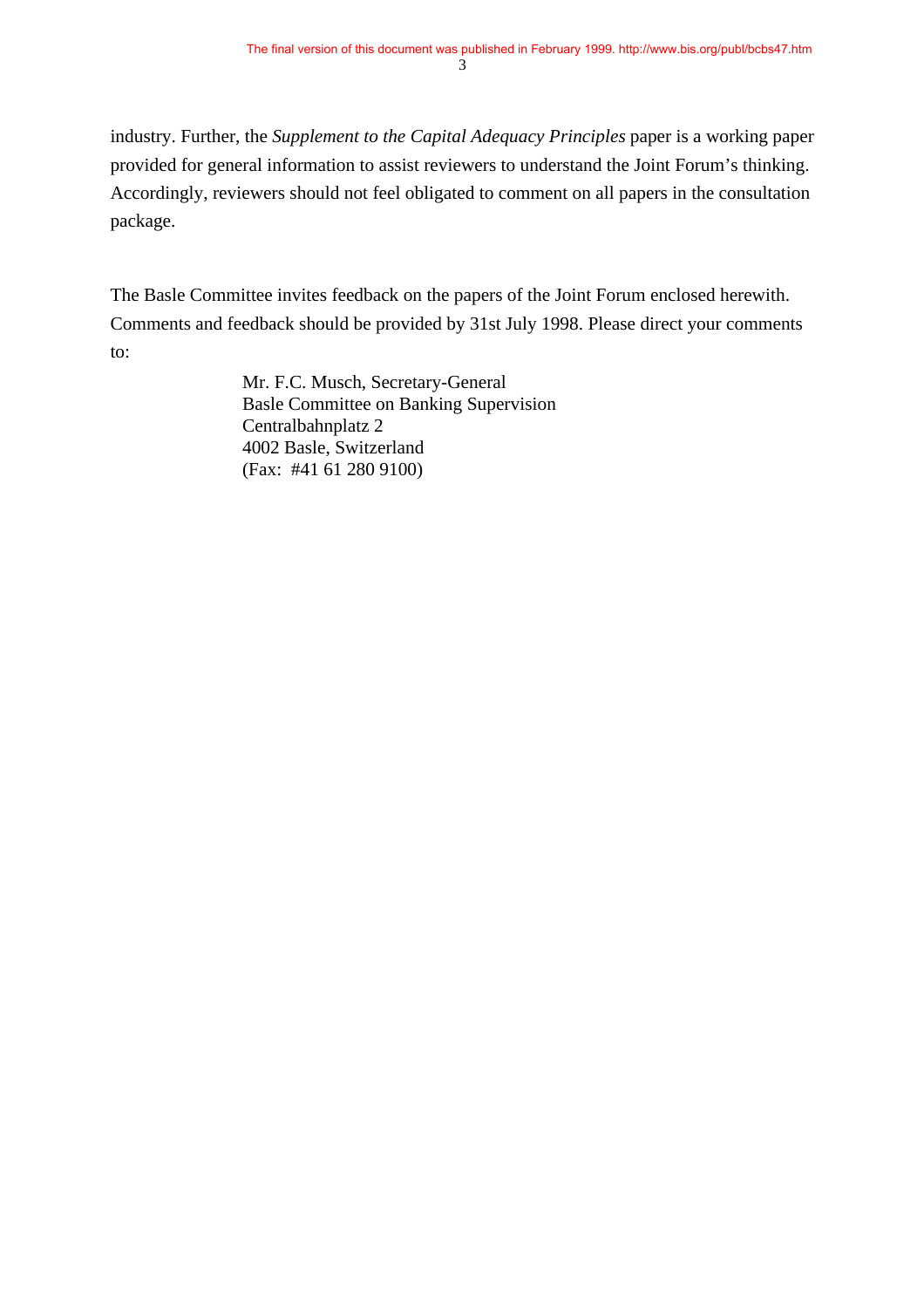# Capital Adequacy Principles paper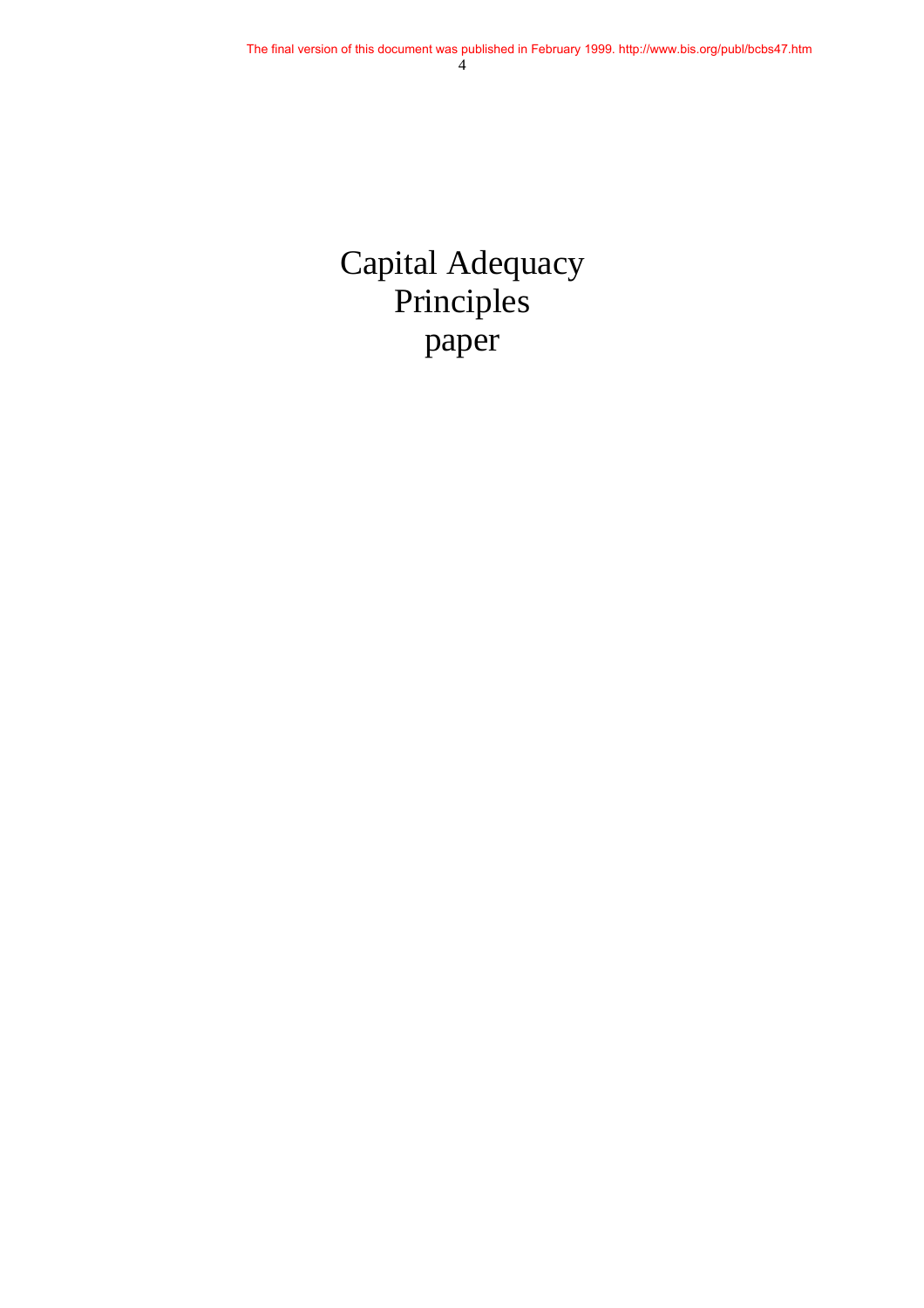#### **Capital Adequacy Principles**

#### *Objective*

1. To provide banking, securities and insurance supervisors with principles and measurement techniques (a) to facilitate the assessment of capital adequacy on a group-wide basis for heterogeneous financial conglomerates; and (b) to identify situations such as double or multiple gearing which can result in an overstatement of group capital and which can have a material adverse effect on the regulated financial entities.

2. This paper does not seek to specify mandatory techniques for giving effect to the principles set out below. Rather, the paper sets out techniques that have been found useful by a number of supervisors in assessing group-wide capital or in evaluating the impact of certain practices on regulated entities. Supervisors should have the flexibility to utilise the techniques appropriate for the specific circumstances of the particular financial conglomerates with which they deal. Several relevant techniques are outlined in this paper and other prudent techniques may be developed in the future. In applying them, supervisors have discretion to exclude entities which are immaterial to the risk profile of the group or its capital adequacy.

#### *Background*

3. The emergence of corporate groups which provide a wide range of financial services, known as financial conglomerates and typically incorporating at least two of banking, securities and insurance, has added an additional dimension for the solo supervisors of entities within those groups. Supervisory concerns have been explored from the perspective of each of the three supervisory disciplines and also from a broader perspective by the three groups of supervisors working together.

4. A central issue has been to ensure that the objectives of individual supervisors as they relate to the entities for which they have regulatory responsibility are not impaired as a result of the existence of financial conglomerates. Supervisors collectively recognise the need for individual supervisors of businesses within a conglomerate to satisfy themselves that there is sufficient capital available to the individual regulated entities to ensure their viability. Different supervisors attach different weights to the relative importance of the two objectives identified in the opening paragraph of this paper while recognising that neither is exclusive of the other.

5. The solo capital adequacy requirements of each of the banking, securities and insurance sectors are different with varying definitions of the elements of capital, and varying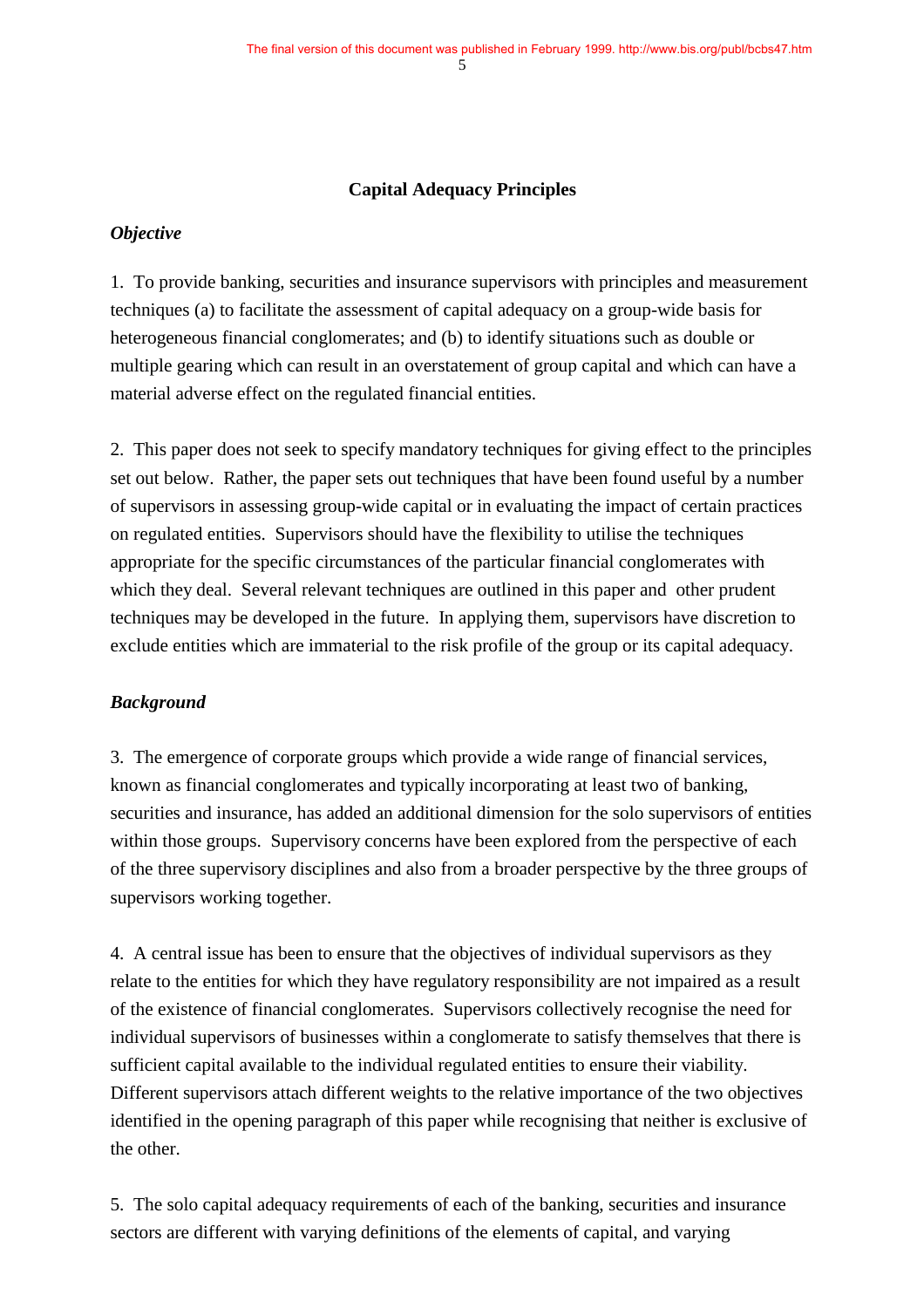approaches to asset and liability valuations. Each sector's capital adequacy requirements reflect the nature of the different businesses undertaken by each sector, the differing risks to which they are exposed, and the different ways in which risk is managed by the firms and assessed (and/or constrained) by supervisors.

6. The elaboration and application of capital adequacy measurement techniques on a groupwide basis, and the possibility of the exercise of supervisory powers including those providing for remedial action which may prove necessary, is not intended to create an expectation that the full extent of regulation extends to unregulated entities within a financial conglomerate. The supervisory measures adopted should be construed so as to take this into account.

### *Assumptions*

7. The capital adequacy requirements (and other features of the financial control regimes) that banking, securities and insurance supervisors prescribe for the institutions and groups within their own jurisdictions are taken as given. Supervisors may wish to exercise their judgement on the degree to which they will rely on the application of these requirements in jurisdictions which do not apply similar standards of supervision. The requirements within each sector are not in all cases uniform, but the trend is towards convergence within each sector. Further progress on the elaboration and convergence of capital adequacy requirements in the insurance sector is however desirable, including for insurance groups.

8. The elaboration of acceptable techniques of capital measurement for heterogeneous financial conglomerates does not preclude the use of an accounting-based consolidation approach, or other prudent approaches that meet the analogous objectives to those in paragraph 1, for financial conglomerates made up of homogeneous entities.

### *Definitions*

9. For the purposes of this paper, heterogeneous financial conglomerates are conglomerates whose primary business is financial, whose regulated entities engage to a significant extent in at least two of the activities of banking, insurance and securities business, and which are not subject to uniform capital adequacy requirements.

10. Group-wide basis is a term employed to indicate that the entire group, including the parent and all its regulated and unregulated entities, are being considered.

11. Capital and regulatory capital are used interchangeably to mean the aggregate amount of elements eligible for inclusion in the regulatory definition of capital.

12. Regulatory capital requirement is the minimum amount of regulatory capital required by a supervisor, which if not maintained will usually permit or require supervisory intervention.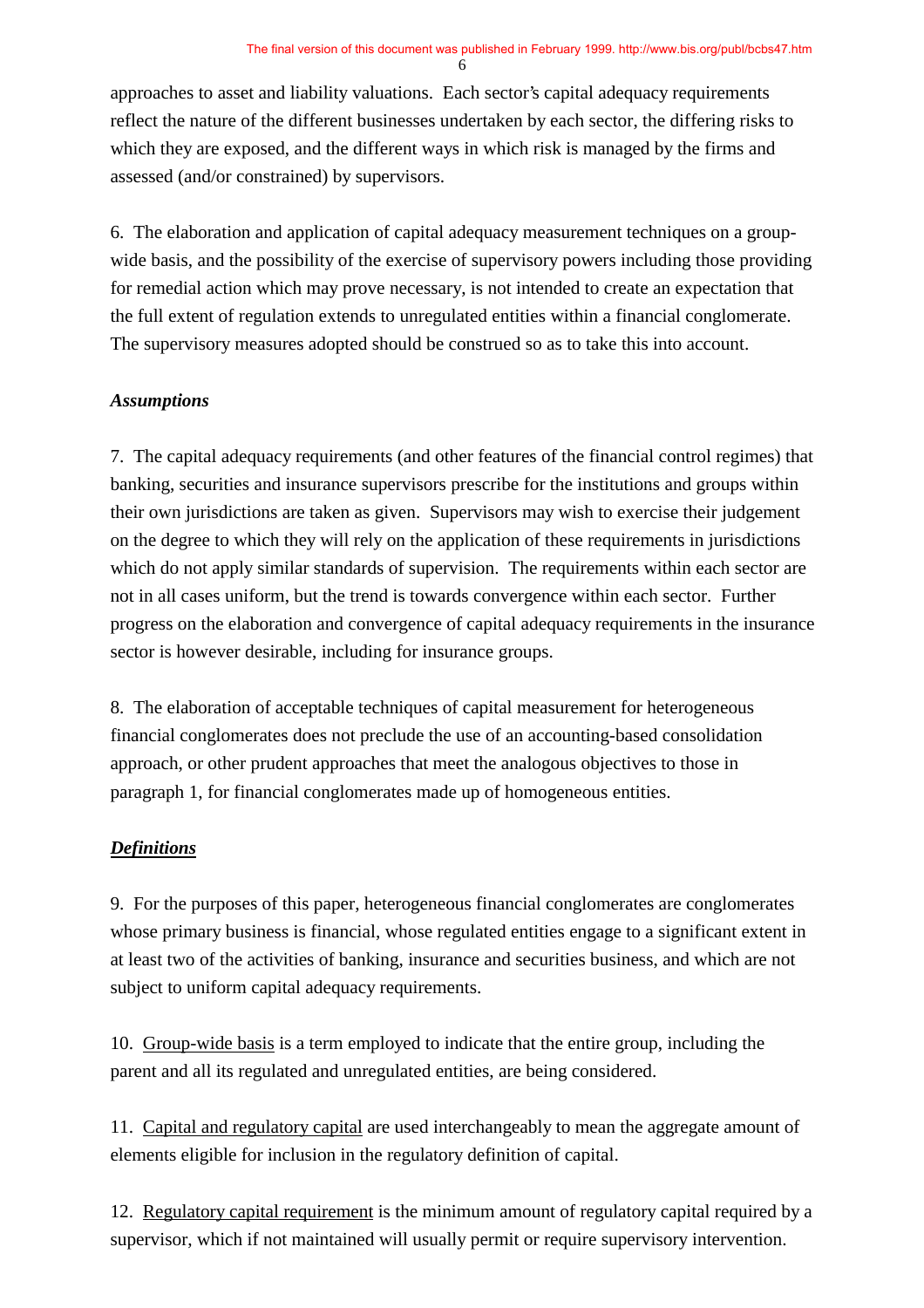### *Guiding Principles*

13. The objective in developing measurement techniques for the assessment of capital adequacy on a group-wide basis for heterogeneous financial conglomerates has been to identify approaches that should yield broadly equivalent results not to promote a single technique for universal application.

14. In principle, the use of the different techniques outlined in the annex to this paper should yield broadly equivalent results if applied to any particular group; in practice, the exercise of reasonable discretionary judgement by supervisors will give results within a range of acceptable outcomes.

15. The use of these techniques does not diminish the need for solo supervisors to establish the solo capital position against solo capital requirements for individual regulated businesses, to the extent required by sectoral capital adequacy regimes.

**16. In order to fulfil the objectives in paragraph 1, acceptable capital adequacy measurement techniques should be designed to:**

### **1. detect and provide for situations of double or multiple gearing, i.e. where the same capital is used simultaneously as a buffer against risk in two or more legal entities;**

17. Double gearing occurs whenever one entity holds regulatory capital issued by another entity within the same group and the issuer is allowed to count the capital in its own balance sheet. In that situation, external capital of the group is geared up twice; first by the parent, and then a second time by the dependant. Multiple gearing occurs when the dependant in the previous instance itself downstreams regulatory capital to a third-tier entity, and the parent's externally generated capital is geared up a third time. Although double and multiple gearing are normally associated with a parent downstreaming capital to its dependant, it can also take the form of an entity holding regulatory capital issued by a sister affiliate or by an entity above it in the group's organisation chart. Supervisors need to be alert to the implications of double or multiple gearing in the entities that they supervise, regardless of whether those entities hold capital issued by a parent company, a dependant, or an affiliate.

18. The principal issue raised by double or multiple gearing is not the ownership structure as such (although some structures may also raise broader supervisory concerns), but the consequences of that structure for the assessment of a financial conglomerate's group-wide capital. When double or multiple gearing is present, assessments of group capital that are based on measures of solo capital are likely to overstate the external capital of the group. Supervisors should bear in mind that only capital issued to external (i.e., non-group) investors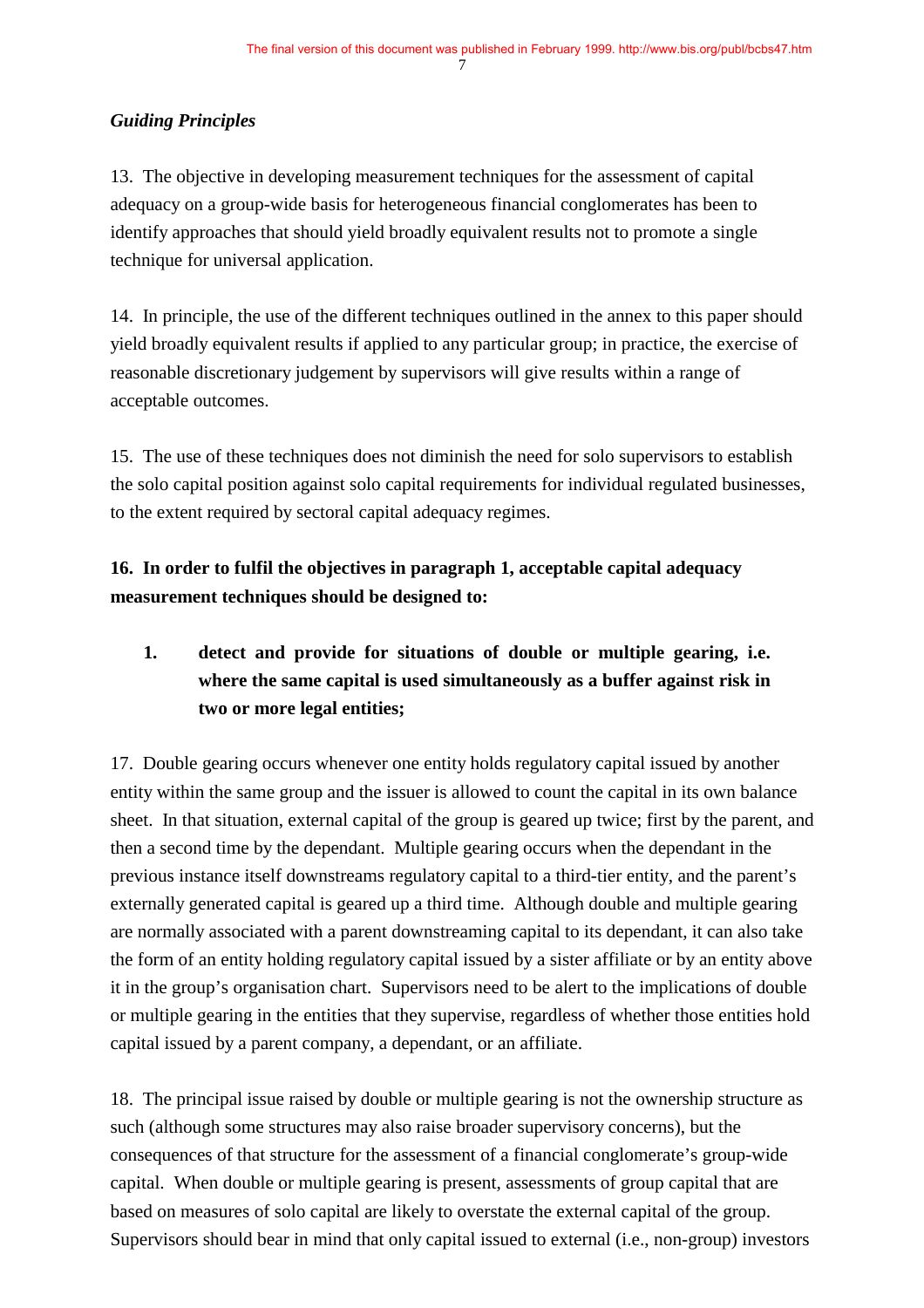provides support to the group, although some forms of internally generated capital may provide support for individual companies on a solo basis. Consequently, assessments of group capital should exclude intra-group holdings of regulatory capital. Three capital adequacy measurement techniques for making that adjustment are described in annex 1 to this paper. Annex 2 provides numerical illustrations.

19. The situation is somewhat different when two entities within a group each holds regulatory capital issued by the other. In that case, none of the reciprocal holdings represents externally generated capital. The solution, however, is the same: both intra-group holdings should be excluded from assessments of group capital.

20. The structure of corporate groups means that it is inevitable that at least one entity will own shares and possibly other capital instruments issued by other entities within the group. While from a commercial perspective such structures are not inherently unsound, some may pose a prudential concern. For example, large intra-group holdings of capital can permit difficulties in one entity to be transmitted more quickly to other entities within the group. Thus, in addition to making the necessary adjustment to measurements of group capital, supervisors should be alert to ownership structures that pose such prudential concerns.

21. Paragraphs 16 to 19 deal with double or multiple gearing within a group. Supervisors should also be aware that similar problems of double or multiple gearing can also occur between different conglomerates holding cross participations in each other or in each other's dependants.

### **2. detect and provide for situations where a parent issues debt and downstreams the proceeds in the form of equity, which can result in excessive leverage;**

22. A situation of excessive leverage can occur when a parent issues debt (or other instruments not acceptable as regulatory capital in the downstream entity) and downstreams the proceeds to a dependant in the form of equity or other elements of regulatory capital. In this situation, the effective leverage of the dependant may be greater than its leverage computed on a solo basis. While this type of leverage is not necessarily unsafe or unsound excessive leverage can constitute a prudential risk for the regulated entity if undue stress is placed on the regulated entity resulting from the obligation on the parent to service that debt. A similar problem can arise where a parent issues capital instruments of one quality and downstreams them as instruments of a higher quality.

23. In the particular case of an unregulated holding company, (i.e. one not subject to any sectoral capital adequacy requirement), at the top of a financial conglomerate, an assessment of group-wide capital adequacy by supervisors will need to encompass the effect on the group of the capital structure (and liquidity when appropriate)of such a company. To achieve this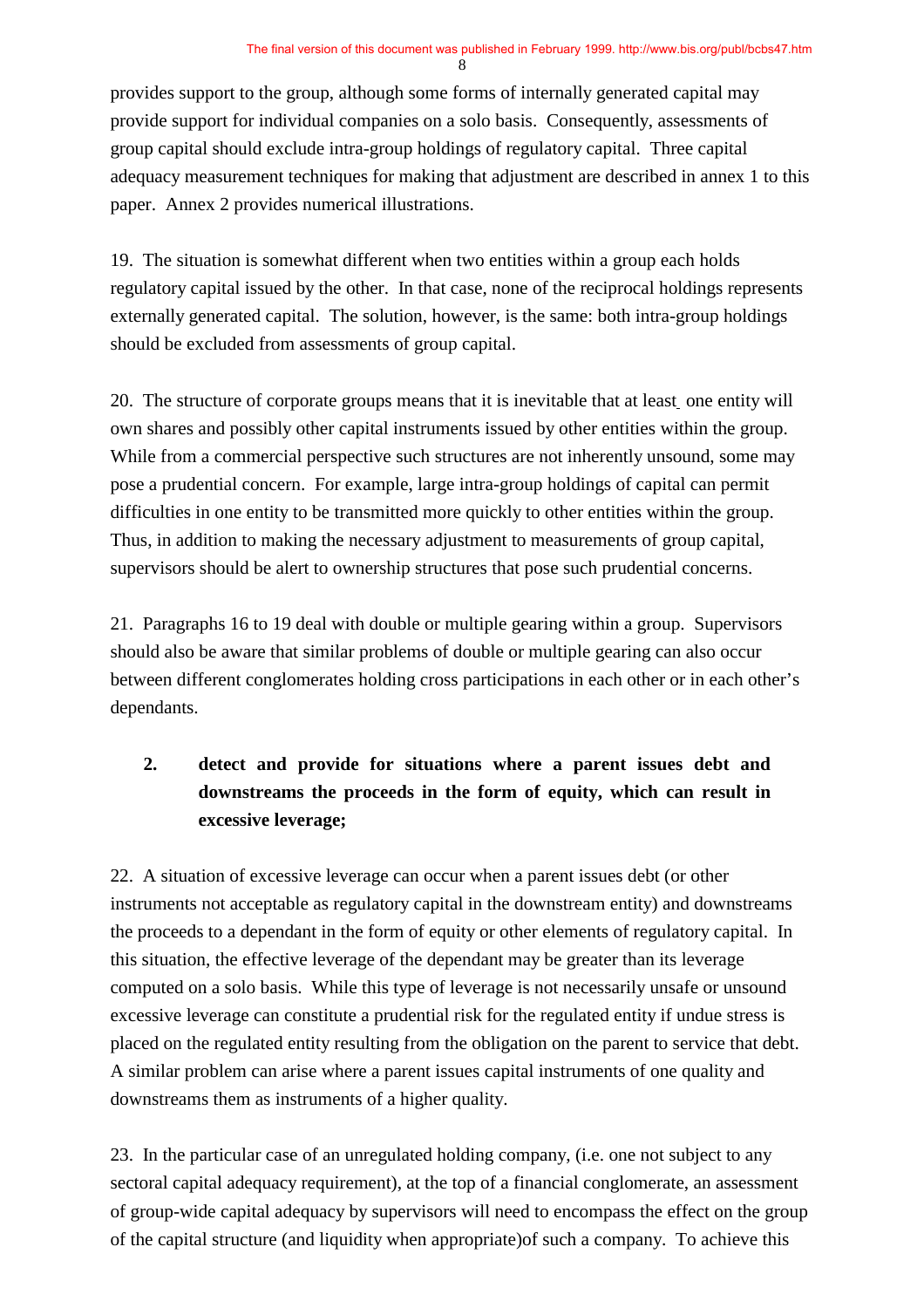supervisors will need to be able to obtain information about the unregulated holding company e.g. via the regulated entities or via public domain information, and so to make an assessment of its ability to service all external debt. This is one aspect of a more general need for supervisors to consider the impact on regulated entities of unregulated parent holding companies.

**3. include a mechanism to detect and provide for the effects of double, multiple or excessive gearing through unregulated intermediate holding companies which have participations in dependants or affiliates engaged in financial activities.**

24. Assessment techniques need to be able to address situations where the intermediate holding company provides regulatory capital to another group entity. The group-wide capital adequacy measurement technique used should effectively eliminate the effect of intermediate holding companies and yield the same results as would be produced if there were no such intermediate holding company, or if it were consolidated in the relevant sector for risk assessment purposes. The unregulated intermediate holding company could be a non-trading financial holding company whose only assets are its investments in dependants, and/or a company engaged in activities ancillary to the regulated entity (e.g. a service company to the group).

**4. include a mechanism to address the risks being accepted by unregulated entities within a financial conglomerate that are carrying out activities similar to the activities of entities regulated for solvency purposes (e.g. leasing, factoring, reinsurance).**

25. For unregulated entities, supervisors have a number of analytical alternatives, including the substitution of a capital proxy for the relevant sector, the application of other ad hoc treatments that represent a prudent treatment of the risks being accepted, or as a fallback, use of total deduction treatment described in paragraph 37 and annex 1. For unregulated entities whose activities are similar to regulated entities (for example, leasing, factoring, reinsurance), a comparable or "notional" capital proxy (including any valuation requirements for assets and liabilities) may be estimated by applying to the unregulated industry the capital requirements of the most analogous regulated industry.

26. The total deduction treatment should not normally be applied to a reinsurance company in a group. If the capital proxy treatment is not applied to a reinsurance company in a group, the supervisor of any insurance company in the group should consider whether it is prudent to give credit for reinsurance placed with the reinsurer in assessing the solo capital adequacy of the regulated group insurers.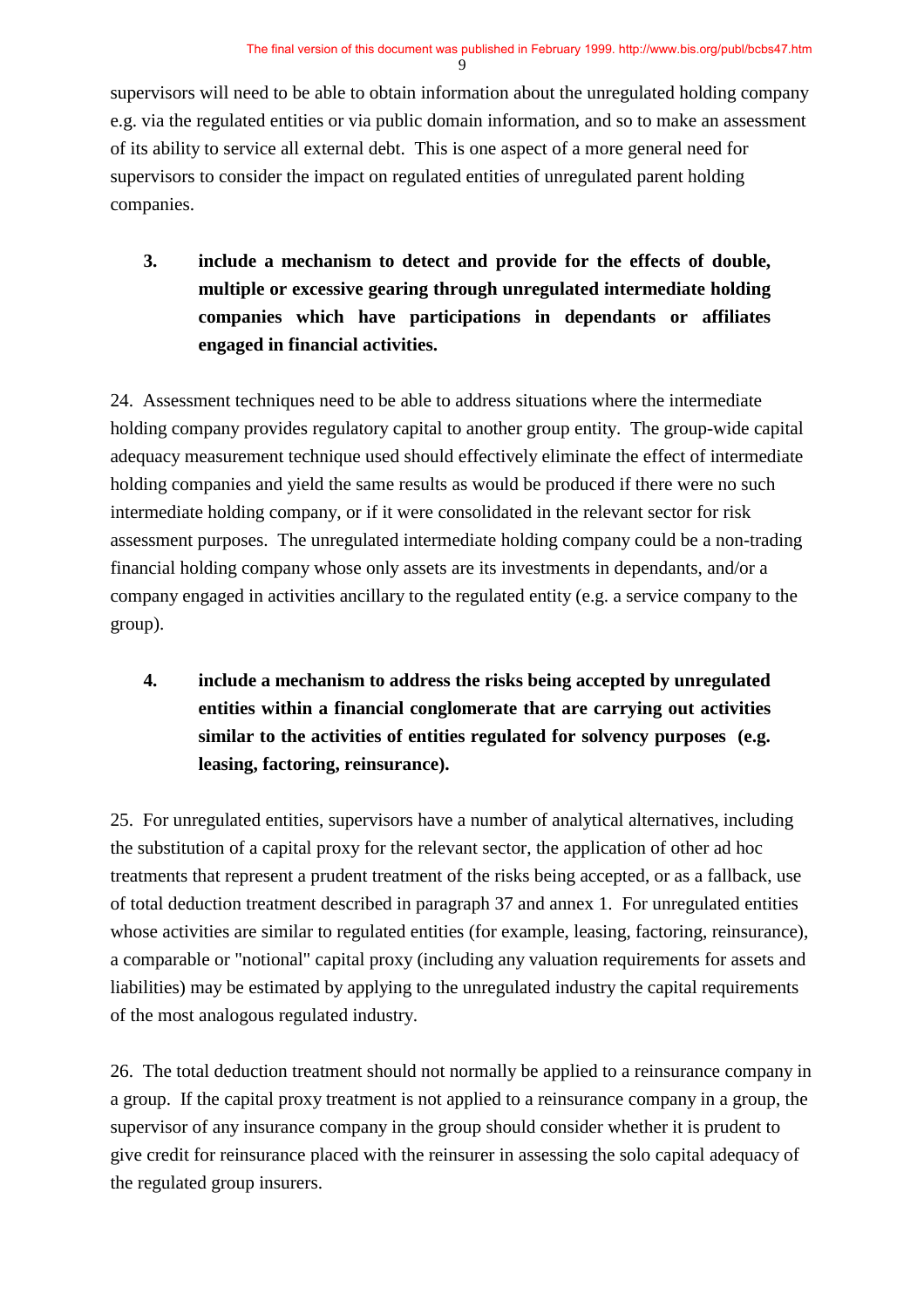27. More generally, where risk has been transferred from regulated companies in a group to unregulated companies in the group, supervisors of the regulated companies may need to look through to the overall quantum and quality of assets in the unregulated companies, especially where a notional capital proxy has not been used.

### **5. address the issue of participations in regulated dependants (and in unregulated dependants covered by principle 4) and to ensure the treatment of minority and majority interests is prudentially sound.**

28. The framework and mechanism for identifying and mapping group relationships is embodied in company law and accounting conventions. For the purposes of prudential supervision, the accounting treatment should be used as the point of departure although the precise way in which capital is measured and aggregated will need to be determined by the supervisor in the light of his assessment of group relationships.

29. Where the group has neither control of nor significant influence by virtue of its participation(s) in a regulated company, the regulated entities' investments should be treated in accordance with the solo supervisors' rules for capital adequacy assessment for investments in similar companies. This approach will normally be applicable to group participations of less than 20%, and it will normally result in the participation(s) being treated on the same basis as participations of less than 20% in unregulated companies.

30. Where group participations in a regulated dependant are such as to give the group shared control, only the pro-rata share of regulatory capital in excess of the dependant's own regulatory capital requirements should normally be regarded as available to support risks in the parent company or in other entities in the group and to be recognised in a group-wide capital adequacy assessment, subject to the conditions in paragraphs 32-35. Where in the view of supervisors, group participations in a regulated dependent are such as to give significant influence and exposure to risk, but falling short of control, supervisors should normally use the same approach. The test of significant influence and exposure to risk can usually be expected to apply to participations of 20% or more (and on occasion between 10 and 20%), but under 50%.

31. Such participations below 50% may occasionally be treated as not conferring significant influence or exposure to risk, in particular if voting participation is under 20%, there is no right to board membership, large exposure or asset spread rules are met, and there is no co-ordination of business plans and development. Conversely, the test may exceptionally be met by participations in the range 10-20%.

32. Under accounting conventions, participations which confer effective control and/or meet company law definitions of subsidiaries are usually consolidated in full and minority interests shown separately from the group shareholders' funds. This is on the basis that if the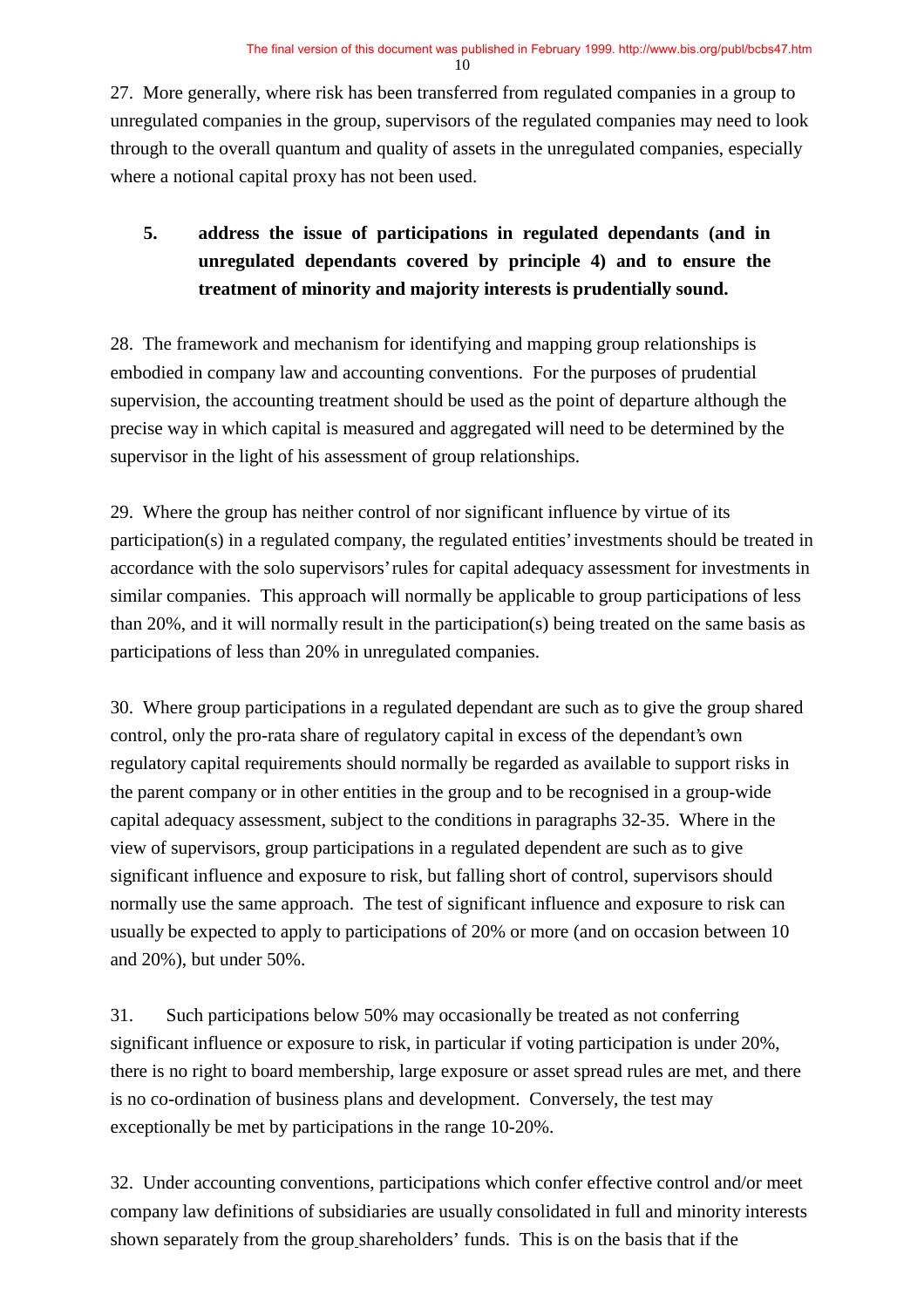subsidiary were disposed of, or funds corresponding to its assets transferred to the shareholders (usually through a dividend), the minority shareholders would receive their proportion of the proceeds. For prudential purposes, regulatory capital in excess of such a subsidiary's own regulatory capital requirements, and which can be regarded as in principle available to support risks in the parent company or in other entities in the group should a shortfall arise, can be recognised in a group-wide capital adequacy assessment, subject to the conditions set out in paragraphs 32-35. This treatment can be expected to apply to group participations in excess of 50%, including 100% participation.

33. A group-wide assessment of any participations covered by paragraphs 29-31 needs to determine whether an adequate distribution of capital exists within the group. This may lead supervisors to judge that although group-wide capital covers the risks of the group, its improper distribution may endanger regulated entities within the conglomerate; in other cases it may point to a shortfall in group-wide capital overall. Such an assessment should take into account restrictions (e.g. legal, tax, rights of other shareholding interests, restrictions which may be imposed by solo regulation of dependants, foreign exchange) on the transferability of excess regulatory capital (whether by the transfer of assets or by other means) in such dependants.

34. The requirement is not that such transfers should actually take place, but it should be ascertained that funds equivalent to any capital in excess of the capital requirement of a dependant and included in the group-wide capital assessment could legitimately be moved should the need arise. This test may lead supervisors in their group wide assessment of capital, to limit the inclusion of excess capital in such dependants to the funds which they judge to be available to the parent or other parts of the group, taking account of any restrictions of the kind identified in paragraph 32.

35. Supervisors should be aware that fully integrating non-wholly-owned subsidiaries may overstate the extent to which excess regulatory capital is available to the group as a whole, unless the assessment described in paragraphs 32-33 has been carried out, while this treatment of deficits may overstate the group's responsibility to inject capital.

36. Conversely, a pro rata attribution of any deficit may understate a parent's de facto responsibility to provide additional capital. Any solo deficits in dependants should therefore be attributed in full in the group capital assessment if it appears to the supervisor that the parent is likely to have to support the dependant without assistance from other external participants in the dependant. The larger the group participation in a dependant, the more likely such support will be required.

37. Regulatory capital in a dependant and the matching capital requirements should be calculated according to the rules applicable to the financial sector and jurisdiction in question. The supervisor of the parent should establish that any excess capital in the dependant and to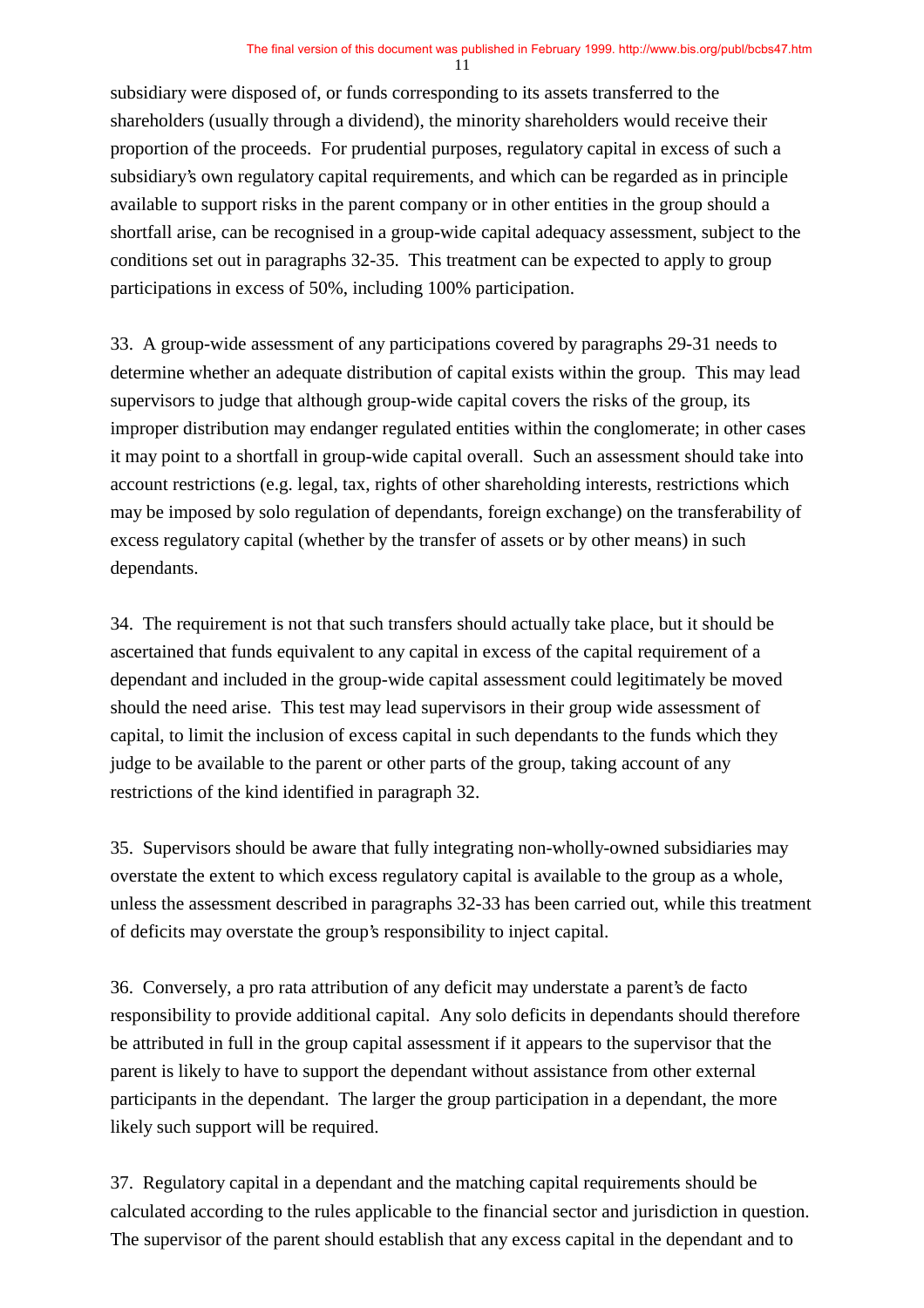be recognised in the parent or group balance sheet comprises capital elements acceptable under his own rules.

### *Total deduction*

38. If it is not possible or practicable to make a prudent valuation of the capital in a regulated dependant, the value of the participation to the rest of the group should be set at zero, i.e. the book value of the investment should be fully deducted, unless circumstances (e.g. the existence of a guarantee from the parent to the dependant) suggests that an even more prudent treatment should be applied. This approach is likely to be appropriate if the regulatory competence of the dependant's jurisdiction is uncertain, and may also be appropriate where the local regulatory requirements and/or type of business undertaken is markedly different from those prevailing in the same sector in the parent/group jurisdiction.

### *Market risk*

39. An emerging issue for supervisors is the treatment of market risk. In many cases, the existence of market risks in different parts of a group may lead supervisors to judge that full offset of positions is not appropriate, and that an aggregation or deductive approach may give the best group wide assessment of risks; in others a consolidation approach that fully offsets market risk may give a more accurate picture. This is an area where the appropriate guidance to supervisors is likely to evolve over the next few years.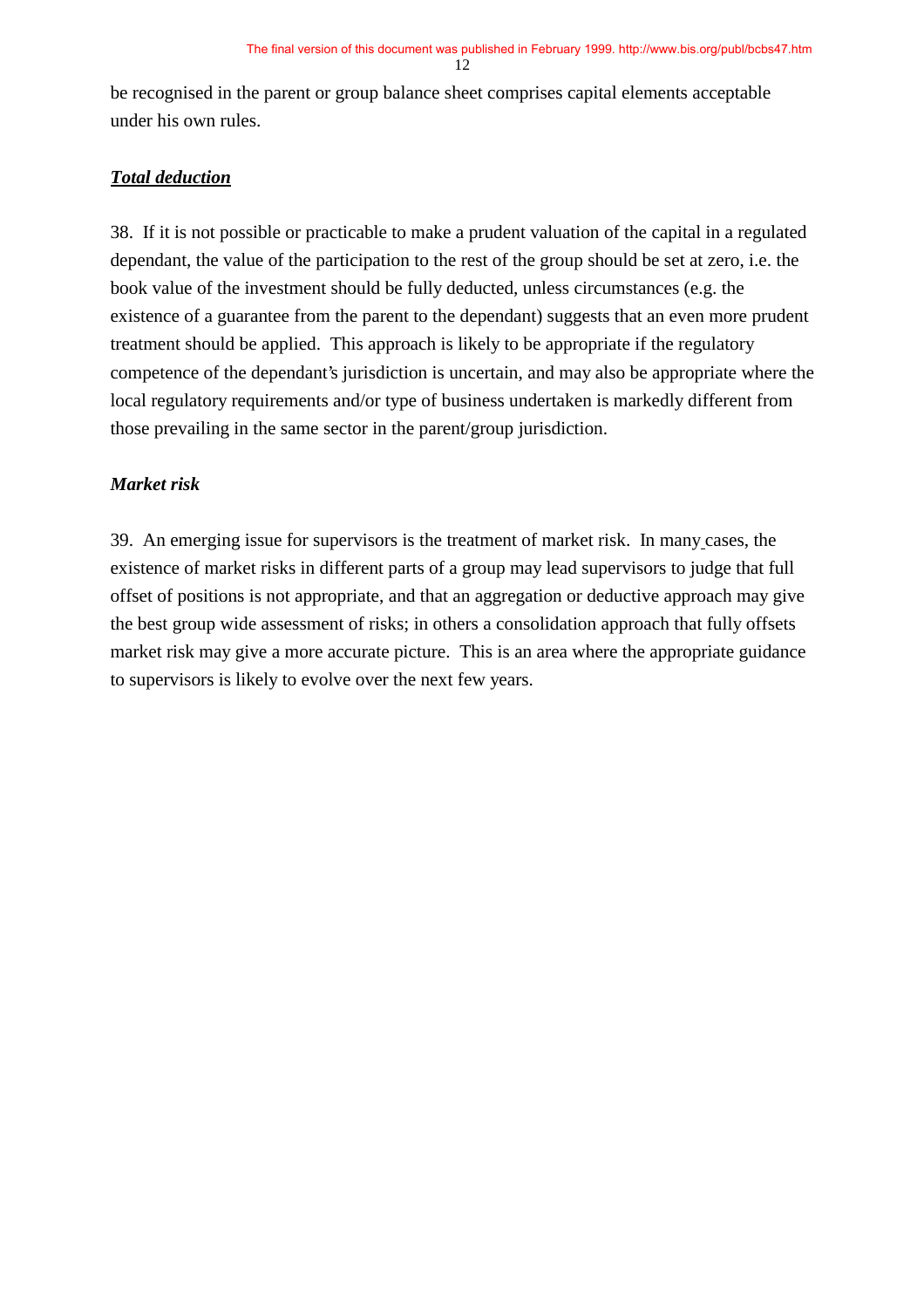#### *Techniques*

40. The Joint Forum has identified three techniques of capital measurement which are capable of yielding comparable and consistent assessments of the capital adequacy of financial conglomerates: the "**building-block prudential approach**", the **risk-based aggregation method** and **risk-based deduction method**. In addition the "total deduction" technique can also be of value, especially in addressing problems of double/multiple gearing. The particulars of these techniques are set out in annexes 1 and 2 to this principle.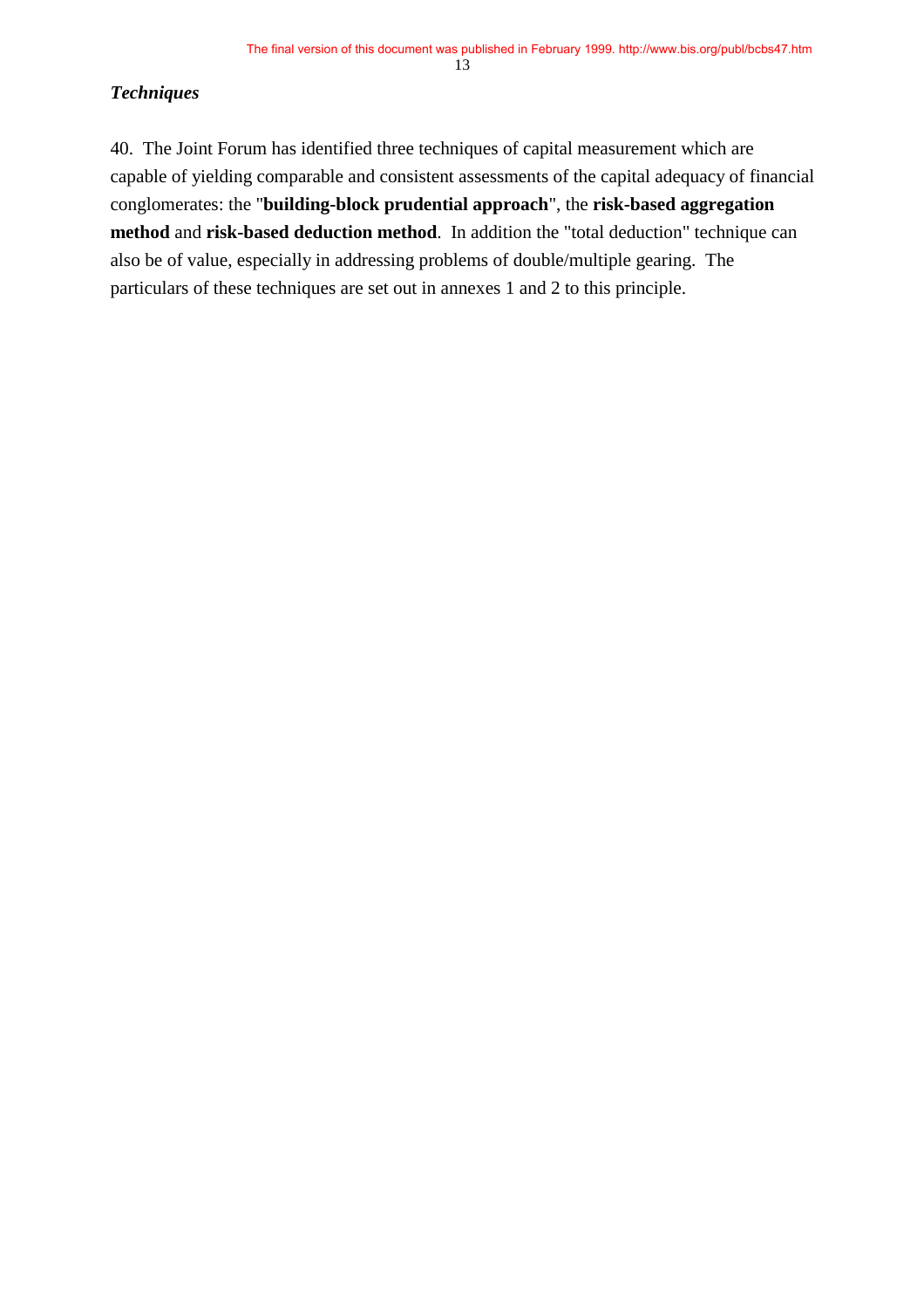#### Annex 1

## Supervisory Measurement Techniques Relating to Heterogeneous Financial Conglomerates

### Use and Description of Techniques

The three techniques, described below, are recognised as useful alternative methodologies for assessing capital adequacy, and each technique, while analysing capital from different perspectives, should provide a similar conclusion regarding capital adequacy. Supervisors may wish to use those techniques that are best suited to the way readily accessible financial data on the conglomerate are structured. Moreover, supervisors may use those techniques best suited to identify or highlight the nature of the risks assumed by the financial conglomerate or that identify potential weaknesses relevant to the structure of a particular financial conglomerate. Another analytical technique, which is similar to those used to evaluate group-wide capital adequacy, is provided as a fall back treatment to address the problem of double gearing and is directed at the parent company only.

#### 1. Building Block Prudential Approach

 $\overline{a}$ 

The "building block" approach essentially compares the fully consolidated capital of the financial conglomerate to the sum of the regulatory capital requirements for each group member. The regulatory capital requirements are based on those required by each group member's supervisor or, in the case of unregulated entities, a comparable or notional capital proxy.

Specifically, the "building block" prudential approach takes as its starting point and basis the fully consolidated accounts of the financial conglomerate as a single economic unit. By definition, all intra-group on- and off-balance sheet accounts or exposures have been eliminated. For prudential purposes, the consolidated balance sheet and off-balance sheet commitments are split into four different blocks (or sectors) according to the supervisory regime of the individual firms involved: banks, insurance companies, securities firms, and unregulated firms. Then, the regulatory capital requirements for each regulated entity or sector are calculated (these requirements could be different from those applicable on a solo basis because of the elimination of intra-group exposures). Each member's capital level is compared to its individual capital requirement to identify any capital deficits. Those deficits should be evaluated in terms of the availability of freely transferable capital of other sectors as defined in the statement of principles. Finally, the regulatory capital requirements of each regulated entity and the proxy for the unregulated entity are added together and the total is compared with the aggregate amount of capital across the group.<sup>1</sup> Such an approach can be complemented by a review of the distribution of risks and capital within the economic unit, that is, whether the apparent risks within the unit are covered by an adequate type and quantity of capital.

For financial conglomerates with a regulated parent company whose activities dominate the group (i.e. banking, securities or insurance), a variation of the building block approach, which provides the same result, may be more suitable. The modified building

 $1$  The use of proxy capital requirements is one alternative for dealing with unregulated entities. Another method is to remove the unregulated entity's assets, liabilities and capital from the consolidated entity.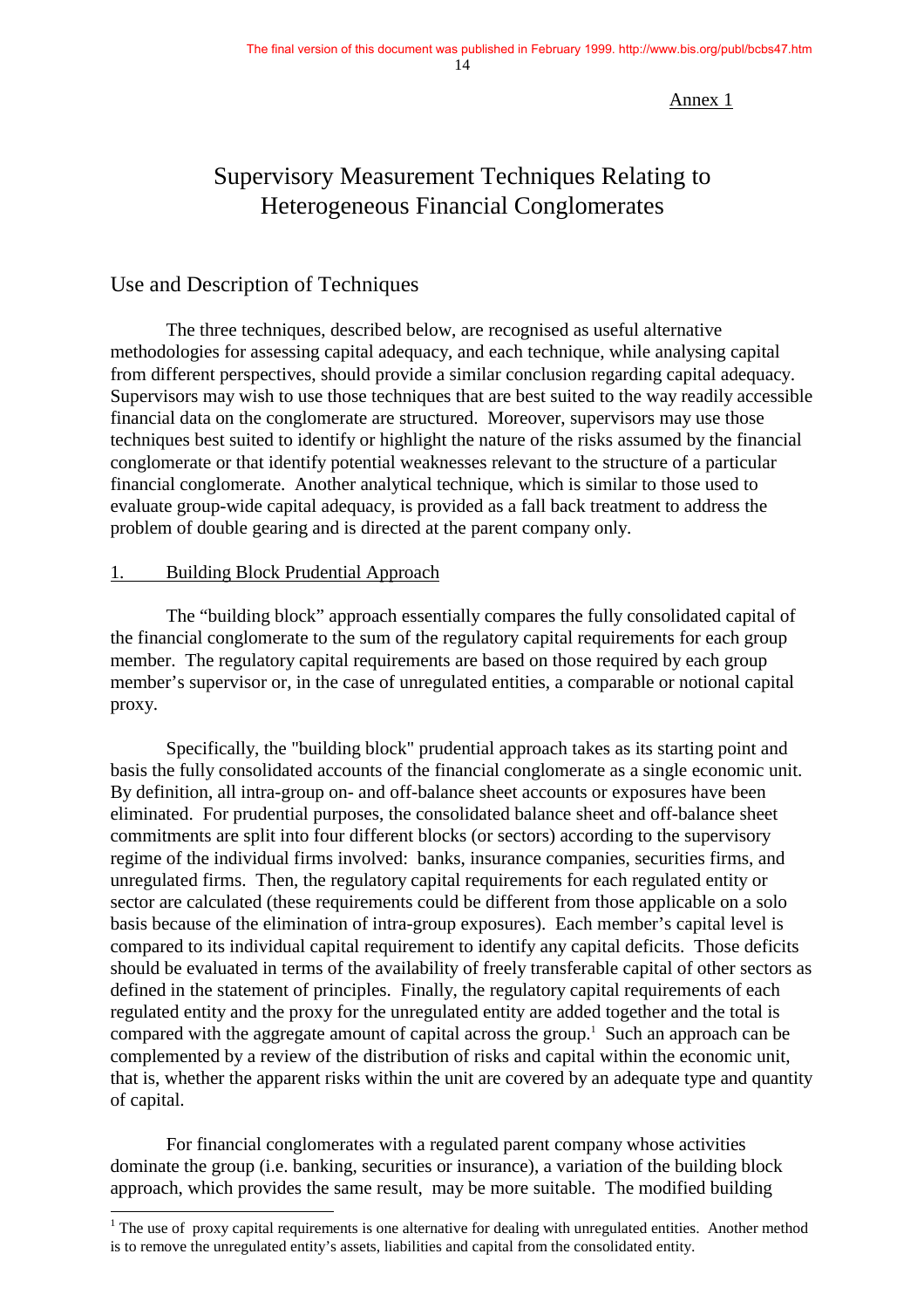block approach deducts from the regulatory capital of the parent company the capital requirement for its regulated dependants in other financial sectors and the notional proxy of any unregulated dependants carrying out similar business*.* The resulting adjusted capital amount is then compared with the capital requirement for the parent's own activities, including any capital required for the activities of any of its dependants in the same financial sector.

#### 2. Risk-Based Aggregation

The risk-based aggregation approach is very similar to the building block approach but differs by tailoring its methodology to situations in which either fully consolidated financial statements are unavailable or intra-group exposures may not readily be netted out. This methodology is also helpful for situations in which the calculation of regulatory capital is more easily derived from unconsolidated statements and where the elimination of intra-group exposures may not be appropriate. Risk-based aggregation involves summing the solo capital requirements of the regulated group and capital norms or notional capital amounts of unregulated companies and comparing the result with group capital. As a simple example, in a group comprising a parent bank with insurance and securities dependants, the capital requirements of the parent bank are summed with the capital requirements of the insurance and securities dependants (as determined by their respective regulators). Capital adequacy is assessed by comparing the result with the group's regulatory capital.

 In calculating group capital (or own funds), adjustments should be made to avoid double counting capital by deducting the amount of funds downstreamed or upstreamed from one entity to another. Therefore, where dependants are held at cost in the accounts of the parent company, the group's capital should be calculated by summing the capital of the parent and its dependants and then deducting from that aggregate capital amount the book value of the parent's participation in the dependants.

An alternative technique for calculating the group's regulatory capital is to identify the externally generated capital of the group. This technique is particularly useful in the following situations: when dependants are not held at cost; when it is difficult to determine the amount of capital downstreamed from the parent; or when other intercompany transactions add complexity. The externally generated capital of the group is found by adding the externally generated regulatory capital of the parent to that of its dependants. Externally generated capital refers to regulatory capital not obtained elsewhere in the group including equity supplied by minorities, qualifying third party debt finance, retained profits arising from transactions with third parties, or other qualifying capital that is not reflected in the parent's own capital.

For externally generated capital to "belong" to the group it should be, in principle, payable to the group on the winding up or sale of the dependant. However, it may be judged that funds equivalent to such capital could readily be transferred to other parts of the group not withstanding any restrictions that might apply on the winding up or sale of the dependant.

A more prudent form of risk-based aggregation involves aggregating the greater of either the regulatory capital requirement/notional capital proxy or the investment of the group in each dependant. The aggregate figure of the dependants is then added to the regulatory capital requirement of the parent company itself to produce the overall group capital requirement. This requirement is then compared with the externally generated capital of the group (as described above).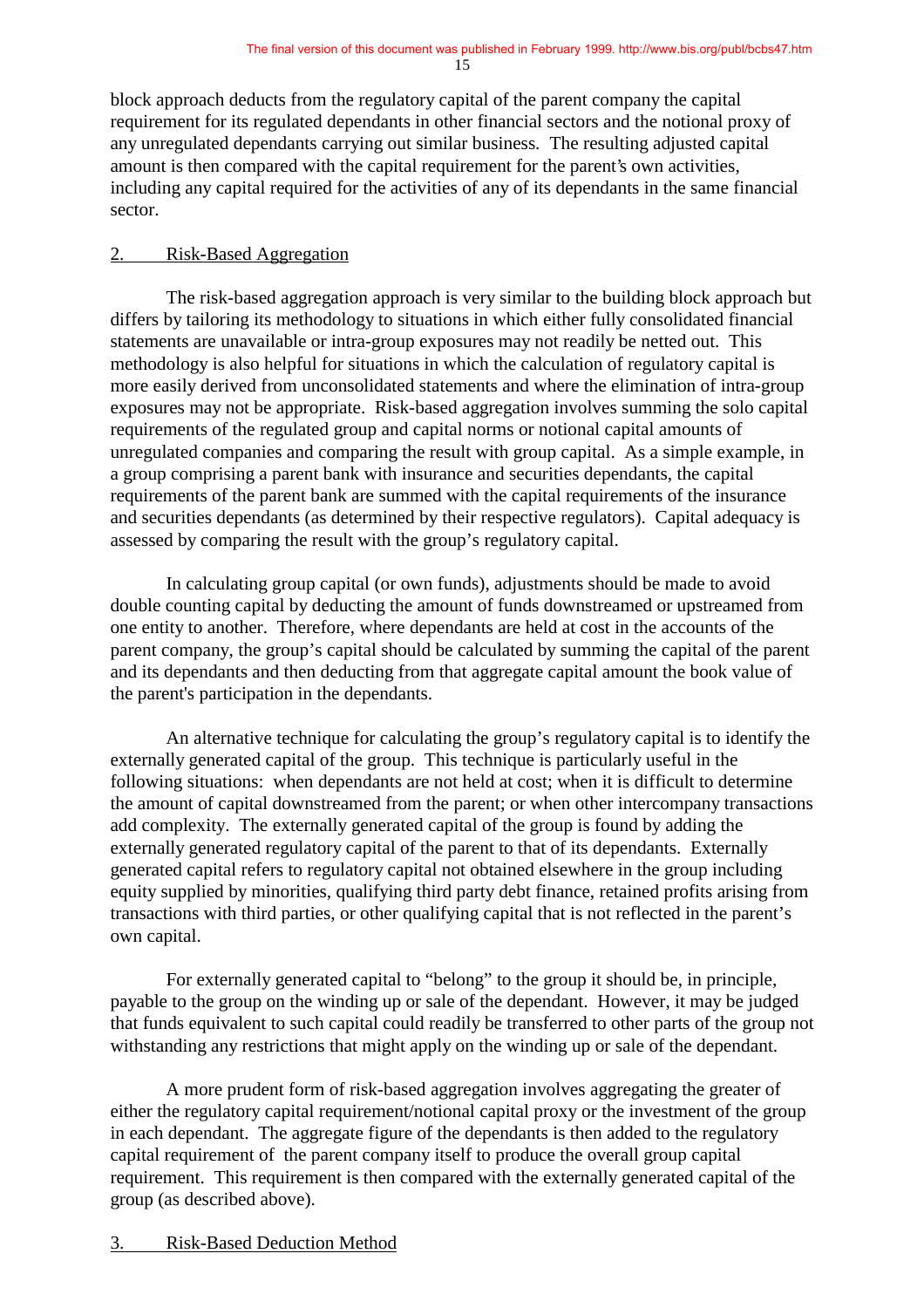The risk-based deduction method is very similar to the risk-based aggregation method but focuses on the amount and transferability of capital available to the parent or elsewhere in the group. Essentially, this approach takes the balance sheet of each company within the group and looks through to the net assets of each related company, making use of unconsolidated regulatory data.

Under this method, the book value of each participation in a dependant company is replaced in the participating company's balance sheet by the difference between the relevant share of the dependant's capital surplus or deficit. Any holdings of the dependant company in other group companies are also treated in a similar manner. However, any reciprocal interest, whether direct or indirect, of a dependant company in a participating company is assumed to have zero value and is therefore to be eliminated from the calculation.

Since the method focuses on the amount of surplus that is available for transfer to cover risks situated in other parts of the group, this approach is predicated on the use of prorata consolidation of non-wholly-owned dependants. At the discretion of supervisors, further scrutiny of surplus transferability may be achieved by adjusting these surpluses to exclude any capital not attributable to the parent due to withholding or other tax payable on the transfer of resources and reserves or other items that would not be transferable as capital among group members.

#### 4. Fallback treatment for double gearing

Each of the three techniques for evaluating group-wide capital adequacy of the financial conglomerate explicitly take into account adverse effects of double gearing by examining capital adequacy of the parent and each of its dependants on a solo and group-wide basis. For supervisors that wish to quickly evaluate the extent to which double gearing may have compromised the capital adequacy of the parent company, there is a simple methodology that may be employed, referred to as the total deduction method.

The total deduction method is based on the full deduction of the book value of all investments made by the parent in dependants. Some supervisors may also wish to deduct any capital shortfalls in those dependants (as indicated by the capital standards of their solo supervisors) from the parent's own capital. In other words, under this technique the supervisor attributes a zero value, or in some cases a negative value, to the parent's investments. The parent's adjusted capital level is then compared with the parent's solo regulatory capital requirement, assuming that the parent is a regulated entity.

The total deduction method implicitly assumes that no regulatory capital surpluses within dependants of the group would be available to support the parent's capital or debt service and that there is no regulatory capital deficit. Again, this procedure is designed to evaluate the extent that double gearing might impair the capital adequacy of the parent organisation and is not designed to evaluate the group-wide capital adequacy of the financial conglomerate.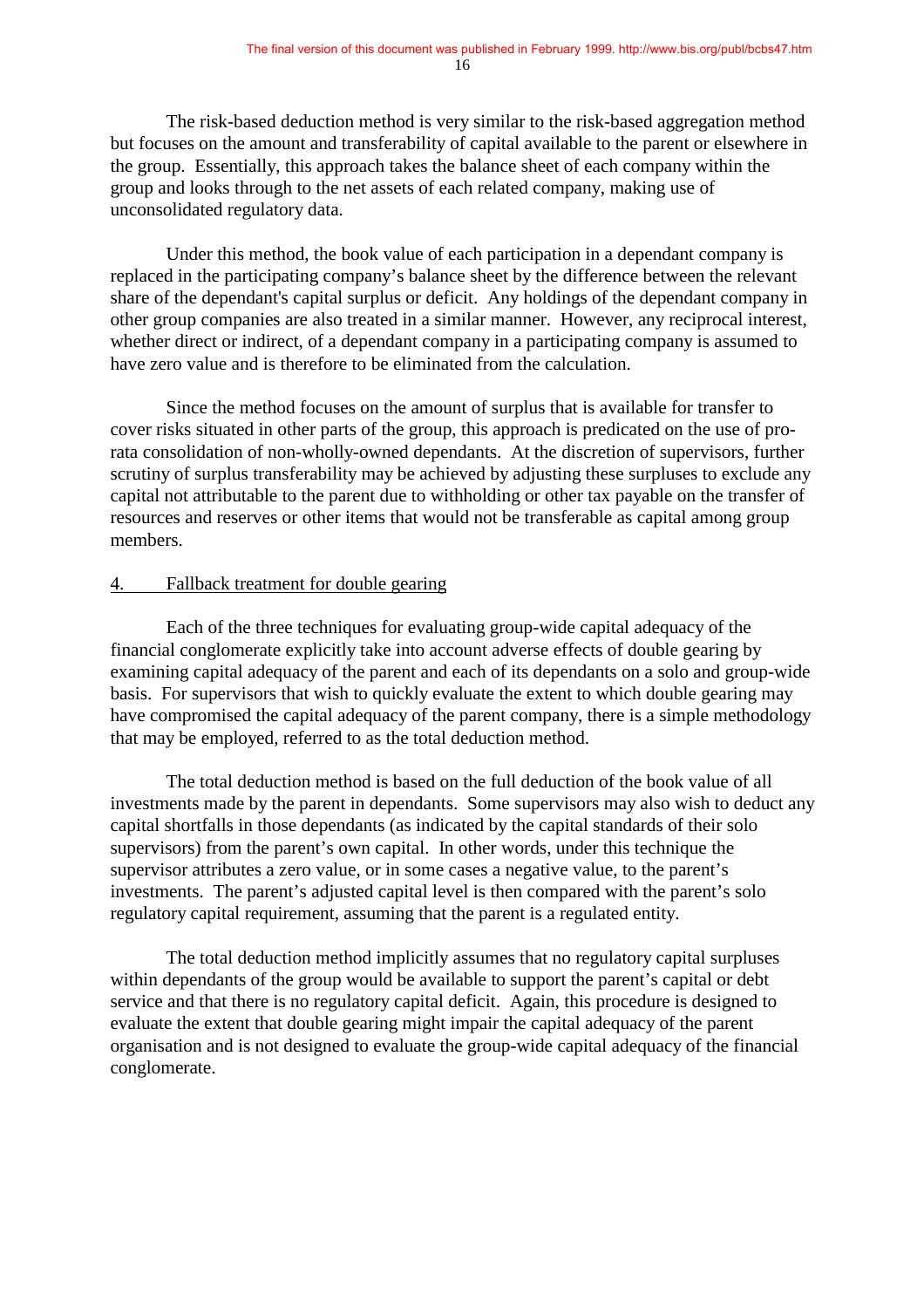#### Annex 2

### Summary and Examples of Measurement Techniques

Each technique results in similar capital assessments of the financial conglomerate, although different conclusions may result if in using one technique an analyst decides to use pro rata consolidation while in employing another technique, full consolidation is used.

### 1. *Building Block Approach*

- Uses consolidated financial statement
- Divides statement into individual sectors or blocks
- Adds together solo capital requirements/proxy of each member
- Compares aggregate capital requirement/proxy to consolidated capital

### 2. *Risk-Based Aggregation*

- Uses *un*consolidated statements
- Adds together the capital of each entity in the group
- Subtracts intra-group holdings of regulatory capital to adjust for double gearing
- Adds together the solo capital requirements/proxies of each entity in the group to arrive at an aggregate capital requirement
- Subtracts aggregate capital requirement/proxy from adjusted group-wide capital to calculate surplus or deficit

### 3. *Risk-Based Deduction*

- Uses *un*consolidated statements
- Analysis performed from parent company perspective
- Predicated on pro rata consolidation of dependants
- Parent capital reduced by amount of investments in dependants
- Parent capital increased/(decreased) by solo capital surplus/(deficits) of dependants
- Parent's solo capital requirement subtracted from adjusted parent capital to determine group-side surplus or deficit.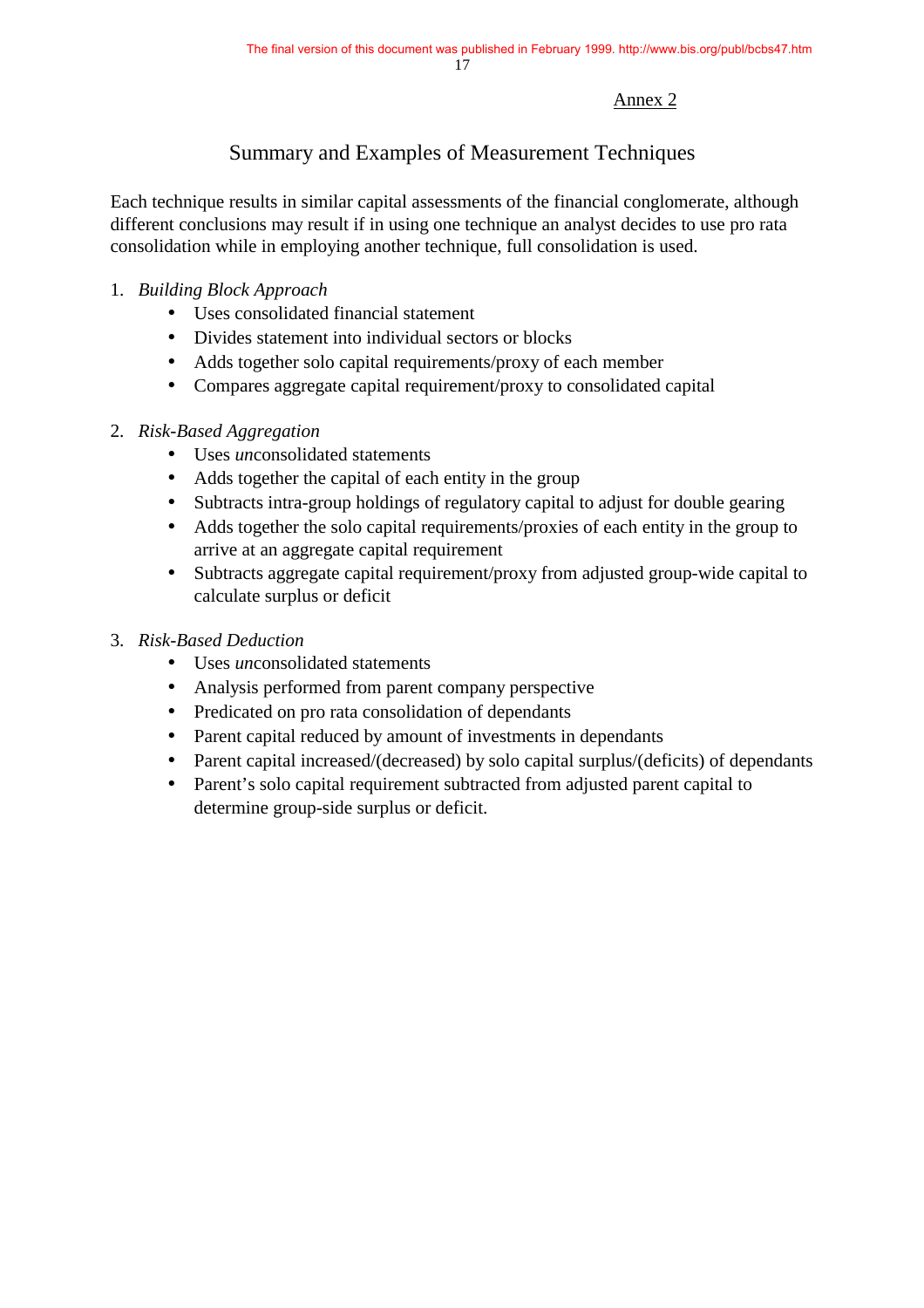### Building Block Prudential Approach

• Identifies solo and group-wide capital surplus or deficit using consolidated financial statements

Summary of Method

- 1. Consolidated balance sheet broken down into its major firms
- 2. Solo capital requirement/proxy is calculated for each firm or sector
- 3. Requirement/proxy is deducted from each dependant's actual capital to calculate surplus/deficit
- 4. Items deemed non-transferable are deducted (none shown)
- 5. Solo capital requirements/proxies are aggregated and compared to actual group-wide capital to identify group-wide surplus or deficit

|                        |                        |                | $(100 \text{ MHz} - 0.000)$ <i>recounts</i> |                |                                |
|------------------------|------------------------|----------------|---------------------------------------------|----------------|--------------------------------|
|                        | Banking<br>Parent Co.) | Insurance      | <b>Securities</b><br>$(60\%$ owned)         | Unreg.         |                                |
|                        |                        |                |                                             |                | <b>Aggregate</b>               |
|                        |                        |                | $\left($ Full                               |                | Group-Wide                     |
|                        |                        |                | Consolidation)                              |                | <b>Total</b>                   |
| Capital Required/Proxy | 32                     | 10             | 17                                          | 10             | 69                             |
| Actual Capital (solo)  | <u>40</u>              | <u> 12</u>     | 22                                          | $\frac{7}{3}$  | <u>81</u>                      |
| Surplus (Deficit)      | 8                      | $\mathcal{D}$  | $\overline{\phantom{0}}$                    |                | 12                             |
|                        |                        |                | Aggregation                                 |                |                                |
|                        |                        |                | (Pro Rata                                   |                | <b>Aggregate</b><br>Group-Wide |
|                        |                        |                | Consolidation)                              |                | <b>Total</b>                   |
| Capital Required/Proxy | 32                     | 10             | 10.2                                        | 10             | 62.2                           |
| Actual Capital (solo)  | 40                     | <u>12</u>      | 13.2                                        | $\overline{1}$ | 72.2                           |
| Surplus (Deficit)      | 8                      | $\overline{2}$ | 3.0                                         | $-3$           | 10.0                           |
|                        |                        |                |                                             |                |                                |

#### Consolidated Statement Divided By (No Intra-Group Accounts)

Variant: Modified Building Block Approach: Deduct from the capital of the parent company, the capital requirement for its regulated dependants and notional capital proxy amounts for unregulated dependants in other financial sectors. Recommended when a dominant financial activity is undertaken by the parent company.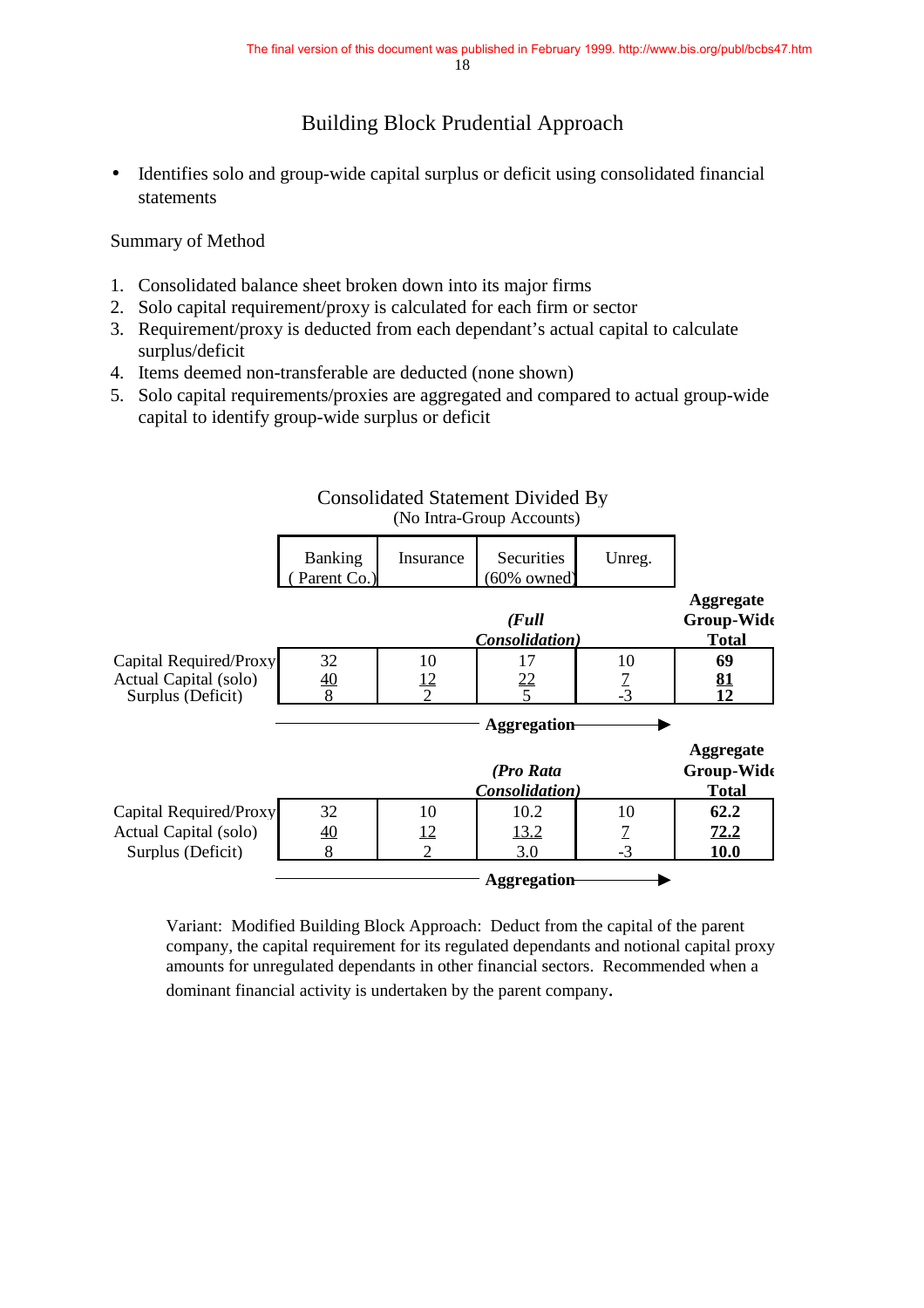### Risk-Based Aggregation

- Similar to building block, but tailored for situations in which:
	- only unconsolidated statements are available
	- intra-group exposures cannot be readily netted out

Summary of Method:

- 1. Sum solo capital requirements/proxy of parent and dependants
- 2. Sum actual capital held by parents and dependants
- 3. Deduct any upstreamed or downstreamed capital
- 4. Eliminate any non-transferable items (none shown)
- 5. Compare aggregate requirement/proxy to aggregate group-wide capital to identify surplus or deficit



### Alternative Method to Deal With Double Leverage:

- If the amounts of capital downstreamed or upstreamed within the group are unclear, an alternative technique involves identifying *externally generated capital* of the group
- Externally generated capital:
	- is not obtained elsewhere from the financial conglomerate
	- includes retained earnings from business conducted outside conglomerate
	- may include any equity supplied by minorities or third party debt finance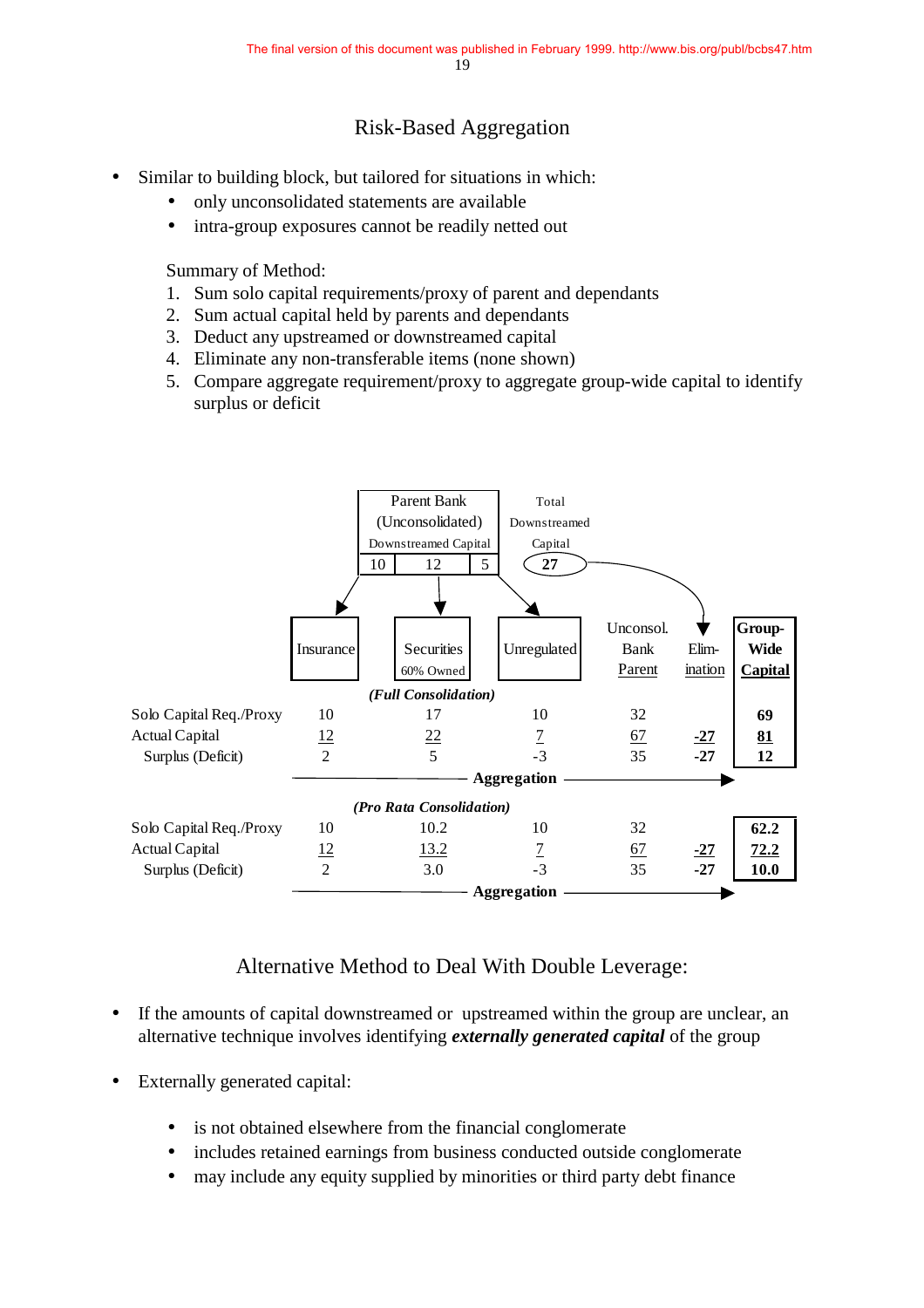### Risk-Based Deduction

- Very similar to Risk-Based Aggregation, differences include:
	- Analysis performed from perspective of parent company
	- Focuses on capital surplus or deficit of each dependant
	- Predicated on pro-rata integration
- Summary of Method:
	- 1. Start with parent's capital accounts
	- 2. Deduct investments in dependants from parent's capital
	- 3. Add to adjusted capital, surplus or deficit values from each dependant
		- Take into account any limits on transferability of capital
		- Use pro rata consolidation method for non-wholly-owned dependants
		- Treat any holding of the dependant in other downstream group companies in a similar manner to this calculation
		- Eliminate any reciprocal holdings of a dependant in other upstream group companies
	- 4. Subtract parent's solo capital requirement from adjusted capital
	- 5. Resulting figure is surplus or deficit from a group-wide perspective

| Parent Bank             |                                                            |    |                      |                      |                |  |
|-------------------------|------------------------------------------------------------|----|----------------------|----------------------|----------------|--|
| (Unconsolidated)        |                                                            |    |                      |                      |                |  |
|                         |                                                            |    | Downstreamed Capital |                      |                |  |
|                         |                                                            | 10 | 12                   | 5                    |                |  |
|                         |                                                            |    |                      |                      |                |  |
|                         |                                                            |    |                      |                      |                |  |
|                         | Insurance                                                  |    | <b>Securities</b>    |                      | Unregulated    |  |
|                         |                                                            |    | 60% Owned            |                      |                |  |
| Solo Capital Req./Proxy | 10                                                         |    | 17                   |                      | 10             |  |
| <b>Actual Capital</b>   | 12                                                         |    | 22                   |                      | $\overline{1}$ |  |
| Surplus (Deficit)       | $\mathfrak{D}$                                             |    | 5                    |                      | $-3$           |  |
|                         | <b>Parent Capital</b>                                      |    |                      | 67                   |                |  |
|                         | Deduct Capital Investments in Dependants                   |    |                      |                      |                |  |
|                         | <b>Insurance Firm</b>                                      |    |                      | $-10$                |                |  |
|                         | <b>Securities Firm</b>                                     |    |                      | $-12$                |                |  |
|                         | <b>Unregulated Firm</b>                                    |    |                      | $-5$                 |                |  |
|                         | Substitute Dependants Surplus or Deficit                   |    |                      |                      |                |  |
|                         | <b>Insurance Firm</b>                                      |    |                      | $\mathbf{2}$         |                |  |
|                         | Securities Firm (@60% Pro Rata)                            |    |                      | $\frac{3}{-3}$<br>42 |                |  |
|                         | <b>Unregulated Firm</b>                                    |    |                      |                      |                |  |
|                         | <b>Adjusted Parent Capital</b>                             |    |                      |                      |                |  |
|                         | Subtract Parent Solo Cap Req.                              |    |                      | 32                   |                |  |
|                         | <b>Resulting Group-Wide Surplus</b>                        |    |                      | 10                   |                |  |
|                         | Memo:                                                      |    |                      |                      |                |  |
|                         | Reconciliation With Full Consolidation of Other 2 Methods: |    |                      |                      |                |  |
|                         | Add Back 40% of Securities Firm                            |    |                      | $\overline{2}$       |                |  |
|                         | <b>Surplus with Full Consolidation</b>                     |    |                      | 12                   |                |  |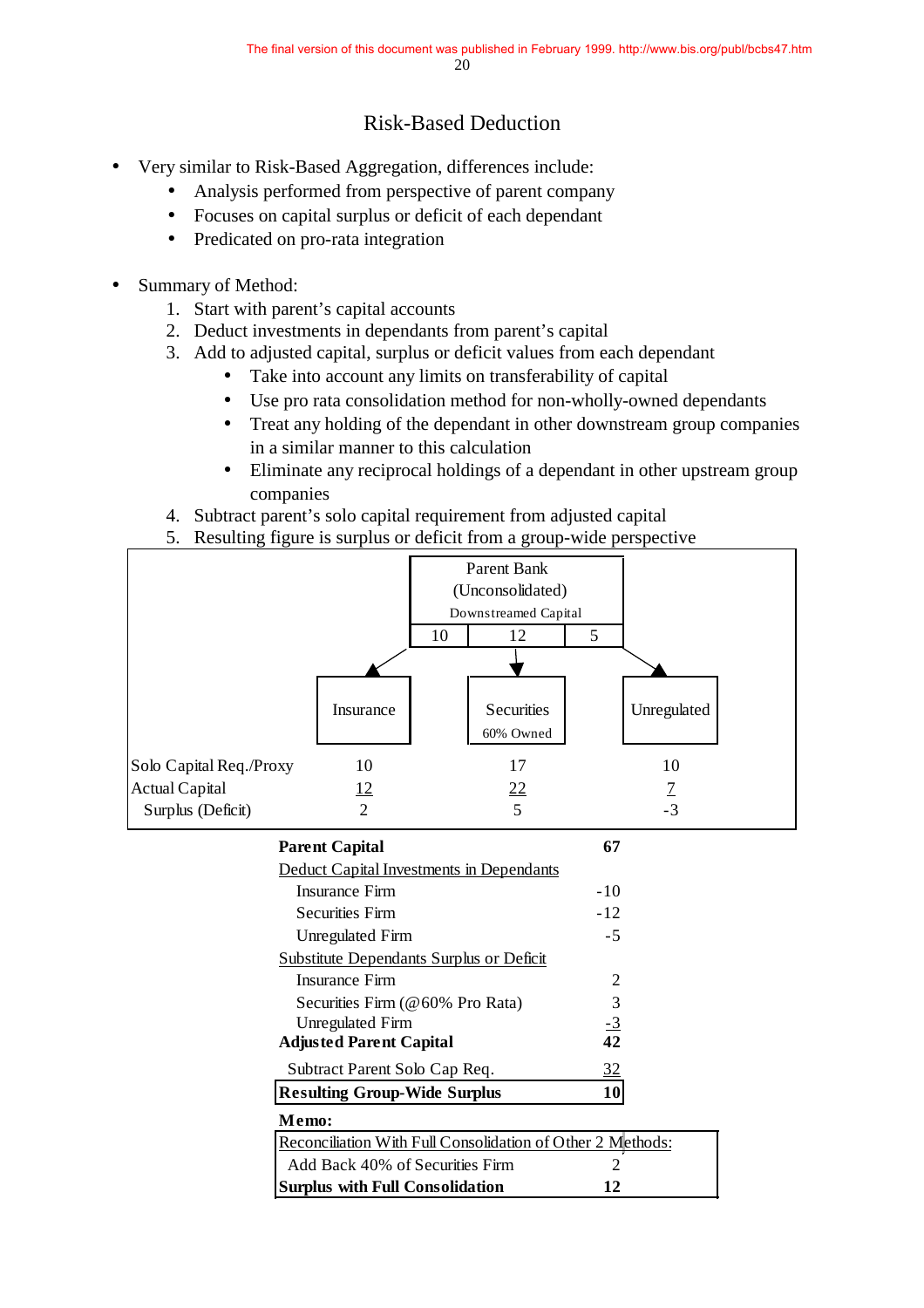### Total Deduction Method (For Double Gearing at Parent Only)

- Quick test for potential double gearing at parent level
- Not a substitute for the other three techniques
- Almost identical to Risk-Based Deduction, but no credit given for any capital surpluses of dependants and no changes made for capital deficits

Summary of Method

- 1. Dependant's investments are fully deducted from parent capital
- 2. Any solo capital deficits may also be taken into account
- 3. Adjusted capital is compared to the parent's solo capital requirement

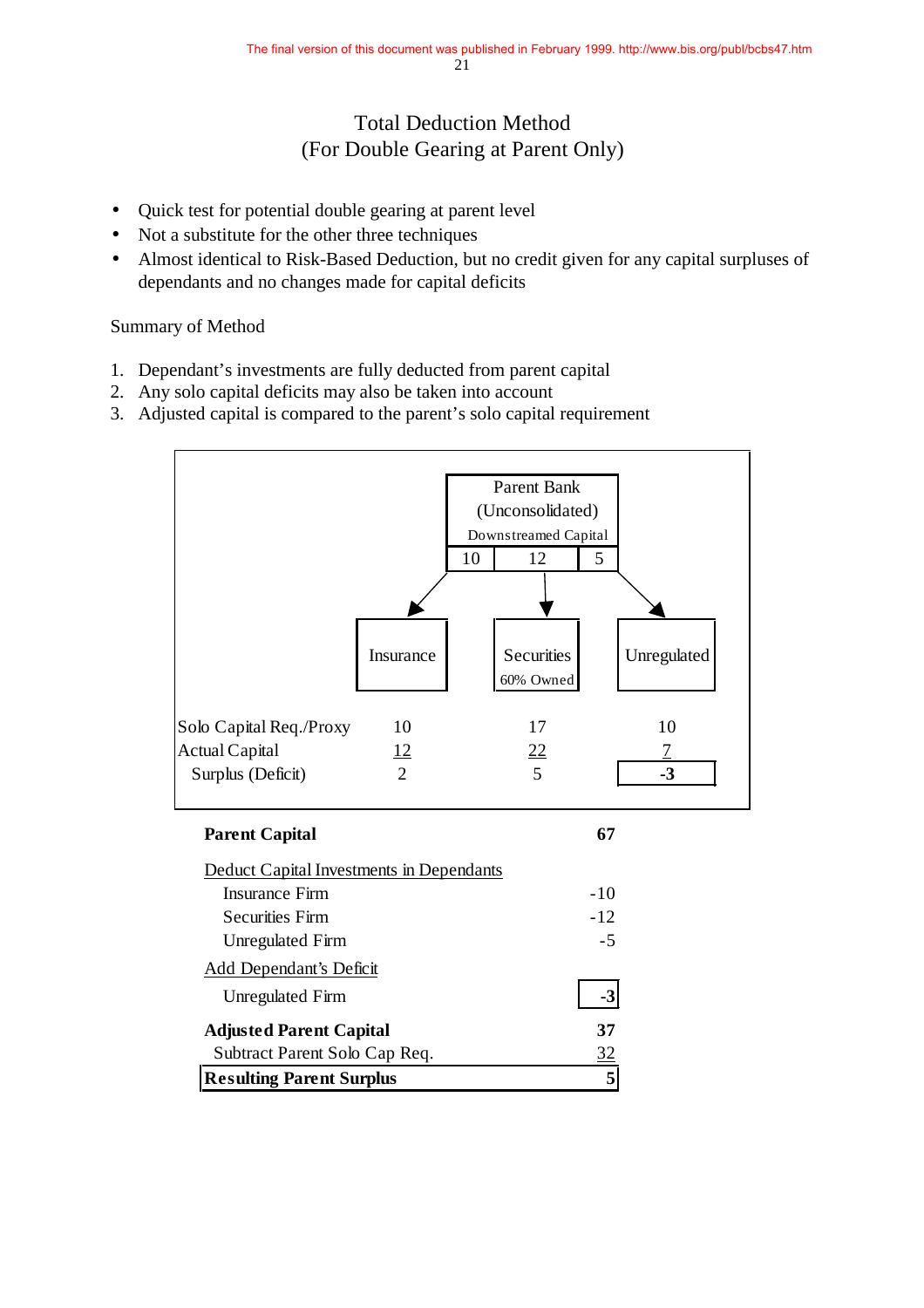### Appendix To Annex 2 Summary Balance Sheets of Financial Firms

The example financial conglomerate is assumed to be comprised of a parent banking company with regulated insurance and securities dependants and an unregulated commercial finance firm. It is assumed that apart from the parent's investment in its dependants, there are no intra-group exposures (or that these have been netted out). For this simple example, capital is assumed to be comprised of shareholders equity and reserves.

| <b>Parent Banking Firm Excluding Dependants</b> |                               |                          |     |
|-------------------------------------------------|-------------------------------|--------------------------|-----|
| Assets                                          |                               | Liabilities              |     |
| Loans                                           |                               | 200 Deposits             | 250 |
| Other assets                                    |                               | 115 Borrowings           | 25  |
|                                                 |                               | General reserves         | 4   |
|                                                 |                               | <b>Total Liabilities</b> | 279 |
| <b>Total Assets</b>                             |                               | 315 Total Equity         | 36  |
|                                                 | Capital = equity $&$ reserves |                          | 40  |

| Insurance Firm (Dependant) |                                |                          |     |  |
|----------------------------|--------------------------------|--------------------------|-----|--|
| Assets                     |                                | Liabilities              |     |  |
| Investments                |                                | 125 Policy obligations   | 138 |  |
| Other assets               |                                | $25$ General reserves    |     |  |
|                            |                                | <b>Total Liabilities</b> | 140 |  |
| <b>Total Assets</b>        |                                | 150 Total Equity         | 10  |  |
|                            | Capital = equity $\&$ reserves |                          |     |  |

| Securities Firm (60% Owned Dependant) |                                |                          |     |  |  |
|---------------------------------------|--------------------------------|--------------------------|-----|--|--|
|                                       | (100% Presentation)            |                          |     |  |  |
| Assets                                |                                | Liabilities              |     |  |  |
| Investments                           |                                | 200 Borrowings           | 203 |  |  |
| Other assets                          |                                | 25 General reserves      |     |  |  |
|                                       |                                | <b>Total Liabilities</b> | 205 |  |  |
| <b>Total Assets</b>                   |                                | 225 Total Equity         | 20  |  |  |
|                                       | Capital = equity $\&$ reserves |                          | 22  |  |  |

|                     |                                | Unregulated Commercial Finance Firm (Dependant) |                             |
|---------------------|--------------------------------|-------------------------------------------------|-----------------------------|
| Assets              |                                | Liabilities                                     |                             |
| Loans               |                                | 100 Borrowings                                  | 113                         |
| Other assets        |                                | 20 General reserves                             | $\mathcal{D}_{\mathcal{L}}$ |
|                     |                                | <b>Total Liabilities</b>                        | 115                         |
| <b>Total Assets</b> |                                | 120 Total Equity                                | 5                           |
|                     | Capital = equity $\&$ reserves |                                                 |                             |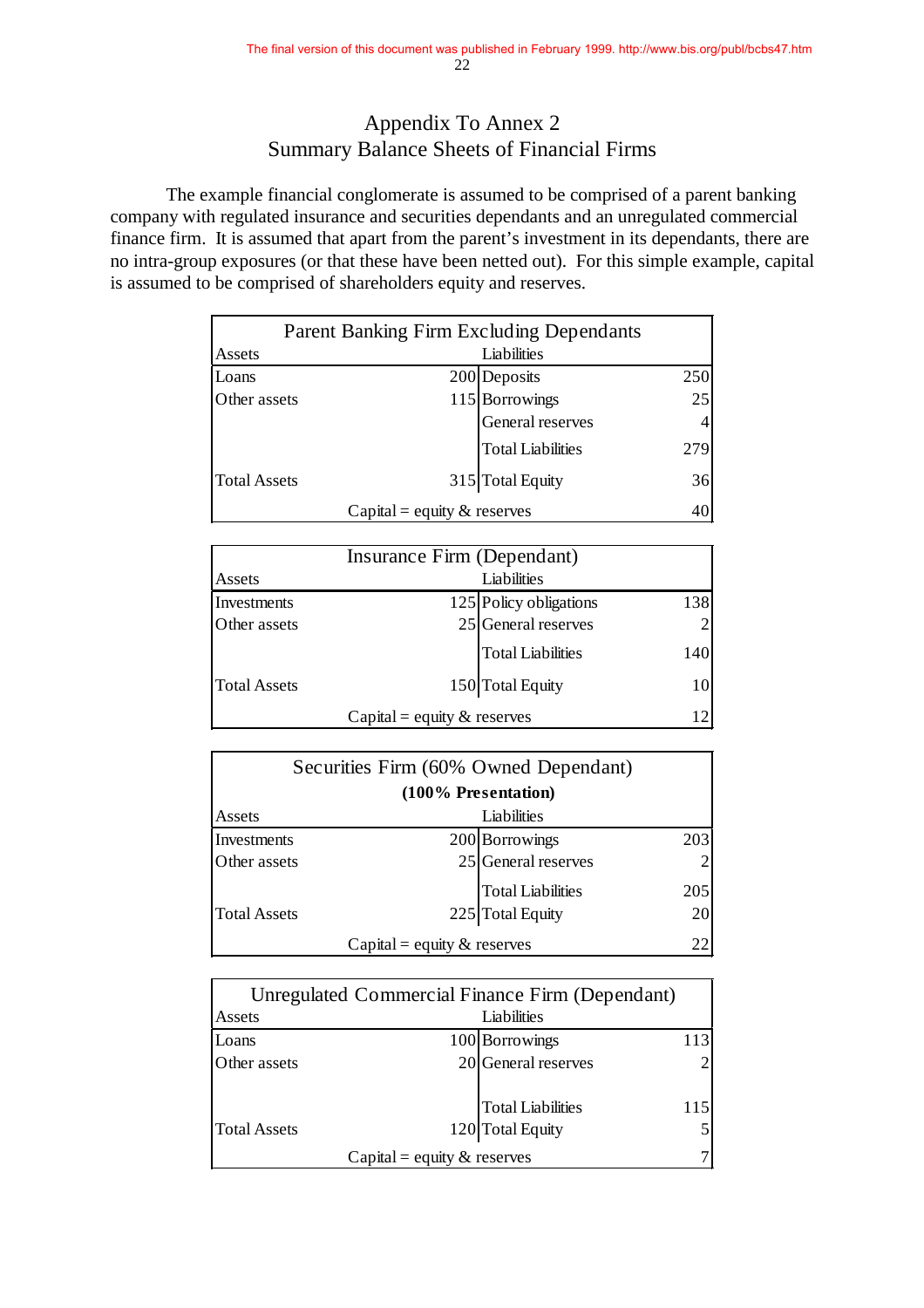### Appendix to Annex 2 (cont'd) Consolidated and Unconsolidated Example Balance Sheets

| <b>Fully Consolidated Group</b> |  |                                                    |     |  |
|---------------------------------|--|----------------------------------------------------|-----|--|
| Assets                          |  | Liabilities                                        |     |  |
| Loans                           |  | 300 Deposits                                       | 250 |  |
| <b>Securities</b>               |  | 325 Policy Obligations                             | 138 |  |
| Other assets                    |  | 185 Borrowings                                     | 341 |  |
|                                 |  | General reserves                                   | 10  |  |
|                                 |  | <b>Total Liabilities</b>                           | 739 |  |
|                                 |  | <b>Minority Interests</b>                          |     |  |
| <b>Total Assets</b>             |  | 810 Total Equity                                   | 63  |  |
|                                 |  | Capital = minority interests, equity $\&$ reserves | 81  |  |

| <b>Parent Firm With Unconsolidated Dependants</b> |          |                      |     |  |
|---------------------------------------------------|----------|----------------------|-----|--|
| Assets                                            |          | Liabilities          |     |  |
| Loans                                             |          | 200 Deposits         | 250 |  |
| Other assets                                      |          | 115 Borrowings       | 25  |  |
| Investments in subsidiaries                       |          | General reserves     |     |  |
| Insurance Firm                                    | 10       |                      |     |  |
| <b>Securities Firm</b>                            |          | 12 Total Liabilities | 279 |  |
| <b>Commercial Finance</b>                         | <u>5</u> |                      |     |  |
| Total investments in subs                         | 27       |                      |     |  |
|                                                   |          |                      |     |  |
| <b>Total Assets</b>                               |          | 342 Total Equity     | 63  |  |
|                                                   |          |                      |     |  |
| Capital = equity $&$ reserves                     |          |                      | 67  |  |

| Pro Rata Consolidated Group             |  |                          |       |  |  |
|-----------------------------------------|--|--------------------------|-------|--|--|
| (Securities Firm Consolidated $@60\%$ ) |  |                          |       |  |  |
| Liabilities<br>Assets                   |  |                          |       |  |  |
| Loans                                   |  | 300.0 Deposits           | 250.0 |  |  |
| <b>Securities</b>                       |  | 245.0 Policy Obligations | 138.0 |  |  |
| Other assets                            |  | 175.0 Borrowings         | 259.8 |  |  |
| General reserves<br>9.2                 |  |                          |       |  |  |
|                                         |  | <b>Total Liabilities</b> | 657.0 |  |  |
| <b>Total Assets</b>                     |  | 720.0 Total Equity       | 63.0  |  |  |
| Capital = equity $\&$ reserves          |  |                          |       |  |  |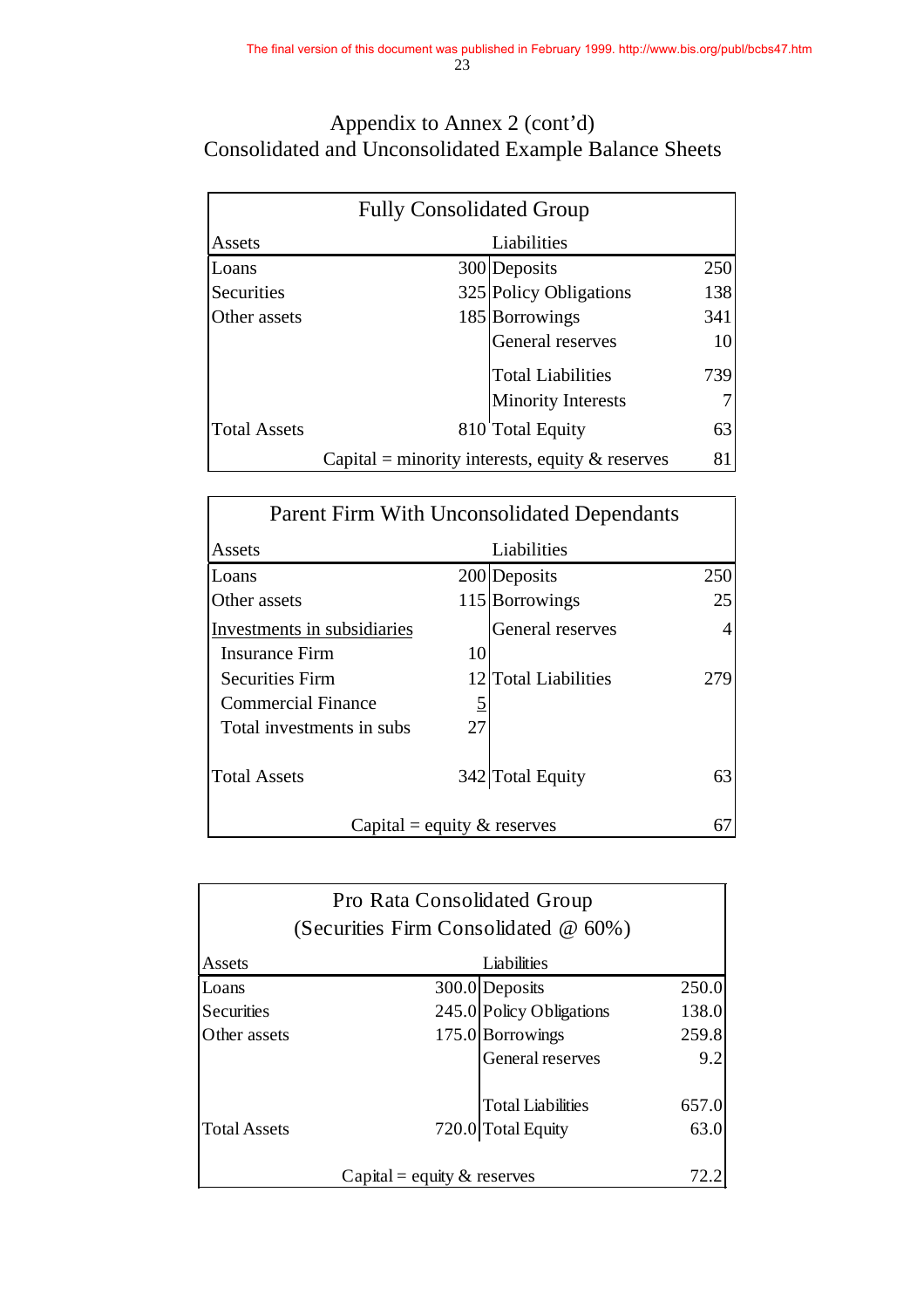Supplement to the Capital Adequacy Principles paper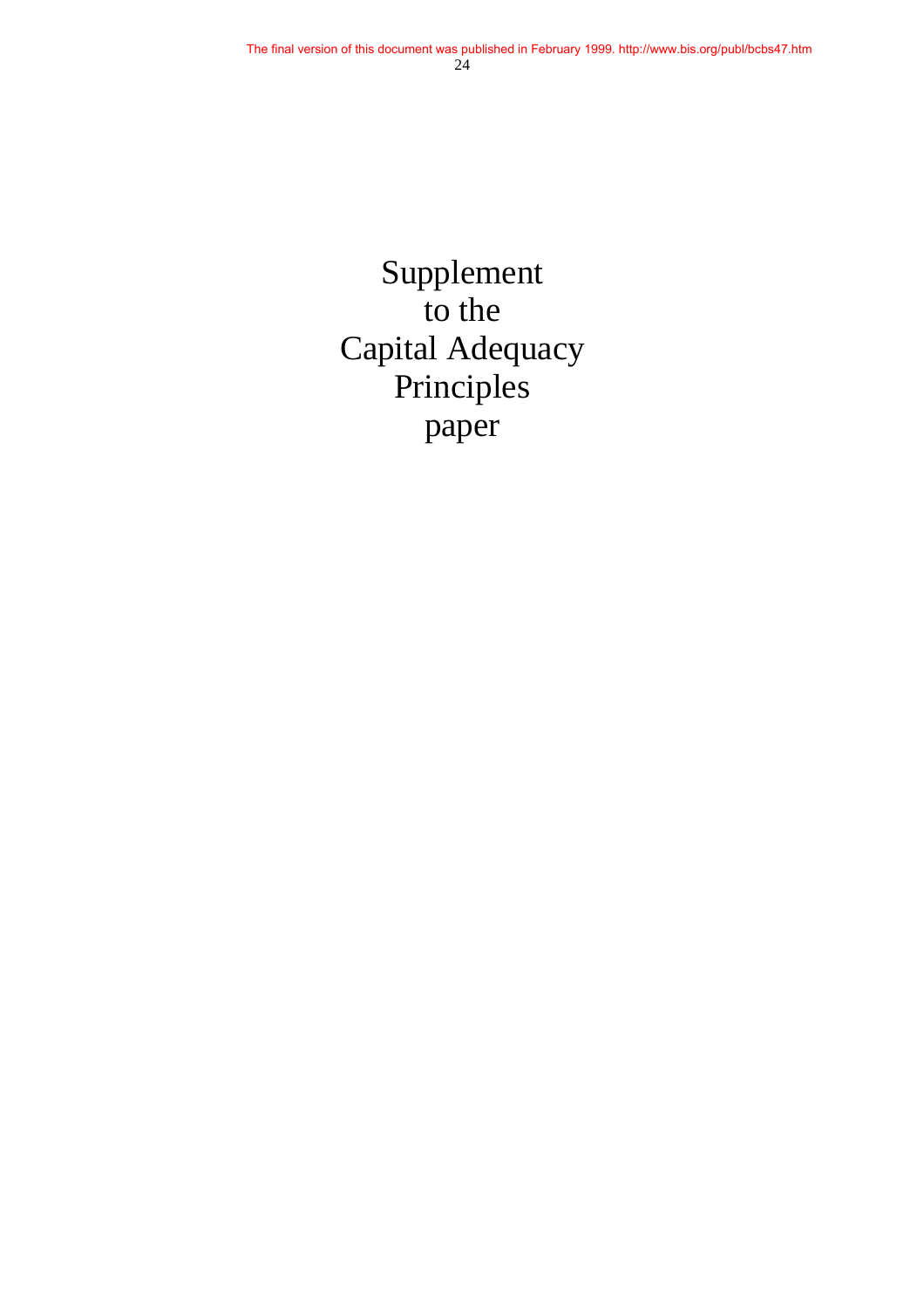### **Supplement to the Capital Adequacy Principles paper Illustrative Examples**

#### **Introduction**

The Joint Forum on Financial Conglomerates, in the *Capital Adequacy Principles* paper, identified three techniques of capital measurement which are capable of yielding comparable and consistent assessments of the capital adequacy of financial conglomerates: the "**buildingblock prudential approach**", the **risk-based aggregation method** and **risk-based deduction method**. In addition the "total deduction" technique can also be of value, especially in addressing problems of double/multiple gearing.

The approach of the Joint Forum was to identify measurement techniques for the assessment of capital adequacy on a group-wide basis for heterogeneous financial conglomerates rather than to promote a single technique for universal application. As indicated in the paper, the measurement techniques have been found useful by a number of supervisors in assessing group-wide capital or in evaluating the impact of certain practices on regulated entities. Supervisors should have the flexibility to utilise the techniques appropriate for the specific circumstances of the particular financial conglomerates with which they deal.

The annexes to the *Capital Adequacy Principles* paper describe and provide examples of the measurement techniques.

The following theoretical examples illustrate situations that can be faced by supervisors in practical applications of the techniques. The purpose of the examples is to illustrate in a numerical way situations such as those described in the text of the *Capital Adequacy Principles* paper. The examples cross-refer to relevant text in that paper.

Only one technique, the risk-based aggregation method, is used in examples 3, 4, 5 and 6. It should be noted that similar problems to those depicted when using that technique would arise if the other techniques were used.

Comment is not sought specifically on this Supplement. Rather it is provided for general information to assist reviewers to understand the Joint Forum's thinking.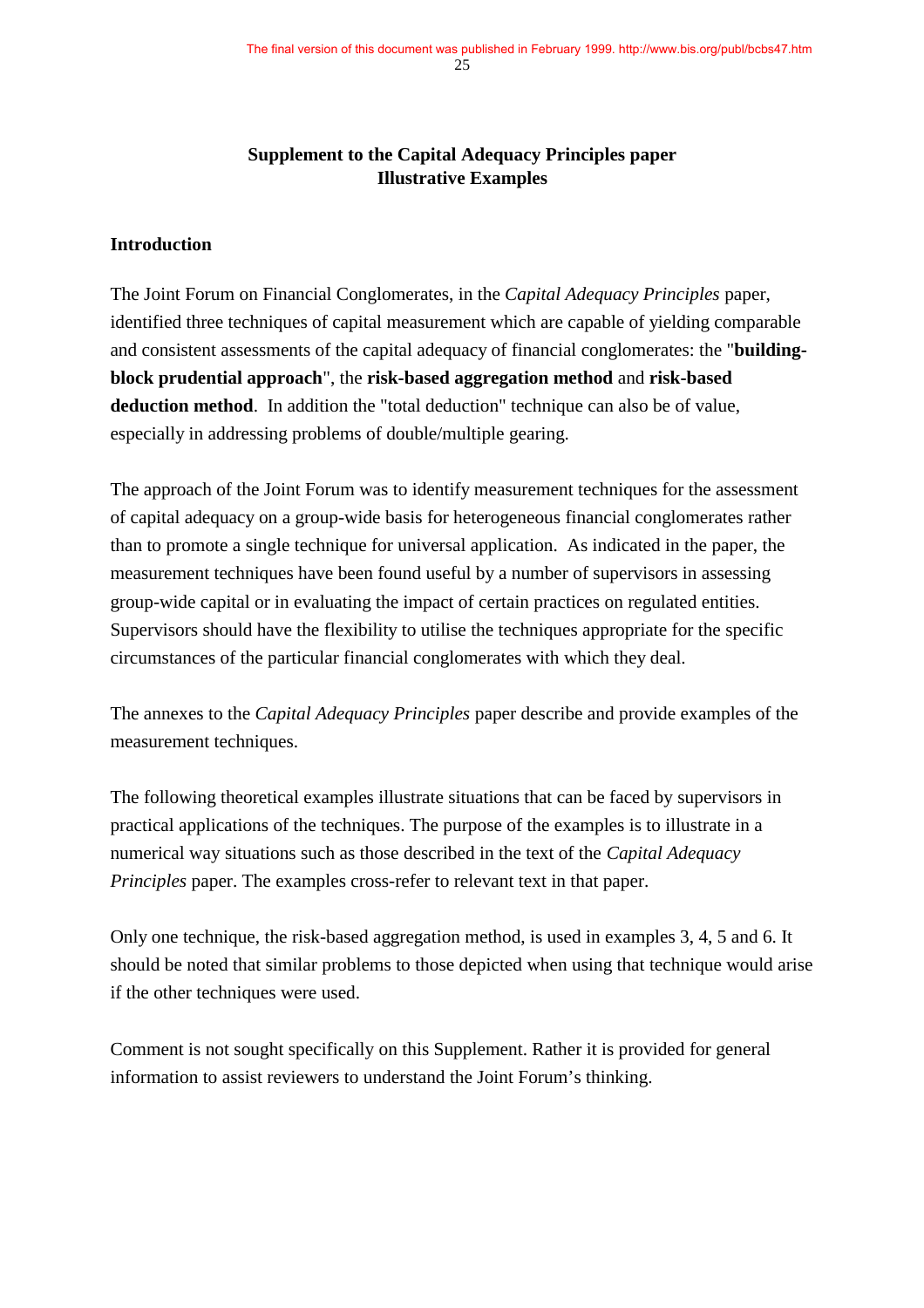#### **1. Double and multiple gearing**.

This example illustrates a situation of double and multiple gearing as described in paragraphs 17 to 20 of the *Capital Adequacy Principles* paper

The parent is an insurance company which has a 100% participation in a bank which in turn has a 100% participation in a securities firm.

| Assets                                              |              | Insurance Company A1 (Parent)<br>Liabilities |                |
|-----------------------------------------------------|--------------|----------------------------------------------|----------------|
| <b>Investments</b><br>Book value participations in: | 5,000        | Capital<br>General reserves                  | 1,000<br>500   |
| Bank B1<br>Total                                    | 500<br>5,500 | <b>Technical provisions</b><br>Total         | 4,000<br>5,500 |
| Solvency requirement                                | 800          |                                              |                |
|                                                     |              | Bank B1 (Dependant)                          |                |
| Assets                                              |              | Liabilities                                  |                |
| Loans                                               | 8,750        | Capital                                      | 500            |
| Book value participations in                        |              | General reserves                             | 400            |
| Securities C1                                       | 250          | Other liabilities                            | 8,100          |
| Total                                               | 9,000        | Total                                        | 9,000          |
| Solvency requirement                                | 800          |                                              |                |
|                                                     |              | Securities Firm B2 (Dependant)               |                |
| Assets                                              |              | Liabilities                                  |                |
| Investments                                         | 4,000        | Capital<br><b>Reserves</b>                   | 250<br>250     |
|                                                     |              | Other liabilities                            | 3,500          |
| Total                                               | 4,000        | Total                                        | 4,000          |
| Solvency requirement                                | 400          |                                              |                |

Without provisions to account for this corporate structure in measures of capital adequacy, it appears that solo capital requirements for the individual entities in this group are met. However, it is clear that a portion of the capital of the parent insurance company, i.e. the amount of 500 invested in bank B1 is levered twice, once in the parent and again in bank B1(double gearing). Furthermore, the amount invested by B1 in the securities firm B2 (250) which has already been levered twice is now being levered a third time, in the securities firm (when capital is being levered more than twice, it is said to be an instance of multiple gearing).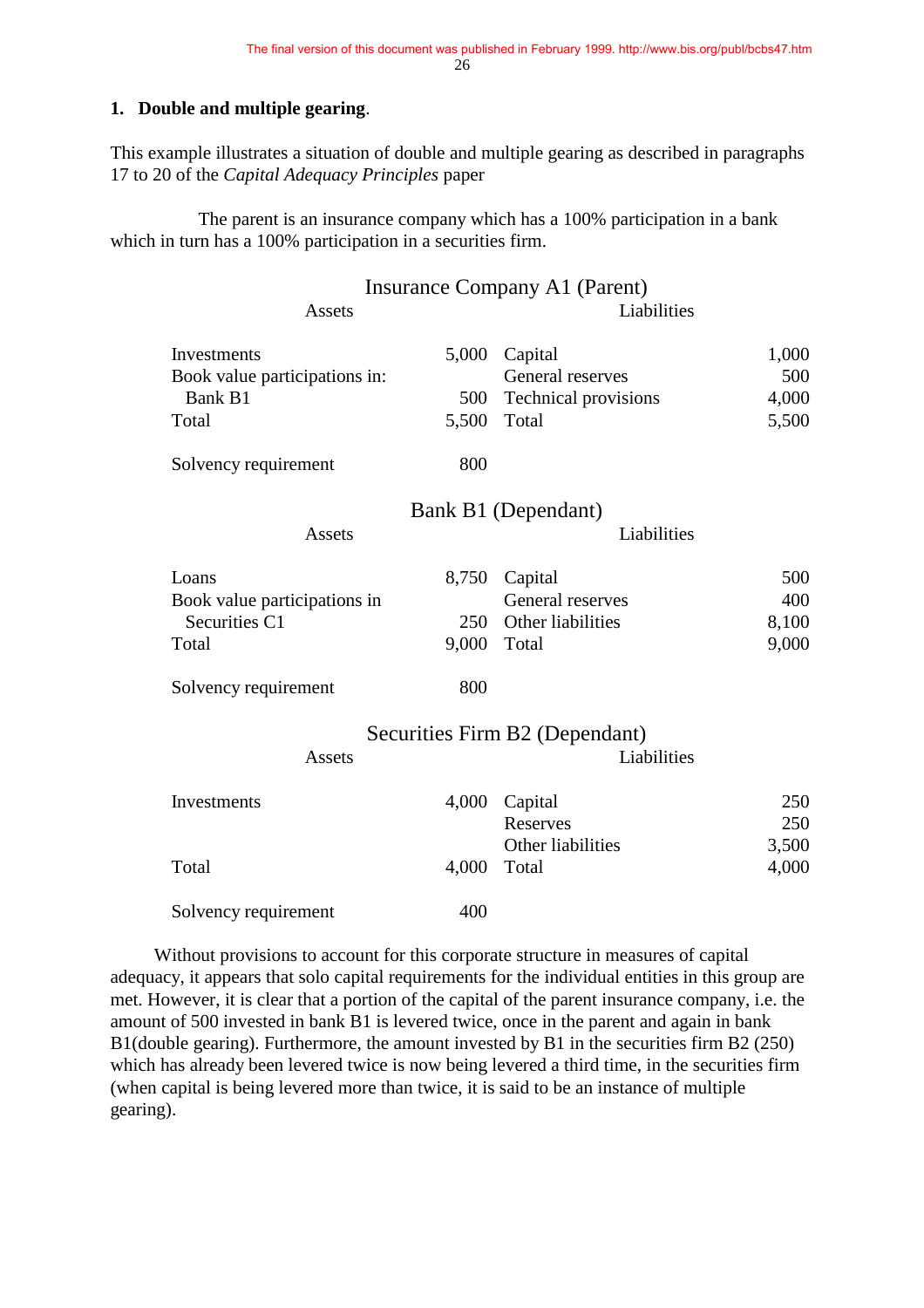On the face of it, the group has total capital and reserves of 2,900 to cover total solvency requirements of 2,000. If the multiple gearing is eliminated the adjusted capital and reserves reduce to 2,150 leaving a surplus of only 150 over the capital requirements of 2,000. All three techniques should yield these results.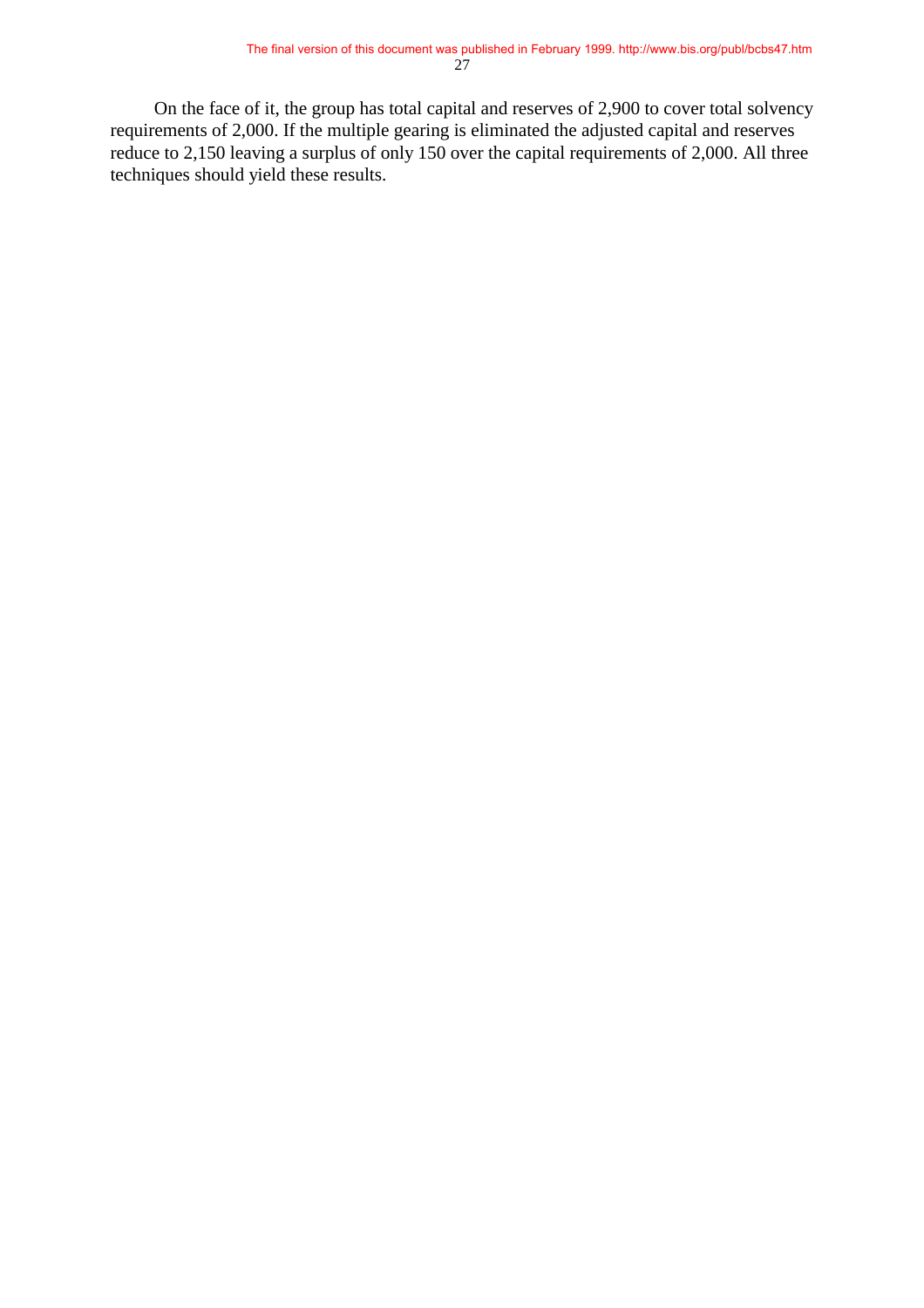#### **2. Undercapitalised unregulated holding company.**

This example illustrates a situation of an undercapitalised group resulting from an undercapitalised unregulated parent holding company as described in paragraphs 23 and 25 of the *Capital Adequacy Principles* paper.

An unregulated holding company with two regulated 100% subsidiaries and one unregulated 100% subsidiary. Both regulated entities meet their solo requirements.

|                               |        |        | <b>Unregulated Holding Company A1</b>              |        |
|-------------------------------|--------|--------|----------------------------------------------------|--------|
|                               | Assets |        | Liabilities                                        |        |
| Book-value participations in: |        |        | Capital                                            | 300    |
| Bank B1                       |        | 800    | Other liabilities (long term<br>loan)              | 800    |
| Insurance company B2          |        | 200    |                                                    |        |
| Leasing company B3            |        | 100    |                                                    |        |
| Total                         |        | 1,100  | Total                                              | 1,100  |
|                               |        |        | Bank B1 (Subsidiary)                               |        |
|                               | Assets |        | Liabilities                                        |        |
| Loans                         |        | 900    | Capital                                            | 800    |
| Other assets                  |        | 400    | Other liabilities                                  | 500    |
| Total                         |        | 1,300  | Total                                              | 1,300  |
|                               |        |        | Insurance Company B2 (Subsidiary)                  |        |
|                               | Assets |        | Liabilities                                        |        |
| Investments                   |        | 7,000  | Capital                                            | 200    |
|                               |        |        | General reserves                                   | 100    |
|                               |        |        | <b>Technical provisions</b>                        | 6,700  |
| Total                         |        | 7,000  | Total                                              | 7,000  |
|                               |        |        | <b>Unregulated Leasing Company B3 (Subsidiary)</b> |        |
|                               | Assets |        | Liabilities                                        |        |
| Leases                        |        | 2,000  | Capital                                            | 100    |
|                               |        |        | Other liabilities                                  | 1,900  |
| Total                         |        | 2,000  | Total                                              | 2,000  |
|                               |        |        | Group (consolidated)                               |        |
|                               | Assets |        | Liabilities                                        |        |
| <b>Bank loans</b>             |        | 900    | Capital                                            | 300    |
| Other bank assets             |        | 400    | General reserves                                   | 100    |
| Insurance investments         |        | 7,000  | Other bank liabilities                             | 3,200  |
| Leases                        |        | 2,000  | <b>Technical provisions</b>                        | 6,700  |
| Total                         |        | 10,300 | Total                                              | 10,300 |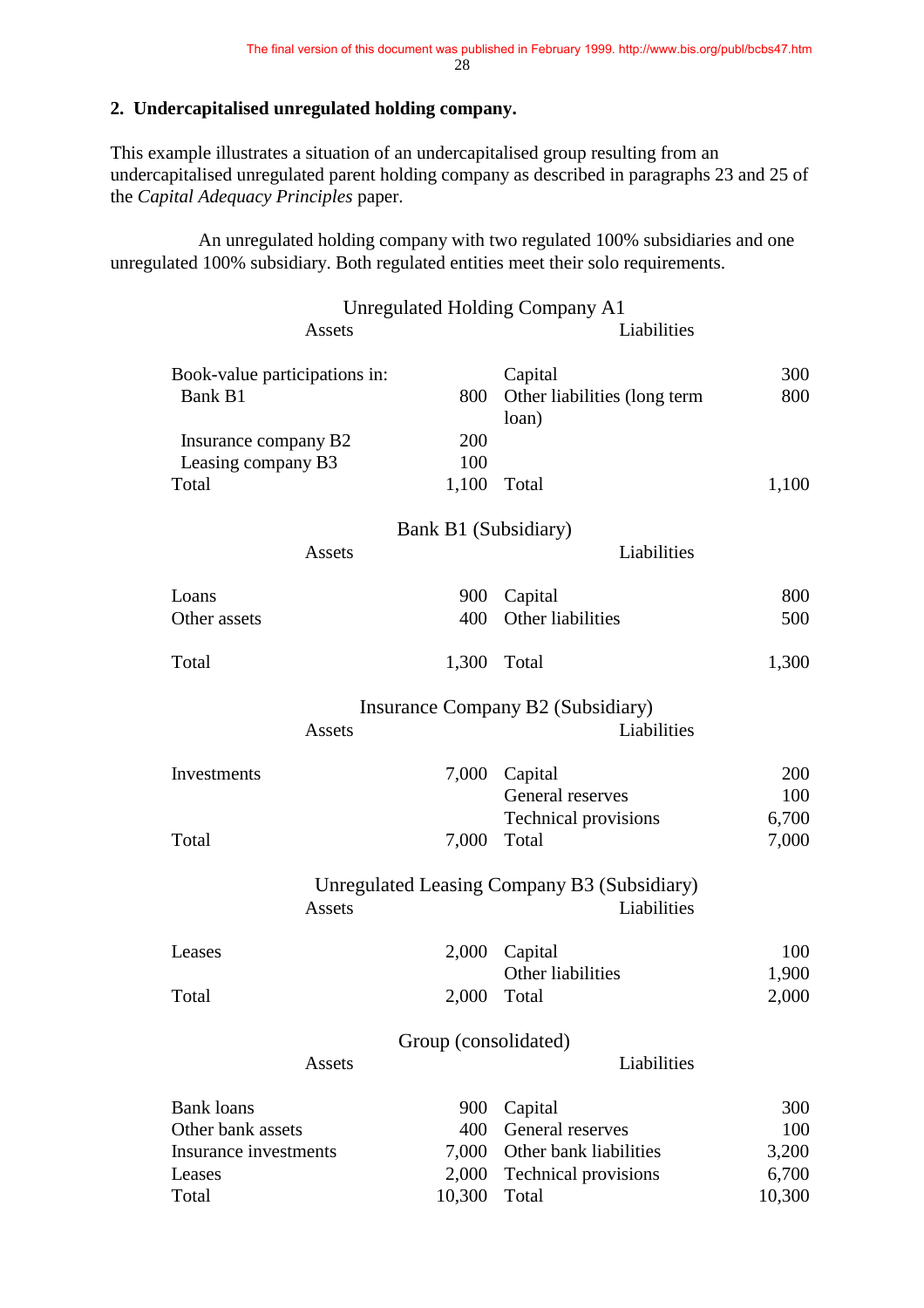(i) Assume the solo capital requirements/solvency margins of the regulated companies are as follows:

|                             | Requirement |     | Actual Capital Surplus/(Deficit) |
|-----------------------------|-------------|-----|----------------------------------|
| Bank B1                     | 100         | 800 | 700                              |
| <b>Insurance Company B2</b> | 300         | 300 |                                  |
| "notional" capital proxy    |             |     |                                  |
| for the Leasing Company B3  | 150         | 100 | (50)                             |

(ii) Under the **building-block prudential approach**, the aggregated solo capital requirements and proxies  $(B1:100; B2:300; B3:$  proxy of 150: Total : 550) are to be compared with the consolidated capital  $(300 + 100 = 400)$ . The group has a solvency deficit of  $550 - 400 = 150$ .

(iii) Under the **risk-based aggregation** method, the solo capital requirements and proxies are again aggregated (550); the total requirements are compared to the sum of the capital held by the parent and its subsidiaries, deducted from the amount of the intra-group holding of capital  $[300 (parent) + 800 (B1) + 300 (B2) + 100 (B3) - 1,100 (participations) =$ 400]. Again, the group has a solvency deficit of 150.

(iv) Under the **risk-based deduction method,** in the balance sheet of the parent the book value of each participation is replaced by its surplus or deficit value, i.e. total assets minus liabilities and minus capital requirement/proxy of the subsidiary. The book-values of B1 (800), B2 (200) and B3 (100) are replaced by the solo surplus/deficit identified under (i): B1 (700), B2 (0), B3 (-50).

The revised balance sheet of the parent holding company is then as follows:

| Assets             |       | Liabilities       |        |
|--------------------|-------|-------------------|--------|
| Participations in: |       |                   |        |
| B <sub>1</sub>     |       | 700 Capital       | $-150$ |
| B <sub>2</sub>     | 0     | Other liabilities | 800    |
| B <sub>3</sub>     | $-50$ |                   |        |
| Total              |       | 650 Total         | 650    |

Again, the result of the calculation shows a group solvency deficit of 150.

(v) When there is an unregulated holding company, the total deduction method is not applicable.

(vi) Conclusions

Although both regulated entities meet their own solo or sector solvency requirements, the financial conglomerate on a group-wide basis is undercapitalised. The explanation is twofold: first, there is excessive leverage in the group, as the parent has downstreamed debt to its subsidiaries in the form of equity capital, and secondly there is an undercapitalised unregulated entity in the group.

As explained in the main text, the undercapitalisation of the group is a potential risk for both regulated entities. As shown in the example, the undercapitalisation can be revealed by applying appropriate measurement techniques for the assessment of capital adequacy at group level.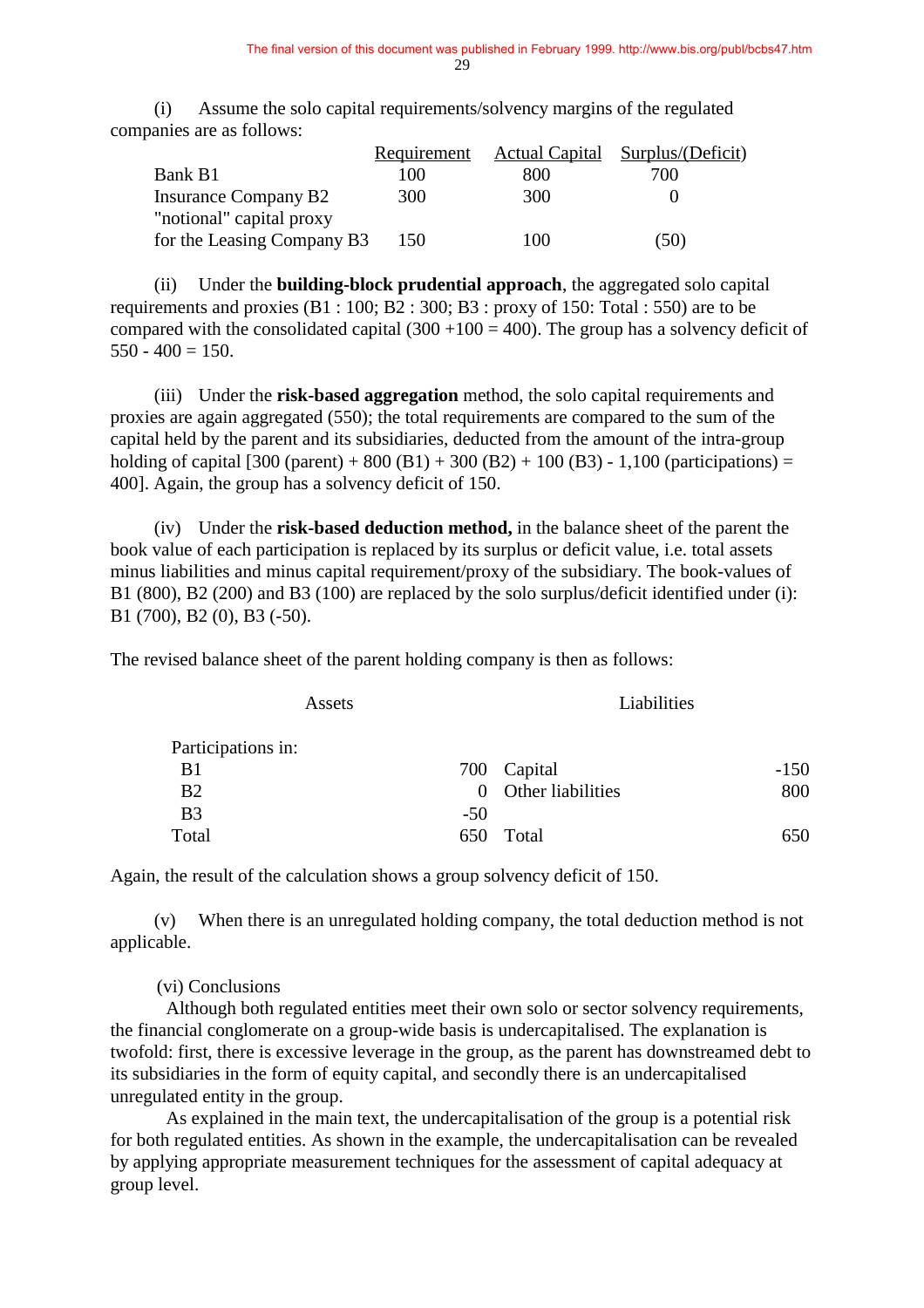#### **3. Minority interests and double gearing.**

This example shows that where minority interests are present the choice between full integration and pro-rata integration can have a material effect on the assessment of group capital adequacy, as described in paragraphs 35 and 36 of the *Capital Adequacy Principles* paper. Paragraphs 28-37 provide guidance to supervisors on these issues.

Under all methods described in Annexes 1 and 2 of the *Capital Adequacy Principles* paper a decision has to be made, explicitly or implicitly, as to how to deal with minority interests in the various entities of the group. Essentially, the question is whether to include them by using full integration or to exclude them by using a pro-rata approach.

The example, using the risk-based aggregation method, demonstrates that full consolidation may yield a less conservative result than the pro-rata approach in cases where there are important surpluses and no deficits at solo level elsewhere in the group and thus, may mislead supervisors about the situation of the group.

Consider first a regulated parent and its 100% participation in a regulated subsidiary.

| Parent                          |        |
|---------------------------------|--------|
| Capital                         | 100    |
| Capital requirements            | $-90$  |
| Participation 1 (historic cost) | 40     |
| <b>SOLO SURPLUS</b>             | 10     |
| Subsidiary 1 (100%)             |        |
| Capital                         | 40     |
| Capital requirement             | $-25$  |
| <b>SOLO SURPLUS</b>             | 15     |
| Group (Parent $+$ Subsidiary 1) |        |
| Capital                         | 140    |
| - parent                        | 100    |
| - subsidiary                    | 40     |
| Capital requirement             | $-115$ |
| - parent                        | $-90$  |
| - subsidiary 1                  | $-25$  |
| Participation (book value)      | $-40$  |
| <b>GROUP DEFICIT</b>            | $-15$  |

Both institutions (parent and subsidiary 1) comply with their respective capital requirements at solo level. The assessment of capital adequacy at group level however reveals that there is an element of double gearing which would call for regulatory action from the parent's regulator. As a result the parent would have to increase its capital or to reduce its risk or the subsidiary's risk. (Since the parent has a 100% stake in the first subsidiary there is no difference between full and pro-rata integration).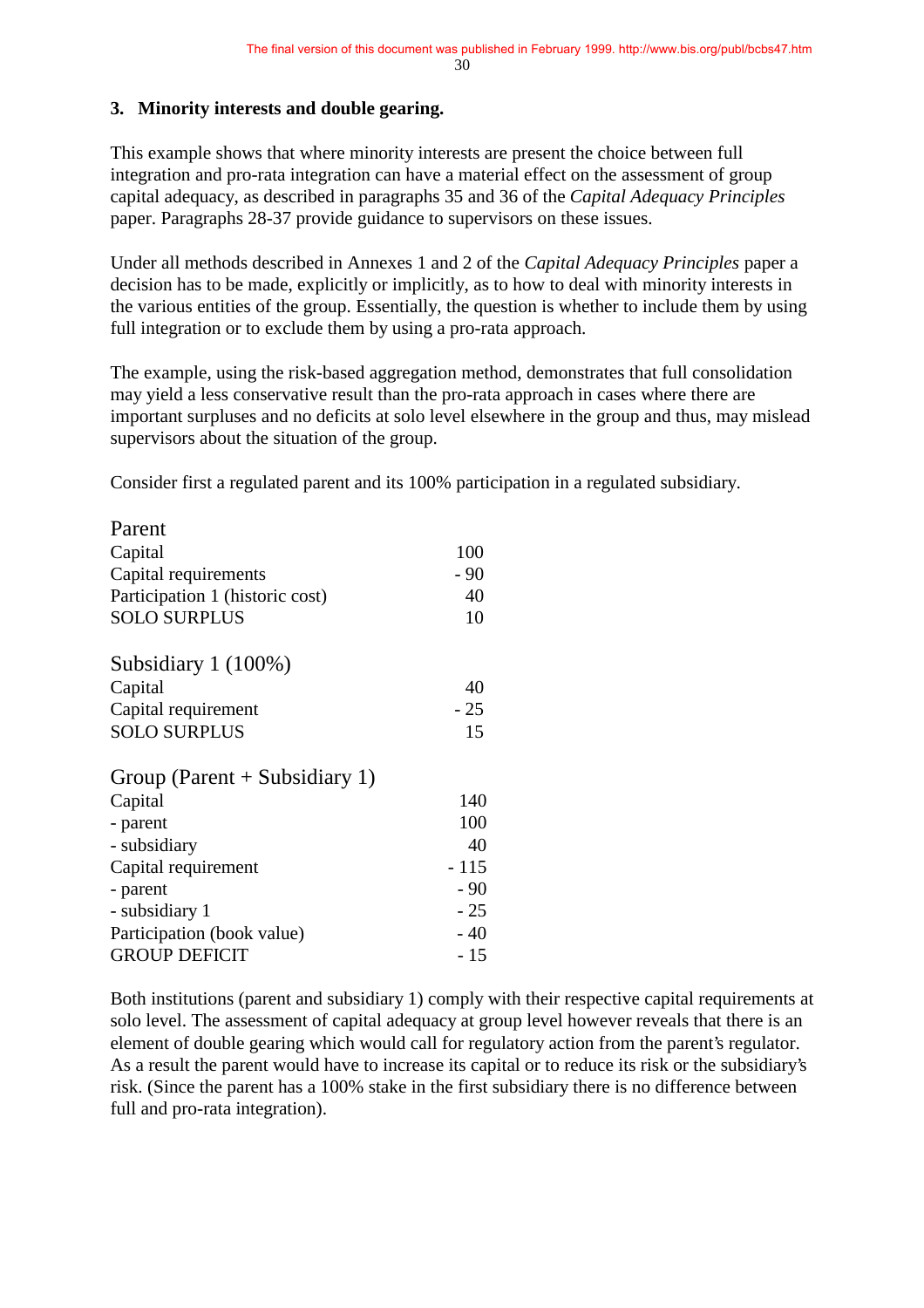Consider a situation where the parent also has a 60% participation in a second subsidiary with a considerable surplus at solo level.

#### Subsidiary 2 (60 %)

| Capital<br>- parent  | 100<br>60 |
|----------------------|-----------|
| - minority interest  | 40        |
| Capital requirements | $-25$     |
| <b>SOLO SURPLUS</b>  | 75        |

The group position would be as follows:

| Group (Parent + Subsidiary $1 +$ Subsidiary 2) |                          |                      |
|------------------------------------------------|--------------------------|----------------------|
|                                                | full integration         | pro rata integration |
| Capital                                        | 240                      | 200                  |
| - parent                                       | 100                      | 100                  |
| - subsidiary 1                                 | 40                       | 40                   |
| - subsidiary 2                                 | 100                      | 60                   |
|                                                | $(60$ parent's share; 40 |                      |
|                                                | minority interests       |                      |
| Capital requirement                            | $-140$                   | $-130$               |
| - parent                                       | $-90$                    | $-90$                |
| - subsidiary 1                                 | $-25$                    | $-25$                |
| - subsidiary 2                                 | $-25$                    | $-15$                |
| Participation 1                                |                          |                      |
| (book value)                                   | $-40$                    | $-40$                |
| Participation 2                                |                          |                      |
| (book value)                                   | $-60$                    | - 60                 |
| <b>GROUP DEFICIT</b>                           | $\boldsymbol{0}$         | $-30$                |

While pro-rata integration reveals a deficit at group level, full integration of the second subsidiary in the group calculation reveals no deficit because the second subsidiary's surplus compensates for the previous deficit at group level. This is because full integration regards capital elements attributable to minority shareholders as available to the group as a whole unless supervisors decide to limit the inclusion of the excess capital of this subsidiary. Of course, if the second subsidiary had a capital deficit at solo level then full integration would reveal a larger deficit at group level than pro-rata integration because full integration has the effect of placing full responsibility for making good the deficit on the controlling shareholder (the parent).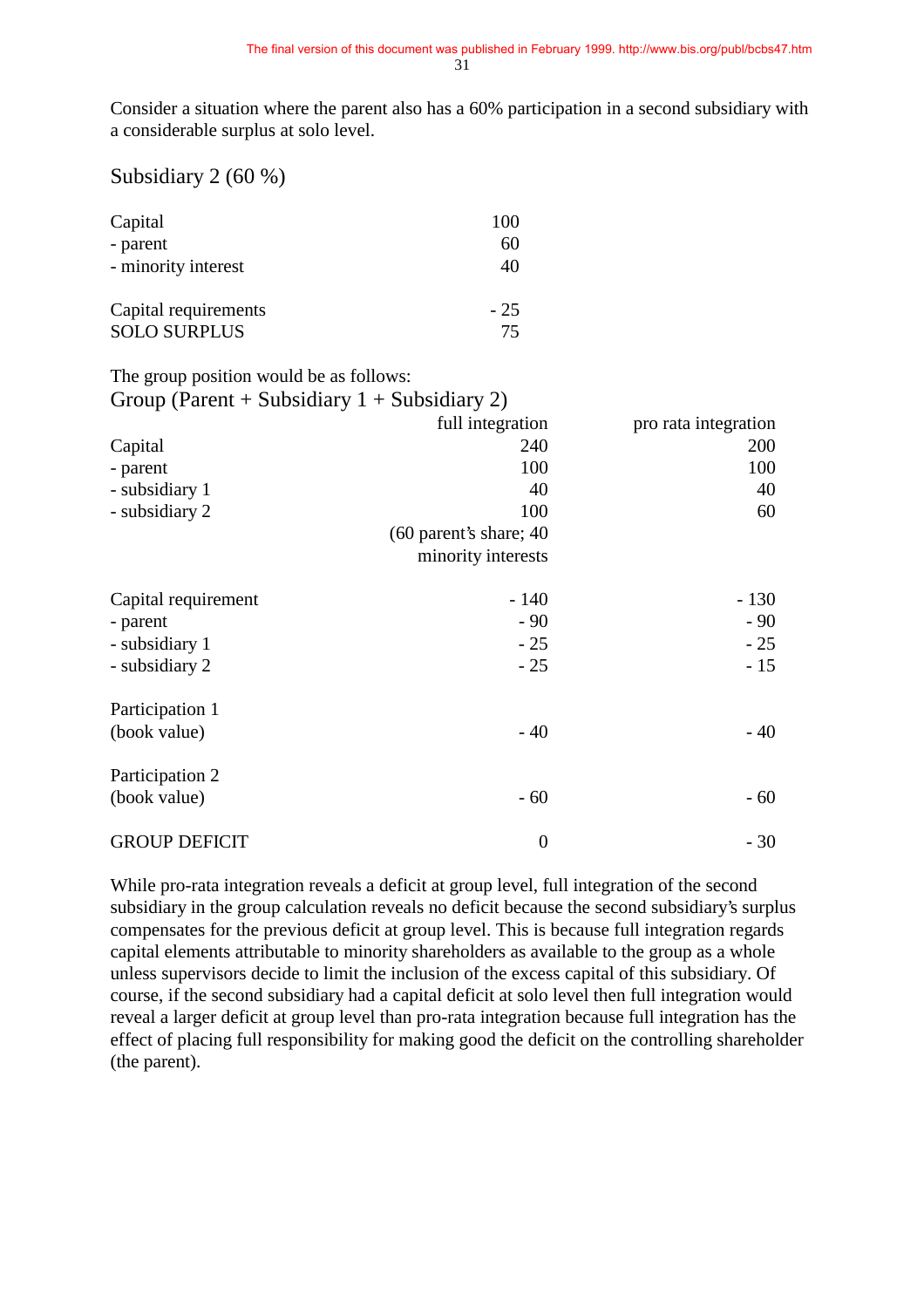#### **4. Inadequate distribution of capital**

This example, which uses the risk-based aggregation method, illustrates, as did example 3, the implications of using a full-integration or a pro-rata approach. Paragraphs 28-37 of the *Capital Adequacy Principles* paper provide guidance to supervisors on these issues. At the same time, it shows the application of a notional capital proxy to an undercapitalised unregulated entity whose business activities are similar to those of the regulated entities, as described in paragraph 25 of the paper.

The existence of solo requirements should normally prevent deficits at solo level in firms of the group. In cases where one entity of the group has a solo deficit, supervisors should consider whether excess capital in other firms of the group can cover such solo deficit. In the following example this excess capital is needed to cover notional deficits in an unregulated entity.

### Parent

| Capital             | 100 |                    |
|---------------------|-----|--------------------|
| Capital requirement | 75  |                    |
| Participation       |     | 25 (historic cost) |

| Subsidiary 1 (50% participation) |    |
|----------------------------------|----|
| Capital                          | 60 |
| - equity                         | 50 |
| - reserves                       | 10 |

| $-10001$ YGS        | .  |
|---------------------|----|
| Capital requirement | 10 |
| <b>SOLO SURPLUS</b> | 50 |

### Group

|                      | Pro rata aggregation | Full aggregation |       |
|----------------------|----------------------|------------------|-------|
| Capital parent       | 100                  |                  | 100   |
| Capital subsidiary   |                      | 30 (50% of 60)   | 60    |
| Capital requirement  |                      |                  |       |
| - parent             | $-75$                |                  | $-75$ |
| - subsidiary         |                      | $-5$ (50% of 10) | $-10$ |
| Participation        |                      | -25 (book value) | $-25$ |
| <b>GROUP SURPLUS</b> | 25                   |                  | 50    |

The surplus at group level stems exclusively from the partly-owned subsidiary. However, in the event that the parent also had a participation in an undercapitalised unregulated entity, the group position would be as follows:

Unregulated Subsidiary 2 (100% participation)

| Capital                      | 20    |
|------------------------------|-------|
| - equity                     | 10    |
| - reserves                   | 10    |
| Notional capital requirement | $-50$ |
| Notional solo deficit        | $-30$ |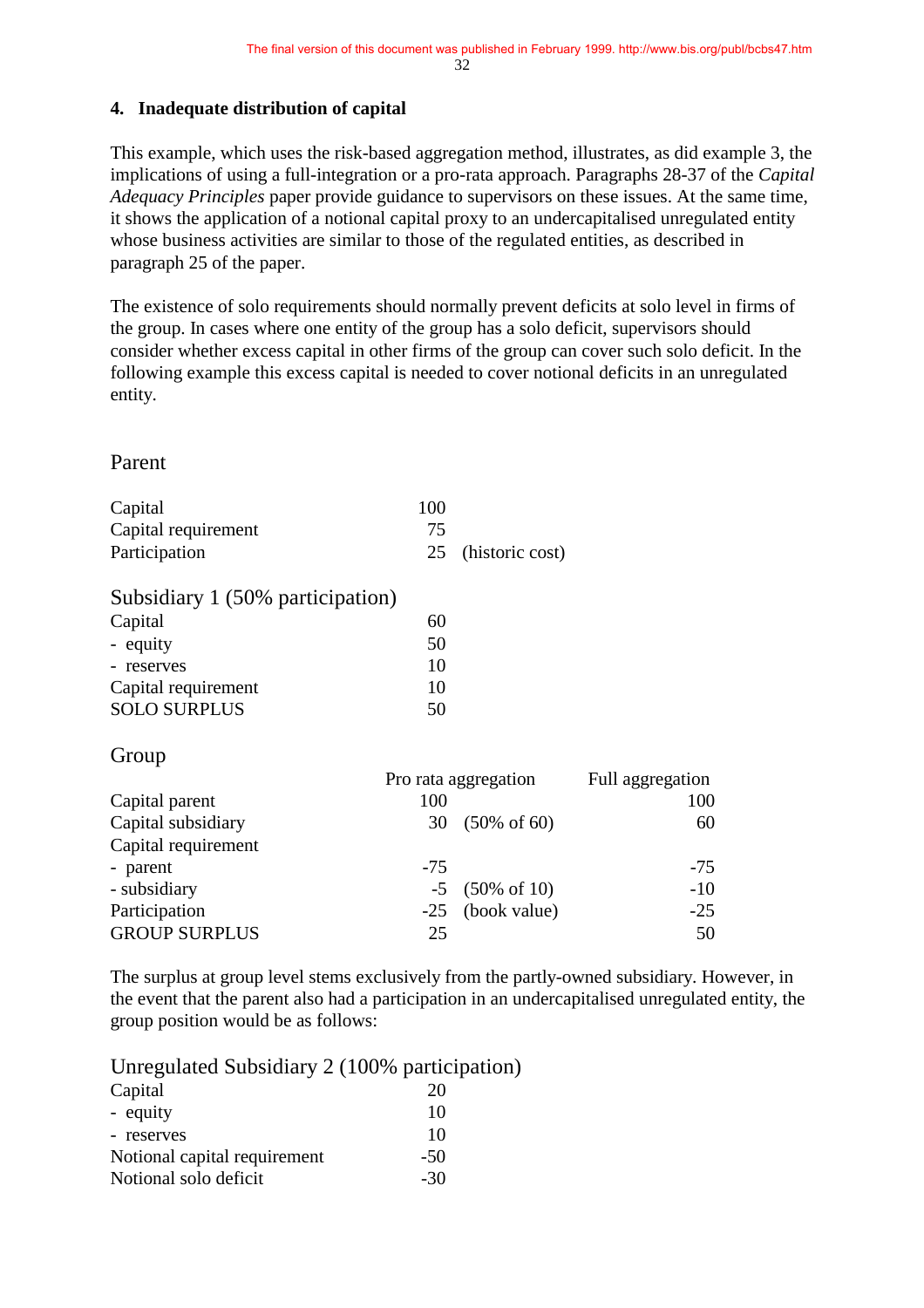|                      | Pro rata aggregation |                          | Full aggregation |
|----------------------|----------------------|--------------------------|------------------|
| Capital              | 150                  |                          | 180              |
| - parent             | 100                  |                          | 100              |
| - subsidiary 1       | 30                   | $(50\% \text{ of } 60)$  | 60               |
| - subsidiary 2       | 20                   | $(100\% \text{ of } 20)$ | 20               |
| Capital requirements | $-130$               |                          | $-135$           |
| - parent             | $-75$                |                          | $-75$            |
| - subsidiary 1       | $-5$                 |                          | $-10$            |
| - subsidiary 2       | $-50$                |                          | $-50$            |
| Participation 1      | $-25$                |                          | $-25$            |
| Participation 2      | $-10$                |                          | $-10$            |
| <b>GROUP SURPLUS</b> | $-15$                |                          | 10               |

### Group

Under the full integration approach, the surplus in subsidiary 1 is regarded as available to the group as a whole and it thus more than compensates for the deficit in subsidiary 2. The prorata approach on the other hand, only takes account of that part of the surplus in subsidiary 1 which is attributable to the parent and, as shown, this is not sufficient to offset the deficit in subsidiary 2 and the parent would either have to reduce its own risks, to increase its own capital or to renounce to the acquisition of the second firm.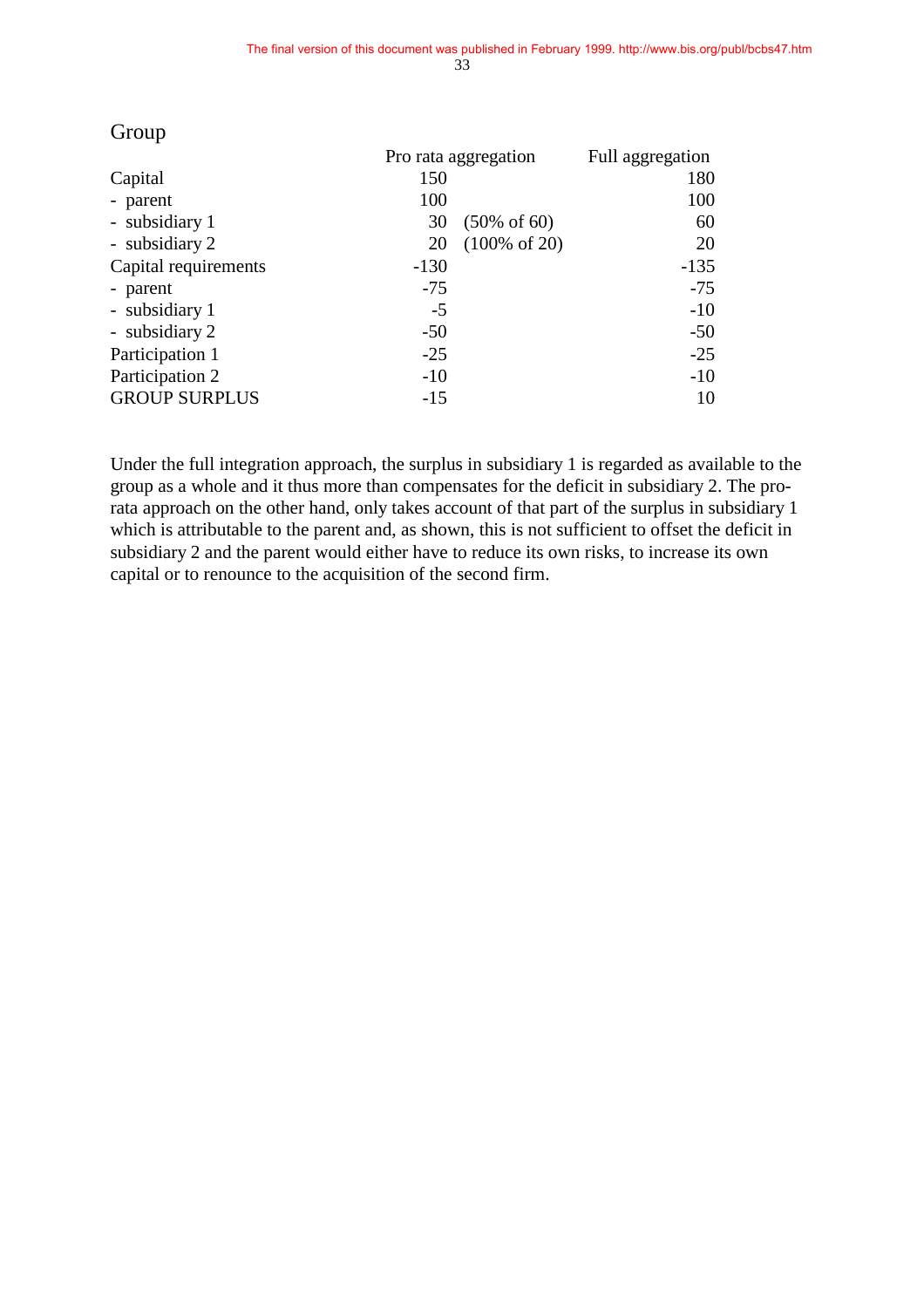34

## **5. Suitability of capital structure**

The following example shows it is possible, at group level, that insurance risks are covered by banking capital (or vice-versa), even when the bank and the insurer that constitute the group each fulfil their solo capital requirements. Definitions of capital eligible for regulatory purposes differ considerably between regulatory disciplines and regulators carrying out an analysis of capital adequacy at group level should duly take into account these differences when assessing the suitability of capital elements to cover certain risks, as described in paragraph 37 of the *Capital Adequacy Principles* paper.

• A parent life insurance company has own funds of 500, of which 200 is paid-up share capital (also recognised by banking regulators);

The remaining 300 stems from profit reserves appearing in the balance sheet and future profits, capital components which are only recognised by insurance regulators;

The insurance company has a 100% participation in a bank subsidiary with a book value of 250. It therefore complies with its capital requirement of 250.

In addition to the 250 paid-up share capital furnished by the insurance parent, the banking subsidiary has hidden reserves and reserves for general banking risk of 50 which - by definition - are not elements recognised as liable funds by insurance regulators. Its capital requirement is 300.

An undifferentiated, purely quantitative, calculation, based on the risk-based aggregation method, identifies a balanced capital position at group level with the sum of the capital elements equalling the capital requirements:

| Capital of Insurance Parent |            |                             | Capital of Banking Subsidiary |  |
|-----------------------------|------------|-----------------------------|-------------------------------|--|
| Profit Reserves,            | 300        | Paid-Up Share               | 250                           |  |
| <b>Future Profits</b>       |            | Capital                     |                               |  |
| Paid-Up Share               | <b>200</b> | <b>Hidden Reserves and</b>  | 50                            |  |
| Capital                     |            | <b>Reserves for General</b> |                               |  |
|                             |            | <b>Banking Use</b>          |                               |  |
| Less Book Value of          | 250        |                             |                               |  |
| Participation               |            |                             |                               |  |
| Net Capital                 | 250        | Net Capital                 | 300                           |  |
| Capital Req't               | 250        | Capital Req't               | 300                           |  |

Analysis reveals a deficit in group-wide capital for banking risk; leaving the question of overall capital adequacy to each individual supervisor:-

|                        |     | <b>Capital Requirements</b> |                       |                |
|------------------------|-----|-----------------------------|-----------------------|----------------|
|                        |     | <b>Banking Risk</b>         | <b>Insurance Risk</b> | Excess/Deficit |
|                        |     | 300                         | 250                   |                |
| Insurance Capital      | 300 |                             | 250                   | 50             |
| <b>Banking Capital</b> | 50  | 50                          |                       |                |
| "All-round" Capital    | 200 | 200                         |                       |                |
| Excess/Deficit         |     | $-50$                       |                       |                |

The capital charge for insurance risk of 250 is more than covered by the 300 units of capital recognised only by insurance regulators; there is an excess of 50 units. The capital charge for banking risk of 300 is covered by 50 units of capital recognised only by banking regulators and by 200 units of capital recognised under both supervisory regimes; but the remaining charge of 50 is effectively covered by insurance capital - i.e. by capital components which banking regulators have deemed unsuitable for covering banking risks.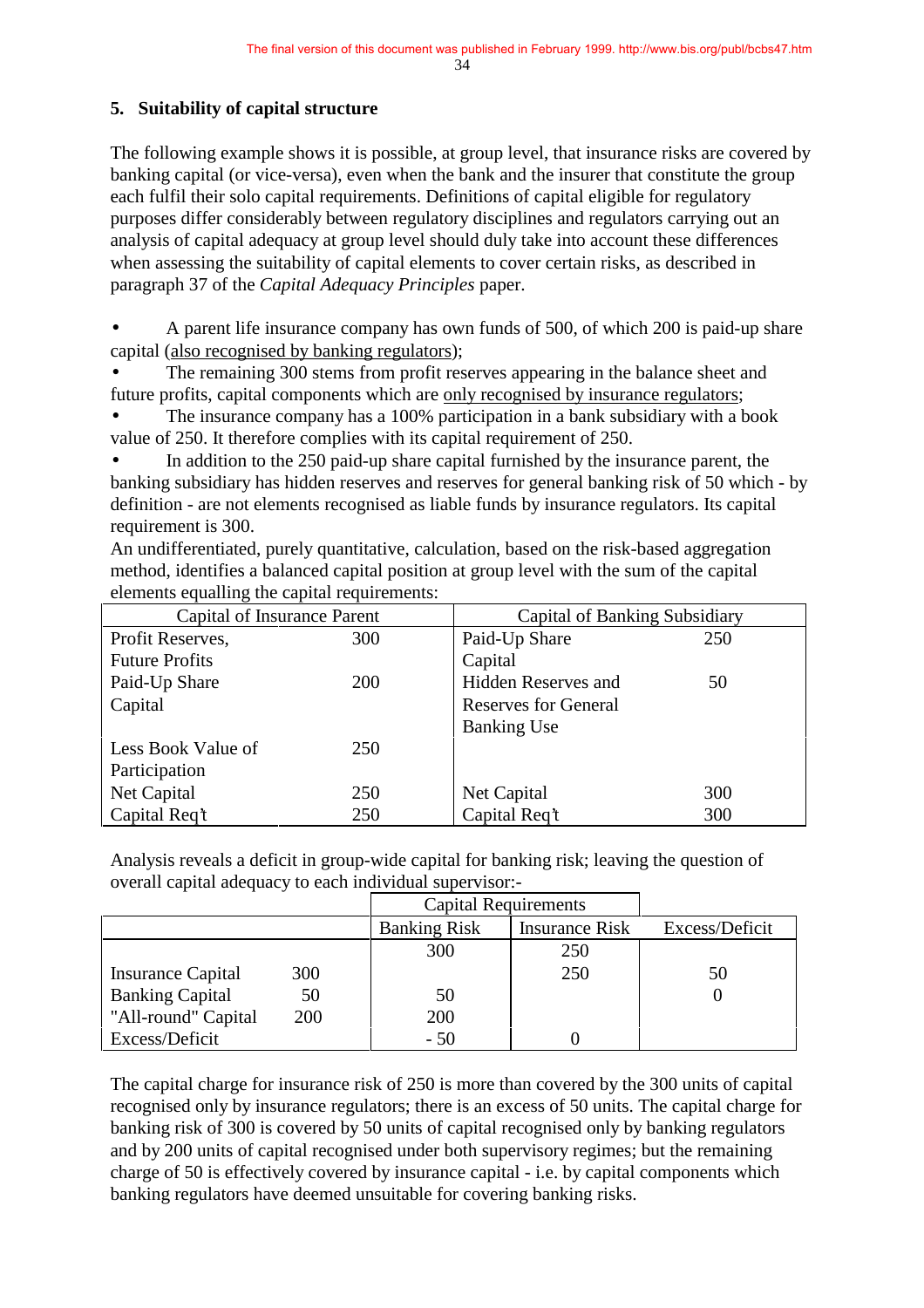## **6. Quality of capital**

As the previous example demonstrated, the divergence of capital definitions complicates the assessment of capital adequacy at group level in the sense that it introduces a qualitative element. The following example, using the risk-based aggregation method, shows that the importance of the qualitative aspect is not limited to the case of diverging capital definitions.

## Parent

| Capital                       | 110 |
|-------------------------------|-----|
| Capital requirement           | 90  |
| Participation (historic cost) | 20  |
| <b>SOLO SURPLUS</b>           | 0   |

## Subsidiary (100% participation)

| Capital             | 50 |
|---------------------|----|
| - equity            | 20 |
| - subordinated debt | 30 |
| Capital requirement | 20 |
| <b>SOLO SURPLUS</b> | 30 |
|                     |    |

Both, the parent's and the subsidiary's regulator recognise subordinated debt as capital elements eligible for regulatory purposes.

| Group                |       |                          |
|----------------------|-------|--------------------------|
| Capital              |       |                          |
| - parent             | 110   |                          |
| - subsidiary         |       | 50 (100% of 50)          |
| Capital requirements |       |                          |
| - parent             | -90   |                          |
| - subsidiary         | $-20$ | $(100\% \text{ of } 20)$ |
| Book value of        | $-20$ |                          |
| participation        |       |                          |
| <b>GROUP SURPLUS</b> | 30    |                          |

The solvency surplus at group level stems from the subsidiary's subordinated debt. Although subordinated debt is an acceptable form of capital under the parent's own regulatory rules as well, the group surplus in this example is arguably only available to the subsidiary, in which case the regulator of the parent will need to guard against the possibility that this excess is used to cover risks at group level (e.g. a notional deficit in an unregulated entity). The use of subordinated debt capital to cover losses is limited to the institution which has issued it. Its integration in a group wide assessment of capital adequacy raises the same type of issues as the inclusion of minority interests.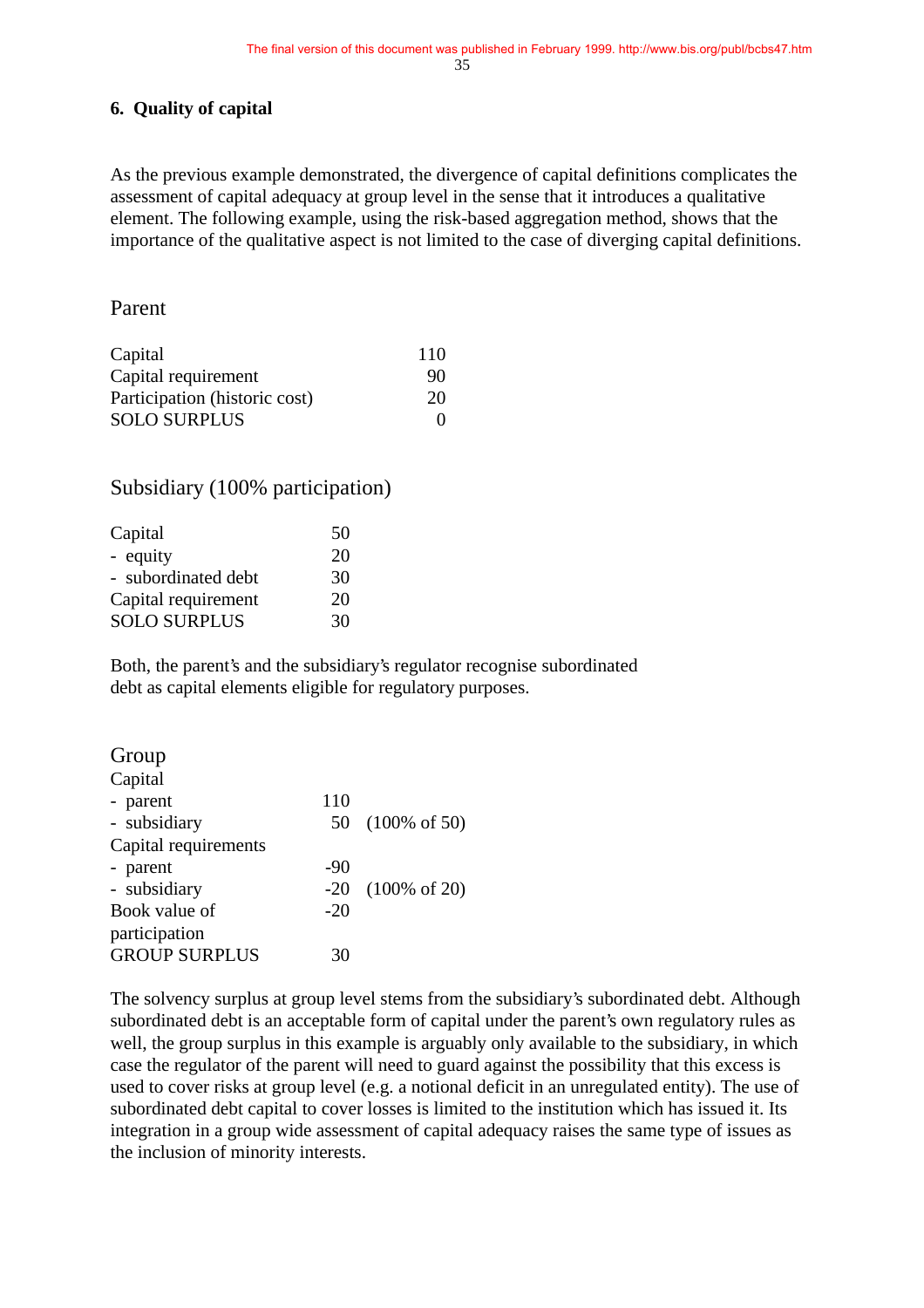Fit and Proper Principles paper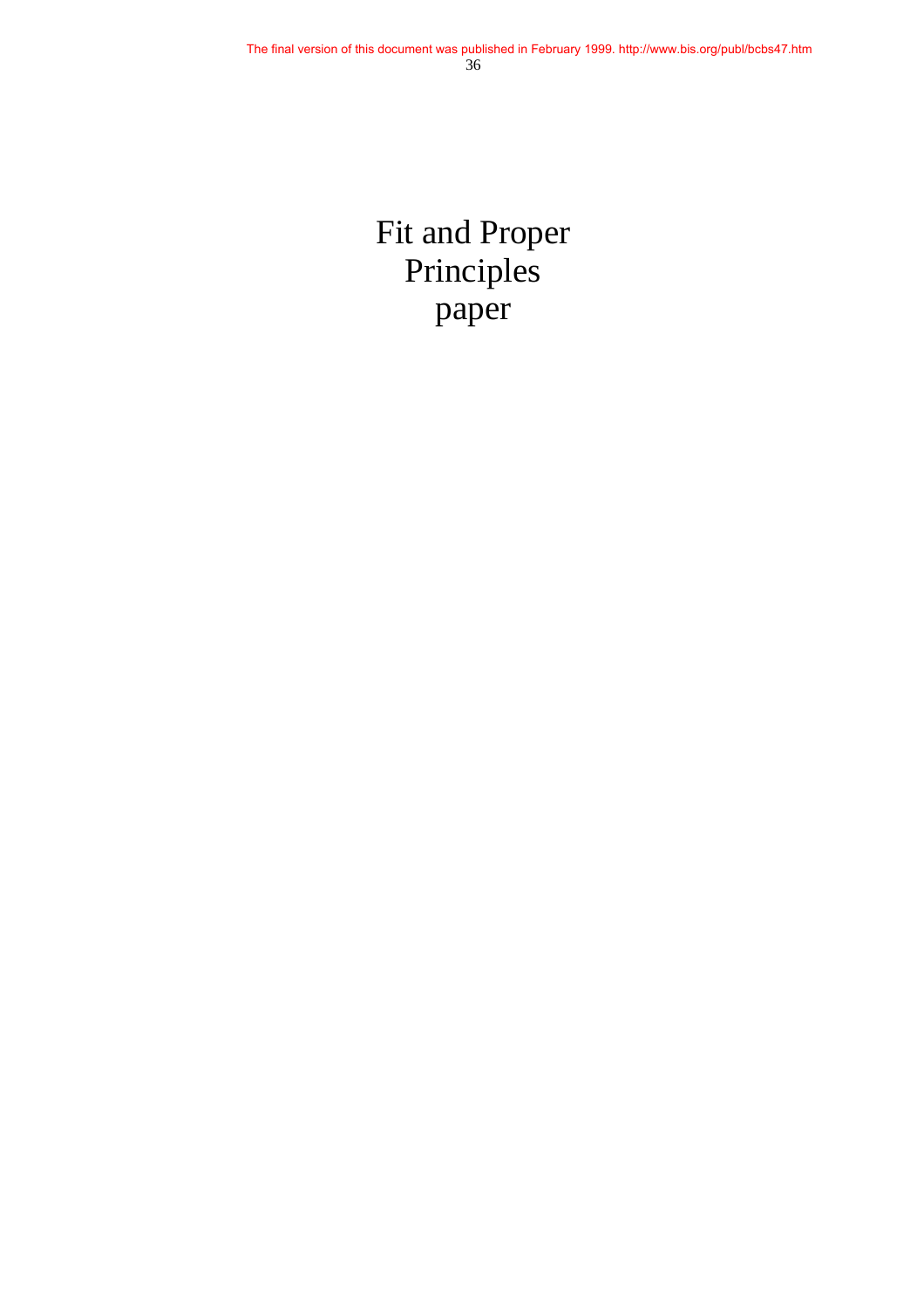## **Fit and Proper Principles**

### *Objective*

1. To ensure that supervisors of entities within a financial conglomerate are able to exercise their responsibilities to assess whether those entities are soundly and prudently managed and directed and whether key shareholders (as defined below) are not a source of weakness to those entities.

2. To promote arrangements to facilitate consultation between supervisors and the exchange of information on individuals and regulated entities, on a case-by-case basis, when requested by other supervisors, to achieve the objective set out above.

#### *Background*

3. The probity and competence of the top management of banks, securities firms and insurance enterprises are critical to the achievement of the objectives of supervision. The primary responsibility for ensuring that regulated entities are prudently and soundly managed and directed rests with the regulated entities themselves. Supervisors' expectations are that the entities will take the measures necessary to ensure that managers, directors and shareholders whose holdings are above specified thresholds or who exercise a material influence on their operations ("key shareholders") meet the fitness, propriety or other qualification tests of their supervisors.

4. An effective and comprehensive supervisory regime should include controls designed to encourage the continued satisfaction of the fitness, propriety or other qualification tests of supervisors and to allow supervisory intervention where necessary. The application of such tests for managers, directors and key shareholders is a common regulatory mechanism for supervisors to ensure that the institutions for which they have supervisory responsibility are operated in a sound and prudent manner. Supervisors generally have at their disposal various sanctions to ensure remedial measures are taken in respect of managers, directors and key shareholders who do not meet the relevant fitness and propriety or other qualification standards.

5. Solo supervisors are subject to statutory and other requirements in applying fitness, propriety or other qualification tests to the entities under their jurisdiction. It is not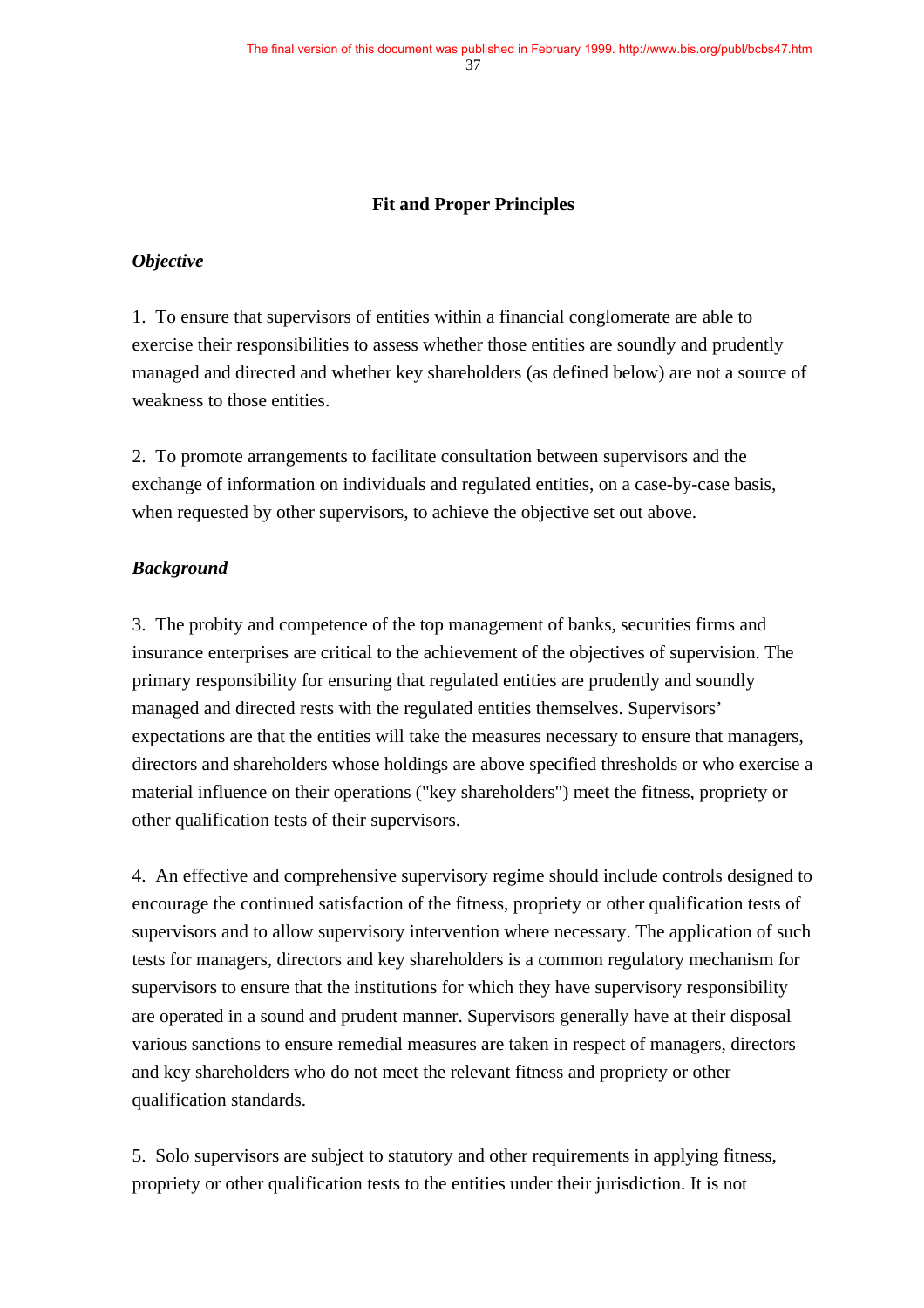38

intended that such statutory and other requirements (as well as their procedures for the application of those tests) will be superseded by the elements of this principle. In exercising their statutory responsibilities, supervisors should consult, as applicable, the supervisors of other regulated entities in the financial conglomerate in question.

6. The organisational and managerial structure of financial conglomerates adds elements of complexity for supervisors seeking to ensure the fitness, propriety or other qualifications of the top management of regulated entities as the management and direction of such entities can be influenced by individuals who may not be managers or directors of the regulated entities themselves or of any regulated entity in the group.

# *Principal elements of fit and proper criteria*

7. Fitness tests usually seek to assess the competence of managers and directors and their capacity to fulfil the responsibilities of their positions while propriety tests seek to assess their integrity and suitability. To determine competence, formal qualifications, previous experience and track record are some of the elements focused on by supervisors. To assess integrity and suitability, elements considered include: criminal records, financial position, civil actions against individuals to pursue personal debts, refusal of admission to, or expulsion from, professional bodies, sanctions applied by regulators of other similar industries, and previous questionable business practices.

8. Factors relative to the assessment of the fitness, propriety or other qualifications of key shareholders include business repute and financial position, and whether such ownership would adversely affect the regulated entity.

9. It is recognised that in addition to the factors identified in the previous paragraphs, the assessment of fitness, propriety and other qualifications is a judgmental matter and that supervisors may have additional information at their disposal that they can consider on a case-by-case basis.

## *Issues arising from the emergence of financial conglomerates*

10. Managers and directors in unregulated entities, usually those upstream from the regulated entities, in a financial conglomerate can exercise a material influence over many aspects of the regulated entities' business and can also play a key role in controlling risks in the various entities in the whole group.

11. This element raises issues of supervisory jurisdiction as supervisors' reach may not extend beyond their geographical boundaries, i.e. to other regulated entities in the group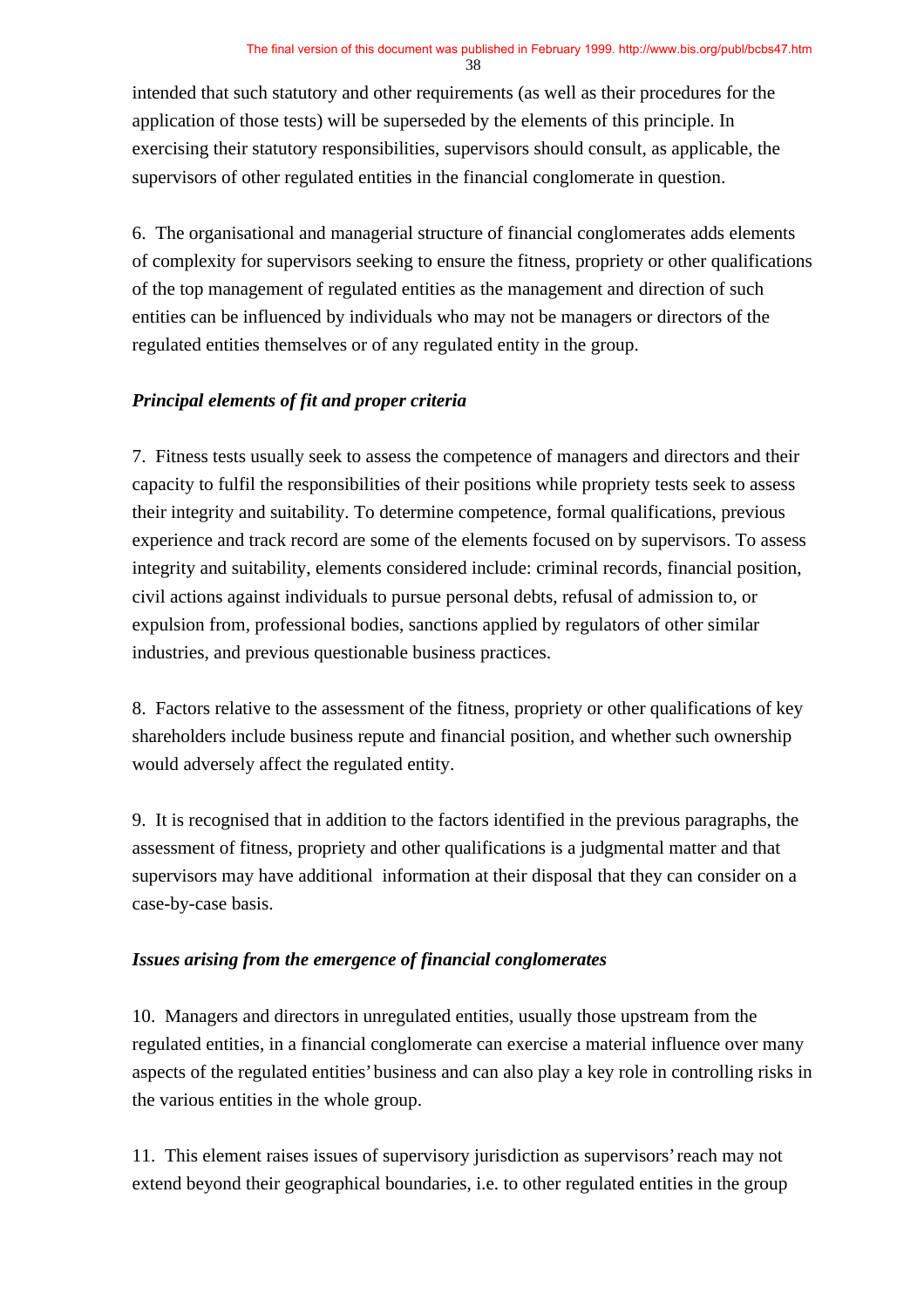39

which are overseen by supervisors in other jurisdictions, and to unregulated entities in the group. Furthermore, measures taken to apply fitness, propriety or other qualification tests to unregulated entities in the group may create the false impression that supervision generally extends to those unregulated entities.

12. This also raises the issue of sharing of information among supervisors with respect to individuals and has implications with respect to the usual requirements of professional secrecy on supervisors. Most countries have legislation in place protecting the privacy of individuals and accordingly it is recognised that there may be limitations to a free exchange of information between supervisors.

# *Guiding Principles*

- **1. In order to assist in ensuring that the regulated entities within financial conglomerates are operated prudently and soundly, fitness and propriety or other qualification tests should be applied to managers and directors of other entities in a conglomerate if they exercise a material or controlling influence on the operations of regulated entities.**
- **2. Shareholders whose holdings are above specified thresholds and/or who exert a material influence on regulated entities within that conglomerate should meet the fitness, propriety or other qualification tests of supervisors.**
- **3. Fitness, propriety or other qualification tests should be applied at the authorisation stage and thereafter, on the occurrence of specified events.**
- **4. Supervisors' expectations are that the entities will take the measures necessary to ensure that fitness, propriety or other qualification tests are met on a continuous basis.**

13. The application of fitness, propriety or other qualification tests to managers, directors and key shareholders may vary depending on the degree of their influence and on their responsibilities in the affairs of regulated entities. It is recognised that an individual considered fit for a particular position within an institution may not be considered fit for another position with different responsibilities or for a similar position within another institution, and conversely, an individual considered unfit for a particular position in a particular institution may be considered fit in different circumstances.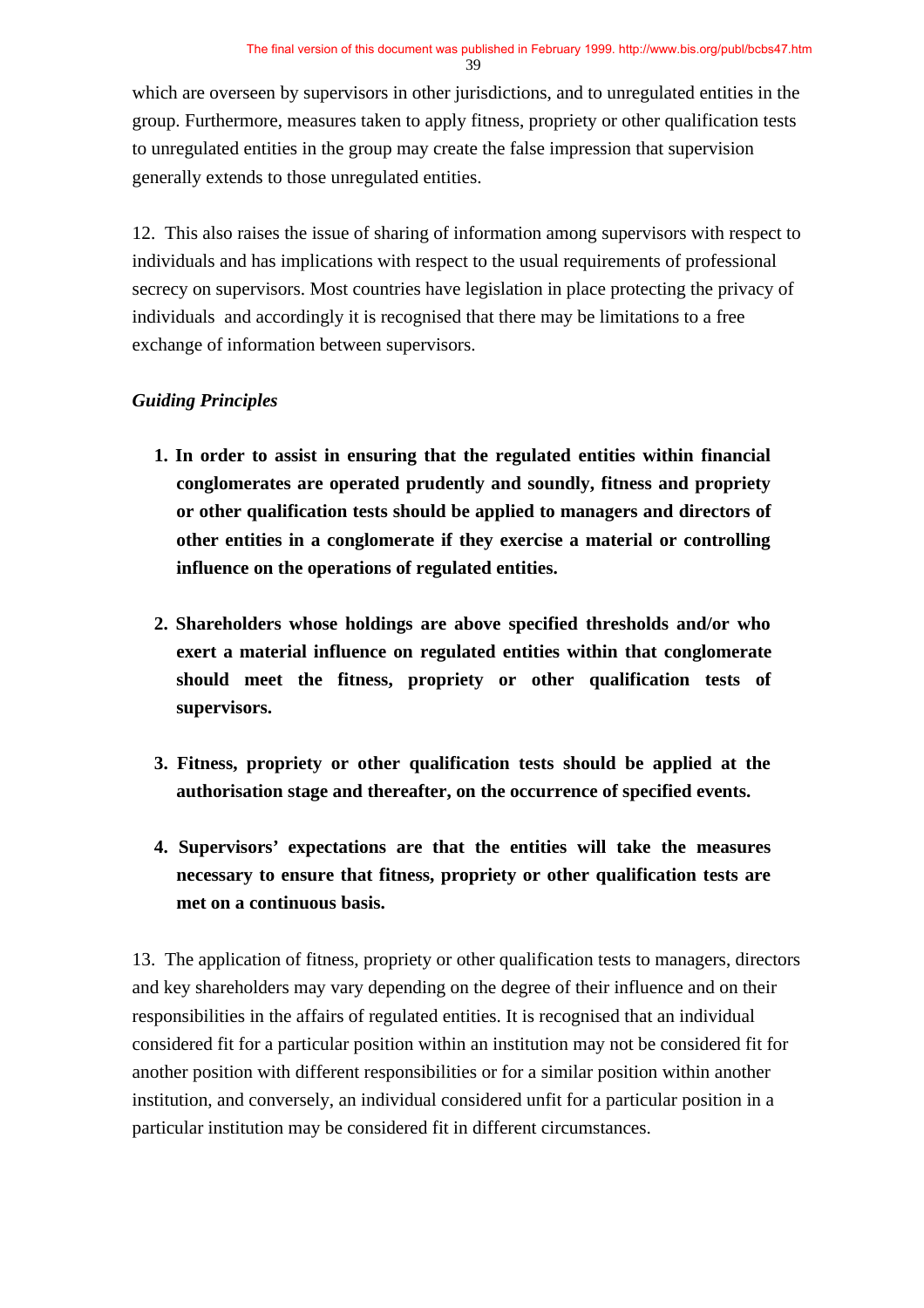14. There are significant differences in legislative and regulatory frameworks across countries as regards the functions of the board of directors and senior management. In some countries, there is a two tier board system consisting of a supervisory board which has the main, if not exclusive, function of supervising the executive body (the management board) to ensure that the latter fulfils its tasks. This means that the board has no executive functions. In other countries, with a unitary board system, the board has a broader competence in that it lays down the general framework for the management of the institution. In this regard, fitness, propriety or other qualification tests should be applied to directors in light of their role and responsibilities.

- **5. Where a manager or director deemed to exercise a material influence on the operations of a regulated entity is or has been a manager or director of another regulated entity within the conglomerate, the supervisor should endeavour to consult the supervisor of the other regulated entity as part of the assessment procedure.**
- **6. Where a manager or director deemed to exercise a material influence on the operations of a regulated entity is or has been a manager or director of an unregulated entity within the conglomerate, the supervisor should endeavour to consult with the supervisors of other regulated entities that have dealings with the unregulated entity as part of the assessment procedure.**
- **7. Supervisors should communicate with the supervisors of other regulated entities within the conglomerate when managers, directors or key shareholders are deemed not to meet their fitness, propriety or other qualification tests.**

15. Such communications should take into account whether such disclosures could interfere with supervisory action**.**

16. Generally, channels to permit the exchange of information within sectors, e.g. banking, securities and insurance, have been established. Where there is no direct channel to a regulator in another jurisdiction, it may be possible to route information to the relevant domestic supervisor for onward transmission.

17. It may be that in some instances arrangements to exchange information between supervisors should be formalised in agreements, e.g. memoranda of understanding to establish a framework for the efficient transfer of such information.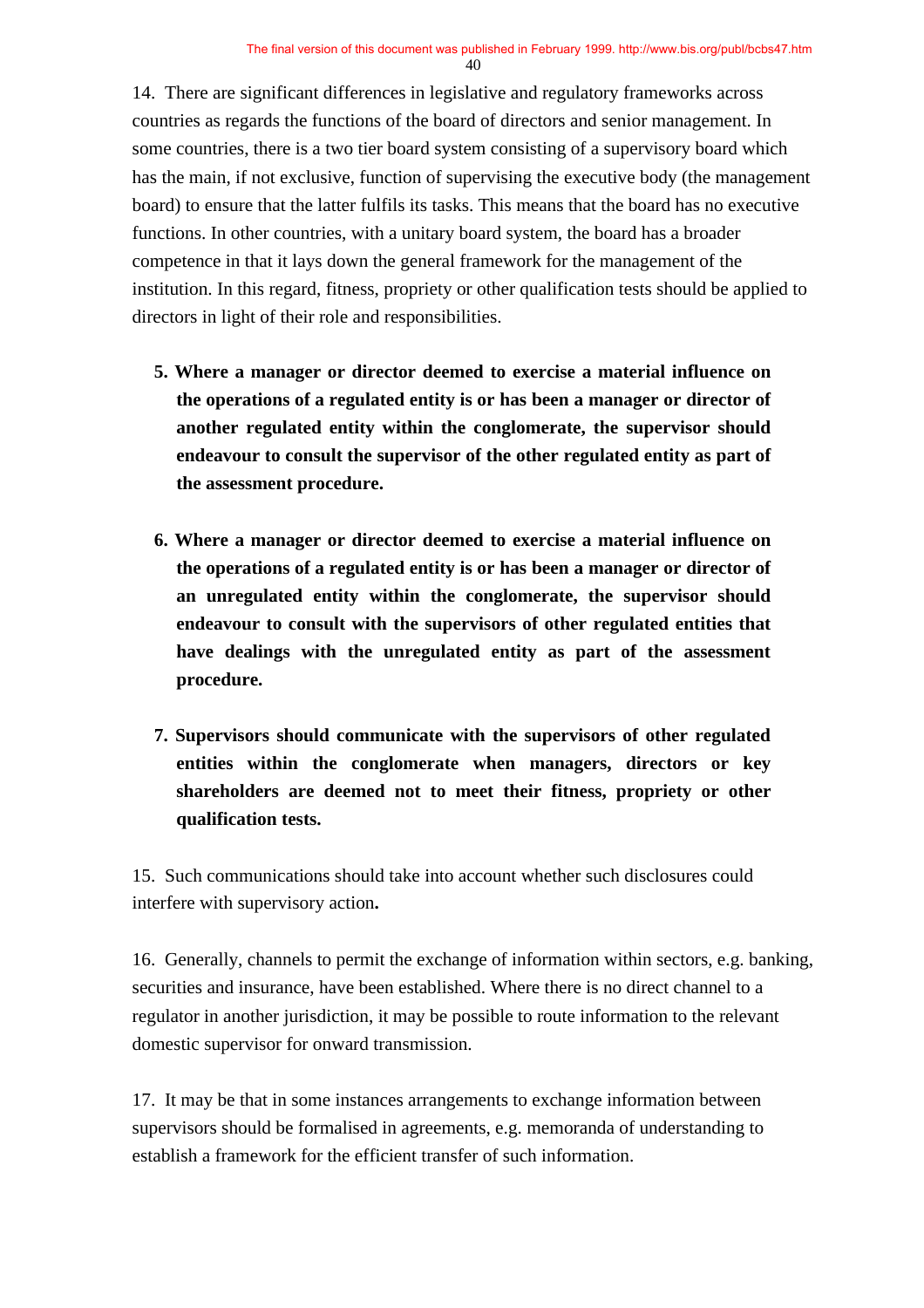41

## *Notification*

18. Mechanisms should be in place to ensure that supervisors are advised, at the authorisation stage, of managers, directors and shareholders who can exert a material influence, directly or indirectly, on the operations of regulated entities, and thereafter, are notified of changes in such managers, directors and shareholders, on the occurrence of specified events.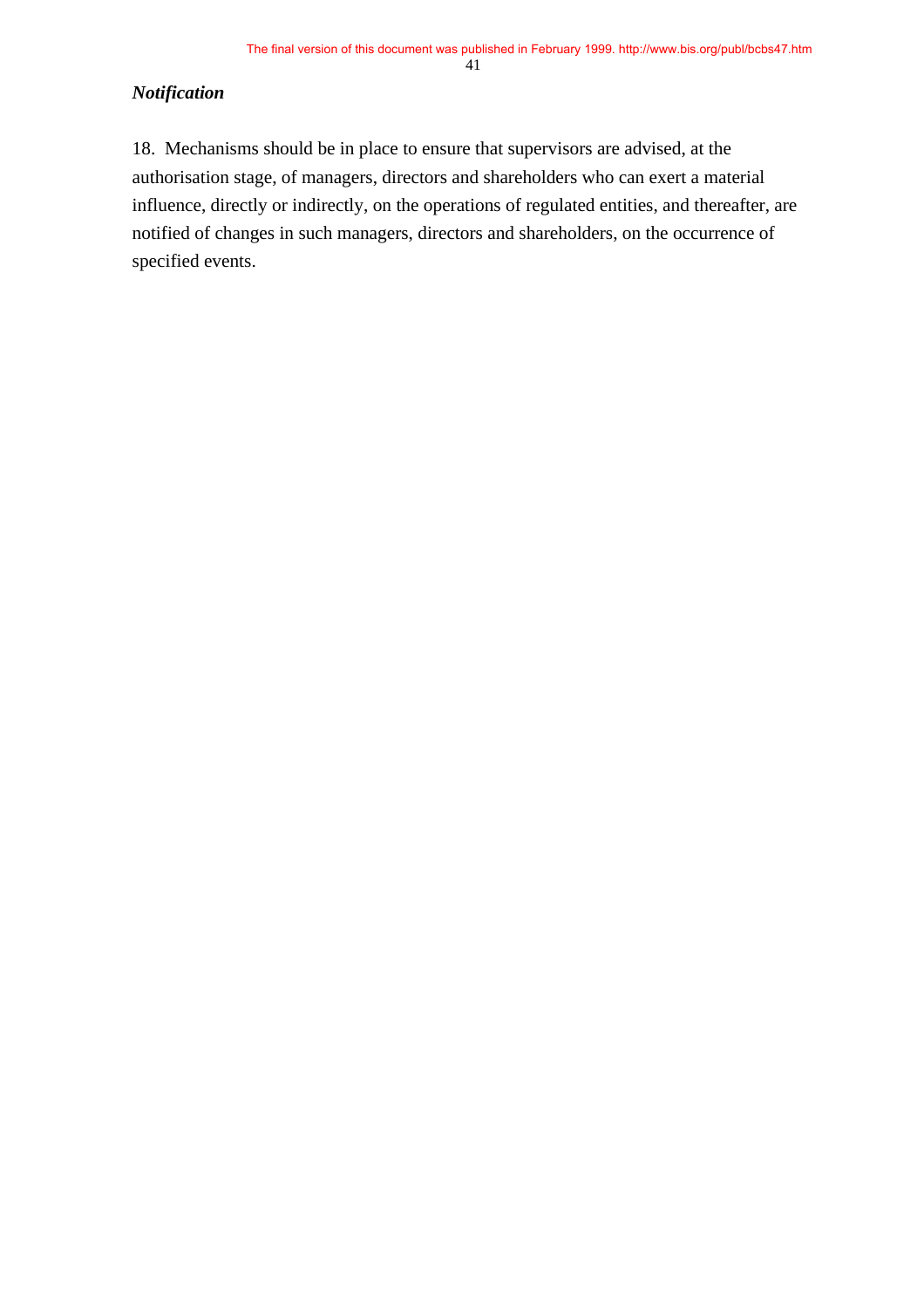Framework for Supervisory Information Sharing paper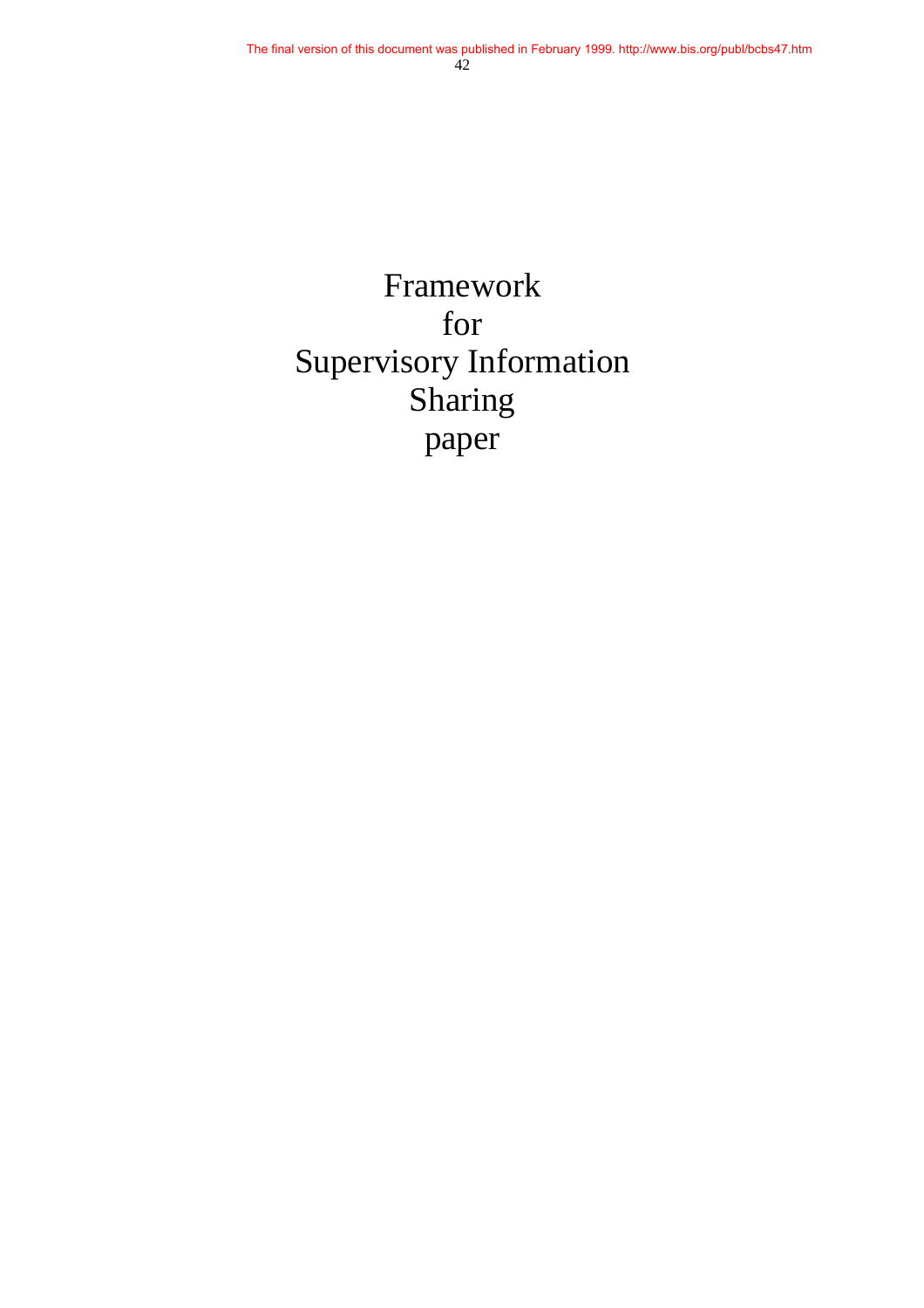## **Framework for Supervisory Information Sharing**

### **I. Purpose and objectives**

1. This paper outlines a general framework for facilitating information-sharing between supervisors of regulated entities within internationally active financial conglomerates. This paper is the result of the work of a Task Force established by the Joint Forum on Financial Conglomerates to examine the structure and operations of several large internationally active financial conglomerates (hereinafter referred to as the Task Force). Although the focus was on large international groups, the Joint Forum believes that the lessons drawn could also apply to smaller conglomerates or conglomerates that operate domestically.

2. Given the internationalisation of financial markets and the growth of emerging market economies, the paper draws attention to the need for enhancing communication links which currently exist primarily within each supervisory sector and facilitating information sharing between supervisors involved in the supervision of international financial conglomerates.

3. This paper is intended to complement the work of the Joint Forum on a number of topics relating to supervisory issues arising from the operations of financial conglomerates, e.g. the *Capital Adequacy Principles* paper, the *Fit and Proper Principles* paper, the *Coordinator* paper, and the *Principles for Supervisory Information Sharing* paper. The observations and recommendations in this paper should be considered in conjunction with those documents.

4. The framework presented takes account of existing networks of information sharing whereby information flows along established channels of communication<sup>1</sup>, particularly between supervisors in the same sector. Numerous bilateral arrangements exist between supervisors providing for the flow of general and specific supervisory information, in some cases in respect to individual financial conglomerates. This paper is intended to facilitate the evaluation, and where necessary, enhance and expand those information flows.

 <sup>1</sup>For example, in the European Union there are arrangements for sharing information between supervisors in different sectors and in different countries based on harmonised minimum confidentiality requirements (including with supervisors outside the EU provided certain conditions with respect to confidentiality are met).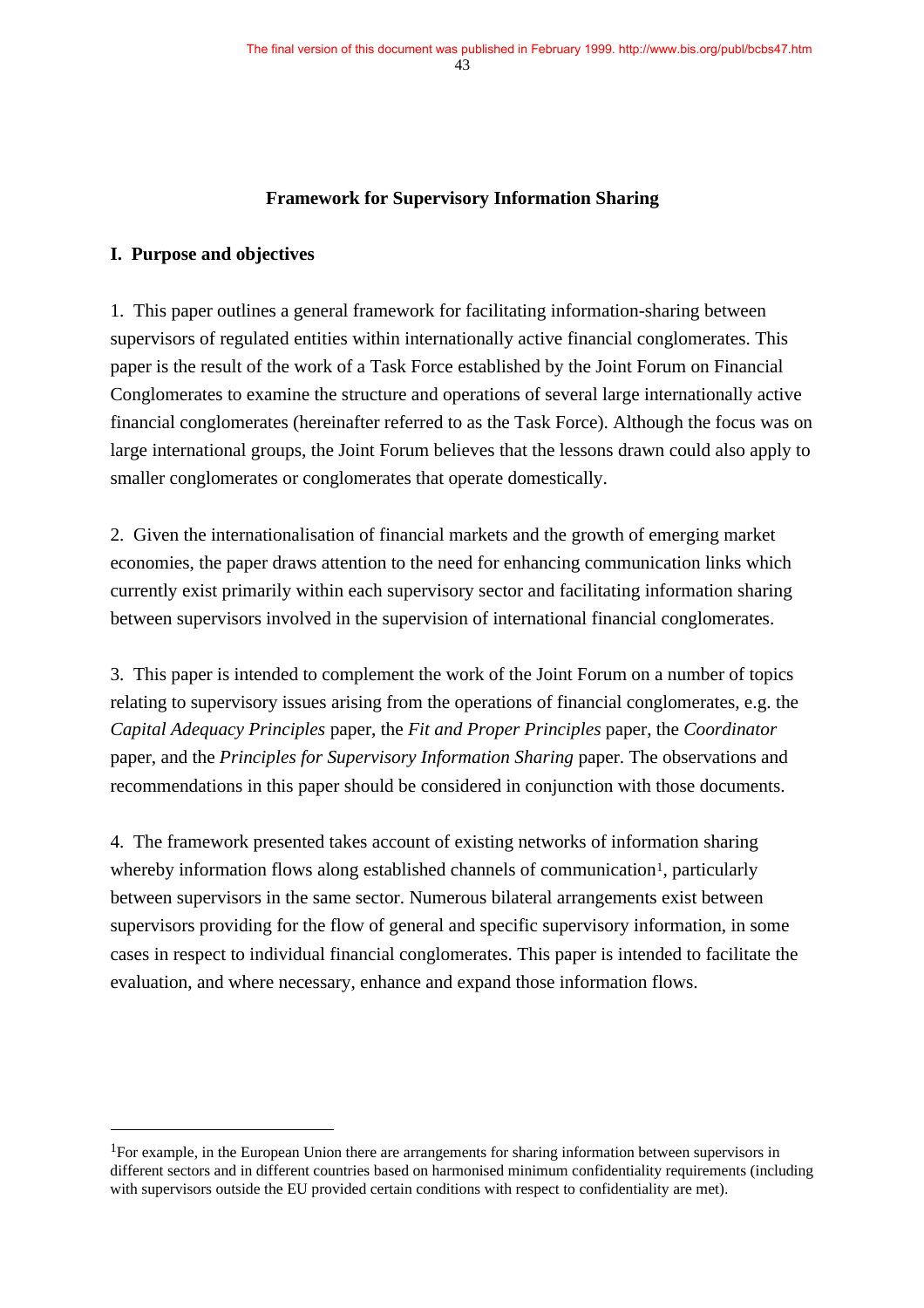## **II. Definitions**

5. The following definitions are provided for the purposes of this paper:

**Corporate legal structure** is defined as the legal framework of entities that make up the conglomerate.

**Business activities structure** is defined as the way in which the conglomerate organises and operates the primary business activities in which it is engaged.

**Management structure** is defined as the form of direct supervision and oversight exercised by management on the corporate and business activities structures, and on the corporate control functions of the conglomerate.

**Corporate control functions** are defined to be risk measurement, monitoring and control systems and include internal and external audit, financial control, compliance, human resources, and information technology.

The **Primary supervisor** is generally considered to be the supervisor of the parent or the dominant regulated entity in the conglomerate, for example, in terms of balance sheet assets, revenues or solvency requirements. Where the identity of the primary supervisor is not clear, the relevant supervisors should work cooperatively to identify, on a case by case basis, an appropriate information sharing structure.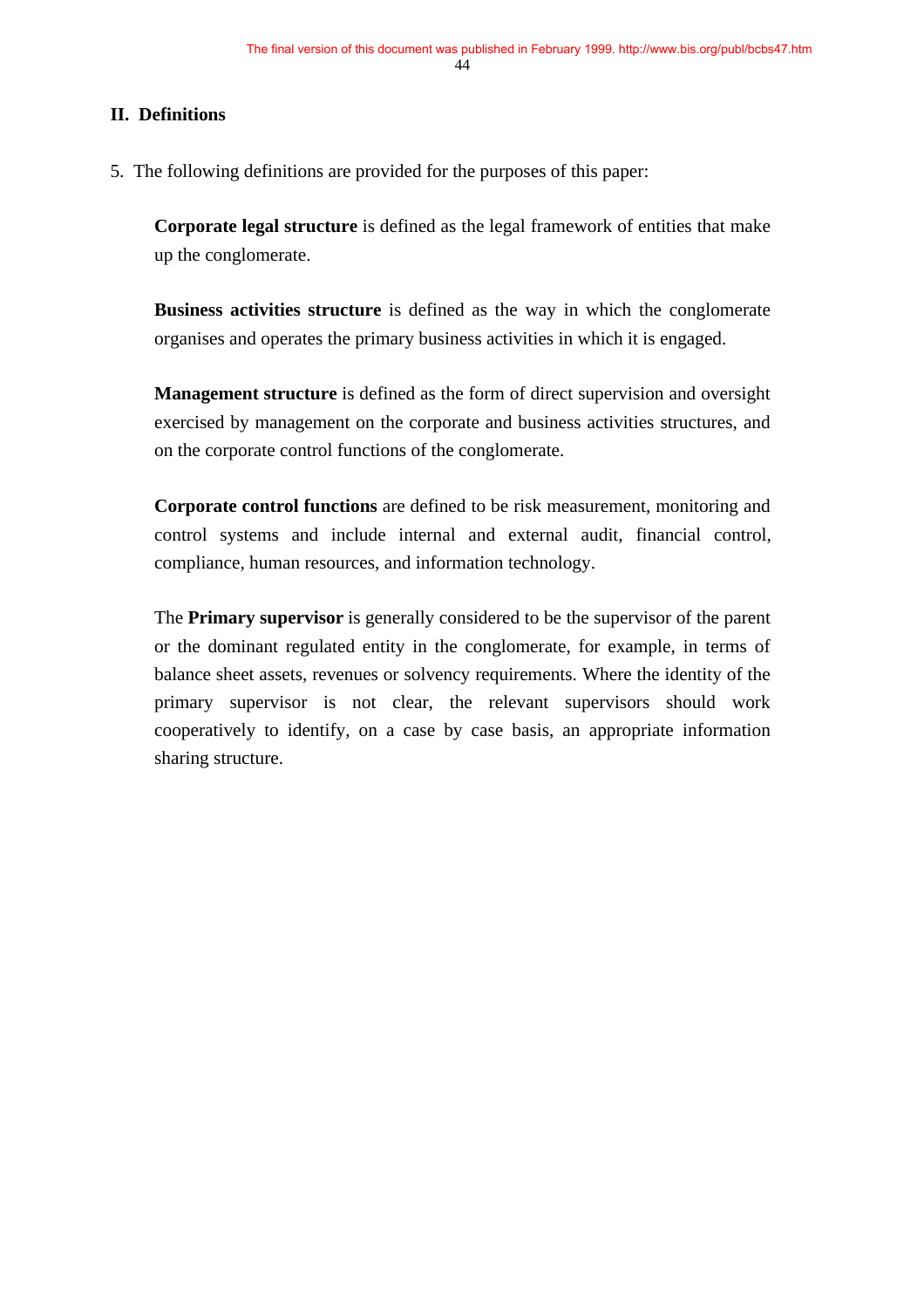## **III. Background and observations of the Task Force**

6. The Task Force was established by the Joint Forum for the purpose of enhancing its understanding of the operations of internationally active financial conglomerates and the impact of their rapidly changing and global nature on supervisory approaches.

7. The Task Force studied fourteen conglomerates which are diverse in their business activities, the extent of their international reach and in the complexities of their organisational structures. The Task Force has reviewed and refined the questionnaire that participants in the mapping exercise used to compile information. The Conglomerate Questionnaire which consists of a users guide, a glossary of terms, the questionnaire itself and the matrix form for recording findings is attached as Annex A.

8. The Task Force also collected detailed information on supervisory objectives and approaches and on the authority of supervisors to share information in the countries represented in the Joint Forum. This information, which was collected through the completion of a Supervisory Questionnaire and recorded in a matrix format, has been shared amongst the supervisory agencies represented on the Joint Forum and provides a solid foundation to assist supervisors in each sector to better understand colleagues' responsibilities and their modus operandi.

9. Financial conglomerates take a wide variety of structures. Conglomerates may have a large number of legal entities, primarily as a result of historical, tax and regulatory considerations. Some conglomerates indicated a desire to simplify their business lines and legal entity structures by bringing them together, but viewed regulatory, fiscal and legal impediments as obstacles.

10. The Task Force examined the different structures of the conglomerates mapped to assess the implications of those structures on supervision and on the sharing of supervisory information between supervisors.

11. There are two key dimensions which tend to have particular implications for the supervision of regulated entities within financial conglomerates namely, 1) the organisation of business activities along business lines versus along the corporate legal structure and 2) the organisation of corporate control functions on a global or centralised basis versus on a local basis. The focus of the Task Force in classifying financial conglomerates into quadrants is based on these two key dimensions.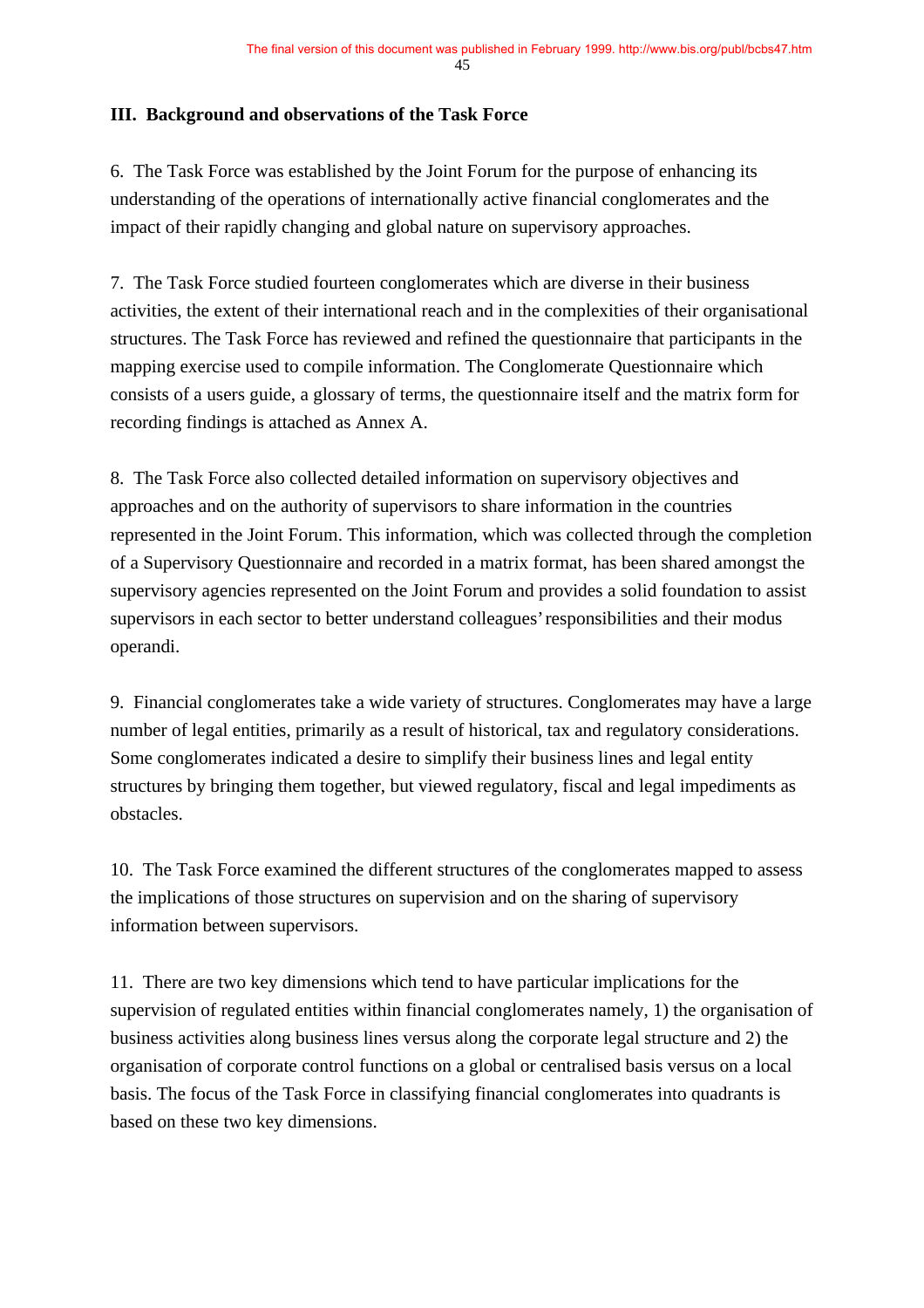12. The findings of the exercise carried out with respect to the fourteen conglomerates mapped are plotted into the following chart using a quadrant categorisation. The X axis relates to the organisation of the conglomerate's controls, with local controls at one end and global controls at the other. The Y axis relates to the organisation of the management structure, along business lines at one pole and legal entity structure at the other.



13. The positioning of conglomerates within the particular quadrants, or bridging quadrants, does not result from a mathematical exercise. Rather, the position of individual conglomerates reflects the judgement of the Task Force members in the mapping exercise, based on an assessment of information collected during the exercise.

14. The proportion of conglomerates, whether primarily banking, securities or insurance or mixed, falling into a particular quadrant is strictly a function of the particular sample of conglomerates participating in the mapping exercise. Choosing a different sample of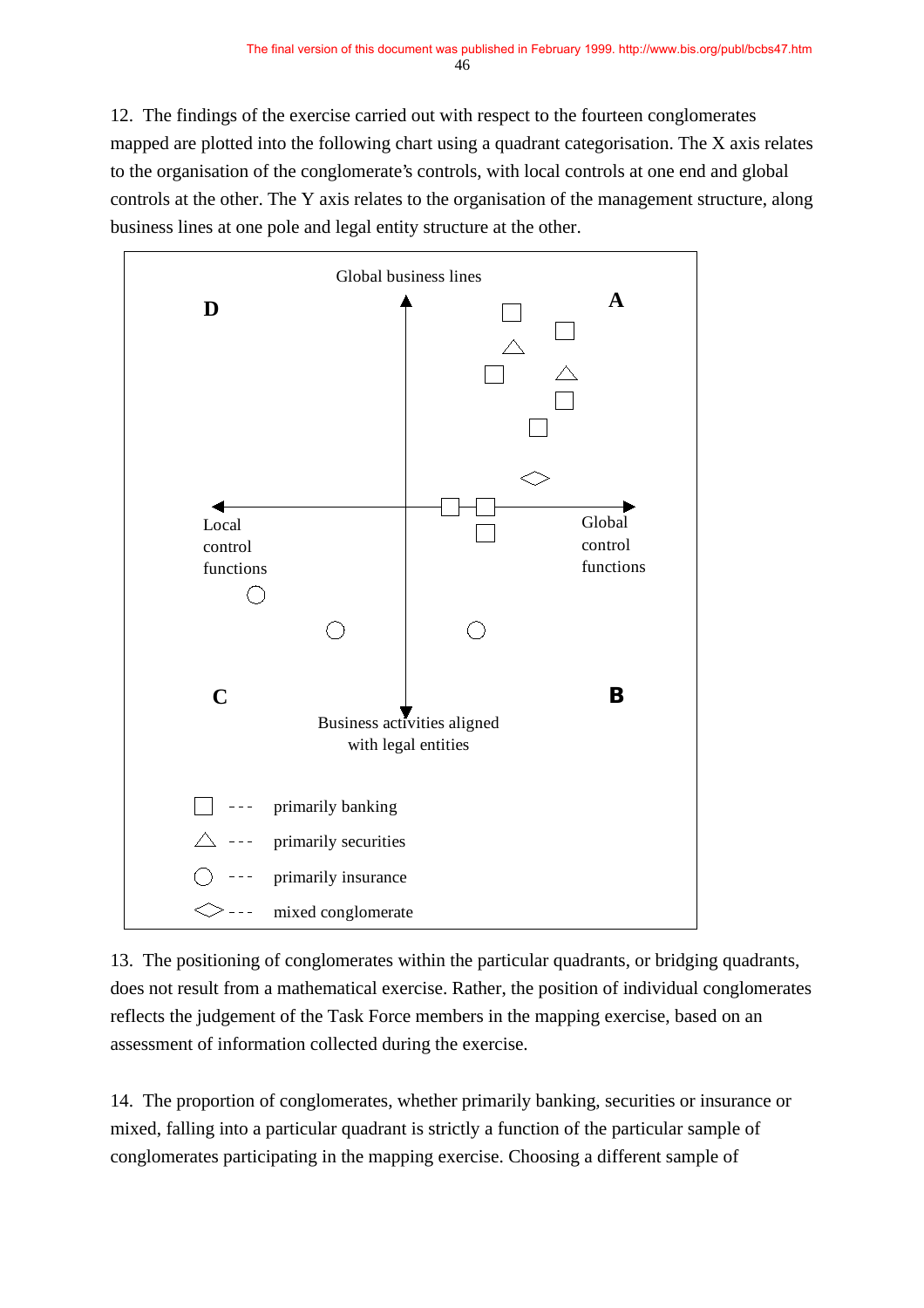conglomerates could result in a different proportion of conglomerates falling in one or the other quadrant.

15. Given the dynamic nature of diversified financial groups, the categorisation of a conglomerate in a particular quadrant is a determination at a point in time. The structure of business activities and of corporate control functions can shift over time, sometimes rather quickly, and the categorisation would need to be reviewed through the supervisory process.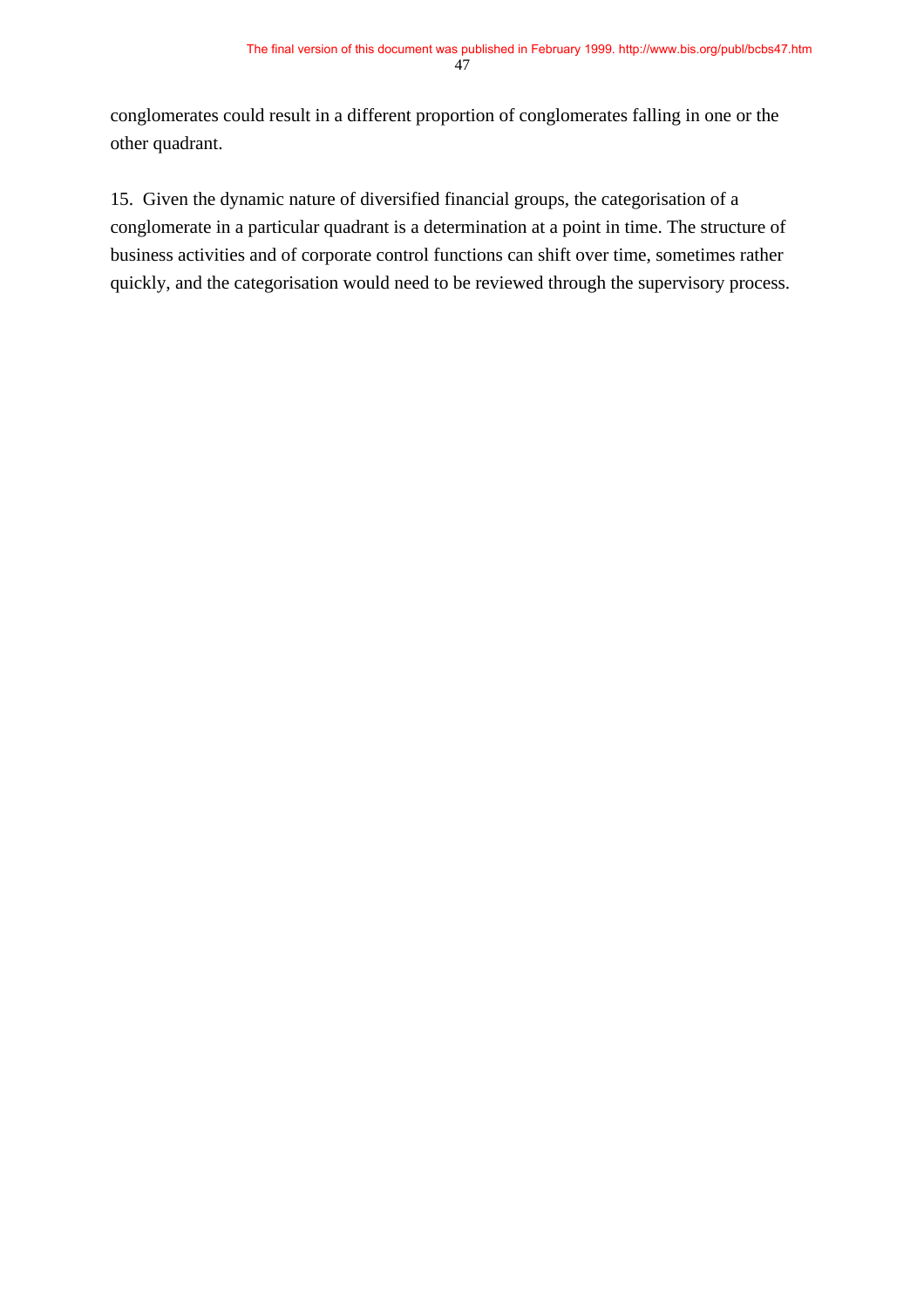## **IV. Framework for Identifying Supervisory Information Needs**

16. The principal features of conglomerates categorised in each of the four quadrants and an indication of supervisory issues arising in respect to financial conglomerates in each quadrant are set out below.

17. Financial conglomerates tend to develop their own corporate identities and management styles and will not always have an obvious position in any one of the four quadrants. The supervisory issues outlined in this paper will need to be viewed within the context of the particular circumstances of each conglomerate.

18. The quadrant analysis and classification are designed to highlight supervisory information needs and to underscore the importance of information sharing. However, irrespective of the quadrants, information sharing is important to assist supervisors in supervising the operations of the conglomerate under their jurisdiction.

## *Quadrant A: Global business lines, global control functions*

19. A conglomerate in Quadrant A organises its business activities along the products and services that it provides and the resulting business line structure may bear little relationship to the corporate legal structure. The matrix management approach generally found in Quadrant A conglomerates assigns management "front office" responsibilities along business lines, which cut across legal entities, geographic regions, and sometimes across business lines themselves. Management "back office" responsibilities for corporate control functions cut across both business lines and the legal entities. The corporate control functions are organised largely at head office or in a separate special purpose entity, although there is necessarily local involvement in control processes. The legal entity structure is highly influenced by tax and regulatory considerations.

20. Several issues arise for the supervisors involved in the oversight of entities in a Quadrant A conglomerate. Issues for the various supervisors may differ somewhat because key risk management and control functions for entities they oversee may be located in another jurisdiction - frequently, but not necessarily always, at head office. However, there is an enhanced need for all supervisors to understand the complexities of transactions and arrangements that are extensively used to transfer risk and income intra-group between affiliates in the "global" structure. Information exchange is useful in order for an overall view to be taken, because an individual supervisor may often see only part of the management matrix (a business line or a geographical area or a legal entity).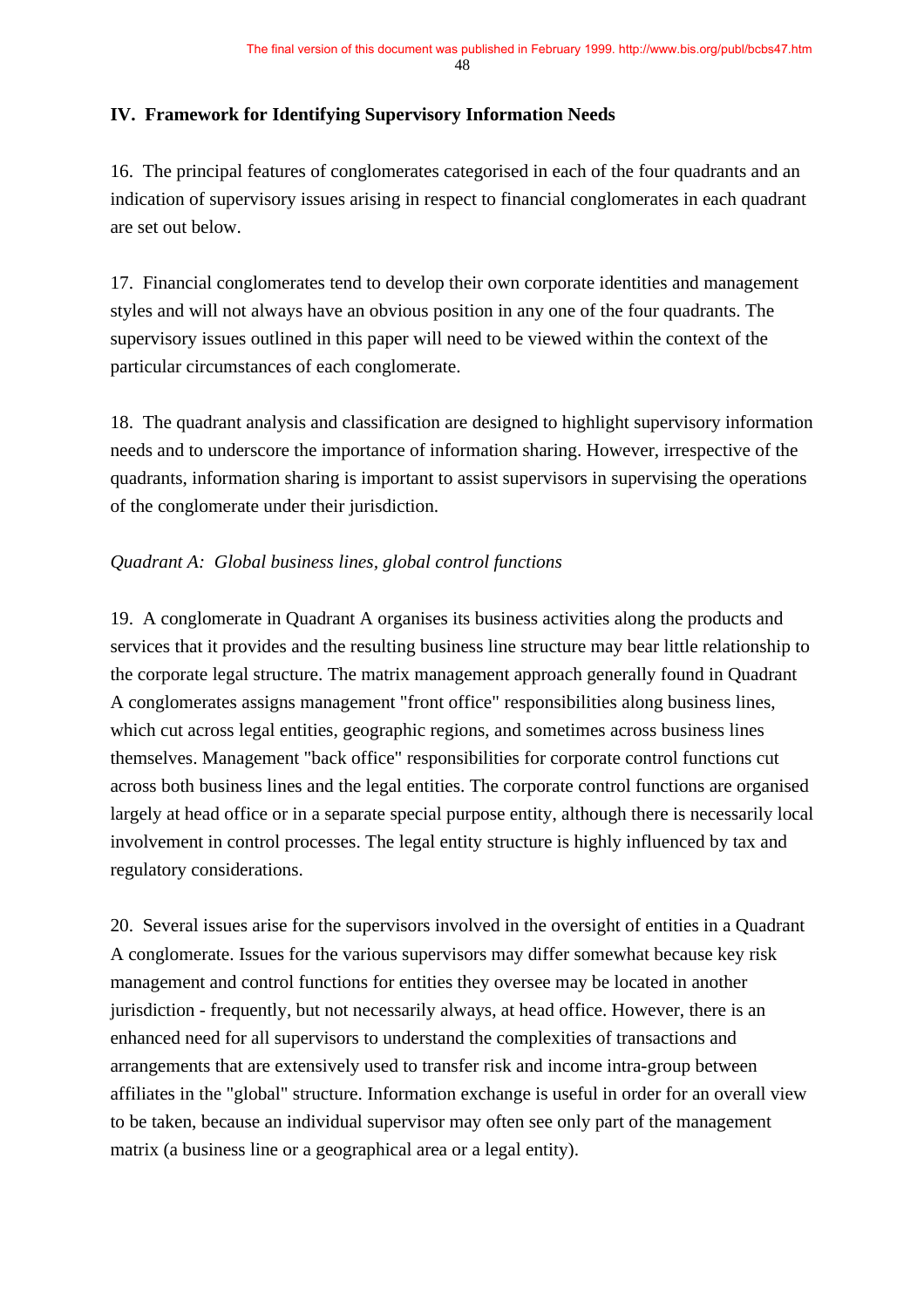21. The information issues for supervisors involve understanding of, access to and responsibility for assessment of:

- the business strategy of the conglomerate, especially in business lines conducted by a given supervised legal entity,
- the matrix management structure and the extent to which global risk management and global business management are evaluated by the various supervisors,
- the group corporate structure,
- the key risks in other entities, including unregulated entities, and potential impact on parent and other regulated entities,
- the organisation of global corporate control functions and their effectiveness especially outside a particular supervisor's statutory jurisdiction,
- the local controls to assess the reliability of information being fed into the global risk management systems and the quality of those systems,
- intra-group exposures and transactions.

## *Quadrant B: Business activities aligned with legal entities, global control functions*

22. In a Quadrant B conglomerate the business activities are aligned with the legal entities but corporate control functions are organised at the head office or in a separate dedicated legal entity. In addition, the management and boards of legal entities retain a substantial role, in some cases related directly to some business operations or specialised activities that are prevalent in a particular entity. Alternatively, the legal entities may be broadly responsible for their own business strategies and certain corporate control functions, but may be subjected to very close monitoring and oversight from their parent companies.

23. Several issues arise for the supervisors involved in the oversight of entities in a Quadrant B conglomerate. As is the case with Quadrant A conglomerates, the various supervisors have a need to assess the effectiveness of controls which may be located in a different country. The primary supervisor needs to be able to assess the adequacy of controls within the subsidiaries. For all supervisors, the issue is the division of management responsibilities centrally and in subsidiaries and the ensuing division of supervisory responsibilities. Additionally, the primary supervisor needs to understand how the local business strategies, derived and implemented on a legal entity basis, consolidate into a meaningful business strategy for the conglomerate as a whole.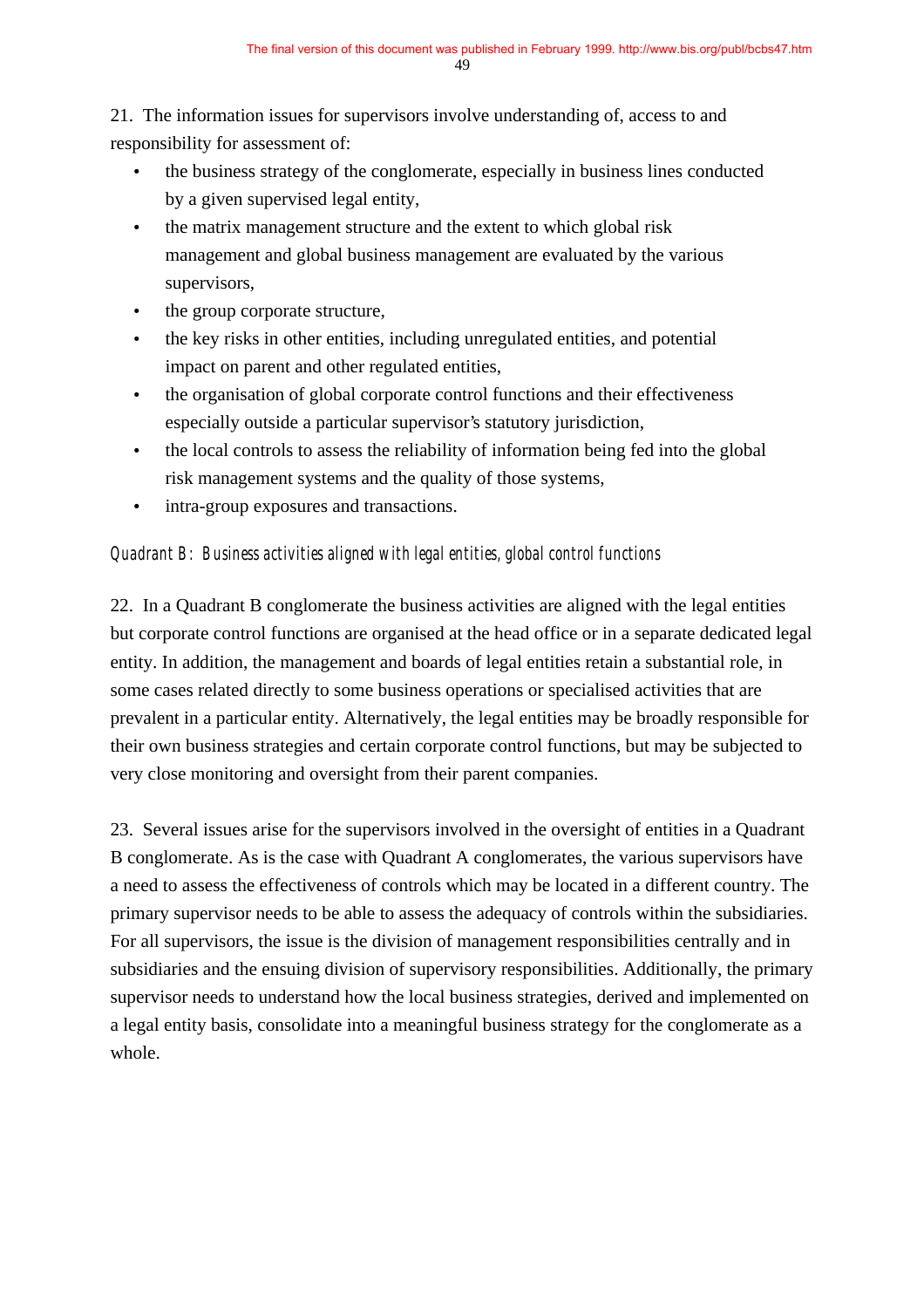24. The information issues for supervisors involve understanding of, access to and responsibility for assessment of:

- the group corporate structure,
- the key risks in other entities, including unregulated entities, and potential impact on parent and other regulated entities,
- management responsibilities and of the division thereof globally and locally,
- the organisation of global corporate control functions and their effectiveness, especially outside a particular supervisor's statutory jurisdiction where relevant,
- the local controls to assess the reliability of information being fed into the global risk management systems and the quality of those systems,
- the extent to which global risk management systems are evaluated by the various supervisors,
- intra-group exposures and transactions.

## *Quadrant C: Business activities aligned with legal entities, local control functions*

25. The corporate structure of a Quadrant C financial conglomerate fully accords with management organisation. Also, the corporate control functions are aligned with the local legal entity structure, with few functions exercised globally. Local management operates rather autonomously from the parent entity.

26. Several issues arise for supervisors involved in the oversight of entities in a Quadrant C conglomerate. All supervisors need to understand the influence of the dominant or parent entity and the effectiveness of firewalls, particularly when there is an unsupervised holding company. The primary supervisor needs to have the ability to assess the effectiveness of local controls and the reliability of risk management information. Communication between supervisors will be important to assess the extent of de facto local and central controls. For all supervisors there is an enhanced need to understand group-wide risk exposures.

27. The information issues for supervisors involve understanding of, access to and responsibility for assessment of:

- the group corporate structure,
- the key risks in other entities, including unregulated entities, and potential impact on parent and other regulated entities,
- the group's approach to concentrations and control systems that reduce the need for global risk systems,
- intra-group exposures and transactions,
- the nature and scope of the group's local controls and/or firewalls.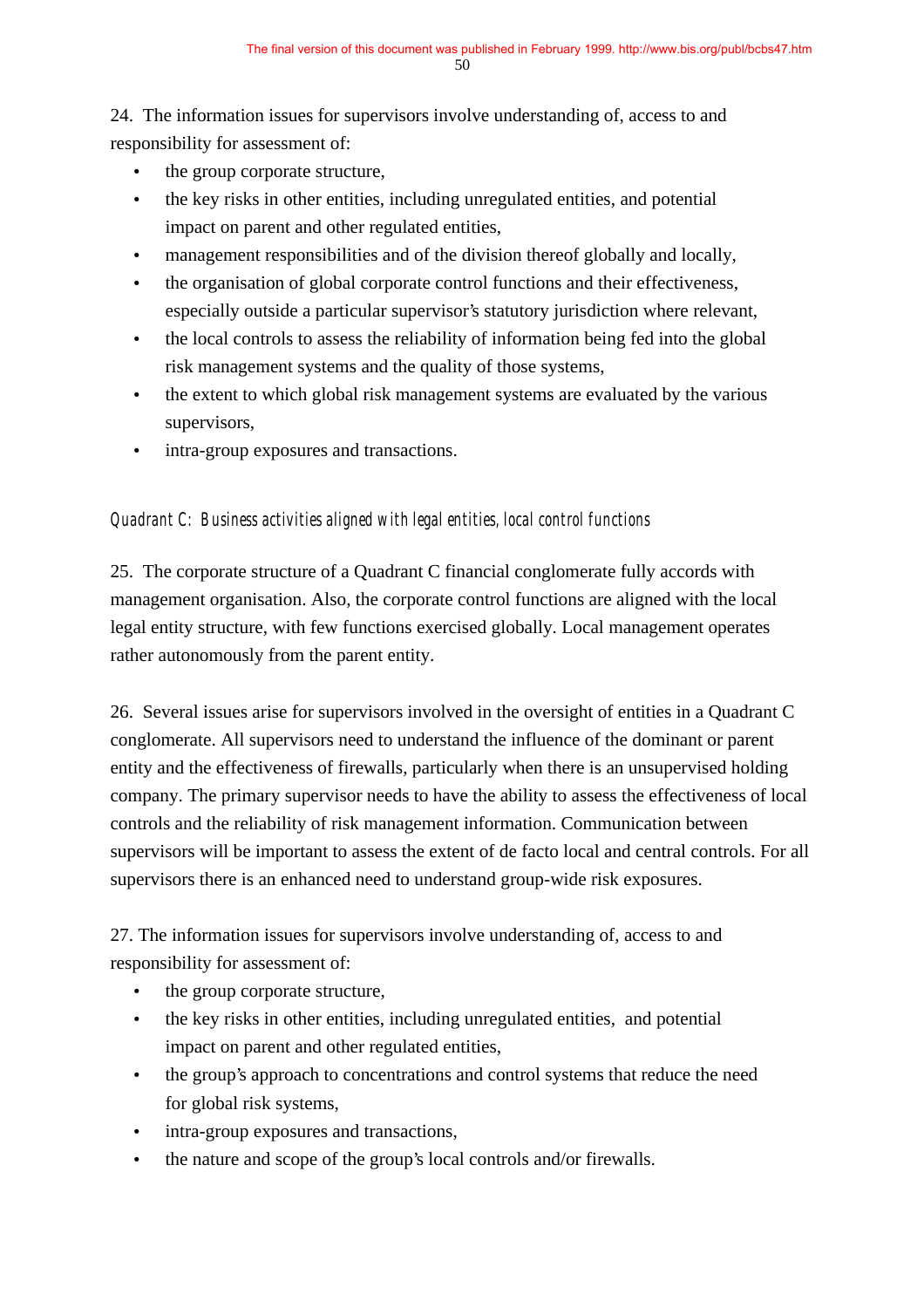## *Quadrant D: Global business lines, local control functions*

28. A Quadrant D conglomerate is organised along business lines which cut across the legal entities but its corporate control functions are organised locally, within legal entities. This is an anomalous situation as the corporate controls located in legal entities are less integrated than the business line and therefore cannot fully monitor and control the risks in those business activities. This type of a conglomerate would carry inordinate risk that the controls that are intended to ensure the proper conduct of business would fail.

29. None of the conglomerates mapped were found to fall into Quadrant D. Determining that a conglomerate has the characteristics of a Quadrant D conglomerate may not be easy and can involve a high degree of subjective judgement by supervisors. For example, the group may describe itself as having centralised corporate control functions, and internal documentation may support that. But in reality, local management may not have effectively implemented the central controls, or they may even have circumvented them.

30. It may be difficult for the primary supervisor to discover this as access to controls in all localities may not be achievable on a practical basis. All supervisors therefore should be alert to this problem, particularly if the supervised legal entity is a major contributor to group profits, and inform the primary supervisor if concerns arise and assist in any ensuing analysis of the group. This emphasises the need for all supervisors to exchange information regularly in order to facilitate the assessment of the control environment.

#### *Implications for supervisors and information sharing*

31. In each type of conglomerate structure, it is clear that information sharing between supervisors is essential. Such information sharing will be useful in enhancing supervisors' understanding of the operations of the conglomerate and their effect on the regulated entity, and in assisting supervisors in determining the characteristics of the conglomerate in terms of the Quadrant structure. A conglomerate might describe itself to fit into Quadrants A, B or C but could actually be in D.

32. A prerequisite for assessing information sharing needs amongst supervisors is a good understanding of the organisational structures and business activities of the financial conglomerate. The findings and observations of the Task Force with respect to the participating conglomerates demonstrated that the conduct of a mapping exercise is an effective way to gain that understanding. It is acknowledged that this is but one supervisory tool available to further supervisors' understanding of complex financial conglomerates.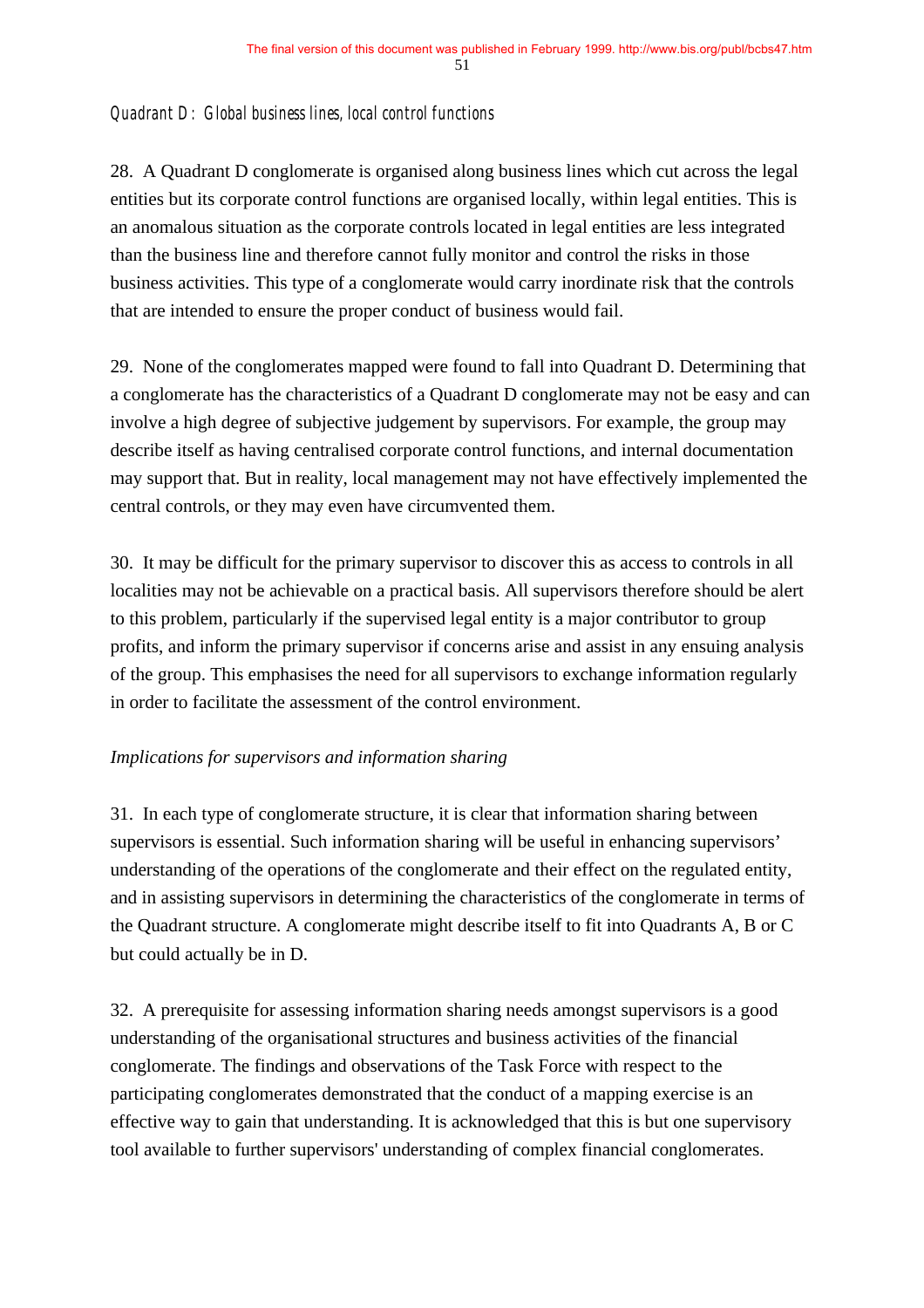33. The Quadrant approach can be a useful tool in identifying situations where supervisors' information needs are increased or where management of conglomerates may not themselves be receiving sufficient information. For example, conglomerates which are theoretically managed on a global business line basis and have global corporate control functions (Quadrant A), but in fact still permit considerable local autonomy in some parts of the group and in practice are structured more along the lines of a Quadrant D conglomerate could raise supervisory concerns.

34. Supervisors need to be alert to highly autonomous local managers, weak global controls or any other evidence that theoretical and actual management structures are divergent. Other warning indicators might include separate audit arrangements and different accounting year ends among the conglomerate's legal entities.

35. Irrespective of the structure of the corporate and management organisation, and the corporate control functions of financial conglomerates, the key to ensuring that overall group management practice conforms to the understandings of individual supervisors is effective communication among supervisors, as no single supervisor is likely to have ready access to all pertinent information to fully understand and assess the conglomerate.

36. Supervisors should also exchange information regarding their own objectives and approaches. Familiarity with each other's supervisory techniques can facilitate mutual understanding and trust and sharing of information. The previously mentioned Supervisory Questionnaire is a useful tool for collecting information on supervisory objectives and approaches.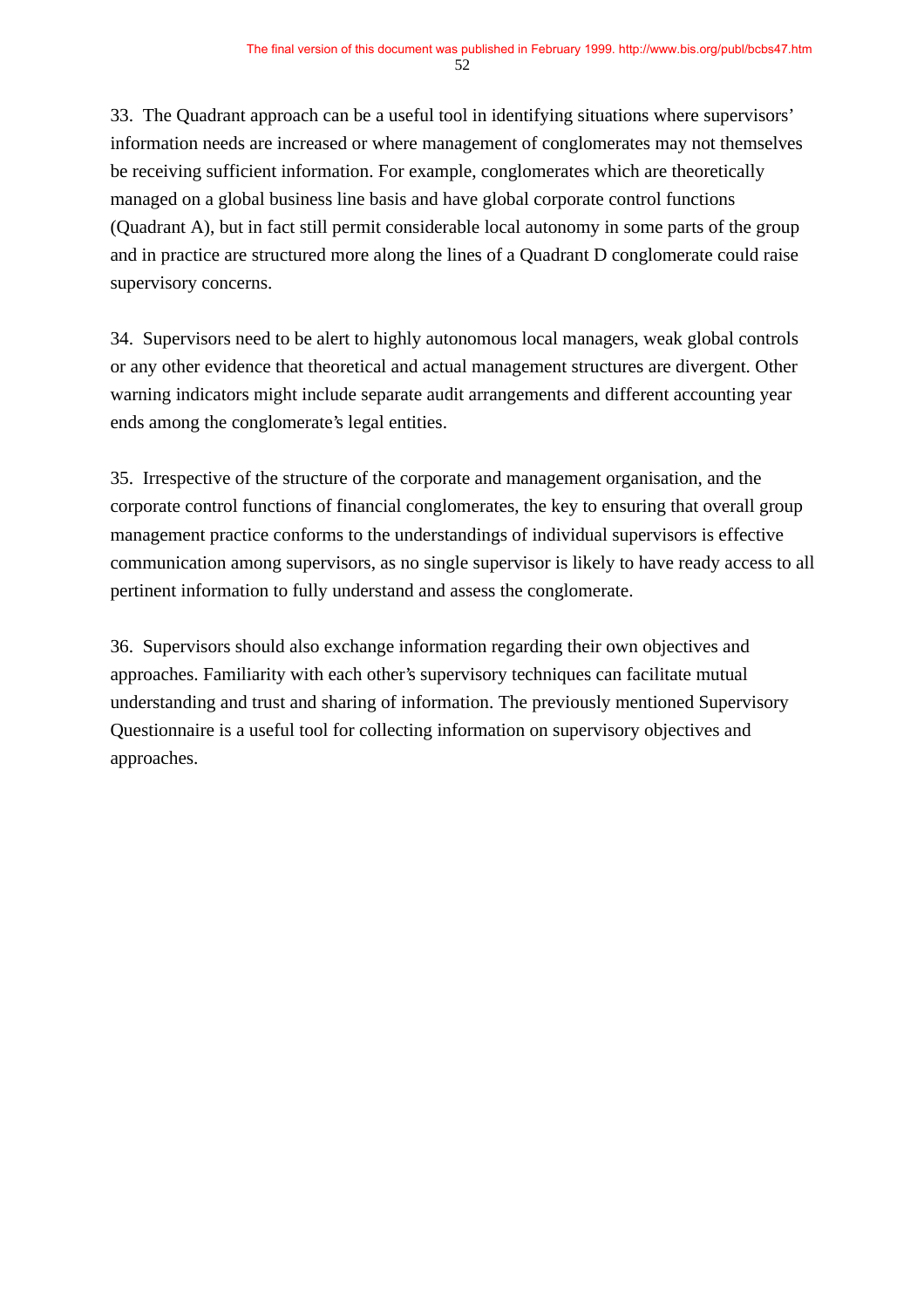#### **V. Exchange of Information Between Supervisors under Various Circumstances**

#### *A. Creation of a new conglomerate*

37. The creation of a new conglomerate is usually an identifiable event which arises through merger, acquisition or the development of new businesses and may trigger the involvement of the supervisors with responsibility for the various legal entities in the new group. However, as groups expand and evolve they can also gradually develop the characteristics of a financial conglomerate. Supervisors therefore need to keep expanding groups under review. The emergence of a conglomerate will bring with it increased information needs for all supervisors involved including in instances relating to their authorisation, application or other supervisory processes.

38. Contact should be initiated among the relevant supervisors at the start of a conglomerate's life. The relevant supervisors should begin discussions to commence appropriate information sharing procedures with each other when the creation of a new conglomerate occurs.

39. It is important that measures be taken at that time to ensure that the structures of the conglomerate in terms of its corporate management and corporate control functions are well understood by the supervisors involved. One way of doing this would be for supervisors to undertake a mapping exercise, using the Conglomerate Questionnaire as previously referenced. Supervisors should weigh the advantages and disadvantages of the timing of a mapping exercise. In some cases it may be desirable to undertake such an exercise promptly whereas, in other cases, particularly in merger situations, it may be preferable to await the completion of the structural changes that usually result from such merger. Supervisors may also accomplish the desired goal of understanding a conglomerate via their supervisory approaches.

40. When a mapping exercise is conducted, it would normally be led by the primary supervisor with participation of other supervisors as deemed appropriate. The completed matrix record of findings which includes key information on the business and organisation of the conglomerate could be shared with the supervisors involved in the oversight of parts of the conglomerate.

41. The mapping exercise would, inter alia, facilitate the categorisation of the conglomerate in terms of the structure of management of its activities along business lines or legal entities and of its controls on local or global bases and determine its position within a quadrant.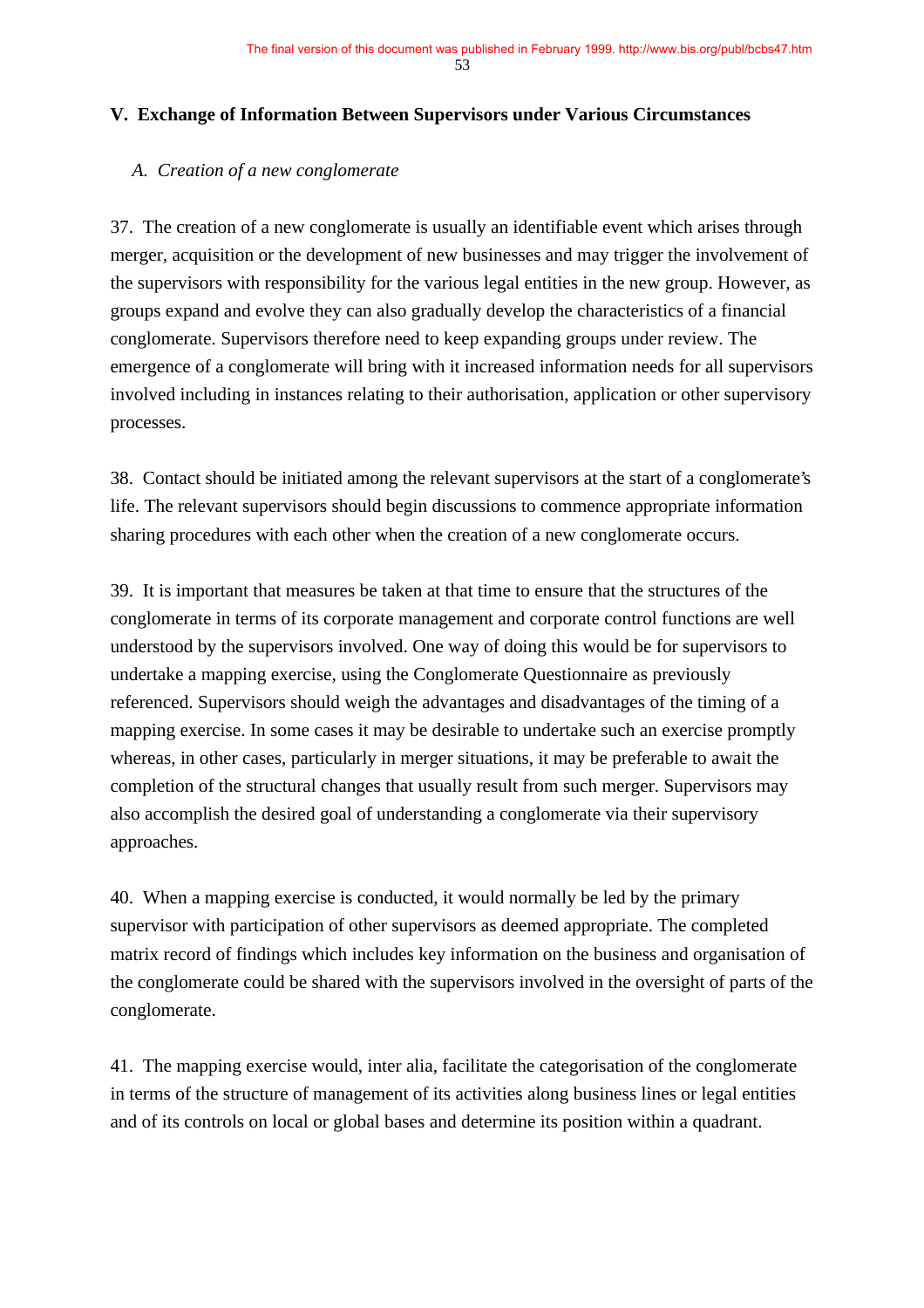42. Conducting a mapping exercise is also useful for supervisors in enhancing their understanding of each others' objectives, approaches and strategies. This could assist supervisors in establishing information sharing arrangements which are best suited to their individual needs, the nature of the business undertaken by the regulated entity for which they have responsibility and the nature and structure of the conglomerate itself.

## *B. Authorisation of a new activity or activity in a new supervisory jurisdiction*

43. There are diverse supervisory approaches with respect to a financial conglomerate establishing a presence in a new jurisdiction. In some cases there may be a legal authorisation or approval process required whereby another supervisor will apply the relevant authorisation procedures for the new entity. In some cross-border sectoral arrangements, the prior consent of the primary supervisor is an integral part of the authorisation process, e.g. as set out in the Basle Committee's Minimum Standards. In other cases, there may be simply a notification requirement or no formal authorisation or approval requirement.

44. Irrespective of the mechanisms relating to the establishment of a presence in another jurisdiction, contact should be established between the relevant supervisors and efforts should commence to establish a supervisory relationship if one does not already exist. This could be an opportune time for supervisors to exchange information about their supervisory objectives and practices.

45. In order to facilitate the review process by another supervisor, the primary supervisor may provide appropriate information compiled through a mapping exercise or through the ongoing supervisory process for the conglomerate in question. If the supervisors concur, they may decide to jointly complete the Conglomerate Questionnaire.

46. A review of the existing arrangements for information exchanges should be carried out by the supervisors involved to ensure that there is a legal basis for the sharing of information and determine what impediments exist to such sharing of information, if any. Relevant supervisors should strive to develop or enhance, as necessary, formal or informal information sharing arrangements.

47. It is recognised that intra-sectorally, and in some cases cross-sectorally, there are many existing arrangements in place relating to such information exchanges. The proposals and recommendations in this paper are not intended to replace any such arrangements, but to supplement these information flows, as appropriate, where the financial entities in question are part of a financial conglomerate.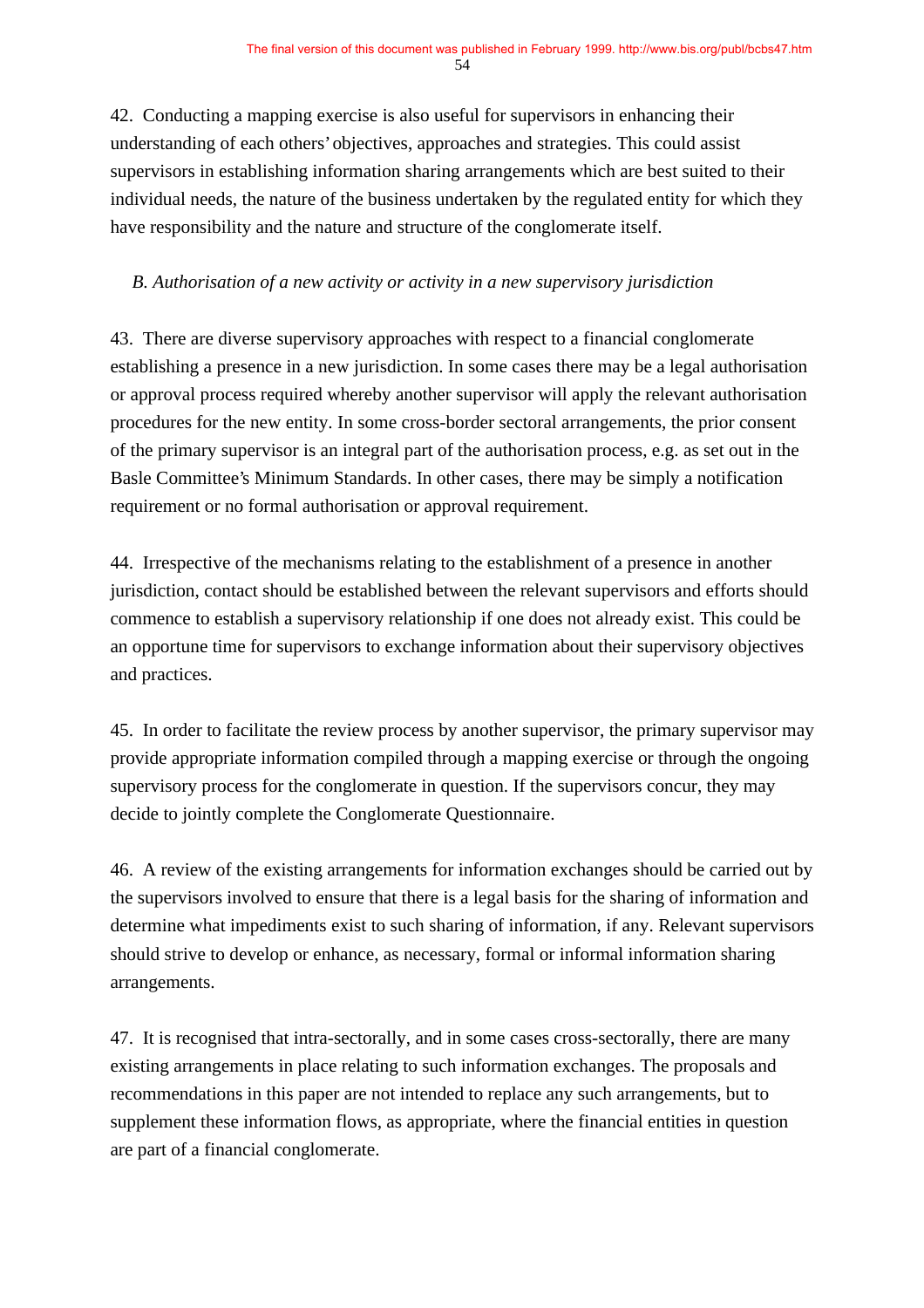#### *C. Developments in financial conglomerate structure*

48. The dynamic nature of financial conglomerates necessitates that supervisors keep apprised of developments including the undertaking of significant new business or a restructuring of controls. New developments should be assessed to determine their impact on the structure of the conglomerate, including the conglomerate's categorisation within the quadrant framework. Changes to the structure which would tend to shift the conglomerate from one quadrant to another could have implications for the information sharing arrangements in place between supervisors. Supervisors need to keep apprised of changes to the conglomerate's structure and make appropriate adjustments to their supervisory approaches and information sharing arrangements. Such adjustments could result from ongoing supervision or from carrying out a new mapping exercise.

#### *D. Ongoing supervision*

i) Information needs with respect to the firm

49. The supervisors of regulated entities within a conglomerate have different information needs, determined by the legal and regulatory regimes within which they operate, their supervisory objectives and the nature of the business undertaken by the regulated entity in a particular jurisdiction. The primary supervisor is likely to have both the need for and access to the widest range of information, and other supervisors will often seek additional information or verification of information from the primary supervisor. All supervisors may have valuable insights or information to be shared with each other.

50. Supervisors need key descriptive information about the conglomerate: its organisational structure, management, financial condition, strategy and principal risks, and the main features of its policies, procedures and information systems for managing and controlling risk. This information may be included in organisation charts, financial statements, capital, liquidity and risk profiles, policy manuals and other written material. Also, discussion with the conglomerate's management may provide context for the information as well as management's perspective on the firm's strategy, risk profile and prospects. Supervisors also need sufficient financial and operational information to allow them to assess and determine how effectively a financial conglomerate is identifying, managing and controlling its risks and to recognise any incipient problems. The Conglomerate Questionnaire was found to be a useful way to obtain pertinent information about a conglomerate.

51. A general framework for identifying information needs, particularly the types of information that would be especially relevant for each type of conglomerate structure, is set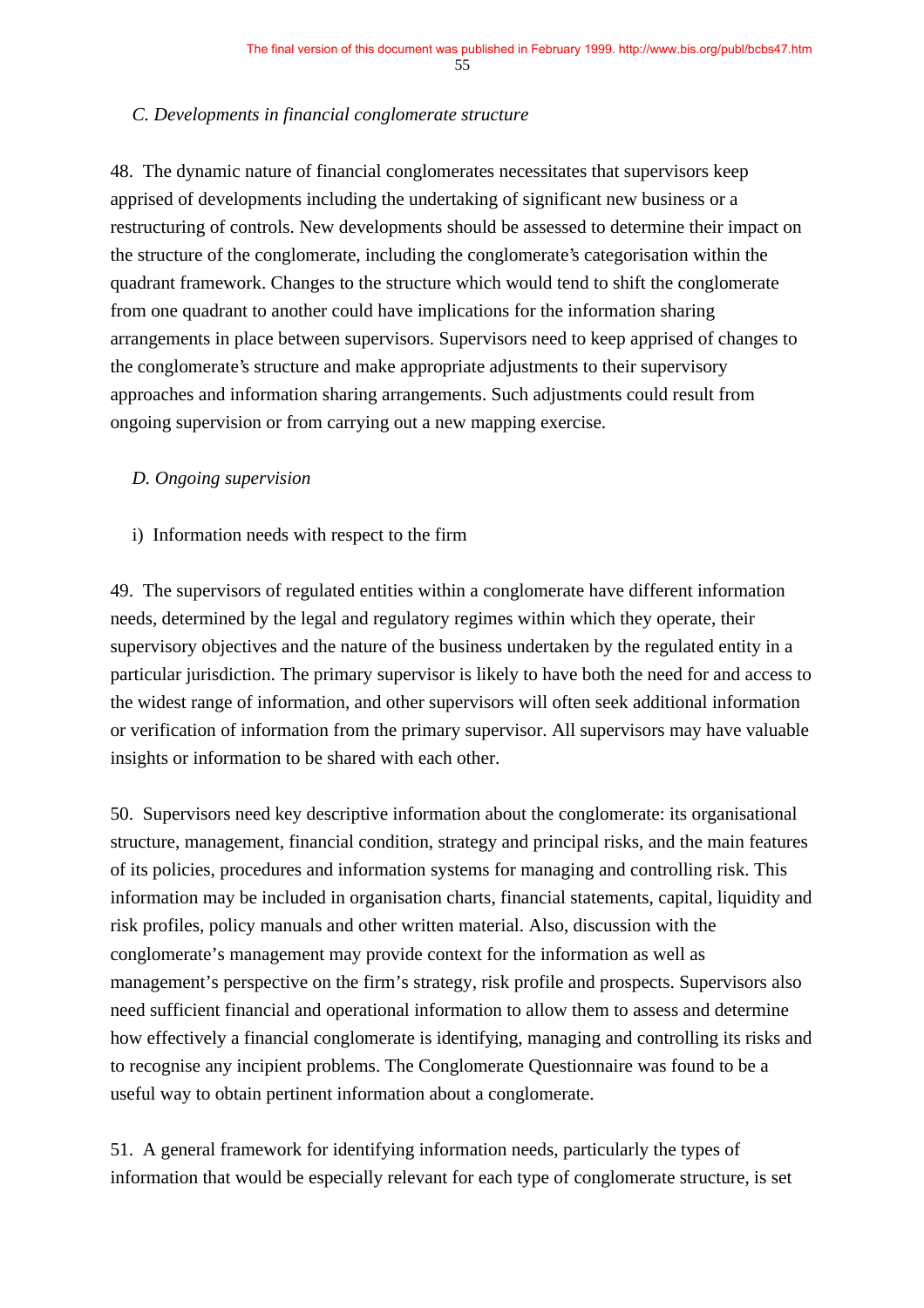out in Section IV of this paper. However, in practice each financial conglomerate, although it may be structured along the lines of one or the other model, will be unique and the information needs of the primary and other supervisors will need to be assessed on an individual basis.

ii) Information needs with respect to supervisory activity

52. Key factors in the establishment of arrangements for the exchange of supervisory information relating to financial conglomerates are the supervisory objectives and approaches of the supervisors involved. A common understanding of these can be achieved through the completion of the Supervisory Questionnaire or from discussions among supervisors.

53. Supervisors of entities within financial conglomerates can benefit from familiarity with and understanding of the approaches of the supervisors of other entities within the conglomerate. Supervisory cooperation can also help to reduce unnecessarily duplicative or burdensome requirements and to ensure that the total supervisory strategy is sufficiently comprehensive. On an ongoing basis, it is useful for supervisors to be informed of other supervisors' planned oversight activities, including on-site inspections, in order to take these into account when planning their own oversight programme. Regularised communications regarding such oversight activities can be incorporated into information sharing arrangements among the supervisors of the entities within the financial conglomerate.

54. A review of the supervisory objectives and approaches, together with a review of the organisational structure and of the key risks of the conglomerate and of planned activities/coverage, will assist supervisors in identifying and assessing the level of supervision present within the financial conglomerate. Supervisory coverage can then be modified and adjusted, as necessary, to ensure appropriate oversight, without undue supervisory burdens and duplicative deployment of supervisory resources.

## *E. Identifying and Addressing Supervisory Concerns*

55. Within a supervisory framework, a goal of the supervisors is to use information obtained on an ongoing basis to facilitate the understanding of the strategy, structure, financial position and performance of financial conglomerates, and to identify emerging problems that could affect regulated entities. A key objective is to identify problems early enough to encourage the management of regulated entities to take action to address concerns. This begins with a good baseline understanding of the regulated entity.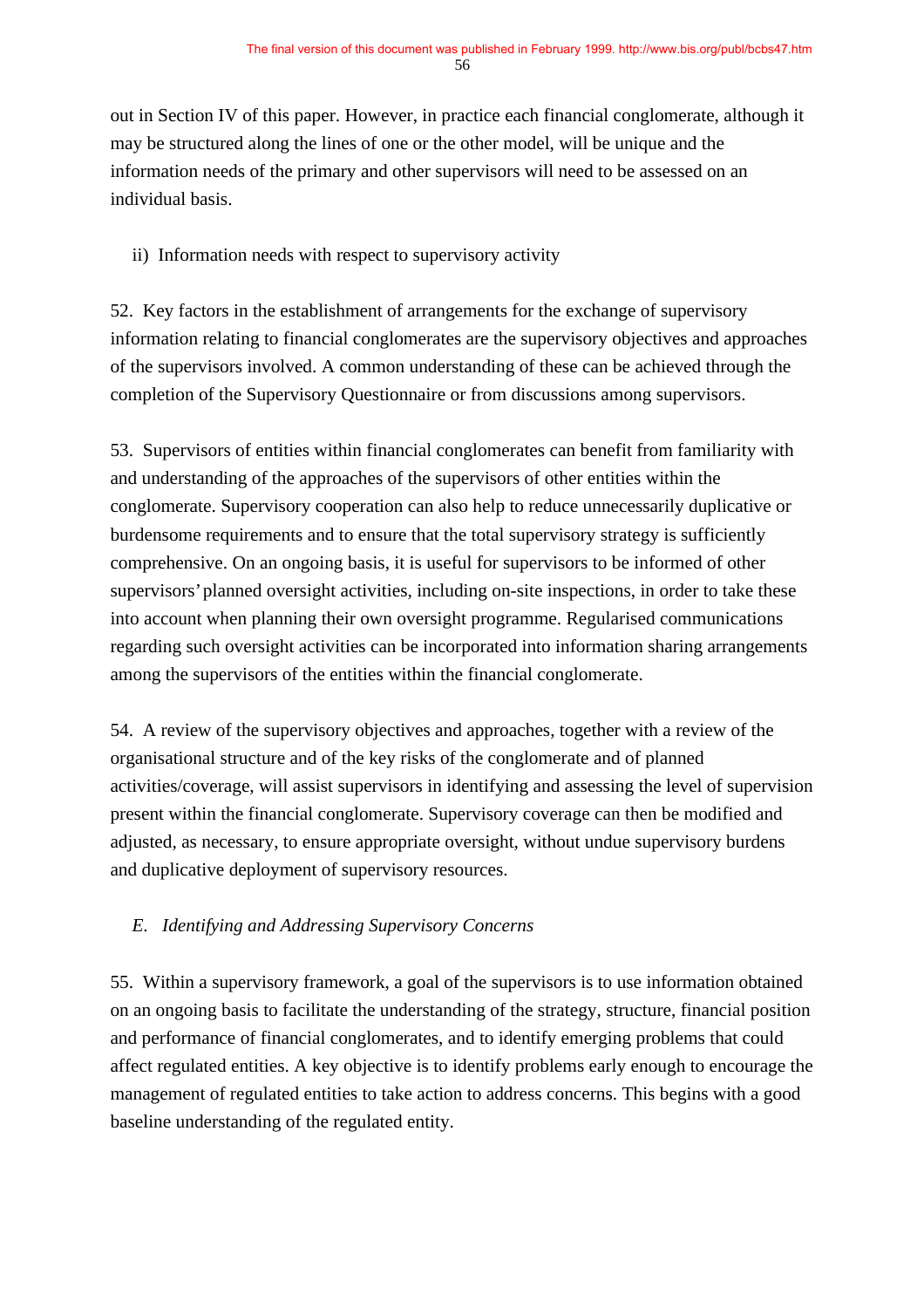56. All supervisors need to consider adverse or out-of-the-ordinary developments of special interest, particularly as they may impact the regulated entities for which they have responsibility. Most supervisors have good access to financial information but see such data as lagging indicators of emerging problems.

57. Supervisors highly value the views and assessments of other supervisors. They are interested in being informed of the assessments and findings of relevant supervisors evaluating the risk taking activities of significant entities. In particular, supervisors will want to be informed of significant emerging issues and out-of-the-ordinary developments. Depending upon intercompany relationships within the conglomerate, other supervisors also have an interest in the relevant assessments and findings of other supervisors responsible for other entities. Communication of supervisory assessments could reduce the need for the exchange of excessive amounts of information and raw data.

58. Special emphasis should be given to information flows to the primary supervisor. This supervisor would normally be best equipped to assess developments and events which in isolation may not be of significant interest but which, in conjunction with other available information, could bring to light significant, potentially adverse trends. The timely communication of unusual findings and significant developments to the primary supervisor will permit their analysis and evaluation against other information and the assembly of the "supervisory puzzle". In particular supervisors should share information on issues of risk management and internal controls which could impact on the control environment of entities in other jurisdictions. On the other hand, since the primary supervisor may have the most comprehensive view of the "supervisory puzzle", it may be in the best position to alert other country supervisors to potential problems and to provide them with pertinent information.

59. The information needs of supervisors will intensify if emerging problems develop into more serious matters. This may relate to conglomerate-specific or broader market wide problems which may affect other financial institutions.

60. Once a problem develops into a matter for supervisory attention, information needs will likely move from understanding of the overall structure, financial condition, risk profile and corporate control functions and approaches of the financial conglomerate to increasingly specific and detailed information about the firm's risk exposures and risk management tactics, and the financial impact of current developments, especially those related to the current problem(s). Supervisors' needs will only be met if the financial conglomerate has in place good information systems which will permit accurate and detailed information to be retrieved in a timely and reliable manner.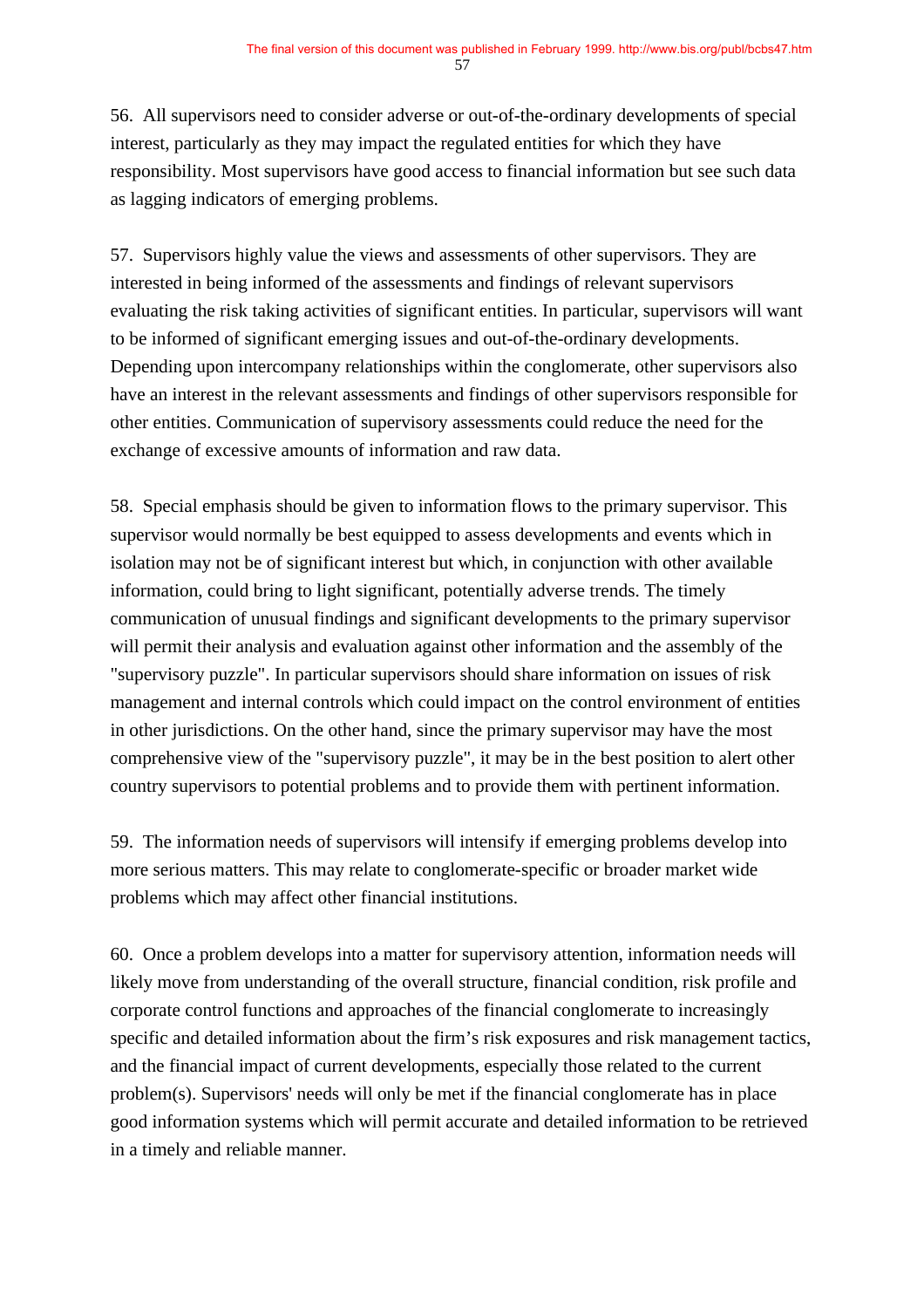61. In the face of very severe problems, highly detailed information may be needed, and communication between the firm and its key supervisors may be continuous. Examples of the types of information that may be useful in an emergency and on short notice are set out in Annex B. A key point in such situations is that financial conglomerates need to have the capacity to provide a potentially wide range of detailed information within short time frames.

62. The intensified need for timely and detailed information underscores the importance of developing a full understanding of the structure, strategy, and risk profile of the financial conglomerate by the relevant supervisors. Attention to the nature, quality and flexibility of management information systems and reporting should be part of the routine supervisory process. Equally important are good communication channels between the conglomerate's management and its supervisors in all its regulatory jurisdictions and amongst its supervisors.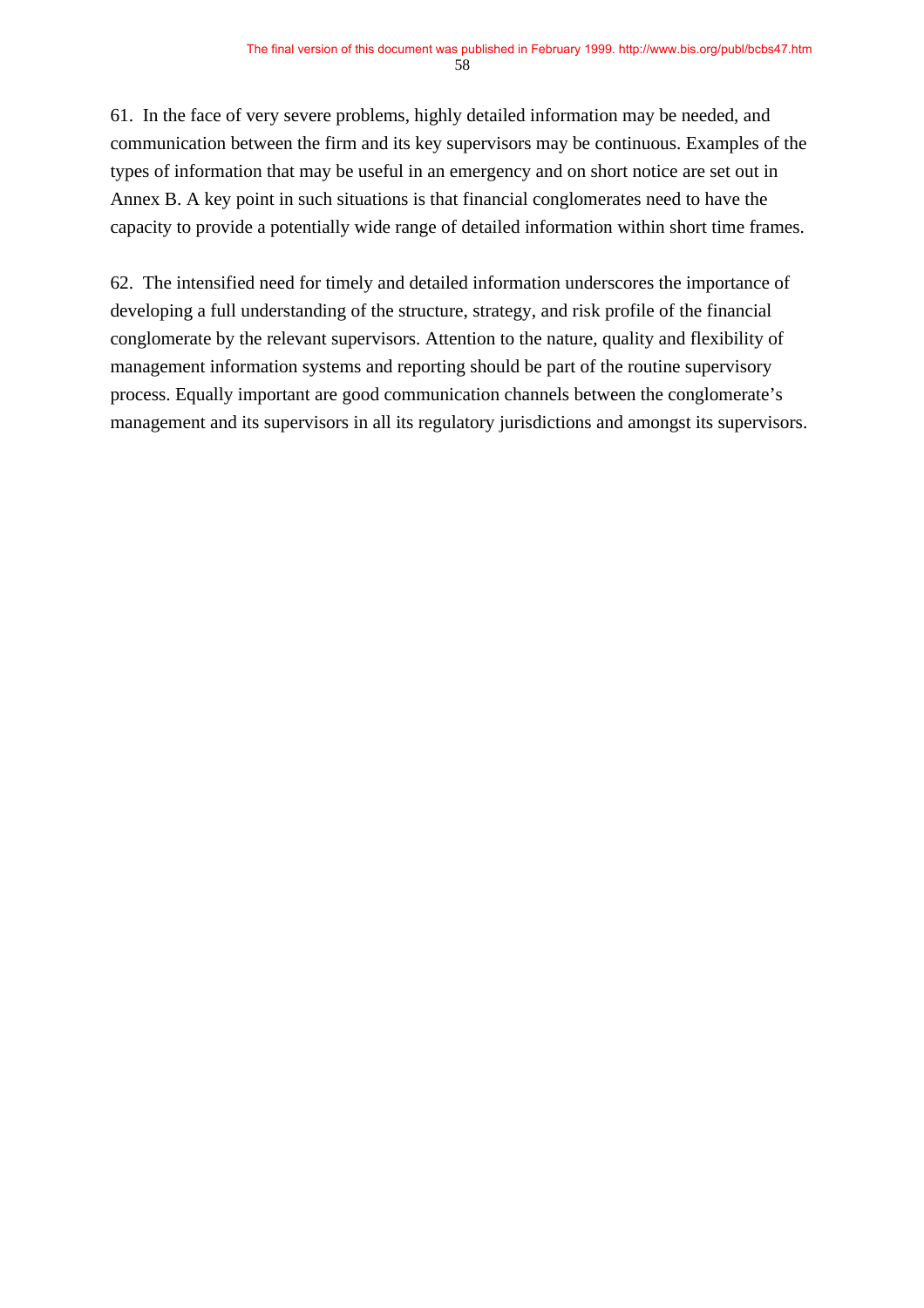Annex A

# Conglomerate Questionnaire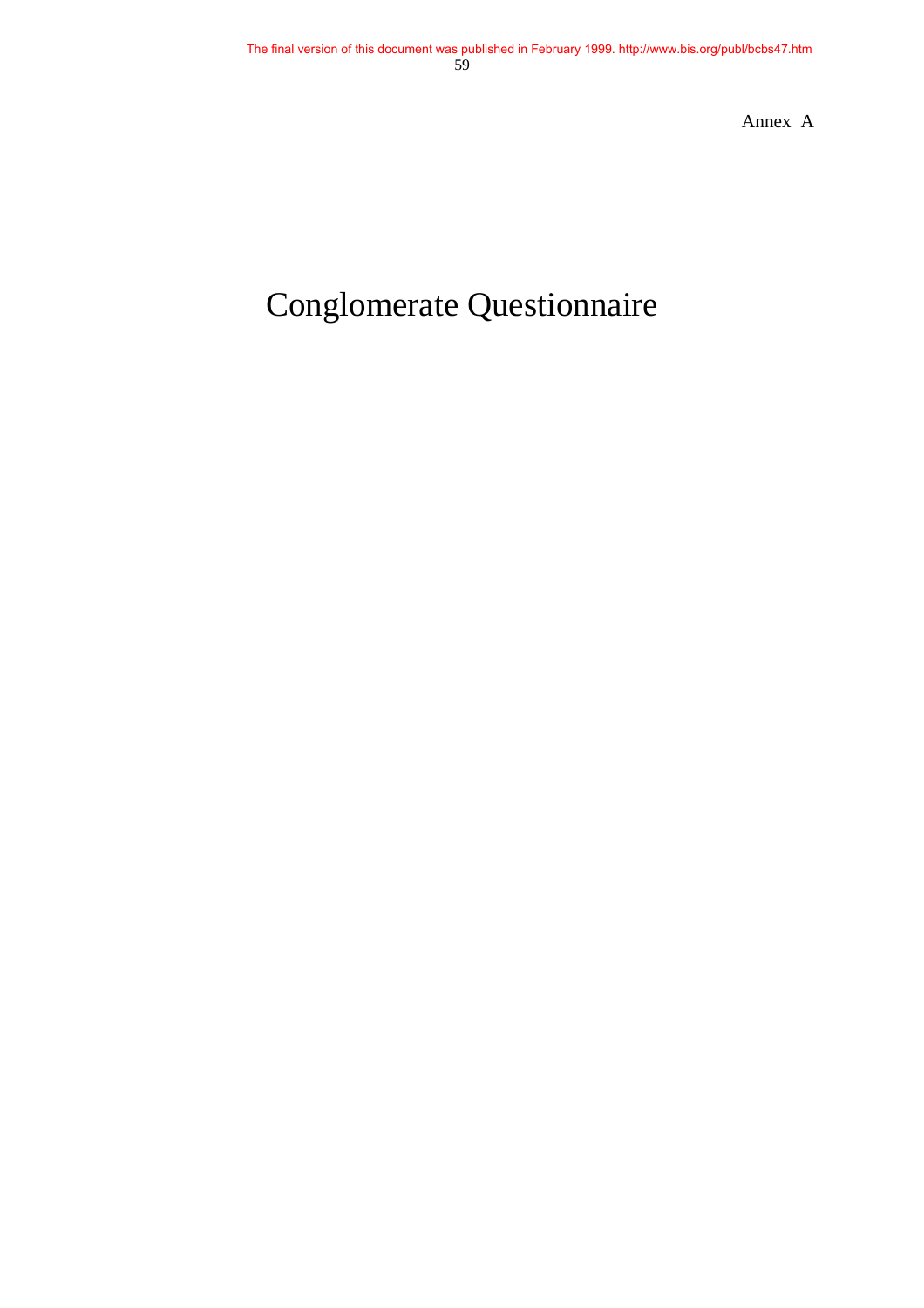# **Table of contents**

| $\mathbf{I}$ . |                                                               |    |
|----------------|---------------------------------------------------------------|----|
| II.            |                                                               |    |
|                |                                                               |    |
|                |                                                               |    |
|                |                                                               |    |
| Ш.             | Organisational Structure, Corporate Governance and Management |    |
|                |                                                               |    |
|                |                                                               |    |
|                |                                                               |    |
| IV.            |                                                               | 77 |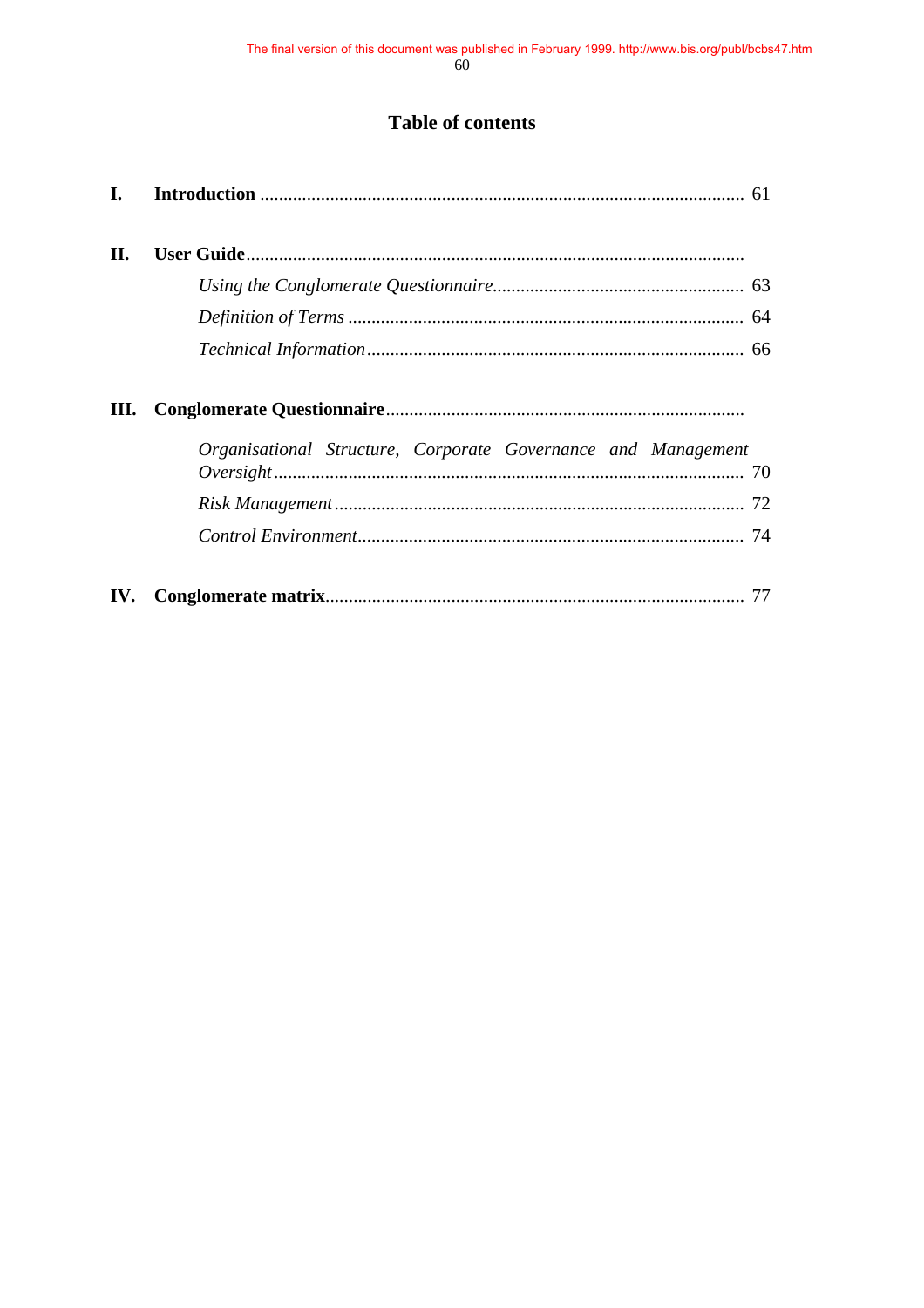# **I. Introduction**

The Conglomerate Questionnaire (Questionnaire) is an analytical tool created for financial conglomerate supervisory purposes. The Questionnaire is considered a dynamic instrument that can be modified to suit the particular circumstances of individual conglomerates being examined and of the supervisors involved. The continuing work of the Joint Forum and experience gained in using the Questionnaire may result in changes to enhance its coverage and make it a more useful tool in better understanding the functioning of financial conglomerates and the unique risks facing supervised entities that are part of such conglomerates.

In a concise format, the Questionnaire facilitates discussion by one or more supervisors with a financial conglomerate about its:

- Organisational Structure, Corporate Governance and Management Oversight;
- Risk Management; and,
- Control Environment.

The information obtained in completing the Questionnaire can be used as an aid in cross-border and cross-sector supervisory discussions, planning supervisory strategies, and responding to supervisory emergencies. Supervisors can use the Questionnaire to further their understanding of a financial conglomerate's risk profile, systems of controls, and organisational/management structure.

Most sections of the Questionnaire begin with a question on the availability of information, and continue with questions that put that information into an organisational, strategic, and management context. Additionally, the Risk Management section has been structured to allow a financial conglomerate to identify its principal risks and to describe as many of those risks as the conglomerate and the supervisor(s) believe appropriate.

Most of the questions in the Questionnaire are "open-ended," that is, they ask "how" or "what" type questions that tend to generate a more informative discussion. Such questions permit the conglomerate to discuss the broad areas of the Questionnaire within their own frame of reference rather than simply responding "yes" or "no."

The User Guide has been prepared to facilitate using the Questionnaire and is based on the experience of the Task Force members in completing a more detailed questionnaire on fourteen financial conglomerates during 1996 and 1997. The Matrix included at the end can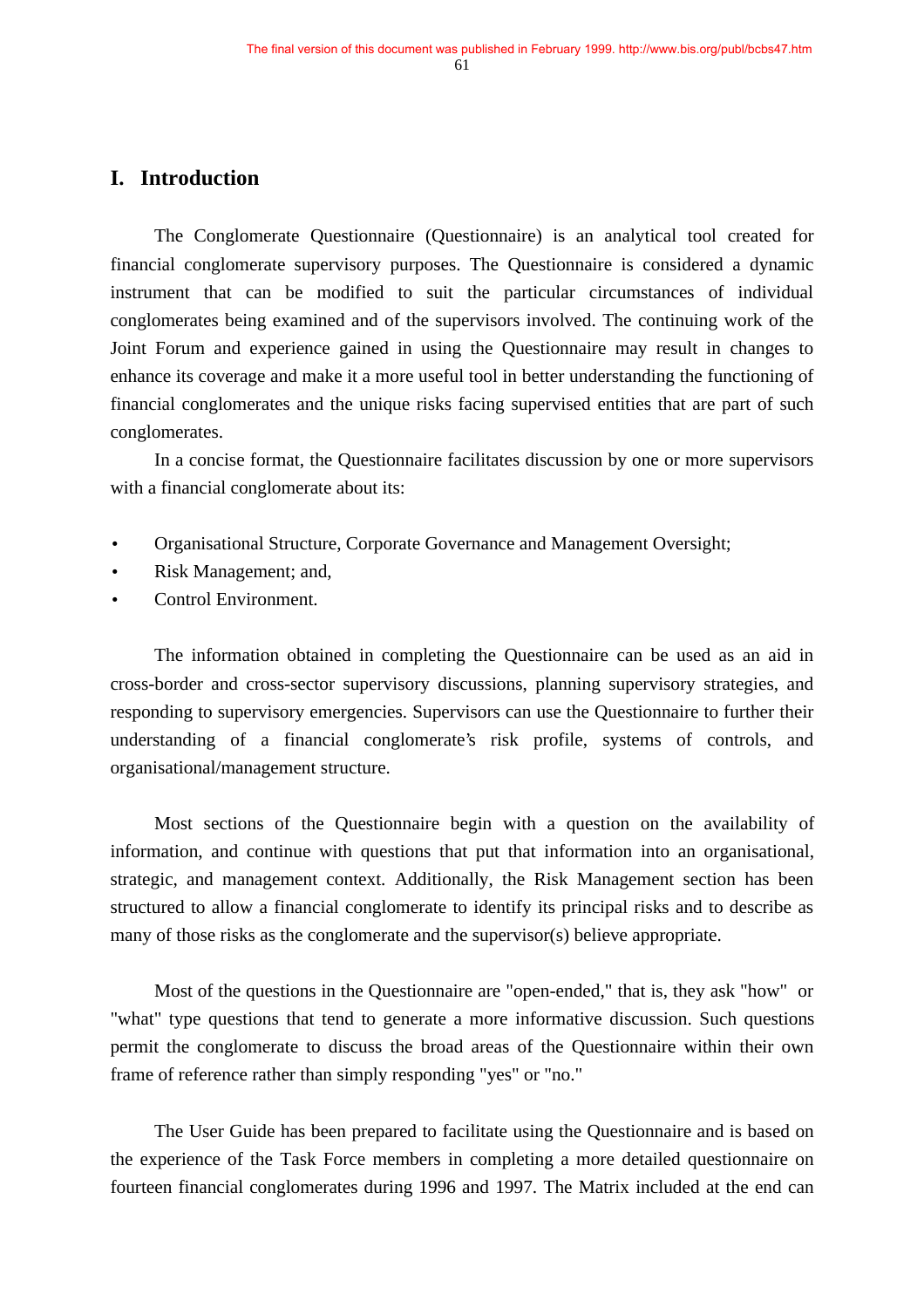be used to capture brief responses to the questions across industry sectors and facilitate an overall supervisory strategy of the conglomerate among supervisors. Some of the information recorded in the matrix may be proprietary in nature, e.g. plans for the introduction of new products, and the consent of a mapped conglomerate should be sought prior to the sharing of such information with other supervisors.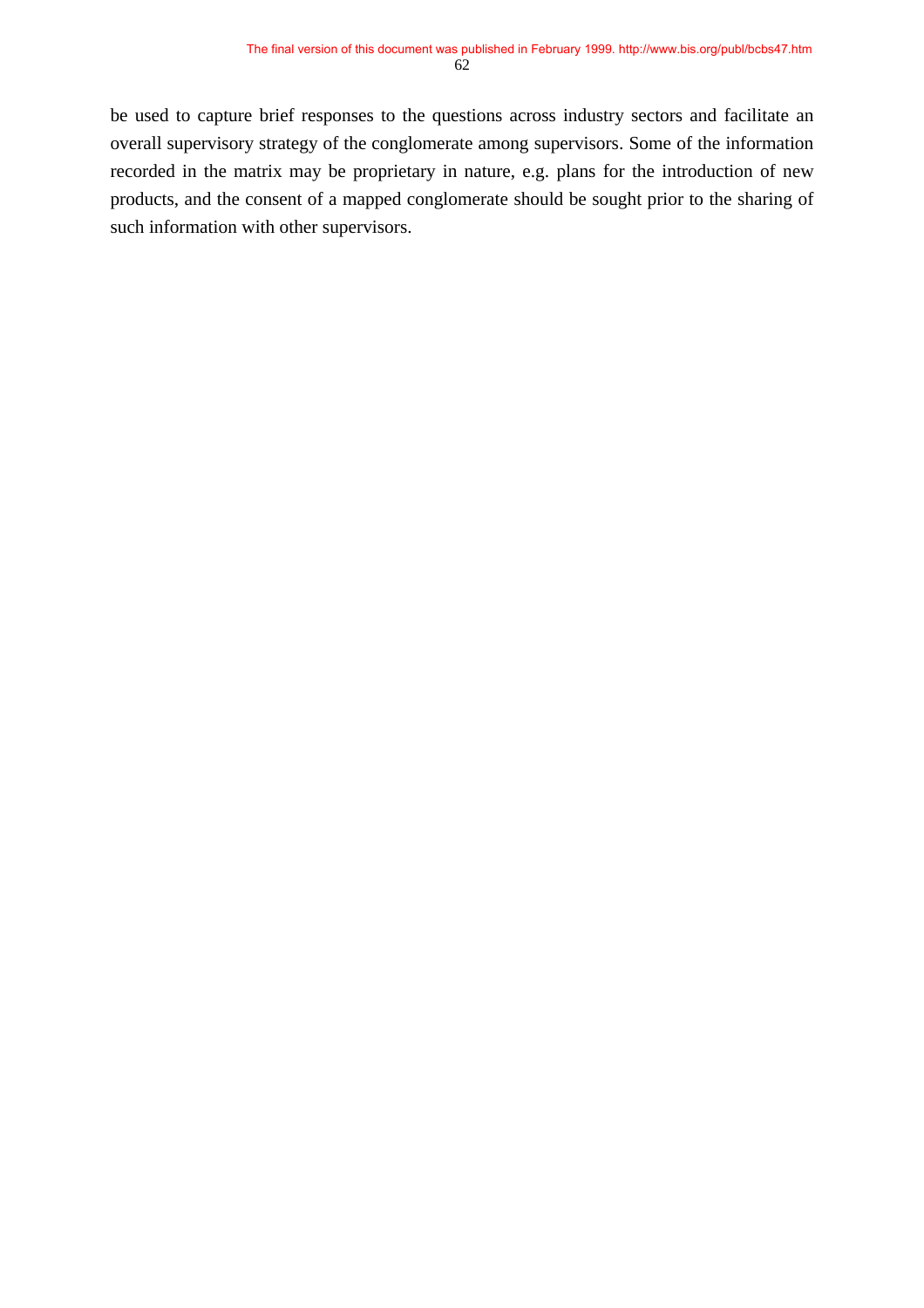63

## **II. User Guide**

## *A. Using the Conglomerate Questionnaire*

The Questionnaire is designed to be used by supervisors in evaluating and understanding financial conglomerates. By analysing the information contained in the Questionnaire, the user can obtain an overall picture of the financial conglomerate's organisational and management structure, risk profile, internal controls and can discover conditions or issues that might require further analysis and investigation. The Questionnaire is not designed to replace on-site examinations or investigations but to supplement supervisory practices. It can function as a starting point for discussion with conglomerate management and/or other supervisors of the conglomerate in supervising the conglomerate consistent with its risk profile. The Questionnaire can also be useful as a part of a conglomerate's own internal assessment process.

A thorough understanding of the three broad categories included in the Questionnaire and their interrelationships and limitations is essential in order to use the Questionnaire effectively. As a general rule, information obtained in response to the Questionnaire should be reviewed with the conglomerate's management to ensure its accuracy prior to analysis.

This User Guide does not present detailed in-depth instructions on completing or analysing the information obtained in the Questionnaire. Rather, it attempts to explain the experiences of the Task Force members and users might find the following examples helpful while completing the Questionnaire:

- It has often been revealing to pose the same questions to the senior management levels and to the business levels to see what similarities and differences emerge.
- It has been revealing to compare the results of discussions on the broad business strategy and organisation to the conglomerate's view of its principal risks and how they are managed.
- The Questionnaire asks the conglomerate for its principal risks. The supervisors might want to ask the conglomerate about the risks it does not mention. A partial list of major risks commonly found at financial conglomerates includes: credit, liquidity, operational, interest rate, foreign exchange, strategic, legal, reputational, market, insurance (underwriting, reinsurance and asset-liability management), compliance, information systems and settlement.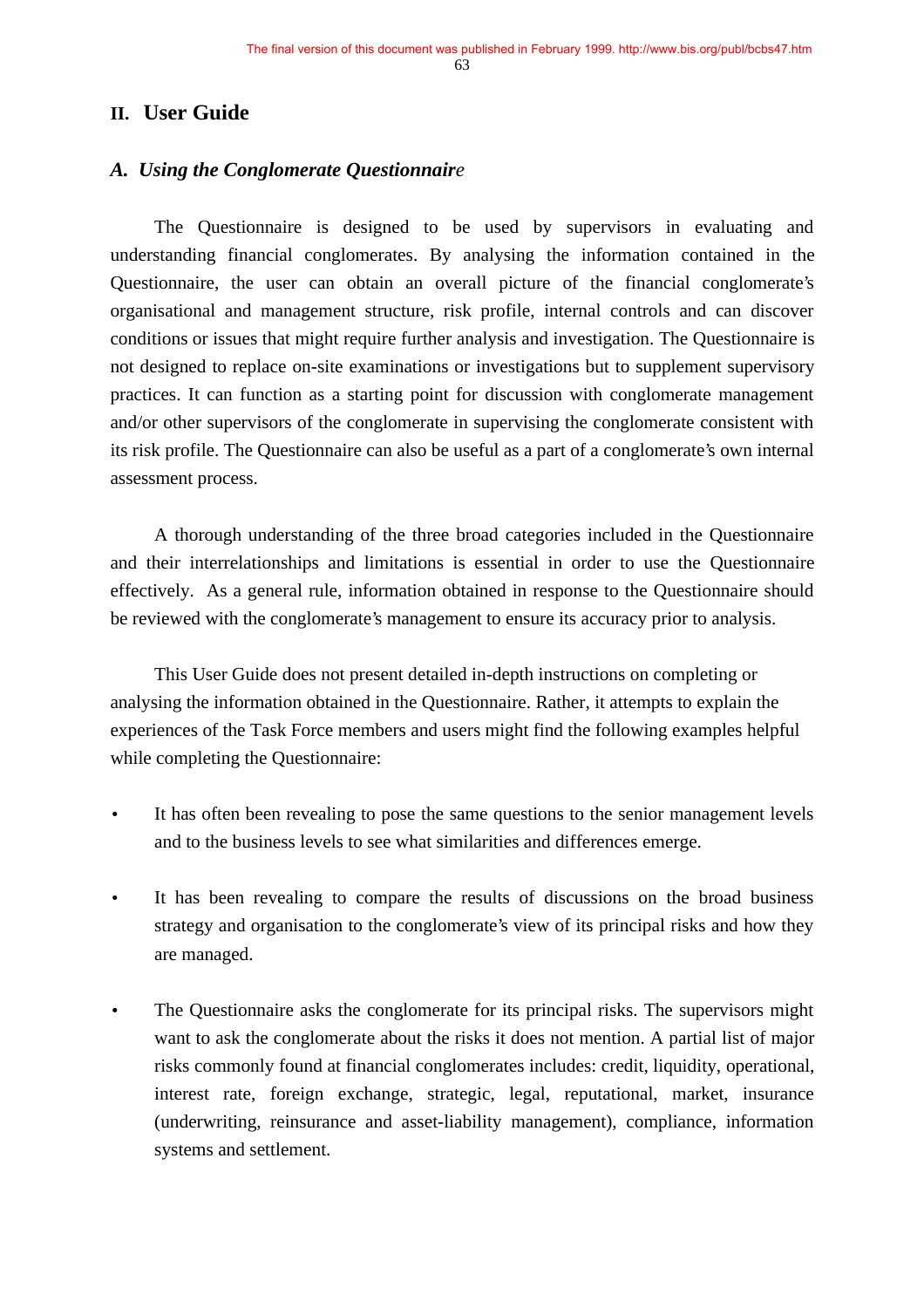## **B.** *Definitions of Terms*

*Financial Conglomerate* is a conglomerate whose primary business is financial and whose regulated entities engage to a significant extent in at least two of the activities of banking, insurance and securities.

*Corporate Legal Structure* refers to the legal framework of a financial conglomerate's organisation of entities that make up the conglomerate. This can include such entities as licensed commercial banks, licensed banking subsidiaries, licensed insurance subsidiaries, unsupervised or unregulated entities, etc.

*Business Activities Structure* refers to the way a financial conglomerate organises and operates the primary business activities in which it is engaged. For example, a conglomerate may be organised along business lines such as Foreign Exchange, Retail Banking, Corporate Lending, Life Insurance, Investment Advisory and other types of related activities.

*Regulatory and Supervisory Structure* refers to the body of supervisors and regulators which are charged with supervising any and all legal entities comprising the financial conglomerate, i.e., the banking, insurance, and/or securities supervisor and regulator in the countries where such entities operate.

*Management Structure* refers to the form of direct supervision and oversight exercised by management on the conglomerate. It is the individualised approach adopted by the financial conglomerate to conduct its business. The management structure of most conglomerates falls into one of three categories (or a combination thereof): Corporate Legal (legal entity basis), Business Line (product/service basis), or Geographic (region, country, municipality).

*Corporate Controls Functions* are the risk measurement, monitoring and control systems of a conglomerate and include internal and external audit, financial control, compliance, human resources, and information technology. Together, they comprise the Control Environment, the functions within the conglomerate charged with ensuring that actions of the conglomerate are prudent and compliant, and in line with the risk taking appetite approved by the Board of Directors.

**Risk** refers to the likelihood that expected or unexpected events will have a negative impact on the financial conglomerate. Risk categories will vary by conglomerate, but generally fall into one of two broad categories: financial risk (credit, market, liquidity, actuarial, reinsurance, etc.) and non-financial risk (operations, transaction, reputation, legal, compliance, etc.).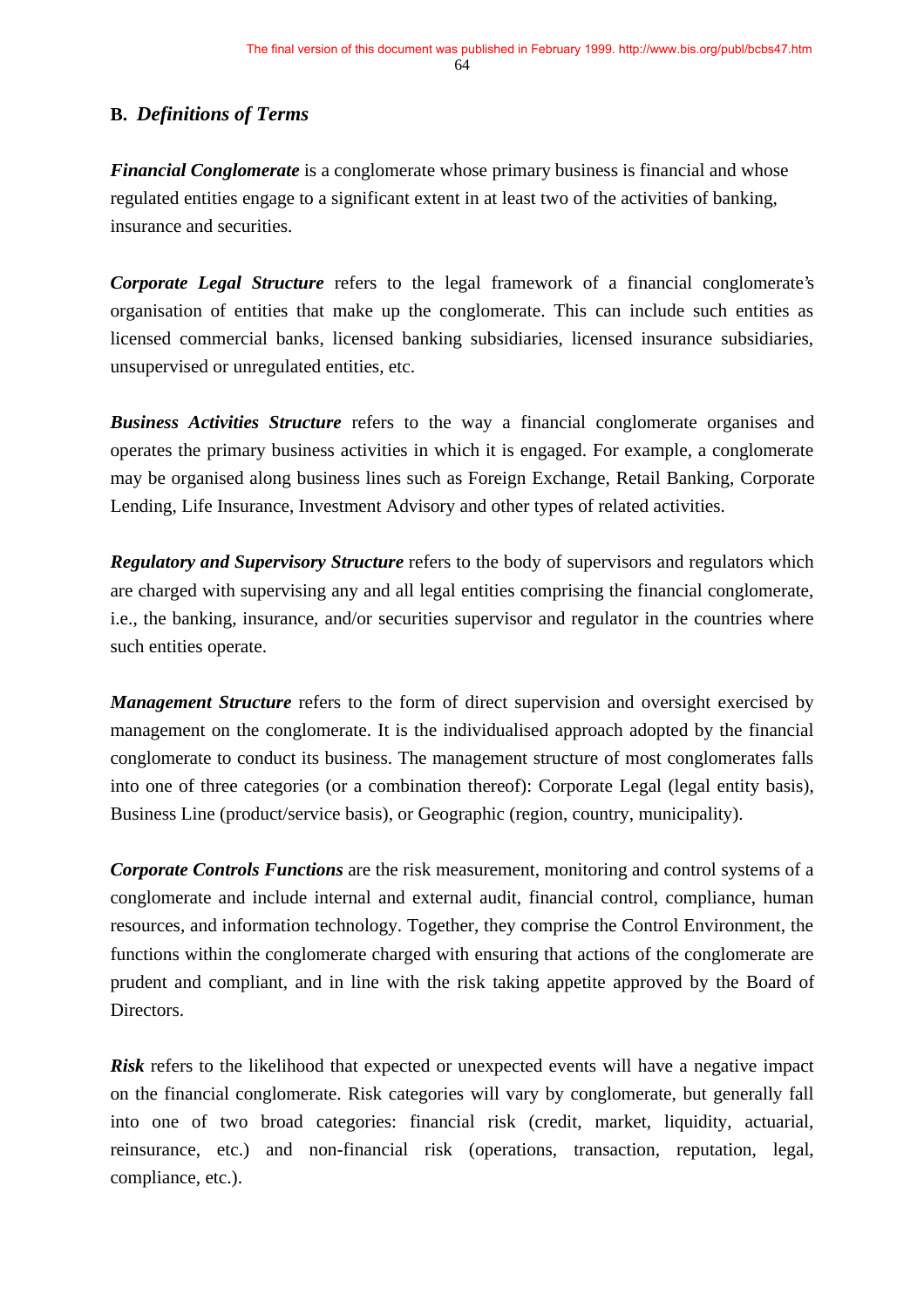*Risk Profile* refers to an assessment of the level of risk-taking activity in light of the existing risk management framework.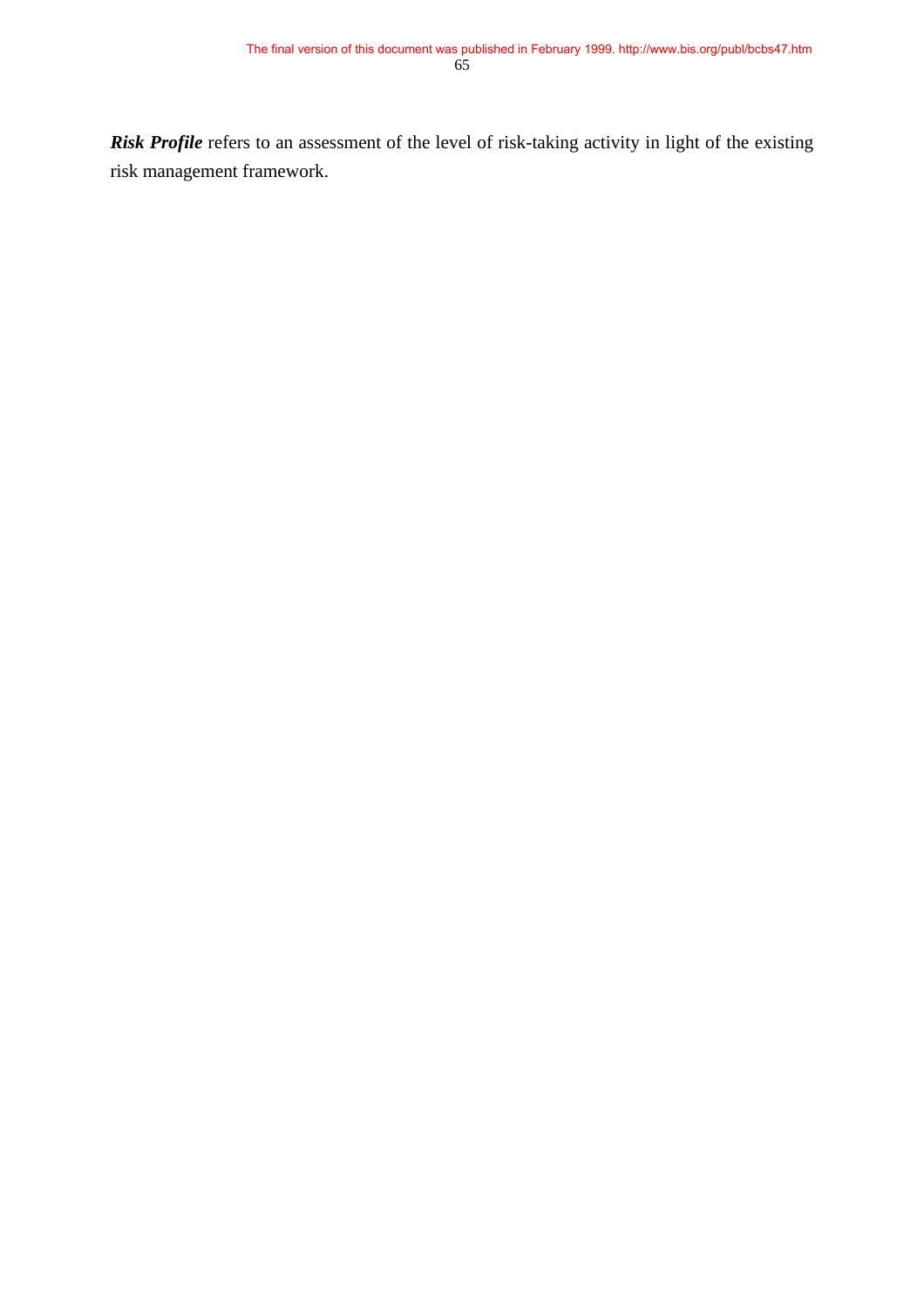## *C. Technical Information*

The wide variety of structures and systems of financial conglomerates and the uniqueness of their business requires that supervisors determine on a case-by-case basis the information that should be available. Supervisors need to obtain information that allows them to assess and monitor how effectively a financial conglomerate is identifying, managing, and controlling its risks and to recognise any incipient problems. The Questionnaire is a starting point in this process.

The following constitutes examples of the types of information supervisors may wish to have access to (the types of information fall into the three broad categories and parallel the structure of the Conglomerate Questionnaire).

#### *Organisational structure, Corporate governance and Management oversight*

• An organisational chart or other descriptive material that depicts

a) the supervised entity and any material holding companies, subsidiaries, or affiliates, with indications of which legal entities take or bear substantial risk,

b) the business line organisation structure, with the supervised entity's place in the business line(s), the location of relevant business line management, and

c) the supervisors of any material holding companies, subsidiaries, or affiliates.

An organisational chart is useful to identify how closely the conglomerate's business line structure is aligned with its corporate legal structure, which other legal entities interact with or otherwise affect the supervised entity, and which of those entities are supervised and by whom. Understanding of the organisation chart may also be deepened by discussion of the factors that influence the overall approach to corporate legal structure, the conglomerate's plans with respect to corporate legal structure and any impediments it sees to developing optimal structure. An important consideration in reviewing any organisational chart is the realisation that a financial conglomerate is quite complex and its true organisational chart may in actuality be multi-dimensional.

• A chart depicting the management structure of the conglomerate, descriptions of the responsibilities of different types of managers (e.g., legal entity, corporate, business line, etc.) within the conglomerate, the relationship among managers and important types of interaction.

The management information-related questions provide the supervisor with insight into how the conglomerate is managed and controlled (on a global basis, on a regional, country, or business line basis, or through some combination of these structures) and how the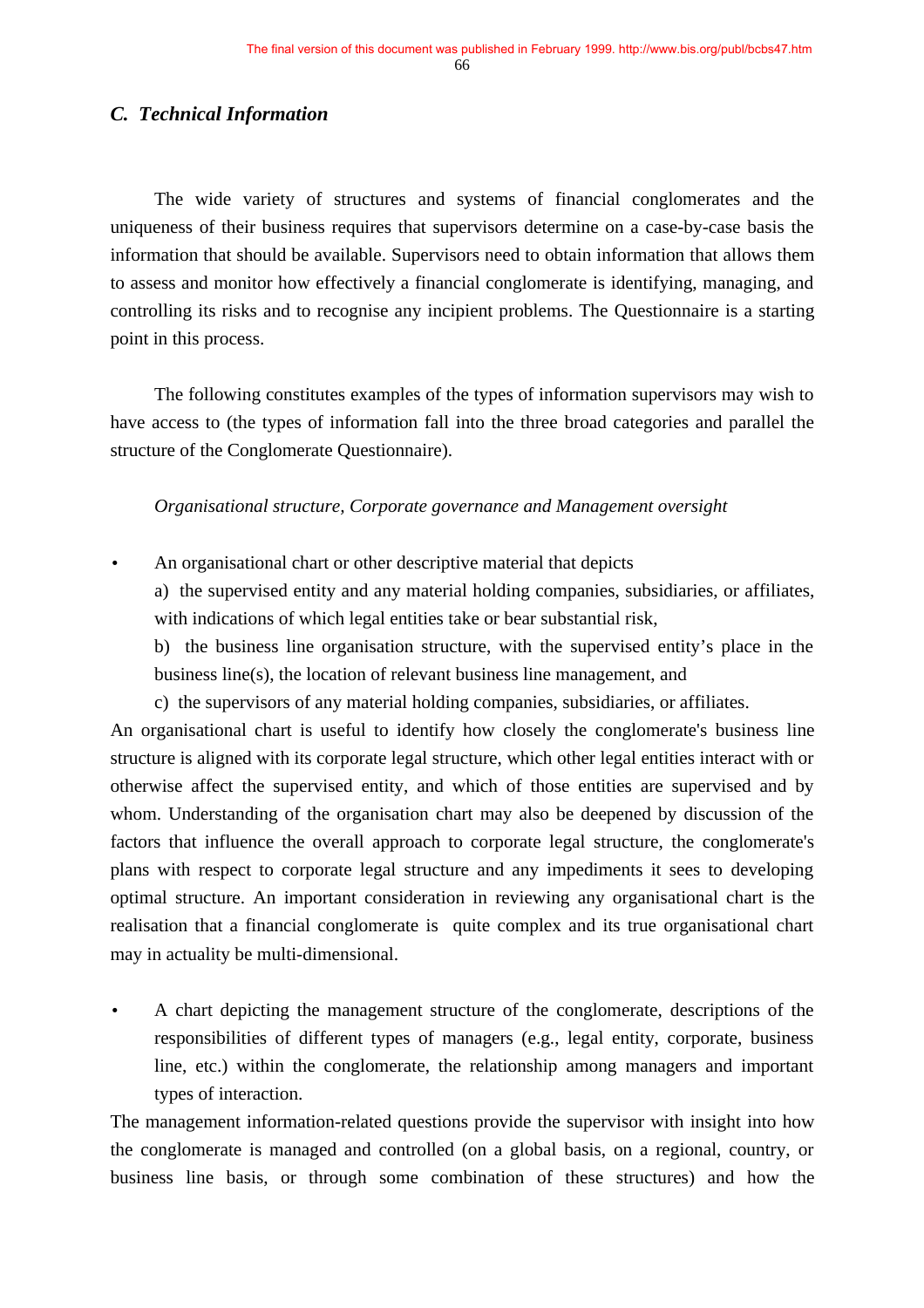conglomerate manages businesses that cut across geographic and legal boundaries. Discussions with management can assist supervisors in understanding the major incentives provided to management to meet the organisation's goals and objectives, the managers responsible for maintaining the conglomerate's control environment in business lines and legal entities, and the firm's mechanisms to identify and correct internal control breaches, violations, and other problems within the firm.

• A description of the roles and responsibilities of the conglomerate's board of directors, the composition of the board, and the roles and responsibilities of the board of the supervised legal entity, and its composition.

The information on the roles and responsibilities of the conglomerate's and the supervised legal entity's board of directors (if they differ in composition) provides the supervisor with an understanding of the conglomerate's governance and decision-making scope of regulated legal entities.

The level and distribution of capital among the material legal entities of the conglomerate, the conglomerate's approach to capital allocation on an economic and on a regulatory basis, and whether the conglomerate is in compliance with its capital requirements in all regulated legal entities.

The capital information provides basic information on the conglomerate's capital structure and the impact of that structure on the current and future evolution of the financial condition of supervised legal entities, as well as an understanding of the regulatory factors influencing the manner in which capital is held within the conglomerate. Supervisors often discuss with management the approach to capital allocation and factors influencing capital allocation decisions.

• Financial information on the supervised entity and its ultimate holding company, if applicable, including balance sheets (as of the most recent fiscal quarter and financial year-end) and income statements (for the most recent year-to-date period and financial year end), and consolidated balance sheets and income statements, where available.

Financial information enables supervisors to assess trends in earnings and balance sheet categories as well as the contribution and/or significance of the piece of the conglomerate under their particular supervision. Information on relevant market developments, including acquisition and merger activity, should be accessible to enable supervisors' assessment of implications for the financial condition of supervised entities.

• A description of the nature of the conglomerate's intra-group and related affiliate transactions and exposures, and indications of the volume of such transactions and the size of material intra-group financial exposures.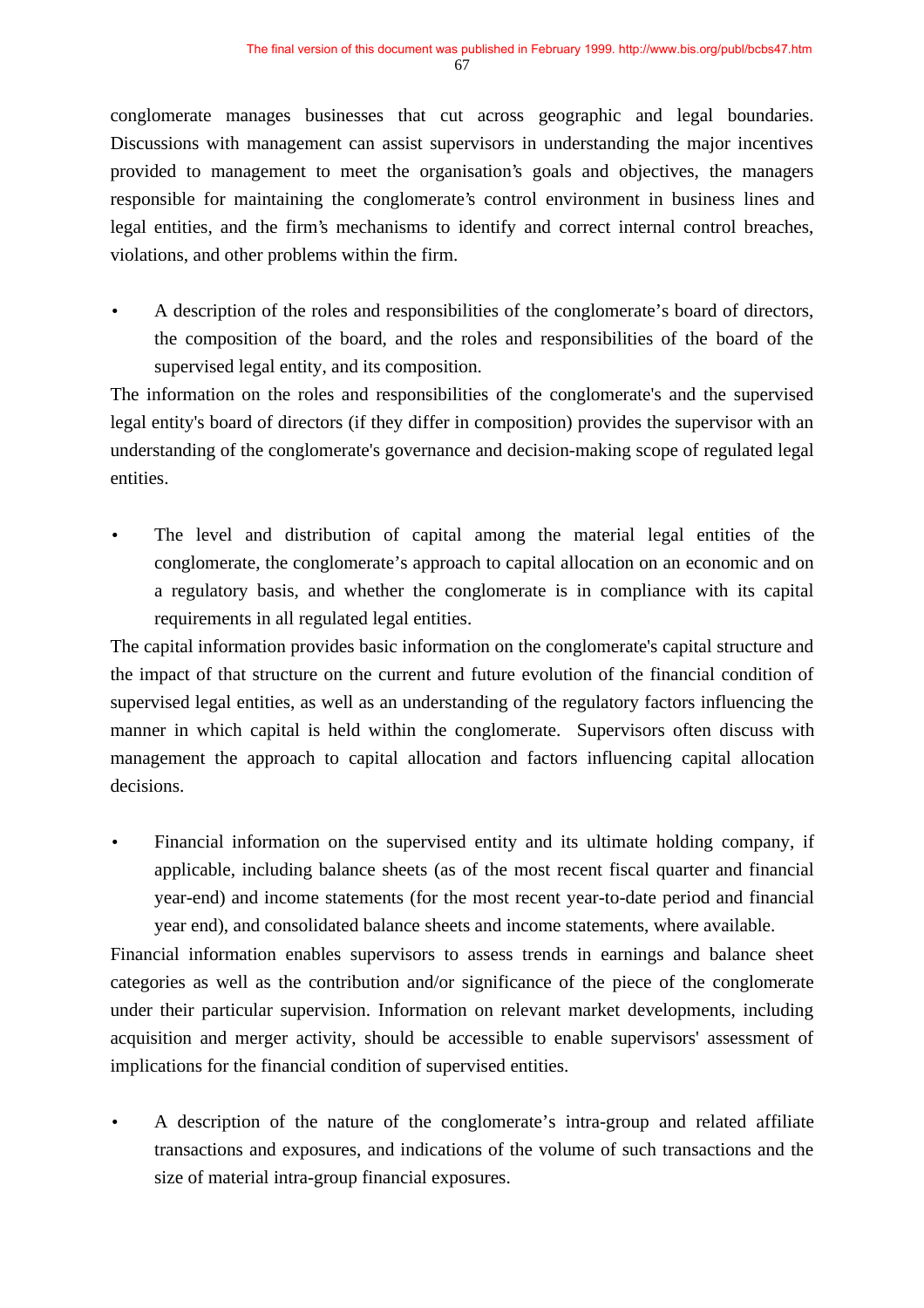The intra-group information allows the supervisor to evaluate the channels through which the holding company, subsidiaries and affiliates of a regulated legal entity can influence the financial health of that legal entity. These channels include arrangements such as servicing agreements. Supervisors can also discuss with management factors affecting legal entity booking decisions and thus the size and nature of intra-group exposures, as well as how such transactions are monitored, and what limits or other controls on exposure are in place among legal entities within a financial conglomerate.

#### *Risk Management*

• A description of the conglomerate's broad business strategy, and the conglomerate's view of its principal risks; for each principal risk, a description of the approach to measuring, managing and controlling that risk, the organisation of risk management personnel and their reporting lines, limit structures or other risk control mechanisms in the regulated entity, and, where relevant, the role of stress testing or contingency planning in managing risk at the business line, legal entity or groupwide level.

The risk information provides the supervisor with management's perspective on the overall risk profile of the firm, the risk profile of the supervised legal entity, and management's approach to managing each risk within the legal entity structure. As part of measuring and monitoring certain risks, financial conglomerates may conduct stress testing and other contingency planning at the business line, legal entity or corporate-wide level which, if conducted thoughtfully, can shed additional light on potential risk concentrations and vulnerabilities to changes in the market environment.

Organisational information and discussions with management should clarify responsibilities in the risk management area and help the supervisor identify relevant risk management personnel to answer questions. Supervisors may also seek information about the limit structure or other measures to control risk-taking and the use and level of reserving or provisioning, such as the credit loss reserve at banks or the technical provisions at insurance companies. The conglomerate's approach to administering limits (e.g., the willingness of management to permit limit exceptions) or managing reserves/technical provisions is critical to understand the intended restraints on risk-taking at the firm-wide level and within the supervised legal entity.

Policies and procedures of the conglomerate addressing the introduction of new products or business lines.

The new product information helps the supervisor understand how the potentially risky process of introducing new products is managed, and where responsibility for ensuring adequate controls and due diligence on these products lies within the conglomerate.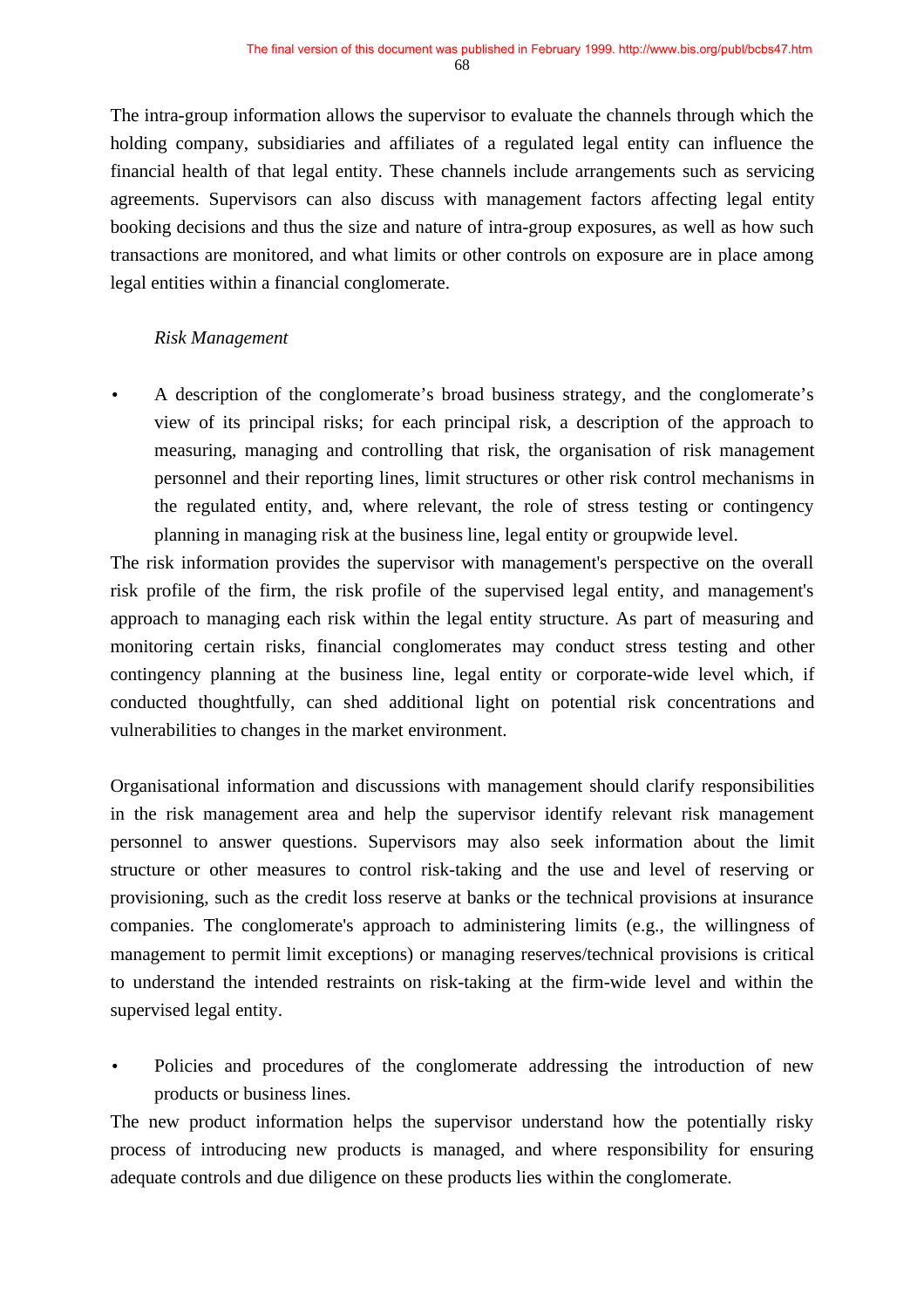• A description of the approach to managing the liquidity and funding profile of the supervised entity, including the liquidity of the material assets, the nature and stability of the entity's current funding sources and the availability of alternative funding; large payables, including securities payables, aggregate insurance claims payments, and out-of-the-money over-the-counter derivative and foreign exchange contracts; and other significant cash and securities needs associated with exchange activities or clearing and settlement, as well as the conglomerate's approach to managing significant clearing and settlement arrangements through or for other firms.

The liquidity and funding profile of the supervised entity enables supervisors to determine the entity's cash needs to cover liabilities and settlement obligations, how quickly the entity can generate cash from its existing assets, liquidation of collateral, where appropriate, or through additional liabilities, and how effectively the entity can access credit-sensitive trading markets. Since counterparties to banking and securities firms are likely to assess their credit exposure to the firm across the full range of funding, counterparty exposures and settlement arrangements, a comprehensive assessment of liquidity will normally require access to information on all these elements.

## *Control Environment*

- The conglomerate's significant accounting policies and actuarial policies (where relevant), the role(s) of any internal or external actuaries.
- A description of the roles, responsibilities and organisation of the financial control and compliance functions.

The information on accounting policies, actuaries, financial control, and compliance should provide a supervisor with an understanding of key elements of the framework for establishing internal control in the organisation and the location within the financial conglomerate of key financial, accounting and actuarial systems and personnel.

• A description of the roles, responsibilities, organisation and allocation of responsibilities between centralised and decentralised elements of the internal audit area and the role of external audit.

The internal audit information assists the supervisor in understanding the objectives of the internal audit department, its interaction with the external auditors, how audit responsibilities relating to a supervised legal entity are managed between the central audit staff and any staff assigned to the region, business line or legal entity, the recipients of audit reports and the nature of the process to follow up internal audit findings.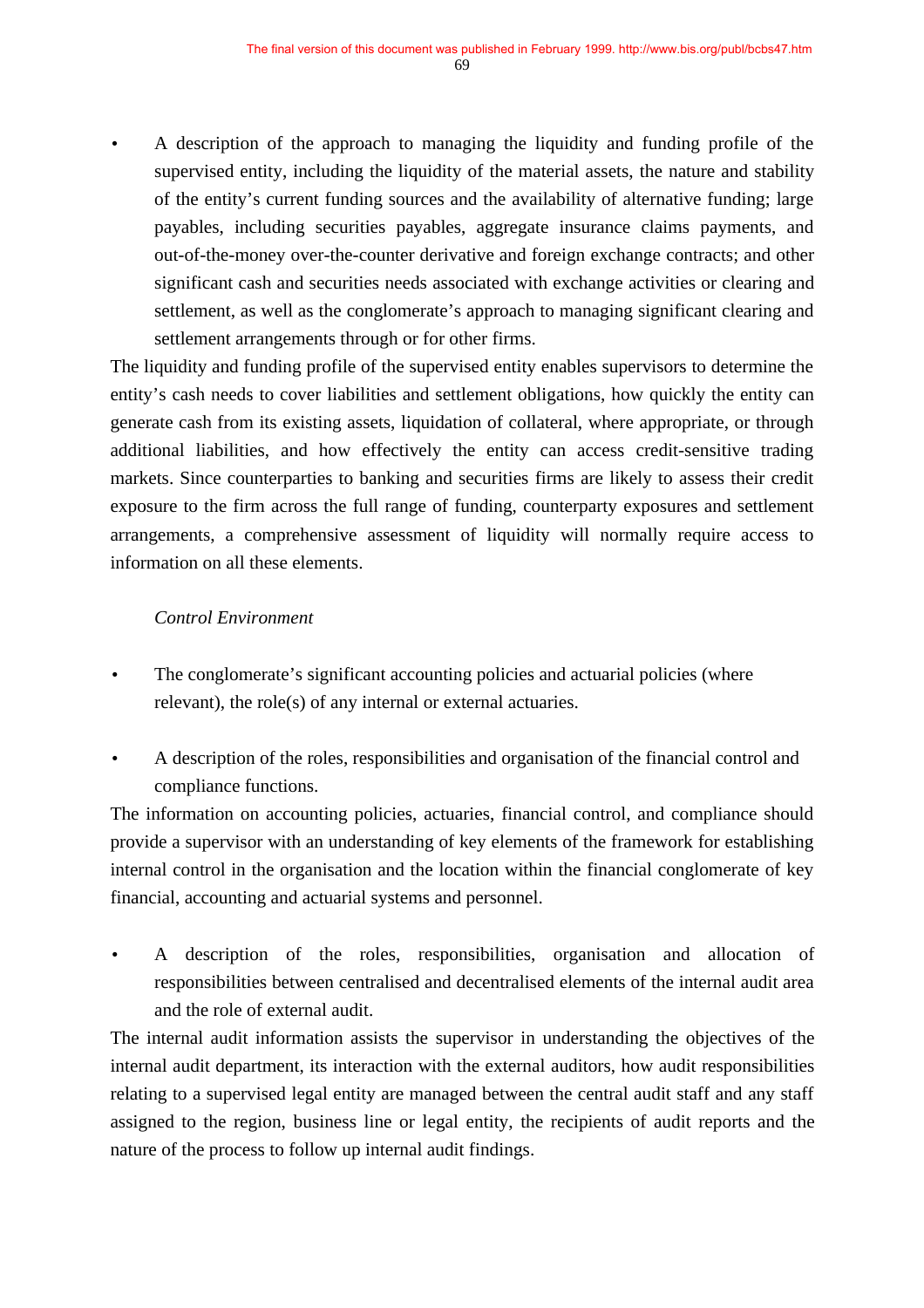## **III. Conglomerate Questionnaire**

## *I. Organisational Structure, Corporate Governance And Management Oversight*

#### *A. Legal Structure and General Information*

1. What information is available within the conglomerate on the legal corporate and business line structures (including any information on regional or geographic structures)? How well do public disclosures (e.g., annual reports, public financial statements, etc.) capture the legal and business line structures of the conglomerate?

2. What factors influence the overall approach to corporate legal structure? How closely is the conglomerate's business line structure aligned with its corporate legal structure? If not closely aligned, what factors influenced the "divergent" structure?

3. What is the conglomerate's strategy with respect to corporate legal structure? What does management feel is/would be the optimal structure? What impediments exist that prevent management from implementing the optimal structure?

4. Which legal entities are regulated and by whom? Who is responsible for coordinating regulatory relationships? How is this achieved in practice? How does management view the regulatory structure(s) within which it must operate?

#### *B. Management Structure*

1. What information is available on the management structure of the conglomerate? To what level of management/employee is this information disseminated? How does management ensure that reporting lines are clear?

2. What is the overall management structure of the conglomerate? How closely does this structure align with business lines and/or corporate legal entities? What is the strategy in having this structure? What factors influenced the decision to adopt such a structure? What factors would cause management to reconsider its current management structure?

#### *C. Corporate Governance and Management Oversight*

1. How is the conglomerate managed and controlled -- on a global basis, on a regional, country or business line basis, or some combination of these? How does the conglomerate manage businesses that cut across geographic and legal boundaries?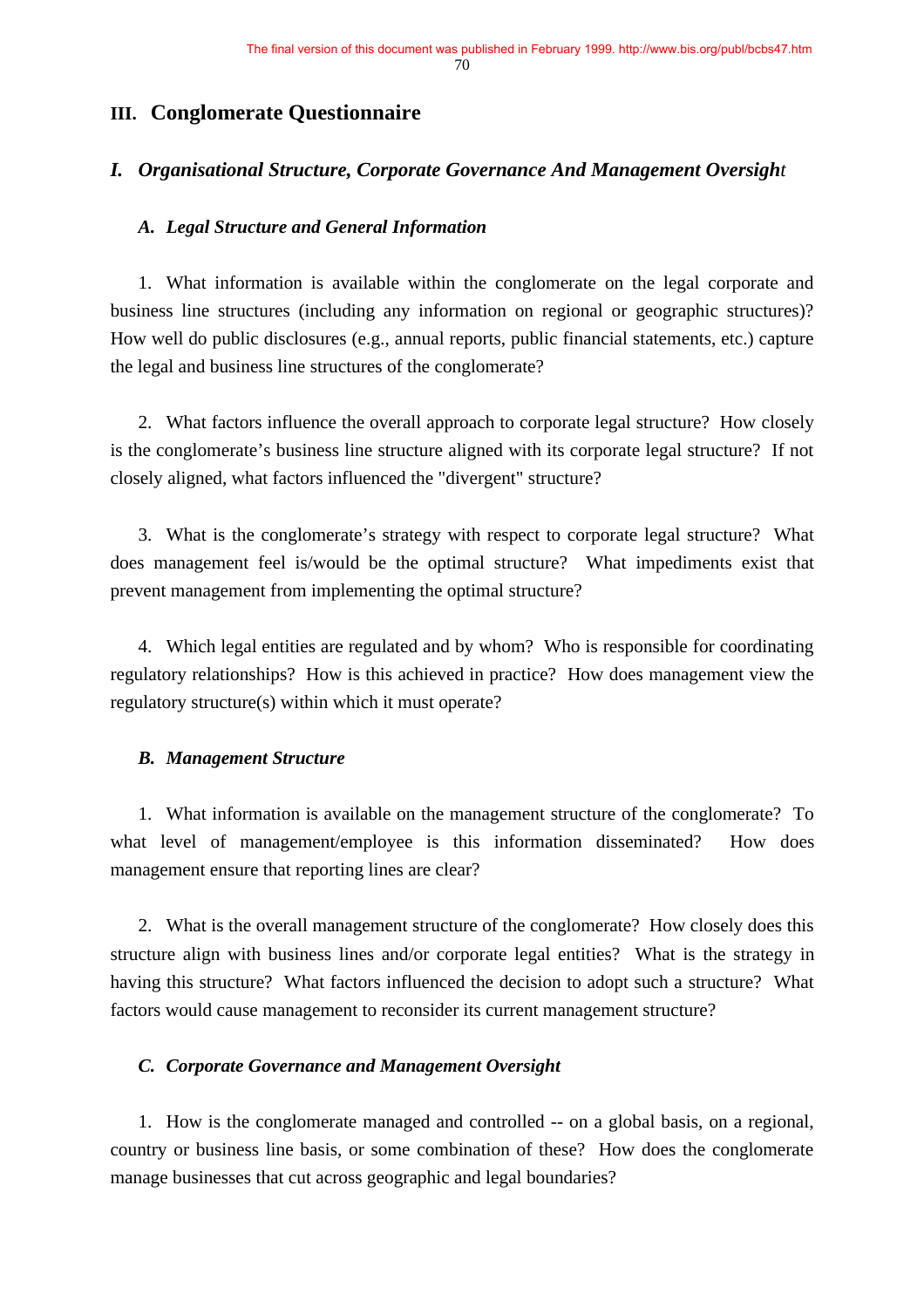2. What responsibilities do different types of managers (e.g., legal entity, corporate, business line, etc.) have within the conglomerate and how do these managers interact? For those conglomerates with regional or geographic managers, who reports to these managers?

3. What roles and responsibilities does the conglomerate's board of directors have? What is the composition of the board (e.g., outside directors)? What roles and responsibilities do the boards of legal entities have? What is the composition of these boards?

4. What are the major incentives provided to management to meet the organisation's goals and objectives? What are the major disincentives to management actions that impede meeting the organisation's goals and objectives?

5. What is the conglomerate's approach to staff recruitment and development? How are the conglomerate's objectives (business or otherwise) communicated to staff? How are strategic business and individual goals developed and monitored?

6. What is the conglomerate's strategy with respect to compensation? How is the conglomerate's compensation strategy developed and implemented? How do the conglomerate's business objectives and compensation methodology interact?

## *D. Capital Resources*

1. What information is available on the allocation of capital on an economic and regulatory basis? What management information reports are produced on capital-related issues such as using assets to collateralise exposure to more than one liability and substantial double leverage?

2. What is the conglomerate's capital and capital allocation strategy? Where is capital held within the conglomerate and why is it held there? What factors affect the allocation of capital across the conglomerate (e.g., regulatory, risk factors, etc.)? How are decisions made on capital allocation? When regulators require capital in certain legal entities, how does this affect the consolidated conglomerate?

3. How are capital decisions affected by the legal entity and business line structures?

4. What restrictions are placed on the instruments available to the conglomerate for raising capital and what is the nature of the restrictions? What are the impediments to flows of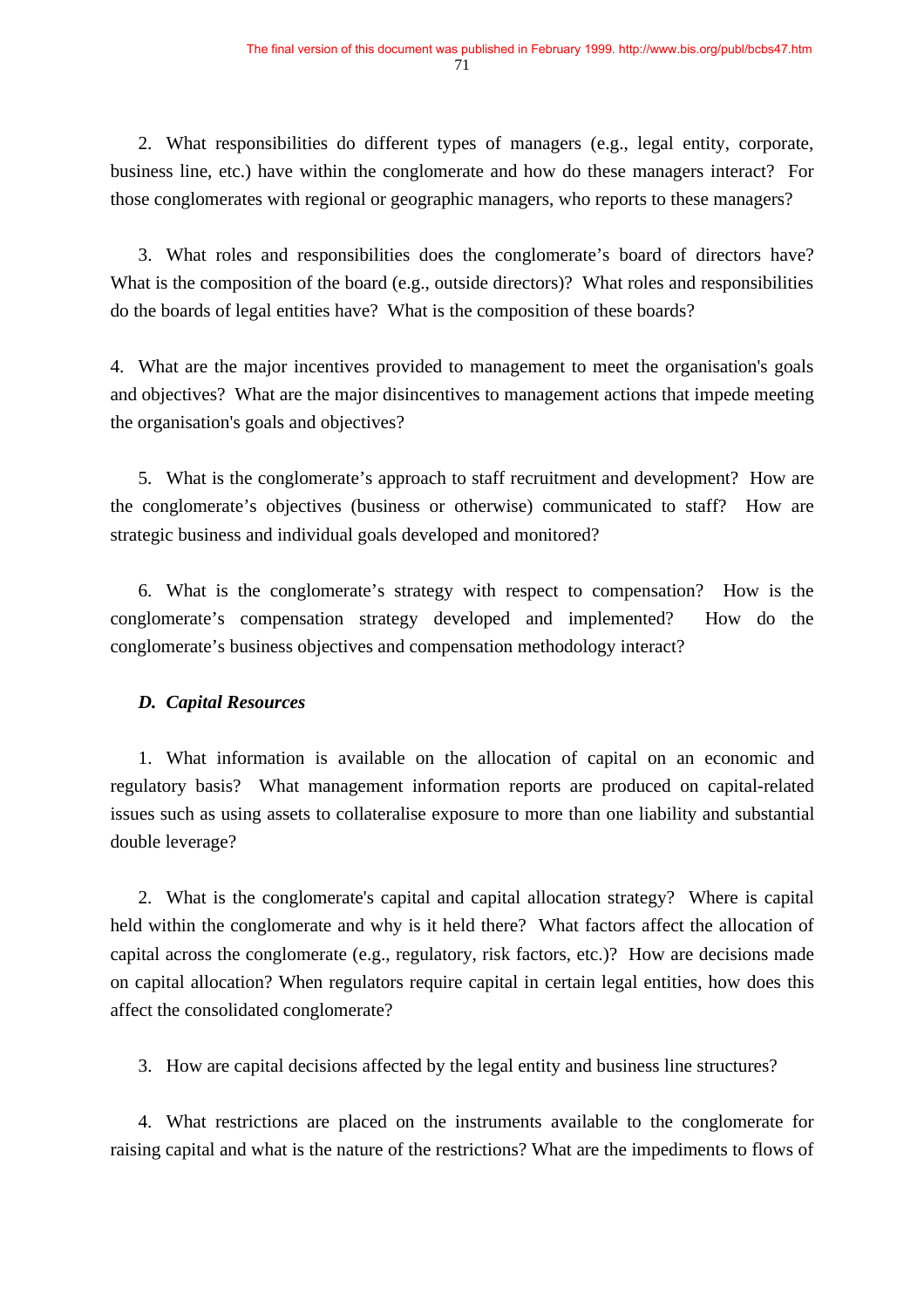capital among legal entities? To what extent, if any, are some legal entities able to raise capital on more favourable terms than others?

#### *E. Intra-group and Related Entity Transactions and Financial Exposures*

1. What information is available on the range of intra-group and related entity transactions and exposures? What kinds of management information reports are produced? How frequently are these reports produced?

2. What is the conglomerate's overall strategy with respect to intra-group transactions and exposures? What kinds of intra-group/related entity transactions or other arrangements are used (e.g., servicing agreements, back-to-back transactions, etc.)? How are intra-group and related entity exposures and transactions monitored?

3. What is the volume of intra-group/related entity transactions? the level of financial exposure? Does the conglomerate have limit structures in place for such transactions or exposures? What is the level of financial exposure to entities that are not wholly owned (<100%)? Does the conglomerate have limit structures in place for transactions and exposures to entities that are not 100% owned?

4. What factors affect legal entity booking decisions?

## *II. Risk Management*

#### *A. Risk Profile*

- 1. What are the conglomerate's principal risks?
- 2. What are the major risk-taking legal entities within the conglomerate?
- 3. For each of the risks identified in 1. above:

a. What risk information is available within the conglomerate and what is the frequency of the information? How does the conglomerate measure that type of risk (if applicable, indicate types of models, etc.)?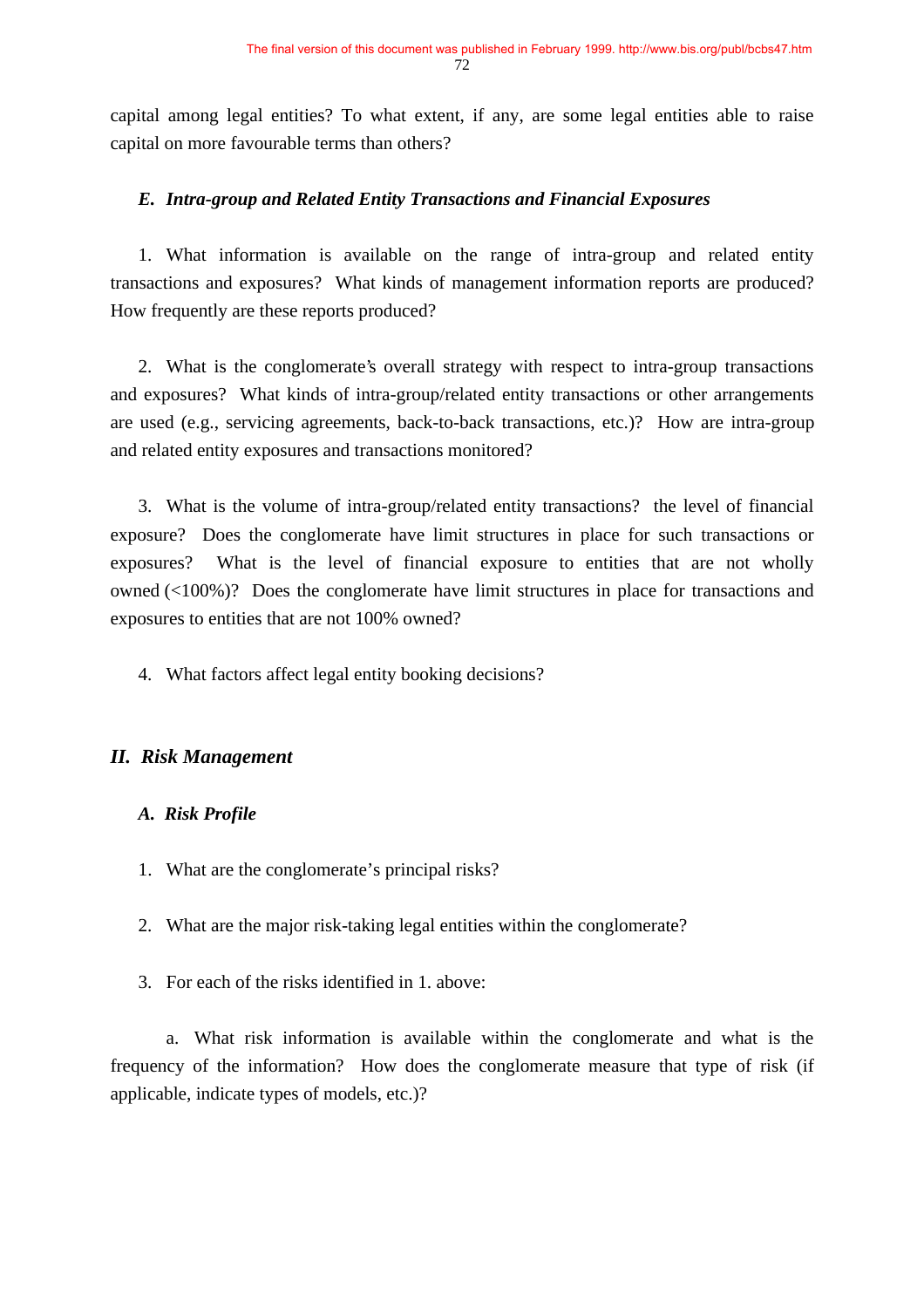b. What kinds of risk reports are available to risk takers, risk managers, senior managers and the board of directors? How frequently are these reports produced (e.g., global reports, business line reports)?

c. Are there elements of the management of particular risks that are implemented on a centralised basis vs. decentralised basis (e.g., centralisation of information capture, decentralisation of limit setting process)? Which risks are managed centrally by one legal entity? What role do regional or geographic managers play in risk management?

d. What risk control mechanisms does the conglomerate have in place (e.g., limit structures, vacation policy, compensation package, etc.)? Who is responsible for setting limits and how are they established? Are limits established for legal entities? business lines? consolidated conglomerate? Who monitors the limits or other mechanisms? What are the normal procedures if limits need to be exceeded?

e. What are management's plans with respect to stress testing, contingency planning and back testing?

f. What plans are there to change or enhance aspects of the risk management function (e.g., enhancements to systems, development of new measurement tools, etc.)?

#### *B. New Products*

1. How does the conglomerate define a new product? How is the introduction of new products managed within the conglomerate? What management reports are produced on the new product process? What process is used to determine whether or not a new product will be introduced or used by the conglomerate?

2. Who is responsible for the new product process? What role does internal audit and business unit management play in the new product process?

3. What are the conglomerate's plans with respect to introducing or using new products in the coming year? (e.g., new to the firm but not to the industry, new to the industry)

#### *C. Liquidity Management*

1. What types of information are available on liquidity? How frequently is this information produced?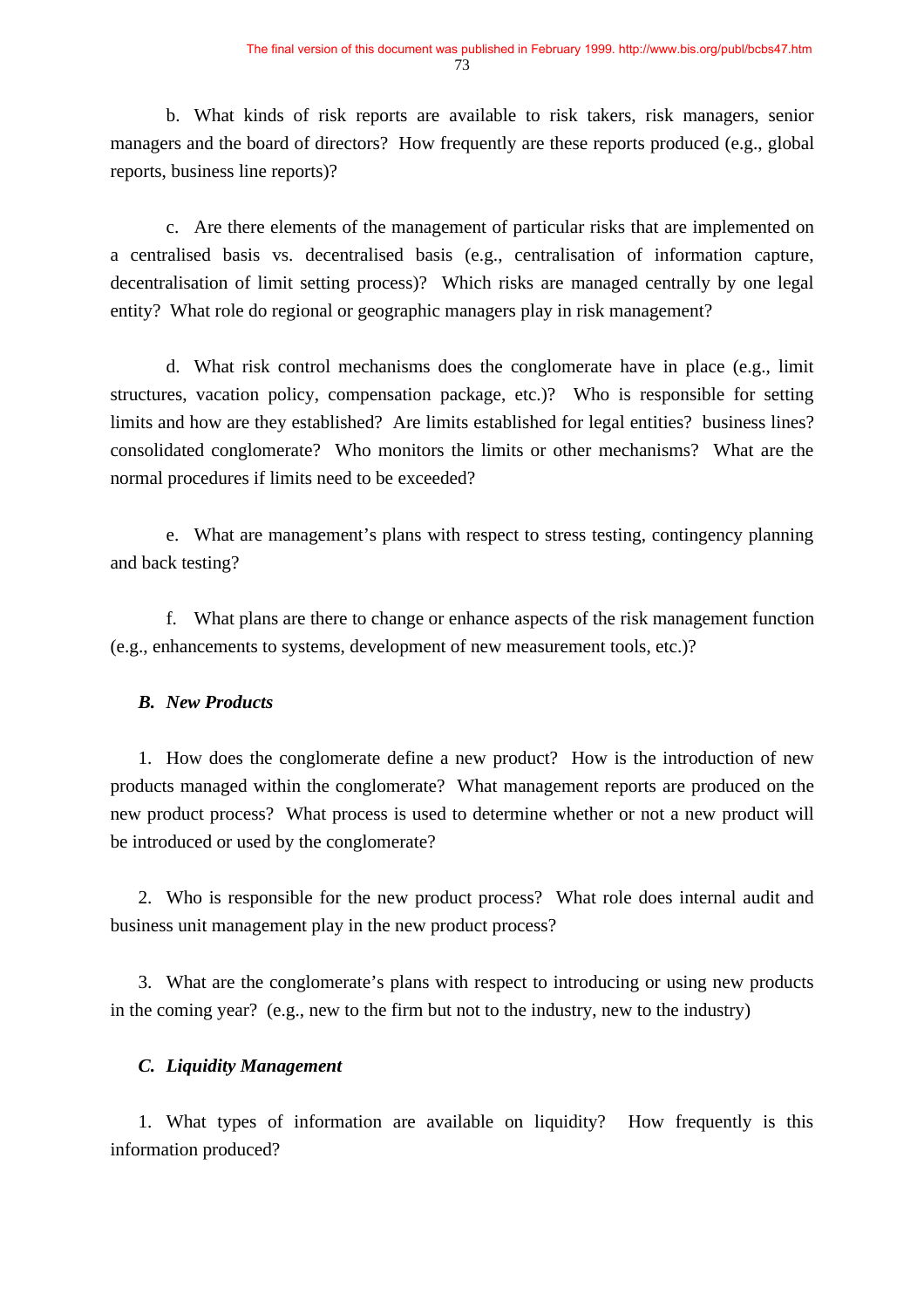2. Who is responsible for liquidity management? Which elements of liquidity management are centralised (at head office) and which elements are conducted at the local or legal entity level? How was this management arrangement determined?

3. Who is responsible for crisis and contingency funding planning? To what extent have such plans been elaborated?

## *III. Control Environment*

#### *A. Accounting Issues*

1. What major accounting rules are used by the conglomerate? How are these rules applied across the conglomerate? How are the results of using the accounting rules of different jurisdictions reconciled on a global consolidated basis?

2. What area(s) of the conglomerate is responsible for accounting issues? What are the responsibilities and reporting lines of this area?

#### *B. Actuarial Issues*

1. Where relevant, what actuarial rules are used in the conglomerate? How are these rules applied across the firm?

2. What area(s) of the conglomerate is responsible for actuarial issues? What are the responsibilities of the actuary (or actuarial department)? To whom does the actuary report?

3. How does the conglomerate address actuarial issues (in-house? external?) What is the role of those resources?

*C. Financial Control Function* (responsible for the integrity of the conglomerate's books and records and financial reporting)

1. What types of management information reports are produced by the financial control function? What is the frequency and timeliness of these reports? How are reports produced? (e.g., for business lines? legal entities? consolidated conglomerate?)

2. How is the financial control function organised with respect to legal entities and business lines? How is it managed (centrally, along geographic lines, business lines)?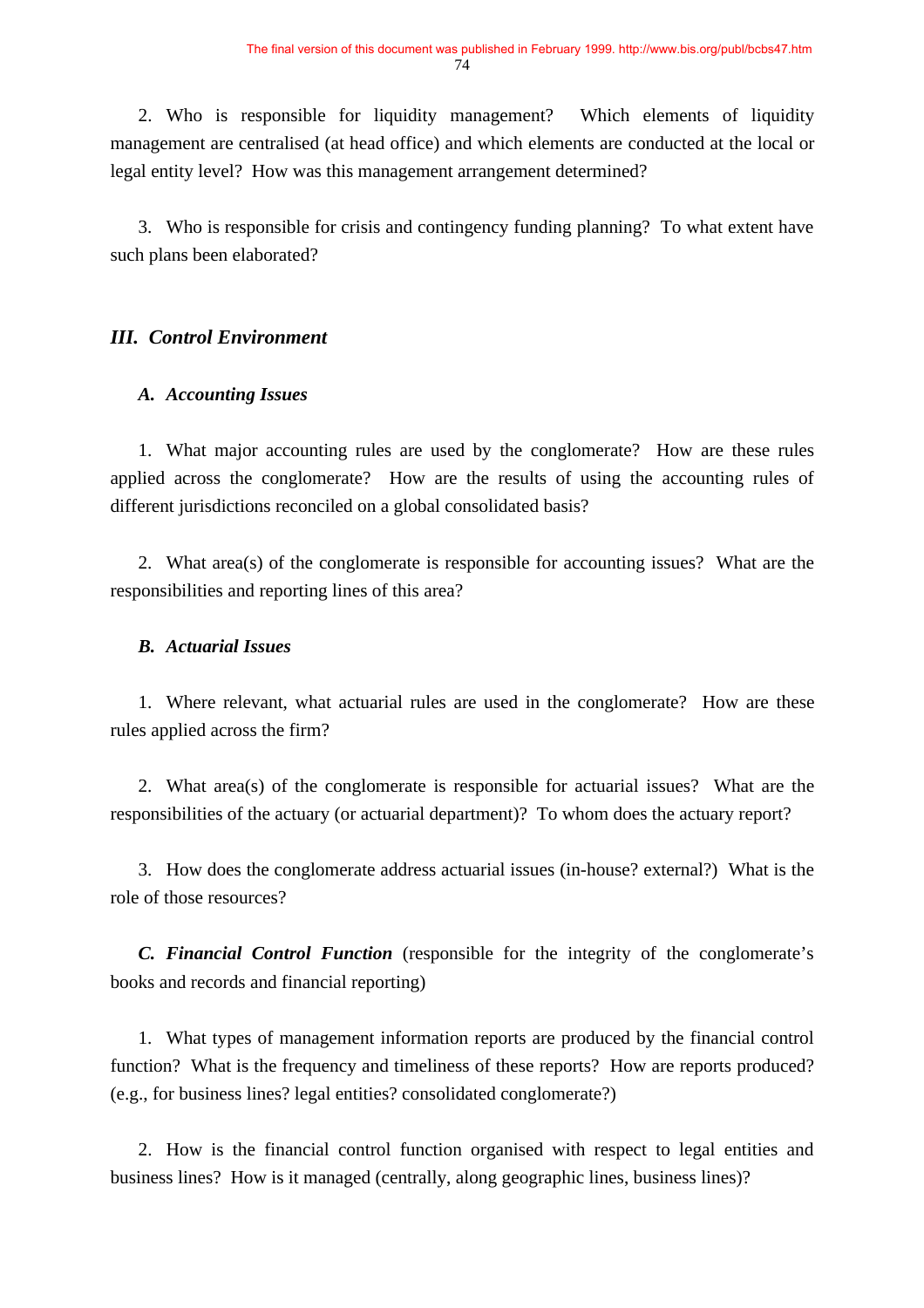3. What is the role of the business unit in the development and implementation of internal control plans? To what extent are internal controls implemented at the local level vs. business line?

*D. Compliance* (compliance with relevant laws and regulations)

1. What types of information are available to monitor/ensure compliance? What methods does the conglomerate use to identify and report non-compliance problems or issues?

2. What is the structure of the conglomerate's compliance function? (e.g., separate? centralised, etc.?) How are responsibilities for compliance issues assigned? (e.g., legal)? If a separate function, to whom does the compliance function report? In practice, how are the compliance requirements of the conglomerate monitored and managed?

3. What are the roles of the different levels and types (e.g., legal entity, business line, etc.) of management in developing, maintaining and ensuring the conglomerate's control environment? What mechanisms are in place to identify and correct internal control breaches, violations, and other issues of non-compliance?

4. How are other types of problems, such as a failing counterparty or employee misconduct, identified, reported, and managed?

## *E. Internal Audit*

1. What types of information, summaries and other reports (e.g., Board reports, senior management reports) are available on internal audits (e.g., performance reports, unresolved issues, etc.)? To whom is this information available? What is the process for following up or acting on issues identified by internal audit?

2. How is the internal audit function structured? What roles and responsibilities belong to the centralised element of the audit function, if there is one? What roles belong to decentralised units of the internal audit function, if any?

3. How does the conglomerate ensure sufficient independence of the internal audit function? To whom does the internal audit function report?

4. How will the conglomerate's approach to internal audit and internal controls change or expand in the future?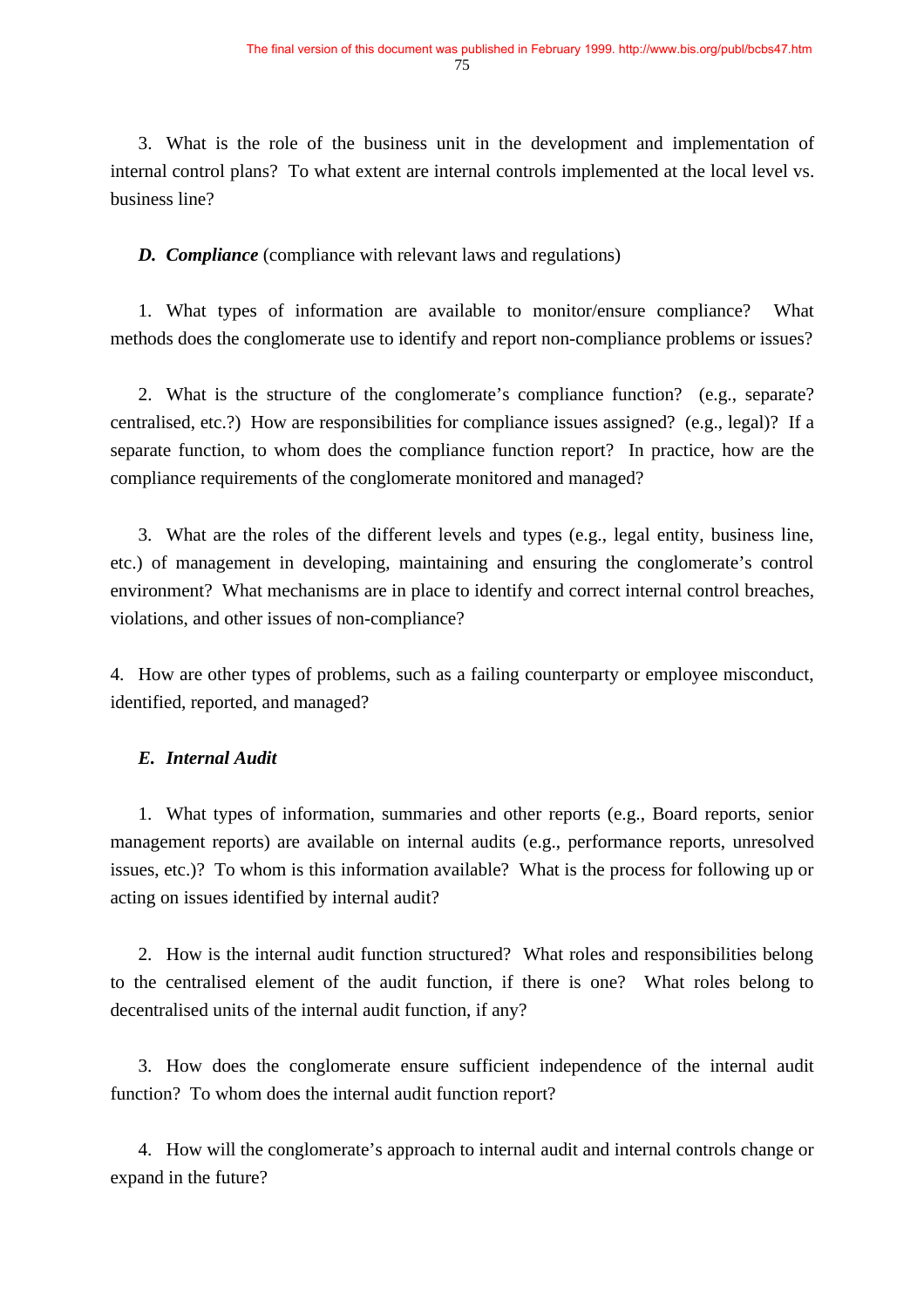5. Are there any aspects of the internal audit function that are outsourced? If so, to whom are they outsourced? How is the determination made i.e. whether or not to outsource?

#### *F. External Audit*

1. What types of information are available on external audit issues? To whom is this information available? What kind of follow-up is conducted with respect to deficiencies or other issues identified by external audit? Who is responsible for the follow-up? What is the process to correct deficiencies?

2. What are the responsibilities of the external auditors? How does the external audit firm interact with the internal audit function? How closely do the external and internal audit functions work? How does the firm go about selecting its external auditor?

 3. How does the conglomerate ensure the independence of the external audit process? What is the role of the non-executive board members with respect to external audit?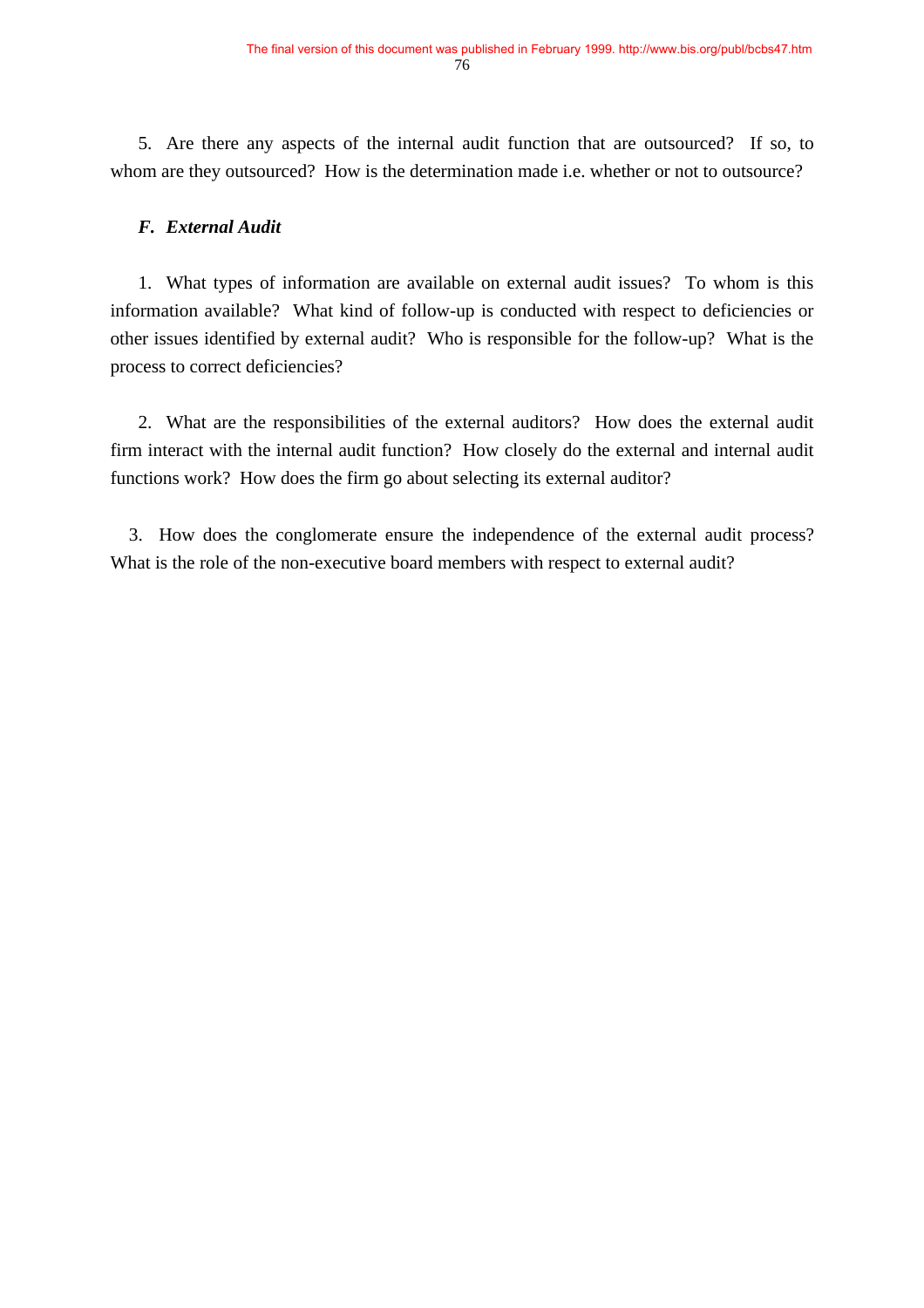# **IV. Conglomerate Matrix**

 $\Gamma$ 

|    | I. Organisational Structure, Corporate Governance and Management Oversight                                                                                                                                                                                                                                                                                                                                           |                                                                    |
|----|----------------------------------------------------------------------------------------------------------------------------------------------------------------------------------------------------------------------------------------------------------------------------------------------------------------------------------------------------------------------------------------------------------------------|--------------------------------------------------------------------|
|    | A Legal Structure and General Information                                                                                                                                                                                                                                                                                                                                                                            |                                                                    |
| 1. | <b>GENERAL INFORMATION</b><br>(Type of organisation, range of<br>asset size, countries in which<br>active, indication of general<br>supervisory framework)                                                                                                                                                                                                                                                           | [Information available to supervisors, or obtained during mapping] |
| 2. | <b>ORGANISATIONAL</b><br>STRUCTURE- CORPORATE (list<br>major subsidiaries and branches,<br>locations, types of activities,<br>indication of whether subsidiary<br>is supervised). Attach in annex a<br>"legal entities" corporate tree.                                                                                                                                                                              | [Information available to supervisors, or obtained during mapping] |
| 3. | <b>ORGANISATIONAL</b><br><b>STRUCTURE- BUSINESS LINE</b><br>(list major business lines e.g., fx,<br>swaps, equity sales & trading,<br>fixed income, derivatives, retail<br>banking, private banking,<br>custody, personal/commercial<br>lines general insurance,<br>reinsurance, individual/group<br>life, pension, corporate banking,<br>others). Attach in annex a<br>"business line" organisational<br>structure. | [Information available to supervisors, or obtained during mapping] |
| 4. | DISCLOSURES (extent of legal<br>and business line public<br>disclosures-compare to<br>information disseminated within<br>the conglomerate)                                                                                                                                                                                                                                                                           | <b>Ouestion IA1</b>                                                |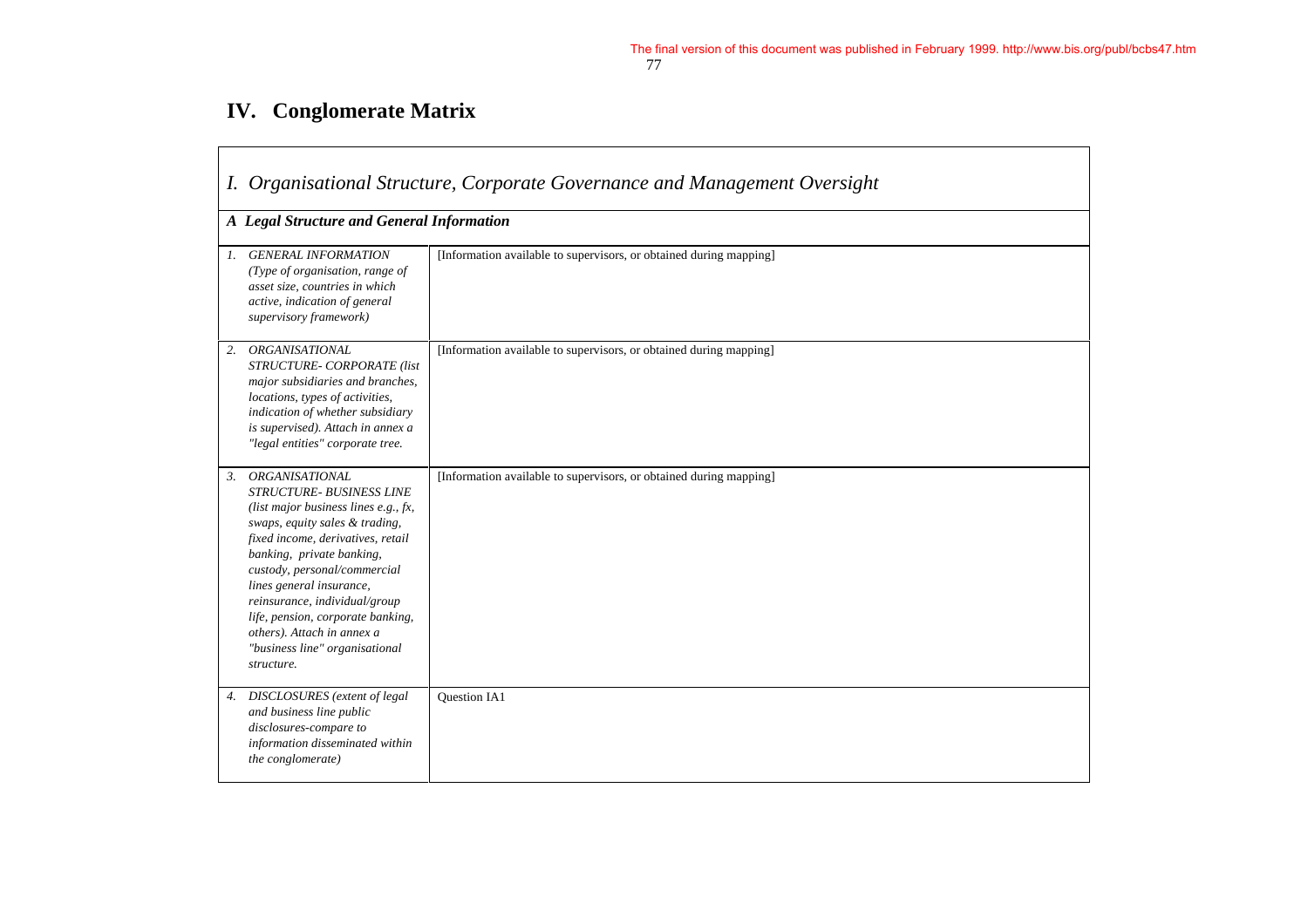| 5. | <b>FACTORS INFLUENCING</b><br><b>LEGAL / BUSINESS LINE</b><br>STRUCTURE (if divergent,<br>explain reasons.)                                                                                                       | Question IA2                                                                      |
|----|-------------------------------------------------------------------------------------------------------------------------------------------------------------------------------------------------------------------|-----------------------------------------------------------------------------------|
| 6. | TREND IN CORPORATE LEGAL<br><b>AND BUSINESS LINE</b><br>STRUCTURE (e.g., status quo vs.<br>current and planned changes,<br>management's views of optimal<br>structure)                                            | Question IA3                                                                      |
|    | 7. RESPONSIBILITY FOR<br><b>COORDINATING</b><br><b>REGULATORY</b><br>RELATIONSHIPS (include how,<br>who and location(s)). Attach in<br>annex a listing of major<br>regulated entities and relevant<br>regulators. | <b>Ouestion IA4</b>                                                               |
|    | <b>B.</b> Management Structure                                                                                                                                                                                    |                                                                                   |
|    | 1. TYPE OF OVERALL<br>MANAGEMENT<br>STRUCTURE(including major<br>corporate committees and their<br>role)                                                                                                          | Question IB1 and information available to supervisors, or obtained during mapping |
| 2. | DISCLOSURES (extent of public<br>disclosures as to management<br>structure-compare to information<br>disseminated within the<br>conglomerate)                                                                     | <b>Ouestion IB1</b>                                                               |
| 3. | MANAGEMENT STRUCTURE<br>OF LEGAL ENTITIES (at what<br>level and location is firm being<br>run?; authority of legal entities)                                                                                      | Question IB2                                                                      |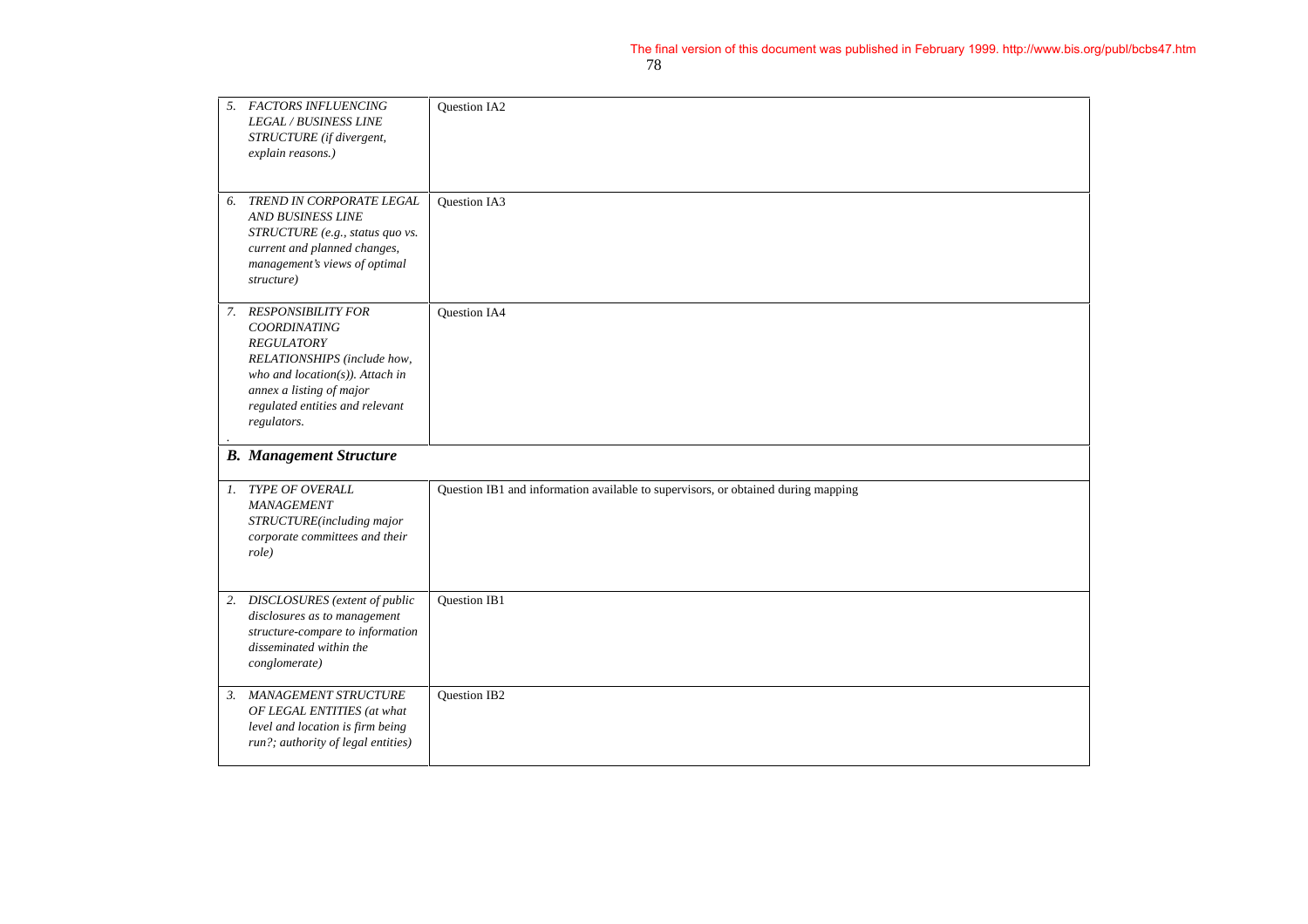| $\overline{4}$ . | <b>MANAGEMENT STRUCTURE</b><br>OF MAJOR BUSINESS LINES<br>(alignment of such structure to<br>corporate legal structure)                                                                                  | <b>Ouestion IB2</b>                                                |
|------------------|----------------------------------------------------------------------------------------------------------------------------------------------------------------------------------------------------------|--------------------------------------------------------------------|
|                  | 5. KEY BUSINESS LINE<br>MANAGERS, LOCATIONS AND<br><b>REPORTING LINES</b> (indicate top<br>business line managers, area of<br>responsibility, location (home<br>office vs. other -- sub. or<br>branch?)) | [Information available to supervisors, or obtained during mapping] |
| 6                | <b>KEY FUNCTION MANAGERS'</b><br>LOCATIONS, AND REPORTING<br>LINES (e.g., Risk Management,<br>Audit, Financial Control, etc.,<br>location(s), and whether manager<br>has dual responsibilities)          | [Information available to supervisors, or obtained during mapping] |
| 7.               | <b>DOES THE FIRM HAVE</b><br><b>REGIONAL MANAGERS?</b><br>(Indicate geographic location<br>and area of responsibility)                                                                                   | [Information available to supervisors, or obtained during mapping] |
|                  | 8. FACTORS INFLUENCING<br>MANAGEMENT STRUCTURE-<br><b>LEGAL / BUSINESS LINE</b>                                                                                                                          | Question IB2                                                       |
| 9.               | TREND IN MANAGEMENT<br>STRUCTURE (e.g., status quo vs.<br>current and planned changes,<br>management's strategy with<br>respect to its structure)                                                        | <b>Ouestion IB2</b>                                                |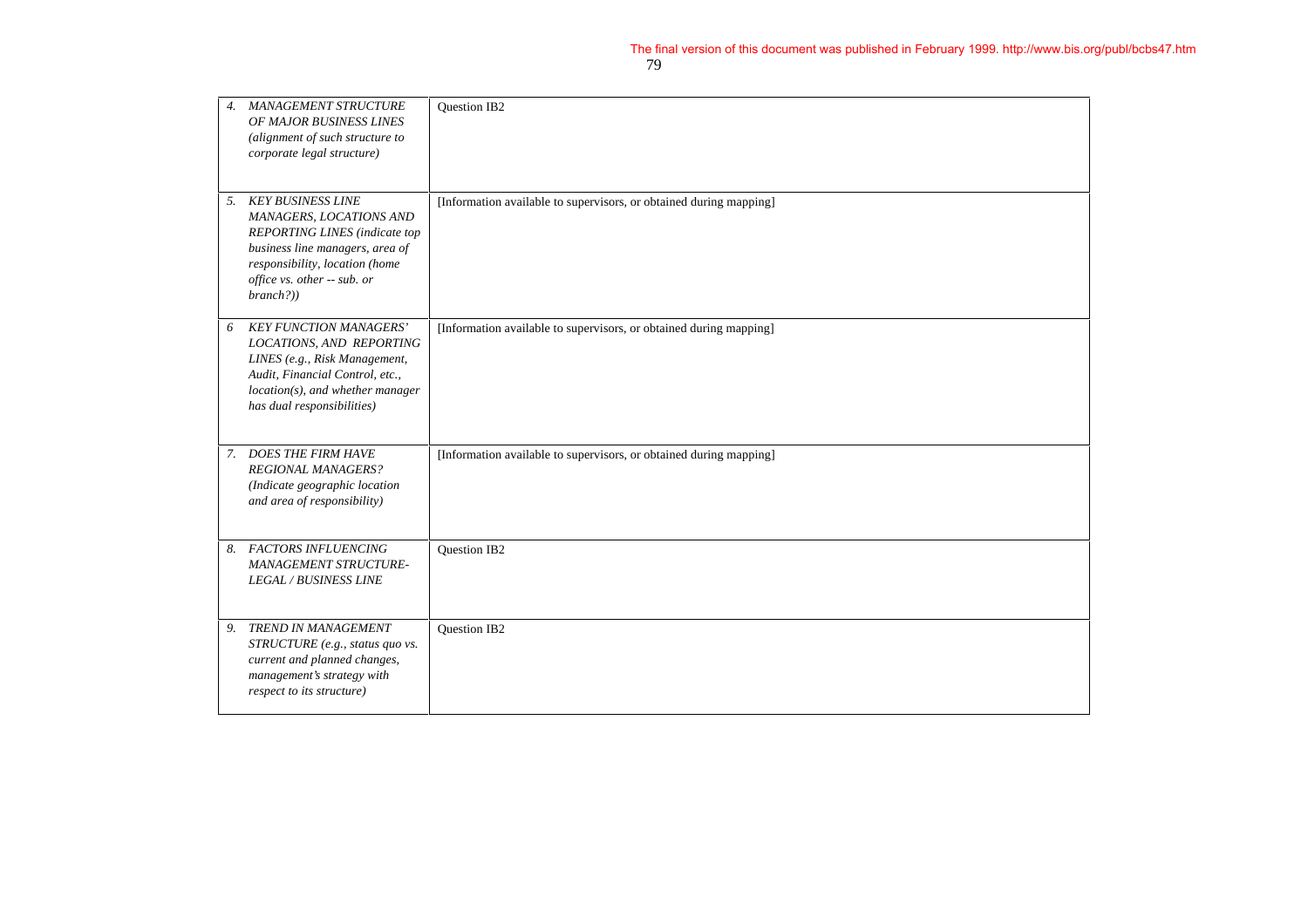|                | C. Corporate Governance and Management Oversight                                                                                                                                                                                                  |                                                                    |
|----------------|---------------------------------------------------------------------------------------------------------------------------------------------------------------------------------------------------------------------------------------------------|--------------------------------------------------------------------|
|                | 1. DISCUSSION OF<br><b>RELATIONSHIP BETWEEN</b><br><b>MANAGEMENT OF BUSINESS</b><br>LINES AND LEGAL ENTITIES<br>(discussion of global business<br>lines and how firm manages<br>businesses that cut across<br>geographic and legal<br>boundaries) | Question IC1                                                       |
| 2.             | <b>GENERAL DISCUSSION OF</b><br>MANAGEMENT<br><b>RESPONSIBILITY FOR</b><br>CONTROL ENVIRONMENT<br>(including role of senior<br>management/entity management;<br>does the firm run like one entity<br>or multiple different businesses?)           | Questions IC1 and IC2                                              |
| 3.             | <b>GENERAL DISCUSSION OF</b><br><b>COMPOSITION AND ROLE OF</b><br><b>BOARD OF DIRECTORS AND</b><br><b>MAJOR BOARD-LEVEL</b><br><b>COMMITTEES</b>                                                                                                  | Question IC3                                                       |
| $\overline{4}$ | PRINCIPAL INCENTIVES/<br><b>DISINCENTIVES TO</b><br>MANAGEMENT,<br><b>COMPENSATION AND</b><br>RECRUITMENT STRATEGY<br>(relate to the firm's goals and<br>objectives)                                                                              | Questions IC4, IC5 and IC6                                         |
|                | <b>D.</b> Capital Resources                                                                                                                                                                                                                       |                                                                    |
| 1.             | <b>TYPES AND SOURCES OF</b><br><b>CAPITAL</b>                                                                                                                                                                                                     | [Information available to supervisors, or obtained during mapping] |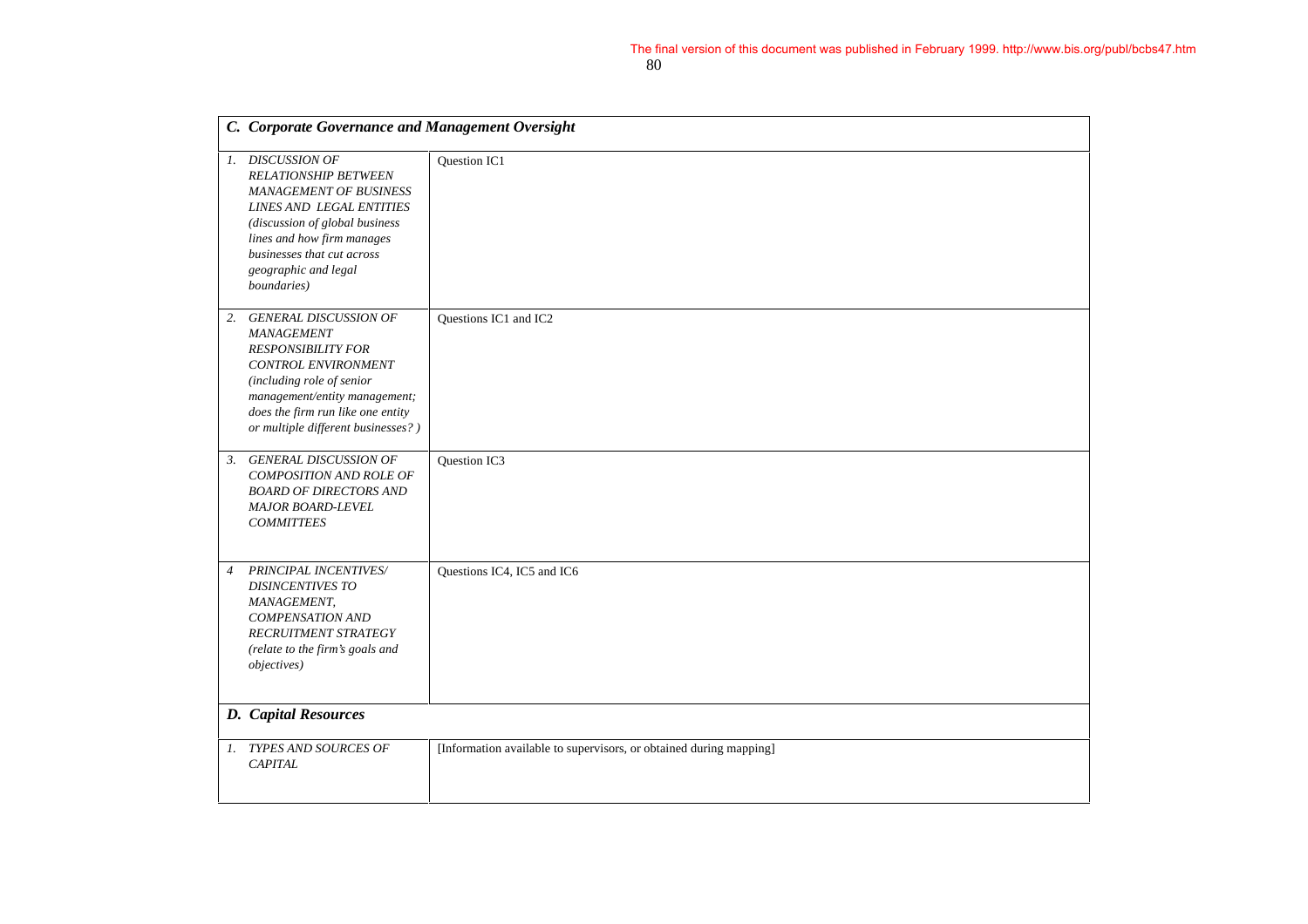|                  | 2. DISCLOSURE OF CAPITAL<br><b>ALLOCATION WITHIN</b><br>CONGLOMERATE AND OF<br>CAPITAL ADEQUACY OF<br><b>REGULATED ENTITIES</b> (public<br>disclosure and management<br>reporting) | Question ID1                                                           |
|------------------|------------------------------------------------------------------------------------------------------------------------------------------------------------------------------------|------------------------------------------------------------------------|
|                  | 3. ALLOCATION METHODOLOGY<br>(factors, including regulatory<br>requirements, determining<br>allocation of capital and<br>management strategy)                                      | Question ID2                                                           |
| $\overline{4}$ . | <b>RESPONSIBILITY FOR</b><br><b>CAPITAL RESOURCES AND</b><br><b>ALLOCATION</b>                                                                                                     | Question ID2                                                           |
| 5.               | <b>DISCUSSION OF CAPITAL</b><br><b>ALLOCATION: BUSINESSES</b><br><b>LINES VERSUS LEGAL</b><br><b>ENTITIES</b>                                                                      | Question ID3                                                           |
| 6.               | <b>RESTRICTIONS ON CAPITAL</b><br><b>INSTRUMENTS AND ON</b><br><b>FLOWS OF CAPITAL WITHIN</b><br>THE CONGLOMERATE                                                                  | <b>Ouestion ID4</b>                                                    |
|                  |                                                                                                                                                                                    | E. Intra-group and related entity transactions and financial exposures |
|                  | 1. DISCLOSURE (extent of public<br>disclosure on intra-group<br>transactions and exposures and<br>other intra-group arrangements)                                                  | Question IE1                                                           |
| 4.               | MANAGEMENT INFORMATION<br>AND REPORTING SYSTEMS<br>(including a discussion of<br>location and responsibility for<br>monitoring, types of reports,<br>frequency and distribution)   | Question IE1                                                           |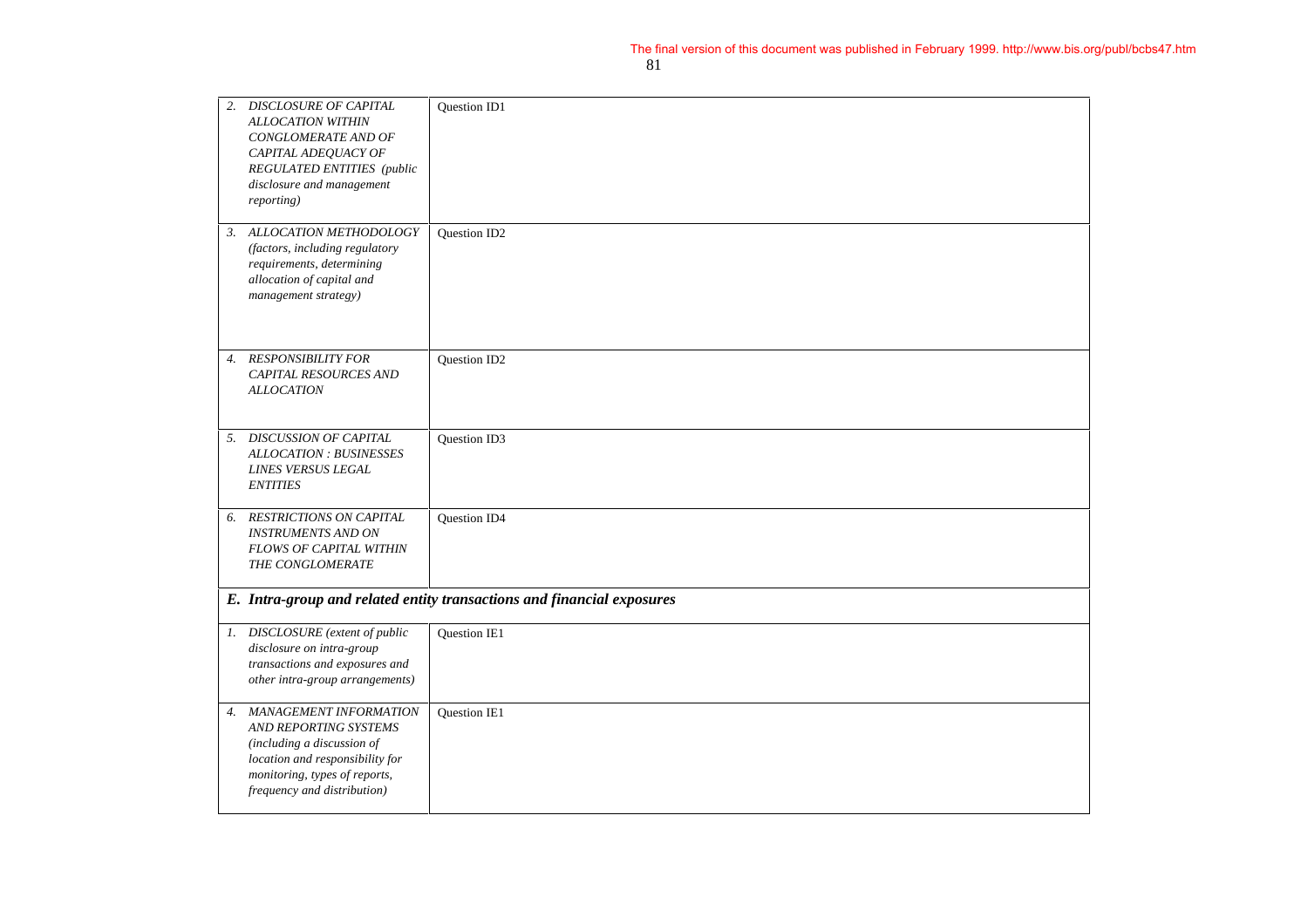| 2.<br><b>DISCUSSION OF TYPES OF</b><br><b>INTRA-GROUP TRANSACTIONS</b><br>AND REASONS FOR<br>TRANSACTIONS (management<br>rationale for intra-group<br>transactions.)          | Question IE2  |  |
|-------------------------------------------------------------------------------------------------------------------------------------------------------------------------------|---------------|--|
| <b>OTHER TYPES OF INTRA-</b><br>3.<br>GROUP RELATIONSHIPS (e.g.,<br>discussion of service agreements,<br>$etc.$ )                                                             | Question IE2  |  |
| <b>VOLUME OF INTRA-GROUP</b><br>$\overline{4}$ .<br>TRANSACTIONS AND<br><b>EXPOSURES AND LIMIT</b><br>STRUCTURES (including limits<br>for participations of less than<br>100% | Question IE3  |  |
| FACTORS THAT AFFECT<br>6.<br>LEGAL ENTITY BOOKING<br><b>DECISIONS</b>                                                                                                         | Question IE4  |  |
| <b>II.</b> Risk Management                                                                                                                                                    |               |  |
| A. Risk Profile                                                                                                                                                               |               |  |
| 1. PRINCIPAL RISKS OF<br><b>CONGLOMERATE</b>                                                                                                                                  | Question IIA1 |  |
| 2. MAJOR RISK TAKING<br><b>ENTITIES</b> (relate principal risks<br>being undertaken to the legal<br>entities where such risks are<br>borne)                                   | Question IIA2 |  |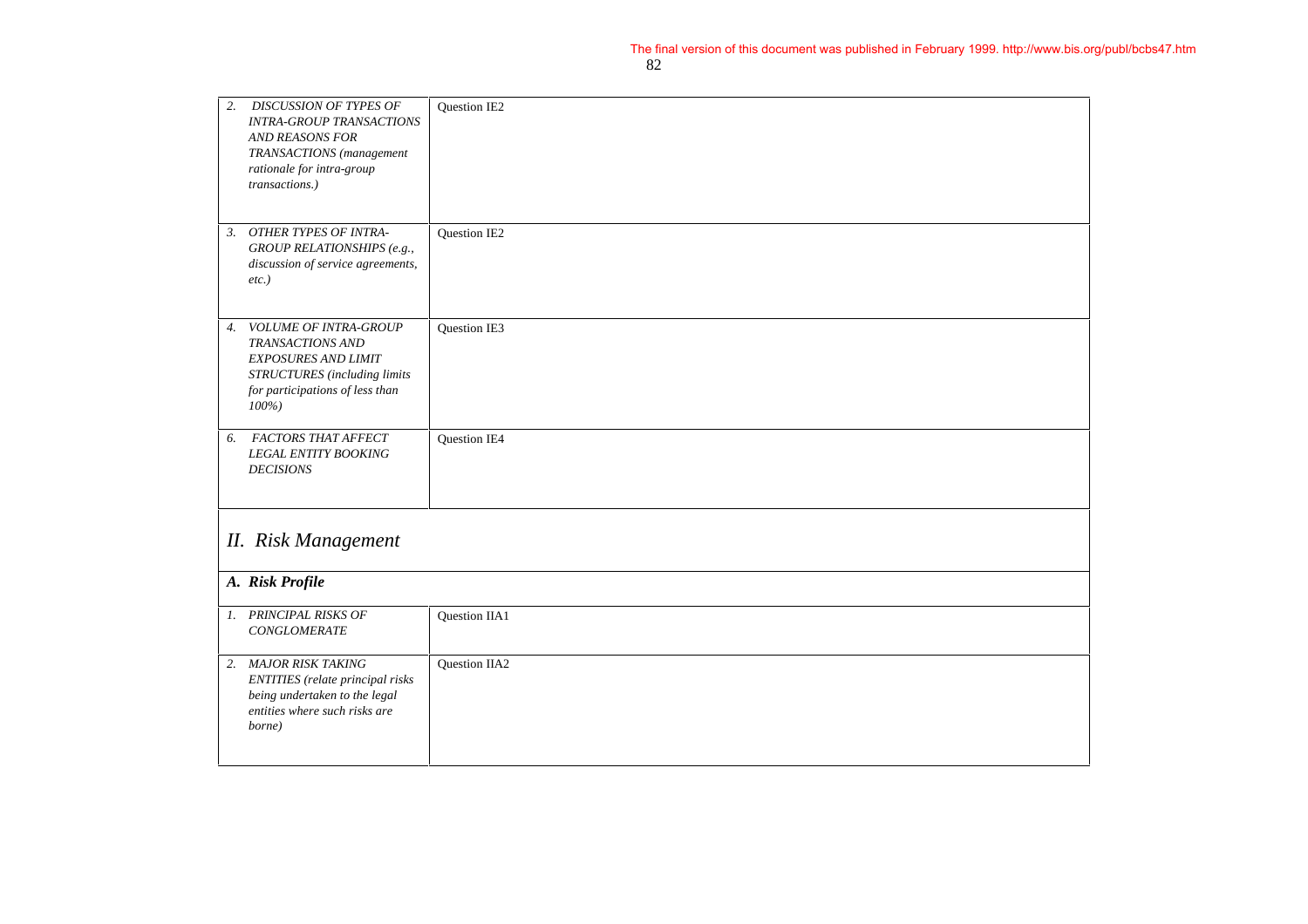| 3. | MANAGEMENT'S<br>PERCEPTIONS OF RISKS TO<br>FIRM AND TRENDS/CHANGES                                                                                      | [Information available to supervisors, or obtained during mapping] |  |
|----|---------------------------------------------------------------------------------------------------------------------------------------------------------|--------------------------------------------------------------------|--|
|    | <b>B.</b> New Products                                                                                                                                  |                                                                    |  |
|    | 1. PROCESS FOR<br><b>INTRODUCTION OF NEW</b><br>PRODUCTS (initiation,<br>development, approval<br>implementation, reporting)                            | Question IIB1                                                      |  |
|    | 2. MANAGEMENT<br>RESPONSIBILITY (role of legal<br>entity/business line manager)                                                                         | <b>Ouestion IIB2</b>                                               |  |
|    | 3. PLANS FOR THE<br><b>INTRODUCTION OF NEW</b><br>PRODUCTS (e.g. one year<br>timeframe)                                                                 | <b>Ouestion IIB3</b>                                               |  |
|    | <b>Risk Management</b><br>For each type of risk, the following information should be recorded, as applicable.                                           |                                                                    |  |
|    | 1. STRUCTURE OF RISK MANAGEMENT                                                                                                                         |                                                                    |  |
|    | a. Management Structure,<br>Reporting Lines and<br>Responsibilities (e.g.<br>centralised/decentralised, role<br>of geographic and regional<br>managers) | Question IIA3c and IIC2                                            |  |
| b. | Role of Board of Directors                                                                                                                              | <b>Ouestion II A3c</b>                                             |  |
| c. | <b>Current and Future Risk</b><br>Appetite (management's views<br>as to the conglomerate's<br>willingness to accept risk)                               | [Information available to supervisors, or obtained during mapping] |  |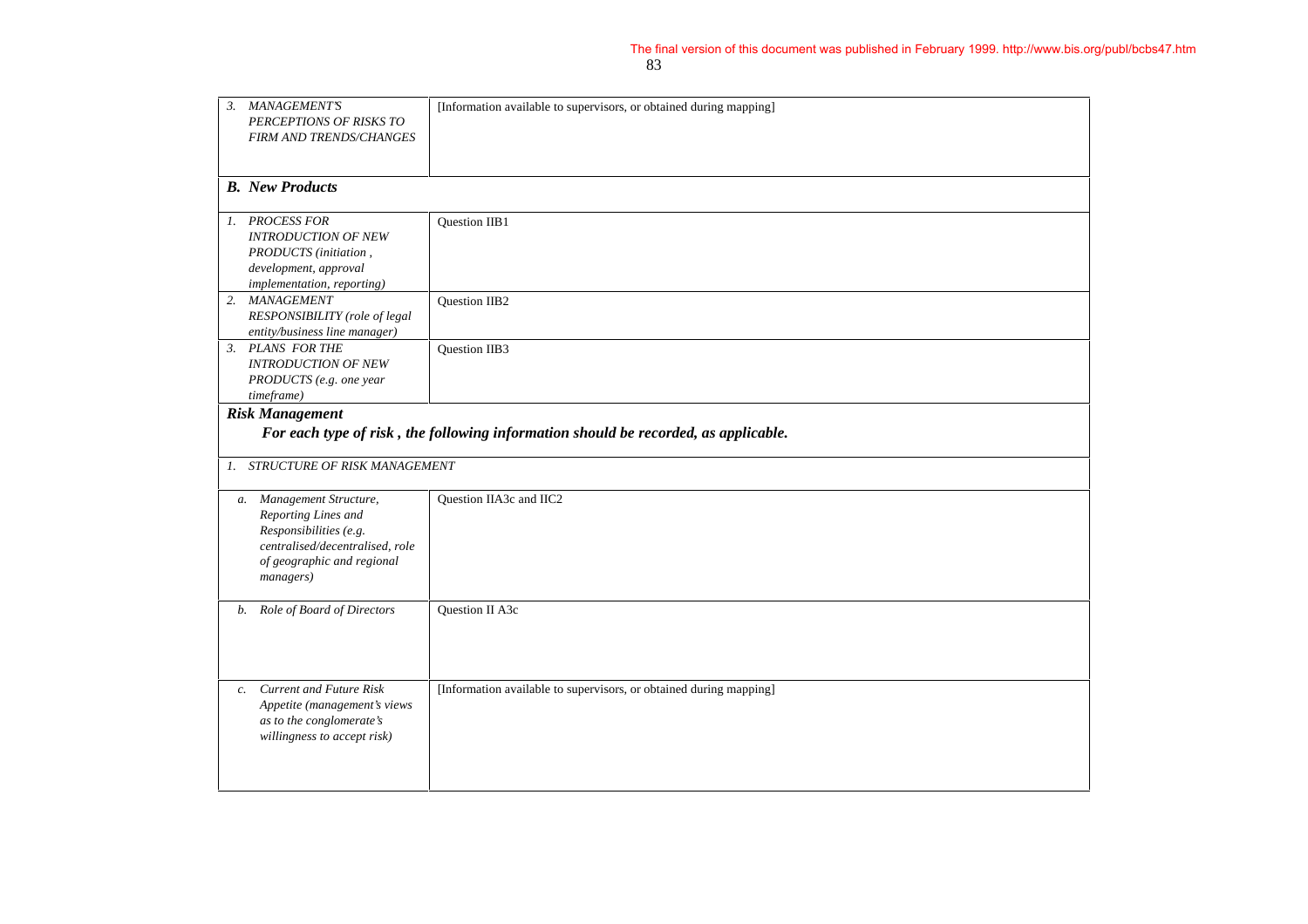| 2.                            | <b>METHODOLOGIES AND</b><br>MEASUREMENT TOOLS                                                                                                                                      |                                 |
|-------------------------------|------------------------------------------------------------------------------------------------------------------------------------------------------------------------------------|---------------------------------|
|                               | a. Discussion of Risk<br>Measurement (e.g. types of<br>models, legal entity, business<br>line, conglomerate-wide<br>approach)                                                      | Questions IIA3a and IIC2        |
|                               | b. Discussion of Risk Control<br>Mechanisms including Limit<br>Structures (responsibilities for<br>setting and monitoring the<br>application of limits and for<br>remedial action) | <b>Ouestions IIA3d and IIC2</b> |
| $\mathfrak{c}.$               | <b>Stress Testing, Contingency</b><br>Planning and Back Testing<br>(including discussion of crisis<br>and contingency funding<br>planning)                                         | Ouestion IIA3e and IIC3         |
| RISK MANAGEMENT REPORTS<br>3. |                                                                                                                                                                                    |                                 |
|                               | a. Types of Risk Management<br>Reports                                                                                                                                             | Questions IIA3b and IIC2        |
| <i>b</i> .                    | Frequency and Distribution of<br>Reports (e.g. to risk takers, risk<br>managers, senior managers<br>and the Board of Directors)                                                    | Questions IIA3b and IIC2        |
| c.                            | Discussion of Information<br><b>Systems Development</b>                                                                                                                            | Questions IIA3f and IIC2        |
|                               | d. Trends in Risk Management<br>(e.g., changes in reporting<br>systems, management's<br>direction for risk management,<br>new tools)                                               | Questions IIA3f and IIC2        |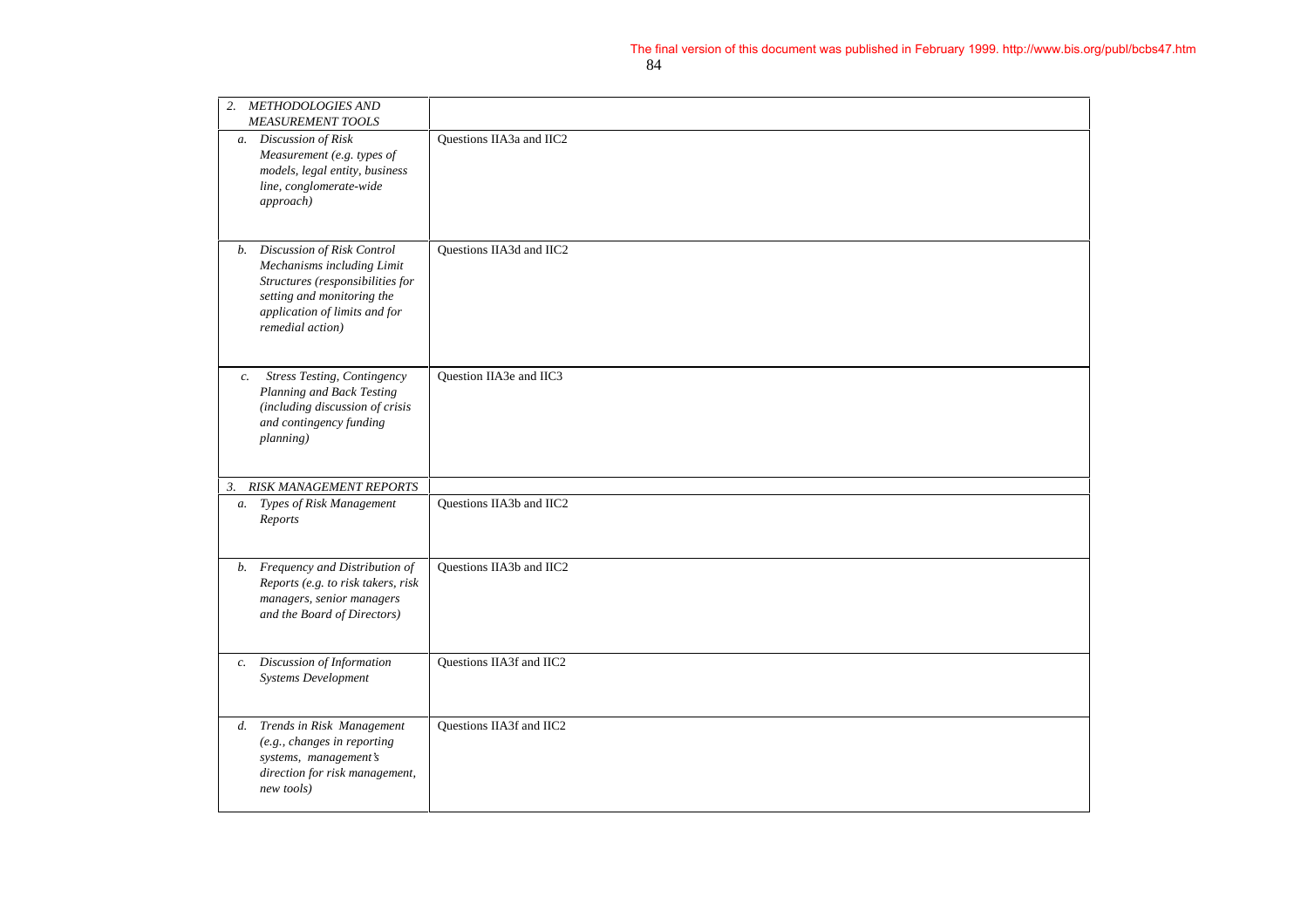| <b>III.</b> Control Environment                                                                                                                                                                  |                       |  |
|--------------------------------------------------------------------------------------------------------------------------------------------------------------------------------------------------|-----------------------|--|
| A. Accounting Issues                                                                                                                                                                             |                       |  |
| 1. MAJOR ACCOUNTING RULES<br><b>USED BY CONGLOMERATE</b><br>(including reconciliation process<br>for different jurisdictional<br>requirements)                                                   | Question IIIA1        |  |
| 2. RESPONSIBILITY FOR<br><b>ACCOUNTING DECISIONS</b><br>(discuss functional responsibility<br>lines, whether geographic<br>location is important, whether<br>multiple systems are used)          | Question IIIA2        |  |
| <b>B.</b> Actuarial Issues                                                                                                                                                                       |                       |  |
| 1. MAJOR ACTUARIAL RULES<br><b>USED BY CONGLOMERATE</b><br>(including reconciliation process<br>for different jurisdictional<br>requirements)                                                    | Question IIIB1        |  |
| <b>RESPONSIBILITY FOR</b><br>2.<br><b>ACTUARIAL DECISIONS</b><br>(discuss functional responsibility<br>lines, whether geographic<br>location is important, whether<br>multiple systems are used) | <b>Ouestion IIIB2</b> |  |
| 3. ROLE OF OUTSOURCING FOR<br>ADDRESSING ACTUARIAL<br><b>ISSUES</b>                                                                                                                              | Question IIIB3        |  |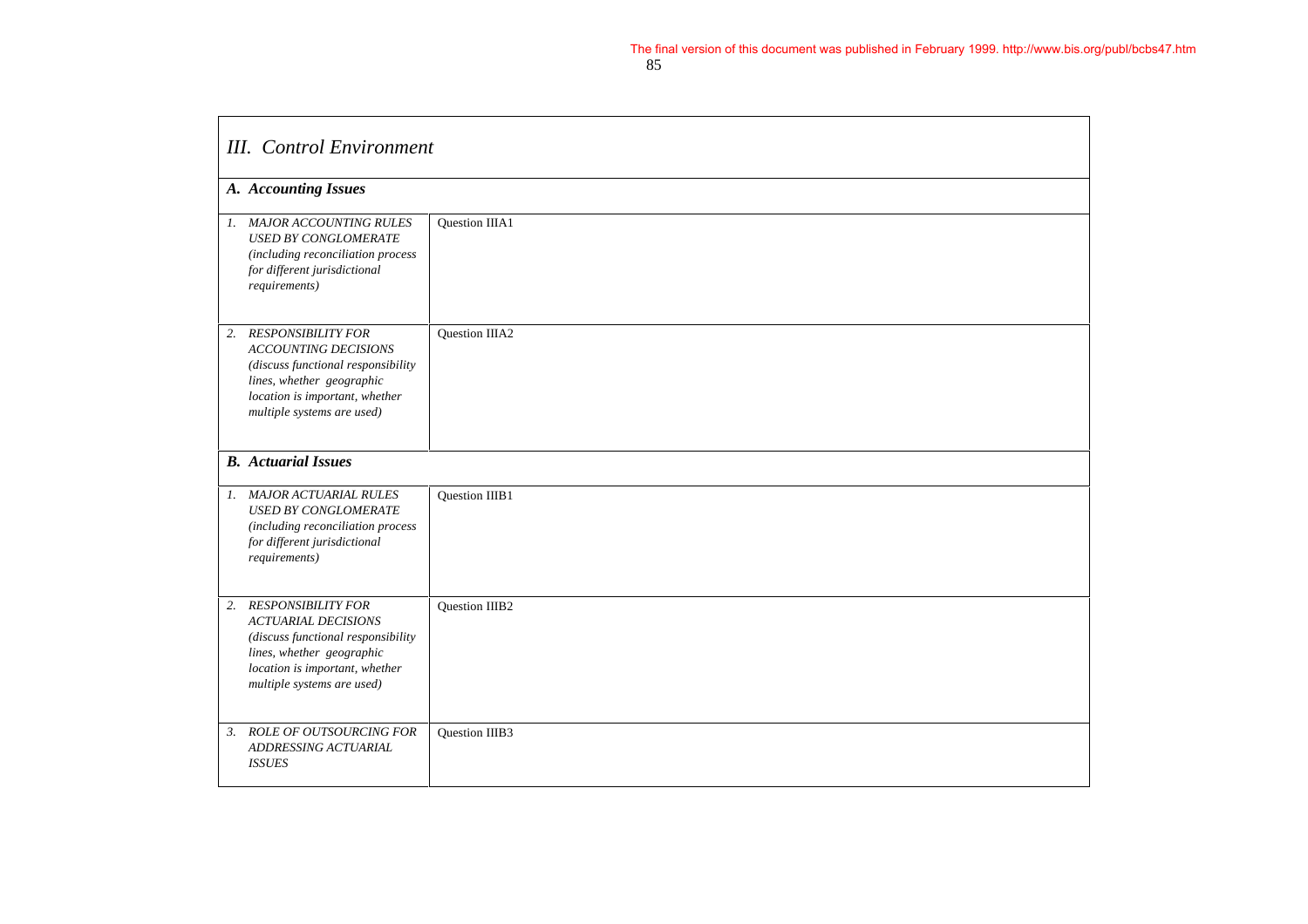|    | C. Financial Control Function                                                                                                                                                               |                |
|----|---------------------------------------------------------------------------------------------------------------------------------------------------------------------------------------------|----------------|
|    | 1. MANAGEMENT INFORMATION<br>REPORTS (including type,<br>frequency and whether along<br>business lines, legal entities<br>and/or consolidated)                                              | Question IIIC1 |
| 2. | STRUCTURE OF FINANCIAL<br>CONTROL (including how the<br>function is organised -- along<br>business lines, legal entities;<br>reporting lines)                                               | Question IIIC2 |
| 3. | <b>ROLES AND</b><br><b>RESPONSIBILITIES OF</b><br>FINANCIAL CONTROL<br>(including the role of business<br>line management in the<br>development and implementation<br>of internal controls) | Question IIIC3 |
|    | D. Compliance                                                                                                                                                                               |                |
| 1. | <b>MANAGEMENT INFORMATION</b><br>REPORTS (including type,<br>frequency, distribution)                                                                                                       | Question IIID1 |
| 2. | STRUCTURE OF COMPLIANCE<br>FUNCTION (including how the<br>function is organised, e.g.<br>centralised)                                                                                       | Question IIID2 |
| 3. | <b>REPORTING LINES OF</b><br><b>COMPLIANCE FUNCTION</b>                                                                                                                                     | Question IIID2 |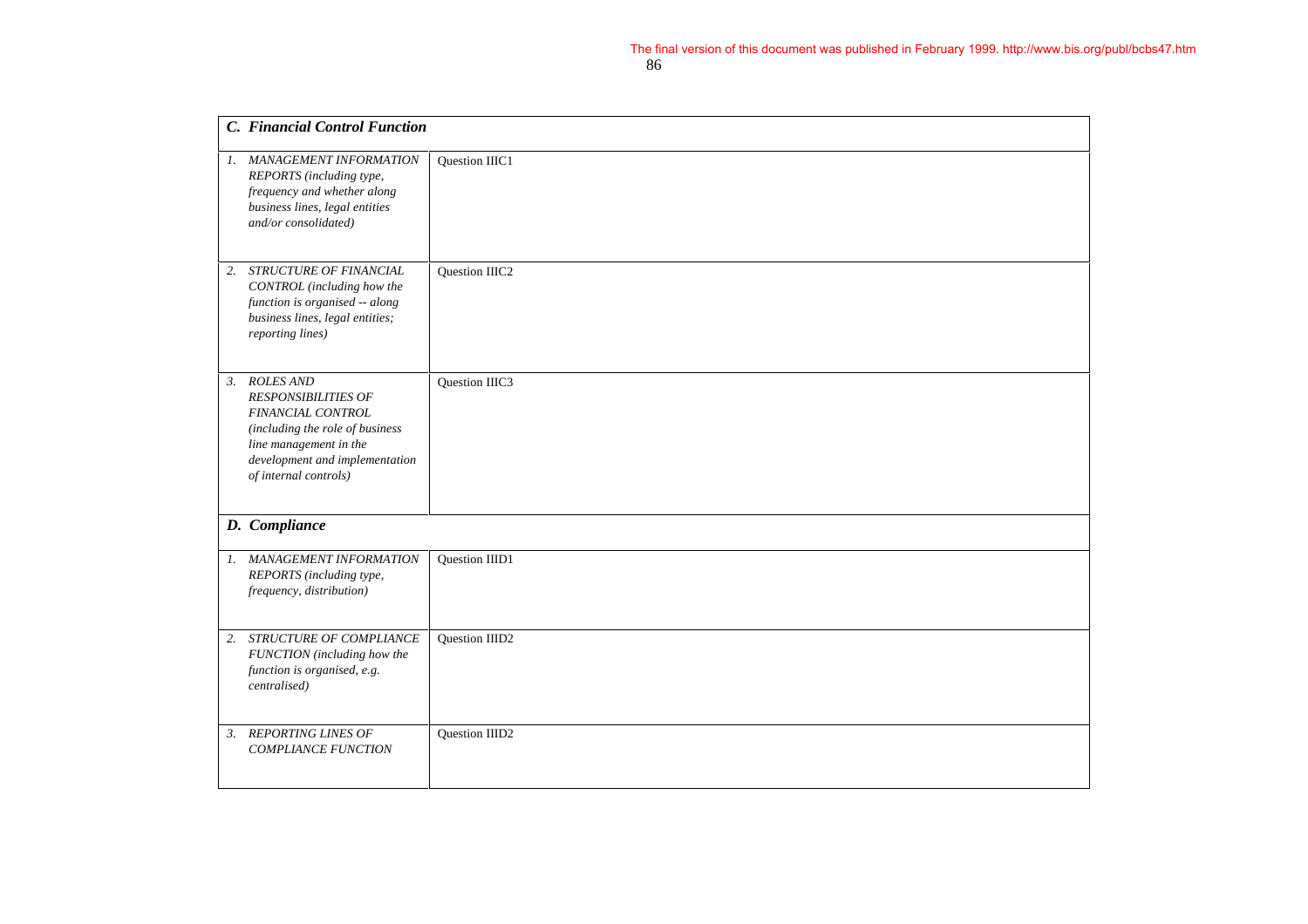| $\overline{4}$ . | <b>DISCUSSION OF THE</b><br><b>RESPONSIBILITIES OF</b><br><b>COMPLIANCE</b> (including<br>mechanisms to identify, report<br>and manage control and non-<br>compliance problems)        | Questions IIID3 and IIID4 |
|------------------|----------------------------------------------------------------------------------------------------------------------------------------------------------------------------------------|---------------------------|
|                  | E. Internal Audit                                                                                                                                                                      |                           |
|                  | 1. MANAGEMENT INFORMATION<br><b>REPORTS AS TO WORK OF</b><br><b>INTERNAL AUDIT</b> (including<br>follow-up process on findings)                                                        | Question IIIE1            |
| 2.               | STRUCTURE OF INTERNAL<br><b>AUDIT AND</b><br>RESPONSIBILITIES (including<br>how function is organised --<br>along business lines, legal<br>entities; centralised vs.<br>decentralised) | Question IIIE2            |
| 3.               | <b>INTERNAL AUDIT REPORTING</b><br>LINES (including independence<br>of function)                                                                                                       | <b>Ouestion IIIE3</b>     |
|                  | 4. FACTORS INFLUENCING<br>SCOPE, COVERAGE AND<br><b>FREQUENCY OF AUDITS</b><br>(including management's future<br>outlook for the conglomerate's<br>internal audit function)            | Question IIIE4            |
|                  | 5. ROLE OF OUTSOURCING                                                                                                                                                                 | Question IIIE5            |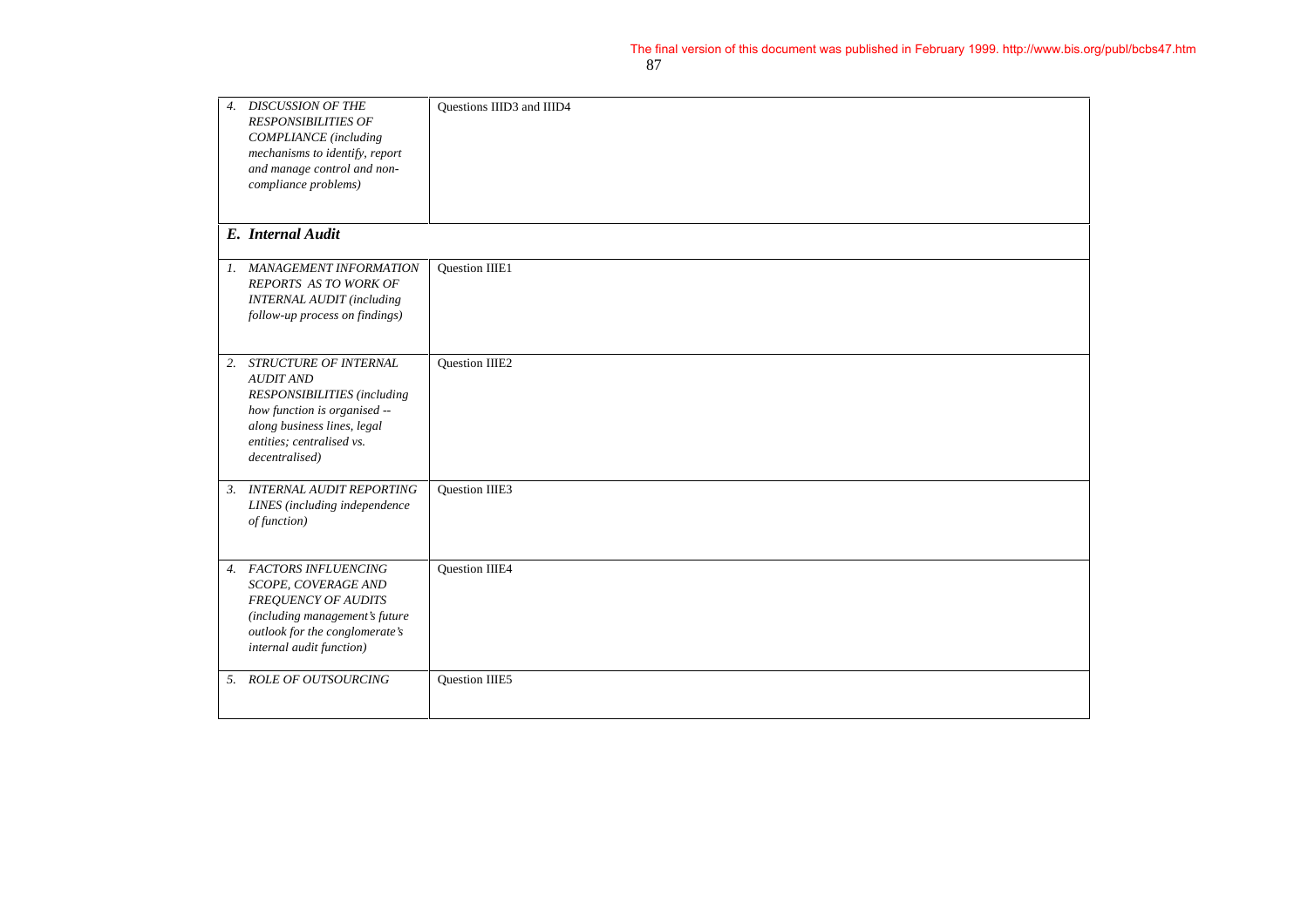|                  | F. External Audit                                                                                                                 |                                                                                               |
|------------------|-----------------------------------------------------------------------------------------------------------------------------------|-----------------------------------------------------------------------------------------------|
| 1.               | <b>MANAGEMENT INFORMATION</b><br><b>AVAILABILITY AS TO</b><br>EXTERNAL AUDIT WORK<br>(including follow-up process on<br>findings) | Question IIIF1                                                                                |
| 2.               | PRIMARY EXTERNAL AUDIT<br>FIRM (including measures to<br>ensure the independence of the<br>external auditors)                     | [Information usually available to supervisors, or obtained during mapping] and Question IIIF3 |
| 3.               | <b>OTHER FIRMS USED FOR</b><br><b>OTHER LEGAL ENTITIES?</b>                                                                       | [Information available to supervisors, or obtained during mapping]                            |
| $\overline{4}$ . | <b>INTERACTION BETWEEN</b><br>EXTERNAL AUDIT AND<br><b>INTERNAL AUDIT</b>                                                         | Question IIIF2                                                                                |
| 5.               | <b>RESPONSIBILITIES OF</b><br>EXTERNAL AUDIT (including<br>consulting work)                                                       | Question IIIF2                                                                                |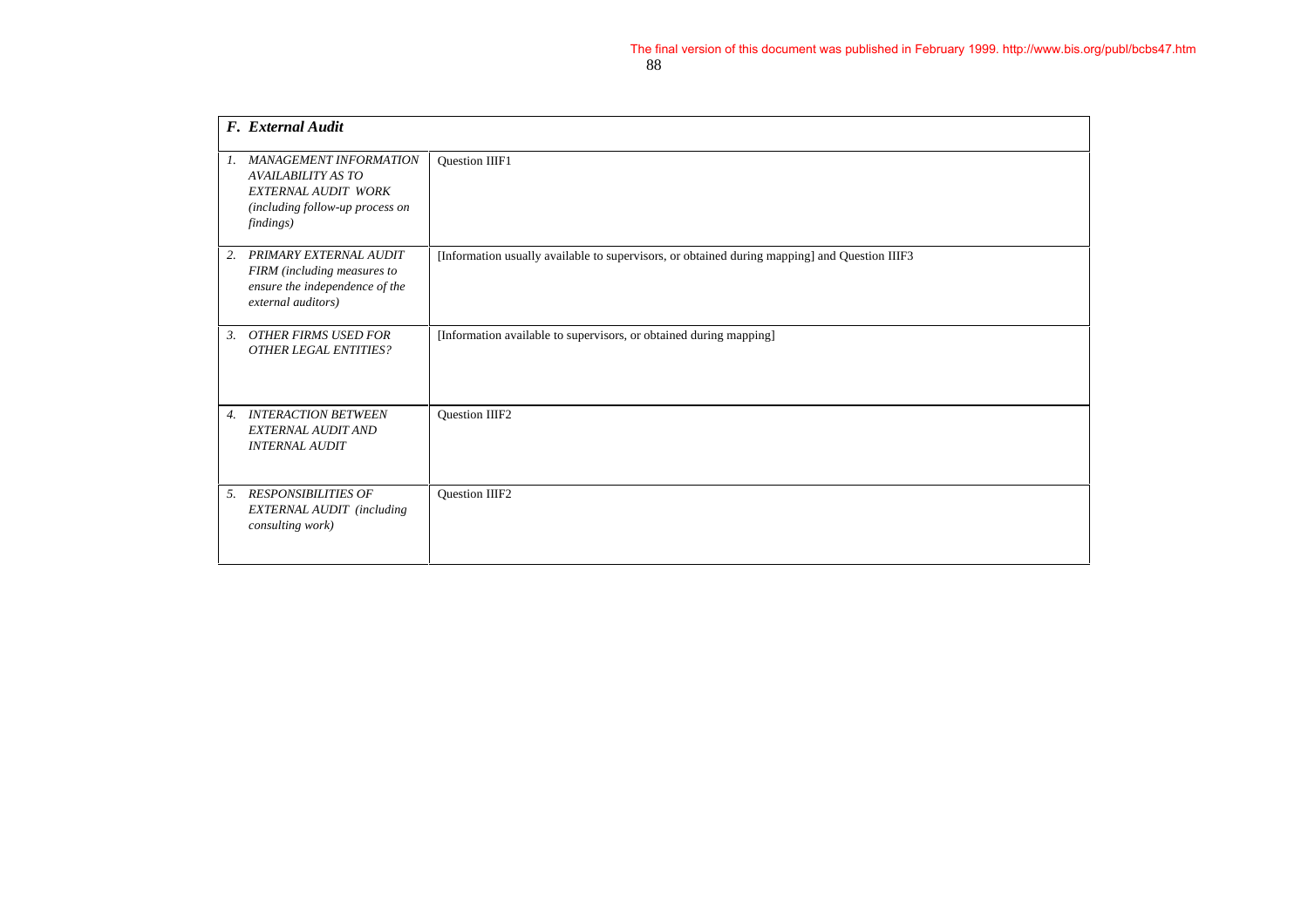Annex B

#### **Outline of Types of Information that would be Useful in an Emergency Situation**

As the situation of a financial conglomerate worsens, the nature and scope of the problems being encountered will influence the types of information supervisors will be interested in accessing. As such, specific types of information needs cannot be anticipated in advance and will need to be determined on a case-by-case basis. Supervisors' needs will only be met if the conglomerate has in place good information systems which will permit accurate and detailed information to be retrieved in a timely and reliable manner.

In an emergency, supervisors' information needs will often be sharply focused and potentially very detailed. Supervisors may not seek the same types of information as set out below for any given emergency. While the primary information needs in an emergency will be firm-specific, there may also be a need for information relating to depositories, exchanges and clearing organisations. In order to respond to emergency situations in a timely and effective way, the information requirements of supervisors can be characterised as follows:

- Updates of information that should be on hand or readily available to supervisors;
- Information that supervisors will likely want to obtain during the course of an emergency;
- Information that will permit supervisors to assess the impact of an emergency on other financial firms under their supervision; and
- Information that provides the context of the emergency and its potential course.

In some unusual emergency circumstances, such as a major fraud or operational failure, the quality of some information from a supervised entity may be compromised. In such circumstances, supervisors will need to develop alternative sources of information or a strategy with which to obtain approximations of the financial and risk exposure information needed.

In an emergency, supervisors need to establish communication with a representative of their supervised entity (or entities) who can act as the contact person to provide requested information to the supervisors and to act as the primary liaison between the supervisors and the supervised entity. This person, which in unusual circumstances could be appointed from outside the supervised entity, should be designated as soon as possible once the emergency is detected.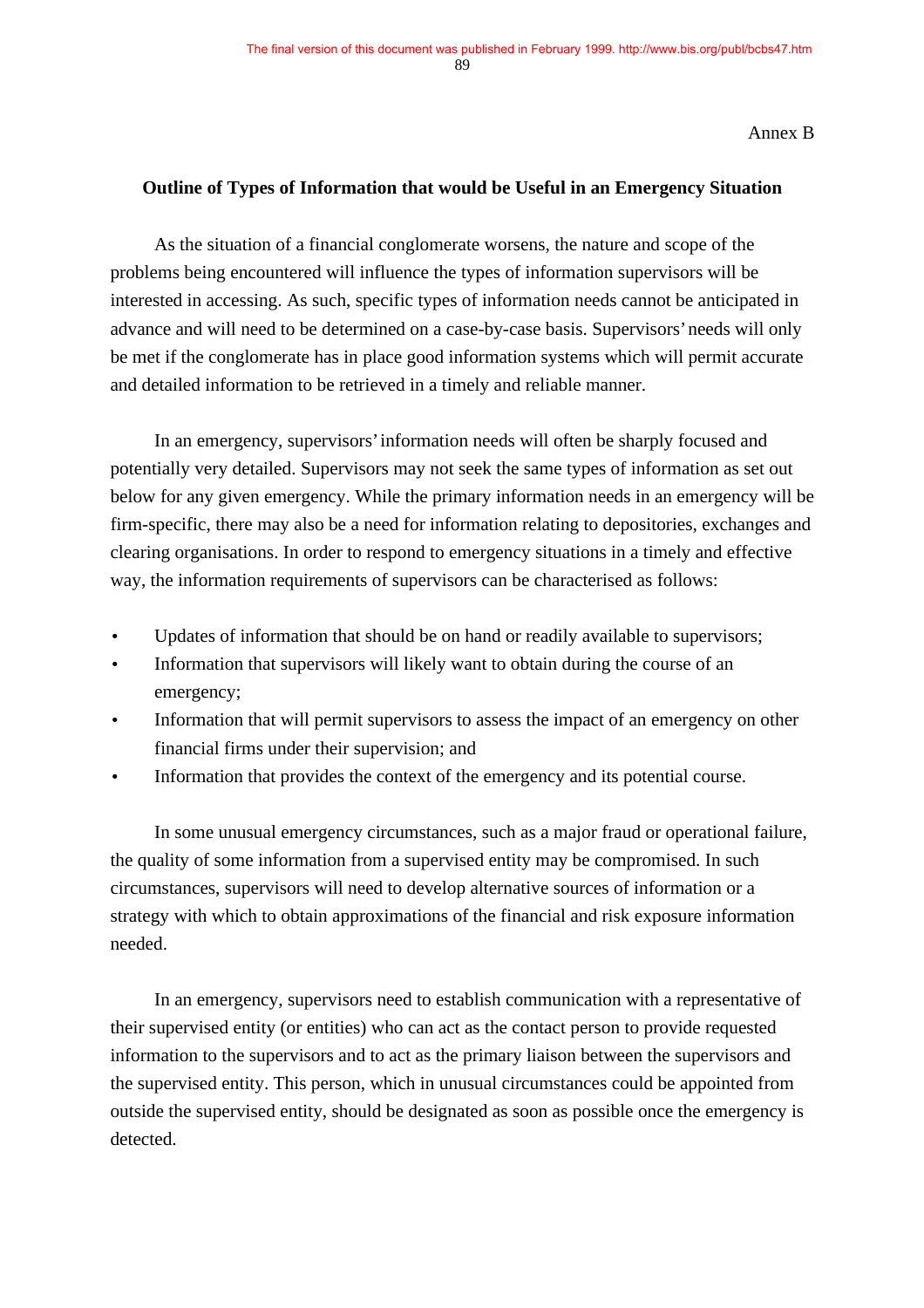The more familiar the supervisor is with the conglomerate's operations, the better positioned it will be to act in an emergency situation. Completing the Conglomerate Questionnaire and matrix in advance of an emergency can be a useful supervisory tool.

### *A. Information That Should Be On Hand or Readily Available to Supervisors*

Supervisors' ability to gather and accurately interpret necessary financial and operational information about the conglomerate is critical to effective supervision in an emergency. Either through ongoing supervisory work or as a result of having carried out a mapping exercise using the Conglomerate Questionnaire, relevant supervisors should be familiar with the key management information reports available at the conglomerate and knowledgeable of where information gaps or weaknesses may exist. Examples of the types of information which supervisors will generally need are set out below.

- An organisational chart or other descriptive material that depicts the supervised entity and any material holding companies, subsidiaries, or affiliates, the business line organisation structure, with the supervised entity's place in the business line(s), and the location of relevant business line management.
- Financial information on the supervised entity and its ultimate holding company, if applicable, including balance sheets and income statements and the capital structure.
- The liquidity and funding profile of the supervised entity. This information would include:

the liquidity of the material assets, the nature and stability of the entity's current funding sources and the availability of alternative funding, and intercompany funding arrangements;

large payables, including securities payables, aggregate insurance claims payments, and out-of-the-money over-the-counter derivative and foreign exchange contracts; and

other significant cash and securities needs associated with exchange activities or clearing and settlement, and significant clearing and settlement arrangements through or for other firms.

The principal market risk and credit risk exposures of the supervised entity, which should include: on- and off-balance sheet positions, as well as significant counterparty exposures; and insurance underwriting risk, interest rate risk and investment risk.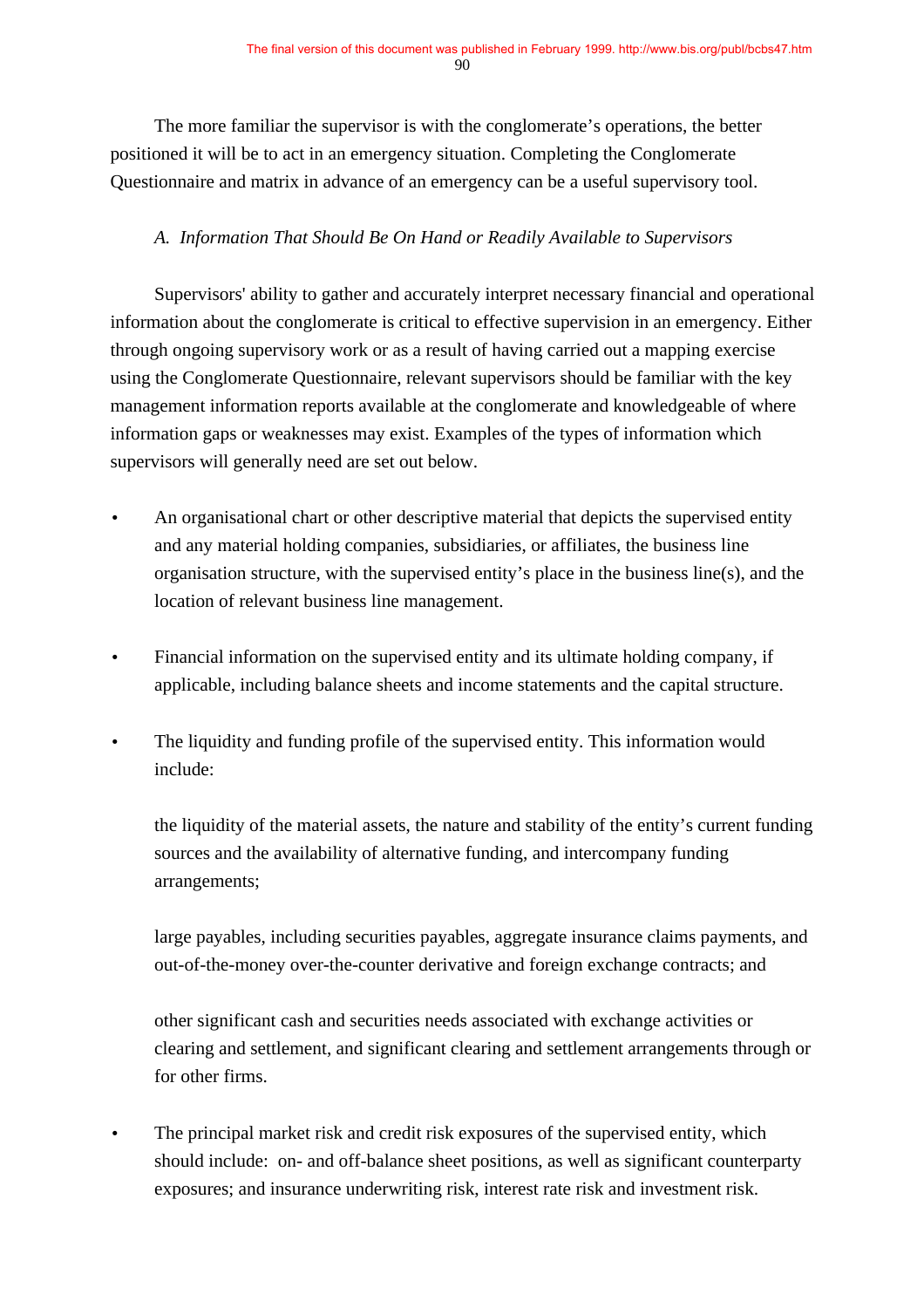An up-to date organisation chart would provide supervisors with the ability (1) to verify their understanding of the entire organisation's legal entity structure and how the supervised entity fits into that overall structure and (2) to facilitate, given the nature and scope of an emergency situation, the identification of affiliates that may cause the supervised entity to be at risk. Updating information briefly describing the primary activities of the supervised entity, the geographic and legal entity location of the business heads of those activities, the supervisors of all material entities and, where not obvious from financial information, the scale of the activities would also be useful.

Current financial information, including the balance sheets and income statements, would allow supervisors to analyse and assess the supervised entity's current financial condition and results of operations and to gain insight into the potential impact of current risk exposures on the entity's financial condition.

A current liquidity and funding profile of the supervised entity would enable supervisors to determine the entity's cash needs to cover liabilities and settlement obligations, how quickly the entity can generate cash from its existing assets, liquidation of collateral, where appropriate, or through additional liabilities, and how effectively the entity can access creditsensitive trading markets. Since counterparties to banking and securities firms are likely to assess their credit exposure to the firm across the full range of funding, counterparty exposures and settlement arrangements, a comprehensive assessment of liquidity will normally require access to information on all these elements. Given the importance of liquidity in emergencies, specifically with regard to banks and securities firms, the supervisor's liquidity information needs can be quite detailed, including a day-by-day breakdown of the liquidity profile and of assets, liabilities and other obligations.

Current market risk and credit risk information would provide supervisors with insights into the supervised entity's major exposures which may not be readily apparent from the financial statements. It also gives supervisors the ability to seek out additional information, such as large credit exposures by customer or counterparty or exposure to a specific counterparty. In most cases, this information should be current as of a day or two of generating the information for a periodic or requested report. For banks and securities firms, credit risk exposure information should include estimates of direct exposure (lending or placements of funds), counterparty credit exposures through over-the-counter contracts or large receivables, and clearing and settlement exposures. For insurers, market and credit risk exposure information should include the current constitution of the portfolio of insurance policies (including reinsurance protection), the composition of assets covering technical provisions and liabilities, the interest rate applied in the calculation of the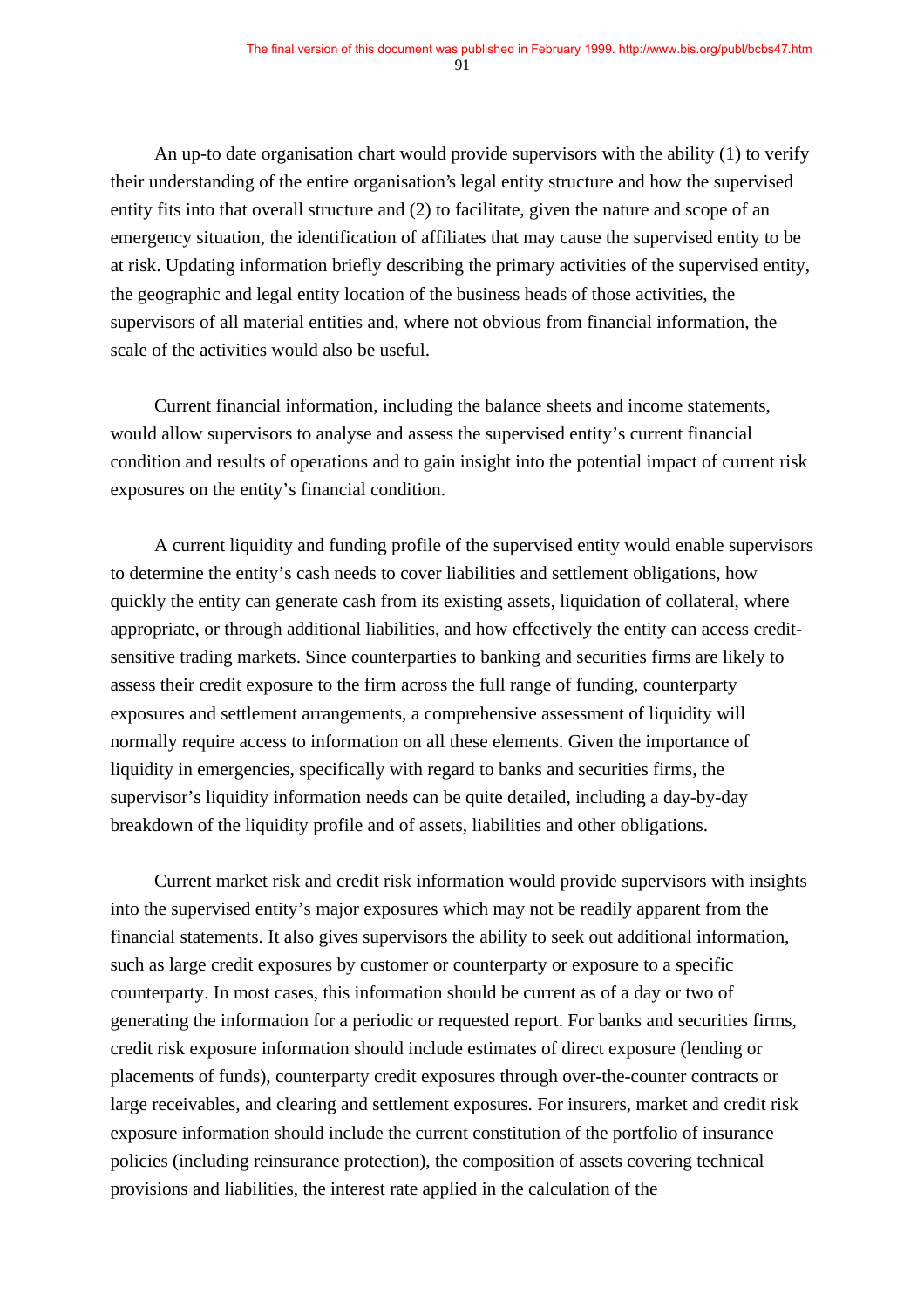mathematical provisions, how these insurance liabilities have been assessed, and an estimate of the firm's exposure to large insurance risks.

# *B. Information that supervisors will likely want to obtain during the course of an emergency situation*

In contrast to basic financial and operational information generally available to supervisors, the information that a supervisor will likely want to obtain from a supervised entity during the course of an emergency situation would not necessarily be available to the supervisor prior to an emergency situation. It would be the particulars of the emergency -- the nature and scope of the problem -- that would indicate what information would be required by supervisors. However, the supervised entity's risk-taking, risk management, financial, operational, and control systems should be sufficient to capture and provide the desired information. Although the nature and scope of the emergency situation will determine specific information needs, those needs would generally include the following:

- What is the nature and severity of the emergency situation within the supervised entity?
- How is the supervised entity responding to the emergency situation?

This information could include the person(s) managing the emergency situation within the firm with their location, the use of any contingency plan or other set of general instructions to managers of the firm during the emergency, and the awareness and involvement of the firm's board of directors.

- What is the impact of the emergency situation on the supervised entity's exposure to counterparties, including customers, depositories, exchanges, and clearing organisations?
- How has the emergency affected the supervised entity's liquidity and funding profile?

This information could include the exposure of counterparties, including customers, depositories, exchanges, and clearing organisations, to the supervised entity, their reaction to the emergency, including willingness to enter into new funding or trading transactions with the supervised entity, upcoming settlements, and actual and expected margin and collateral calls.

• Are customer assets sufficiently safeguarded from the effects of the emergency situation and these assets fully accessible to customers?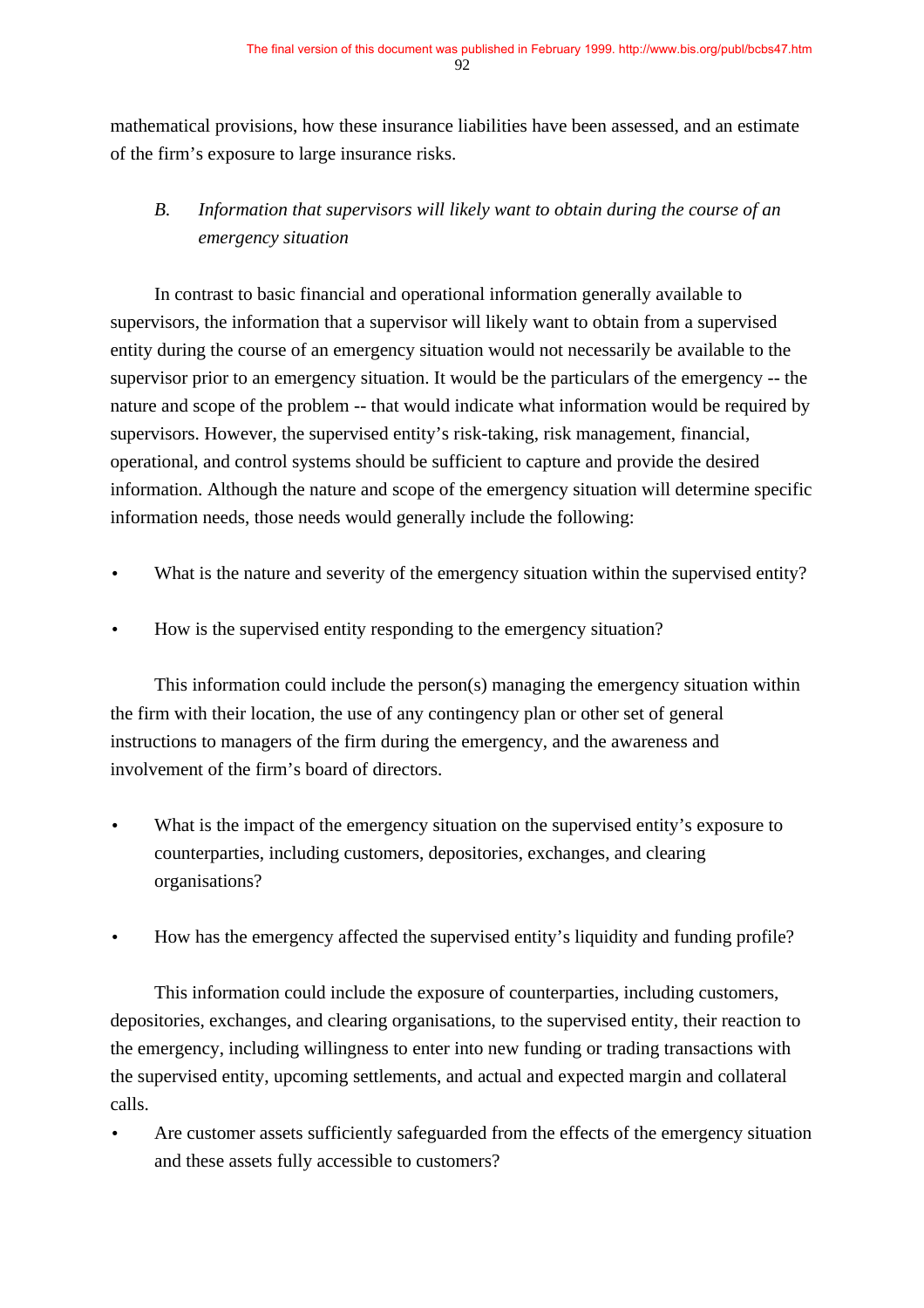This information could include the location of client account information, the amount of client securities and client money by custodian or manager, whether assets can be transferred, liquidated or otherwise offset, whether custodial or cash account services are provided by the supervised entity or its affiliates, and, if so, the use of customer cash or securities to obtain funding for the supervised entity or an affiliate. Information about custodial or fiduciary services provided by the supervised entity may also be of interest. Additionally, it may be useful for insurance companies to provide information about assets that are held to cover insurance company technical provisions, as these assets generally have to be held apart from other assets of the group in accordance with national law.

• To what extent are affiliates of the supervised entity affected by the emergency situation and to what extent do the affected affiliates pose a risk to the supervised entity?

This information could include whether the supervised entities' affiliates are in compliance with their regulatory capital requirements and the size and nature of intercompany balances or exposures, current flows of funds, prospective cross-entity funding or capital needs, unusual flows of funds or impediments to flows of funds.

What is the extent, if any, of operational or support functional difficulties resulting from the emergency situation?

This information could include strains in processing transactions in securities or processing of insurance claims, or other operations, such as backlogs, unusual number of fails to deliver, trade matching or reconciliation problems, the geographic and legal entity location of major operational centres, location of back-up operational personnel and contact names, and for outsourced arrangements, any change in the relationship between the supervised entity and the outsourcer.

• To what extent are the firm's shareholders willing to support the firm during the emergency situation?

This information could include data on the level of daily trading volume in the firm's stock since the announcement of the emergency situation compared with the level of daily trading volume for some period prior to the announcement. Information regarding the change in the firm's stock price since the announcement could also be relevant.

What options are available regarding the sale of the entire supervised entity or part of its business to another company?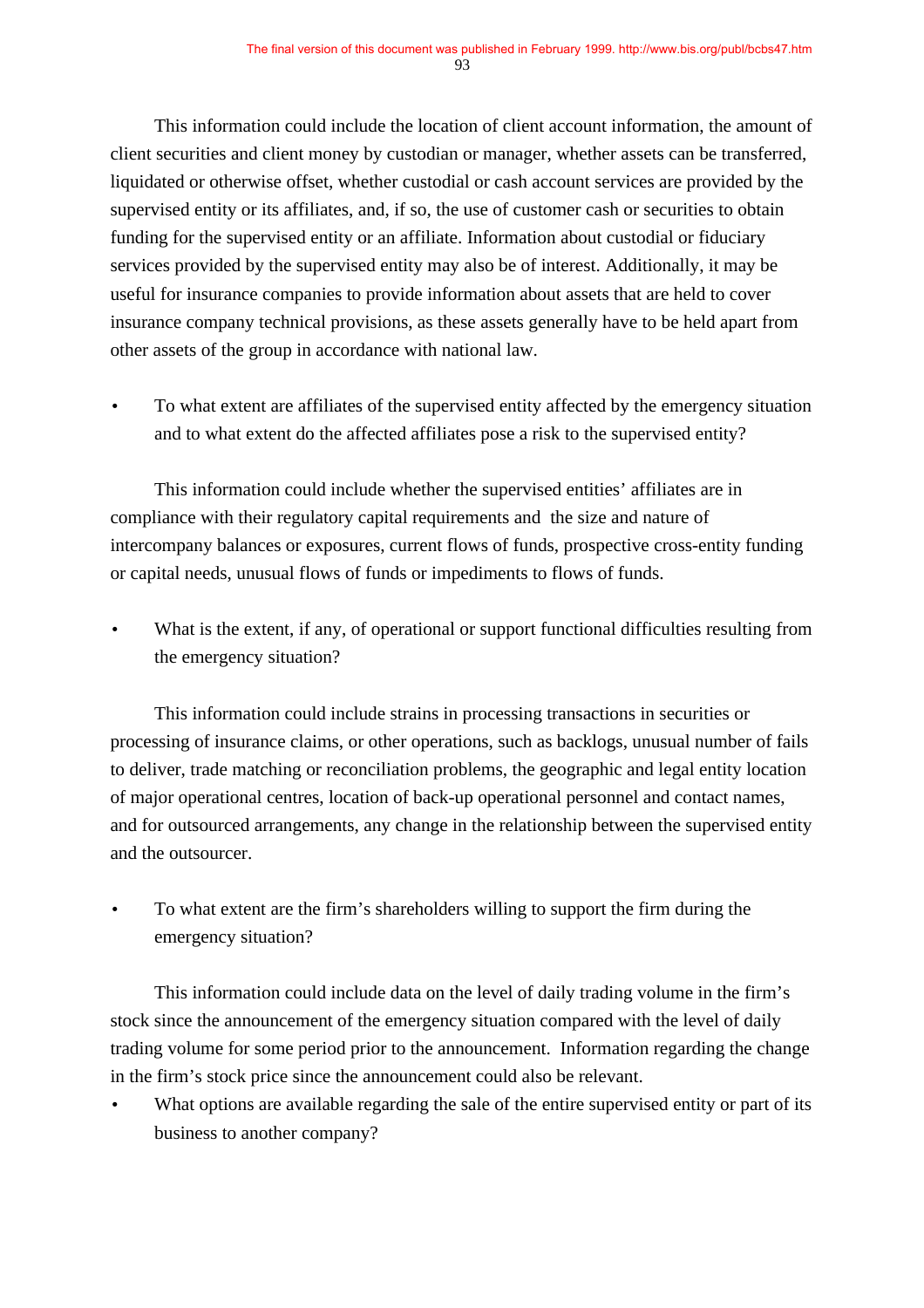This information could include the number of serious offers (if any) that have been extended by other entities to purchase all or part of the entity since the announcement of the emergency situation.

• How has the media reacted to the emergency situation?

This information could include any articles printed in newspapers or trade journals that refer to the emergency situation. Any relevant press releases issued by the supervised entity would also be of interest.

What plans have been made to restore the firm to sound financial condition?

This information could include details on any plans that have been developed and any specific measures that have already been taken in response to the emergency situation. It is important that the impact any such plans could have on other entities (e.g., if the implementation of the plan could affect another entity's financial position) should be considered.

The information received from supervised entities in response to requests by supervisors for information will, in turn, usually lead to more specific, detailed and in-depth questions based on the specifics of the emergency situation and the involvement of the supervised entity. A contact person should be identified at a supervised entity to act as the primary liaison between the supervisor and the supervised entity during an emergency.

## *C. Information That will Permit Supervisors To Assess the Impact of An Emergency On Other Financial Firms Under Their Supervision*

The nature and scope of an emergency situation will usually indicate to supervisors which financial firms would likely be affected by the emergency. Gathering and updating financial and operational data along with emergency situation-specific information from one or more firms most deeply involved in the emergency situation may allow supervisors to ascertain what additional information is needed from other financial firms. In other circumstances, however, the supervisor will seek to collect information from a broad group of supervised entities in its jurisdiction in order to expedite the assessment of the emergency's impact.

For those other supervised entities within a supervisor's jurisdiction, the supervisor could choose to obtain financial and operational information as well as the emergency-specific information. Alternatively, the supervisor can choose to obtain only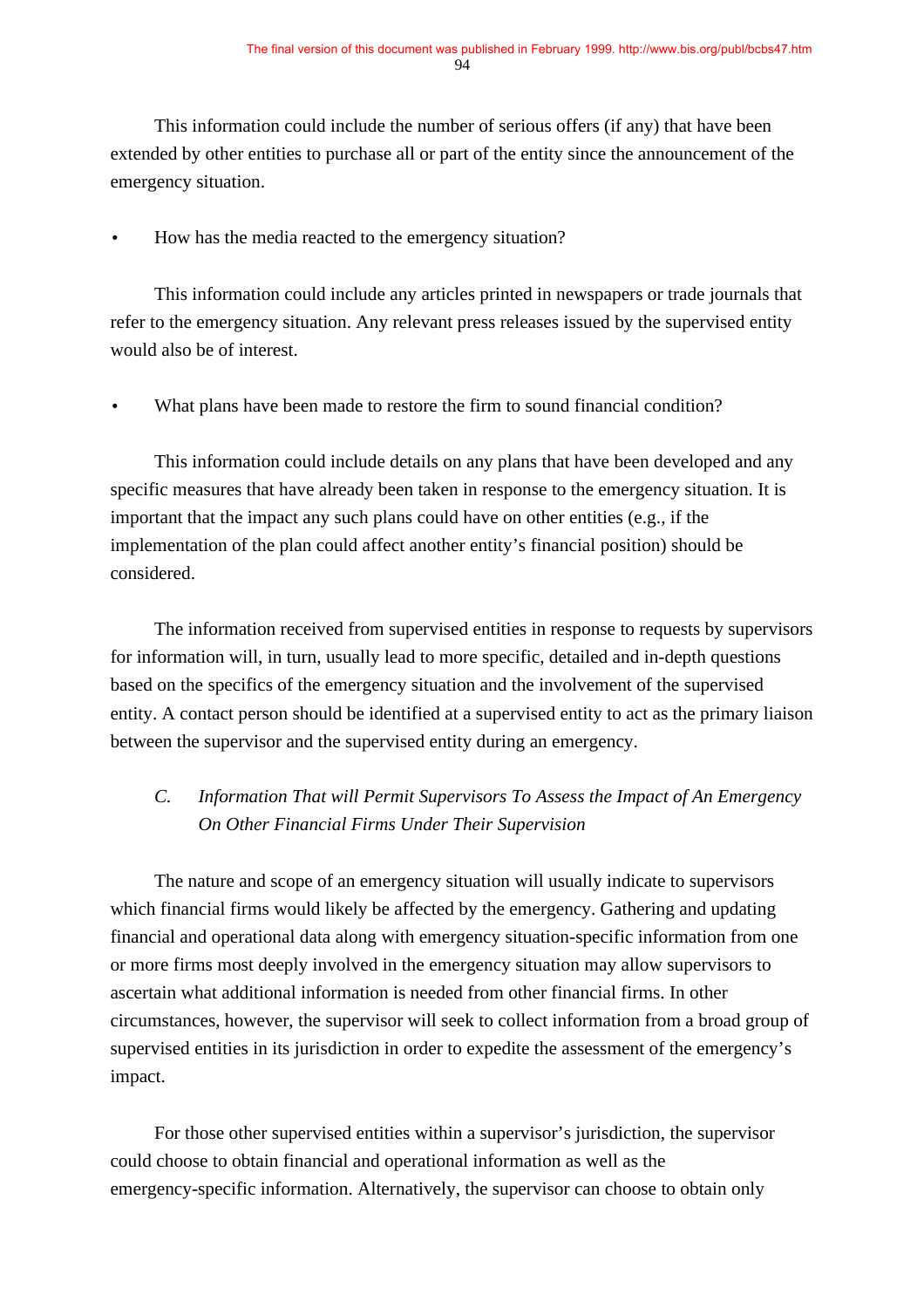information specifically relating to the emergency (such as specific market or credit risk exposures).

# *D. Information That Relates to Actions That Could Influence the Course of the Emergency*

Finally, supervisors may also collect information from other supervisors and a variety of other sources in order to better understand the context of an emergency and how the course of events might develop.

- A calendar of key dates for the emergency, including important settlement dates, maturities of major funding arrangements, planned public announcements, contract announcements, and court decision dates.
- The role and involvement of other supervisors, including the existence of any actual or emerging situation that would have the potential to trigger action by the supervisor, such as a capital shortfall in another legal entity.
- Laws, regulations, bylaws and operating procedures that could be triggered as a result of technical or actual default by a supervised entity or its counterparty in an emergency.

In an emergency situation, supervisors will also need to consider the circumstances under which other supervisors and government agencies need to be contacted about the emergency.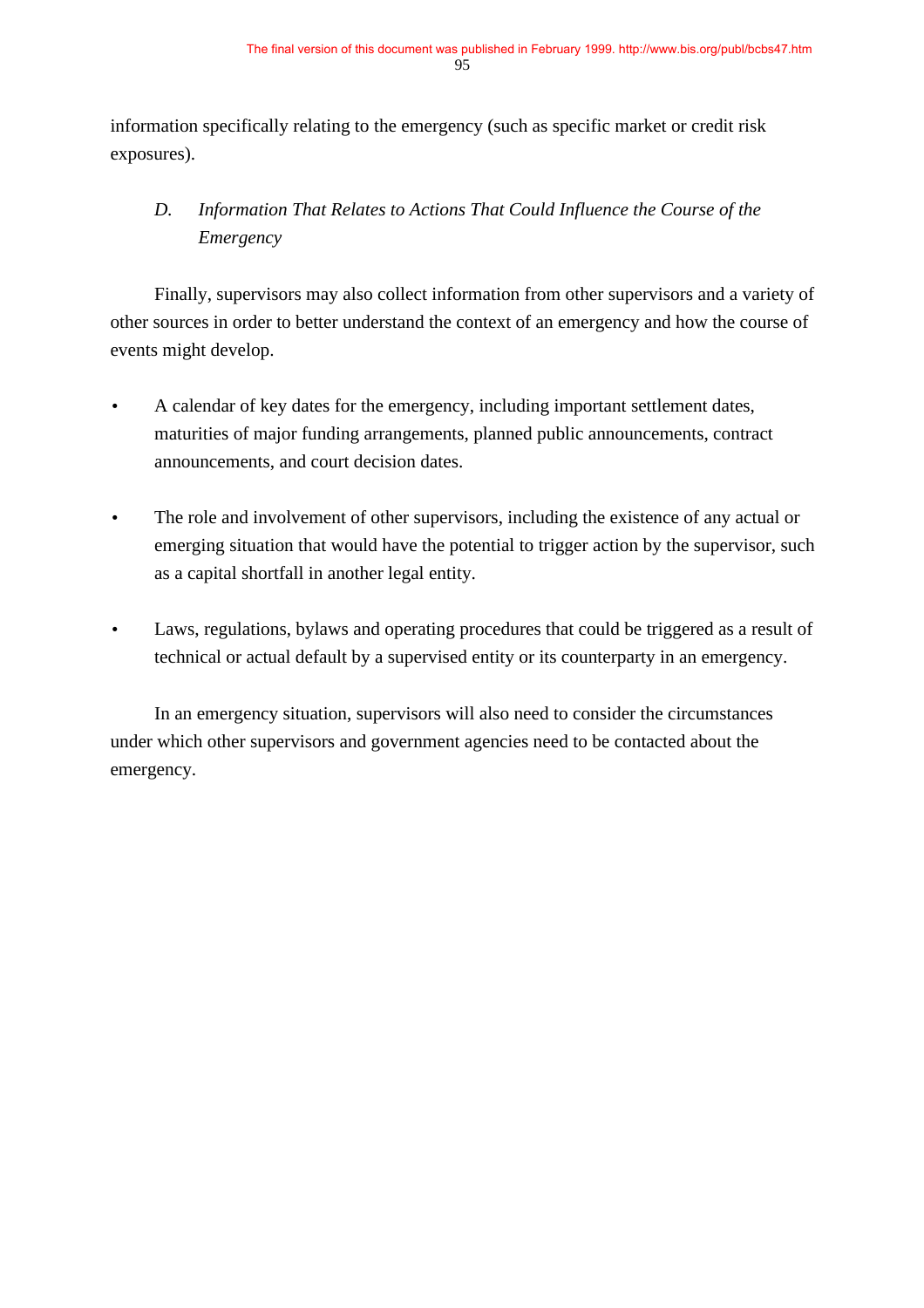# Principles for Supervisory Information Sharing paper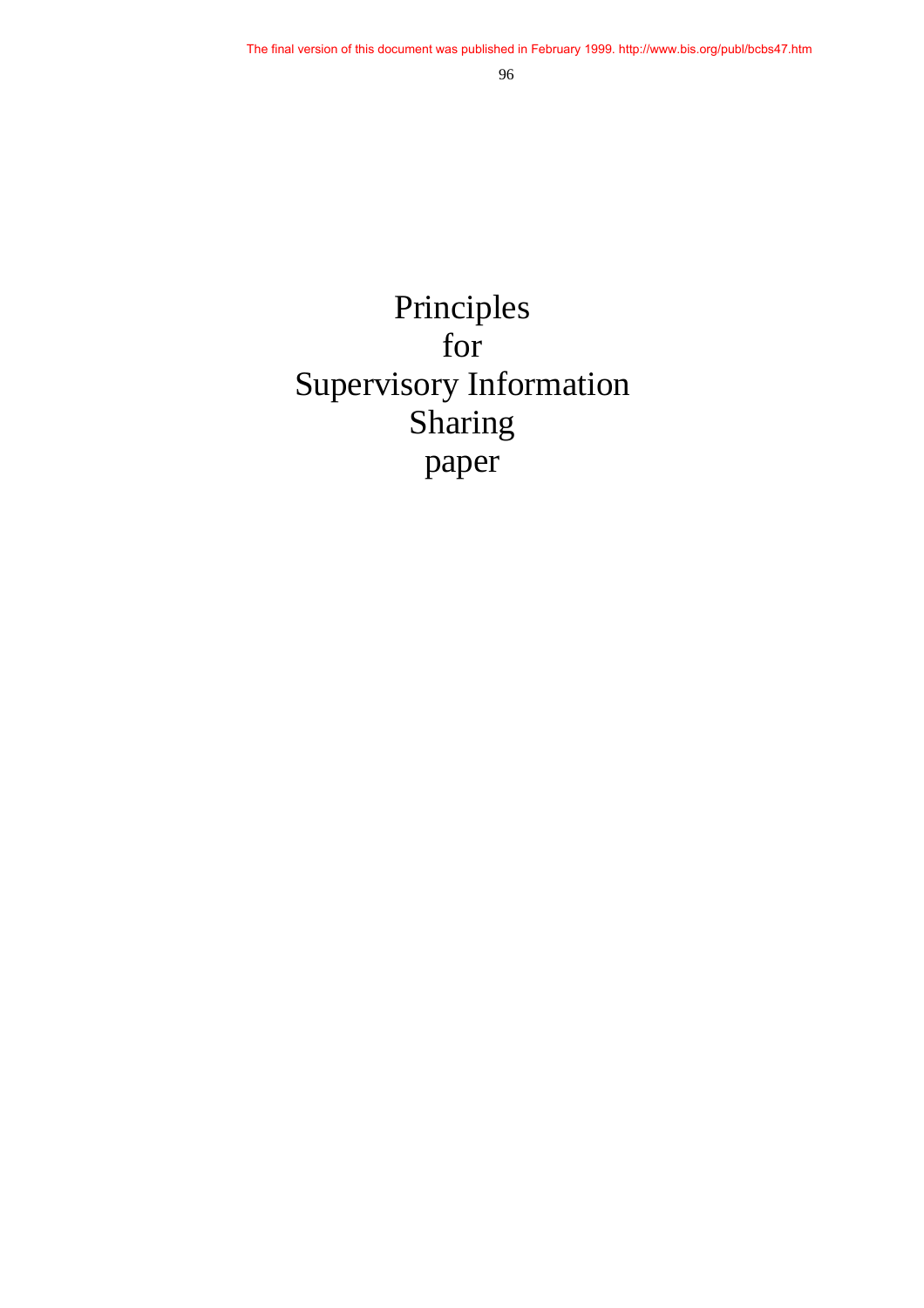#### **Principles for Supervisory Information Sharing**

#### *Objective*

1. To provide to supervisors involved in the oversight of regulated financial institutions residing in financial conglomerates guiding principles with respect to supervisory information sharing, to build on and enhance existing information sharing arrangements, particularly cross sectorally.

#### *Background*

2. Technological innovation, the liberalisation of national financial markets and the removal of legal and trade barriers between countries have encouraged the development of diversified financial conglomerates with complex management and corporate structures. In addition, many conglomerates are organised along global business lines and still more manage some or all of their major risks across the various entities within the group, in a manner that cuts across legal entity lines.

3. The rapid evolution of such diversified financial conglomerates which offer a comprehensive range of financial services, including banking, securities and insurance services, on a global basis presents significant challenges to both the management of these firms and the supervisors with responsibility for the regulated entities within the conglomerate. The broad span of activities and locations alone create the need to understand the relationships among the legal entities within the structure and the potential for adverse developments in one part of the conglomerate to affect the operation of other parts.

4. The fields of responsibilities of supervisory authorities, by contrast, are determined by national legislation. They vary significantly in terms of their mandates and approaches.

5. As a result, the supervisory structure often does not align with the organisation of the business and risk management structure of the conglomerate. This has implications for the effective oversight of diversified financial conglomerates, underscores the importance of communication between supervisors and further requires the development of cooperative links between them.

6. Information exchanges intra sector are facilitated through protocols entered into at different times. For example, the Basle Committee's *Minimum Standards for the Supervision of International Banking Groups and their Cross-border Establishments* (July 1992) as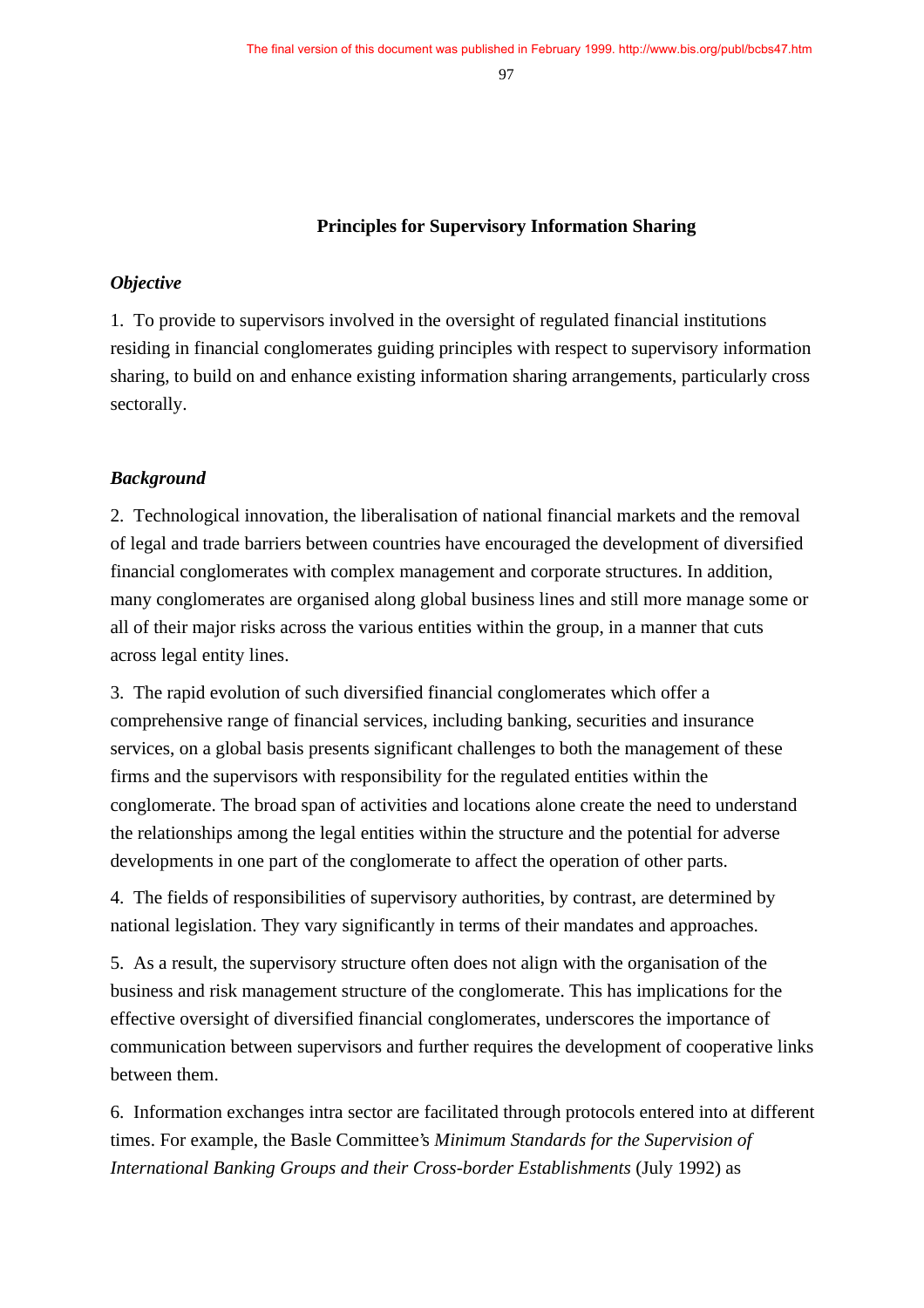supplemented by a *Report on the Supervision of Cross-border Banking* (October 1996) established a framework for the exchange of information between supervisors. Likewise, IOSCO's *Principles for Memoranda of Understanding* (1991) established a framework for facilitating comprehensive information sharing between securities supervisors and has encouraged the development of numerous such arrangements. The IAIS "Insurance Concordat" - *Principles applicable to the Supervision of International Insurers and Insurance Groups and their Cross-border Establishments* provides the basis for intra-sectoral cooperation. Also, numerous bilateral arrangements exist amongst supervisors providing for the flow of general and specific supervisory information, in some cases in respect of individual financial conglomerates.

7. These protocols and arrangements in large part determine a common set of principles with respect to information sharing among supervisors. This paper adapts and summarises basic principles drawn from those protocols and arrangements and applies them to communication among the broad community of supervisors of financial conglomerates, both within and between sectors. It should be noted that such principles can only be fully effective when virtually all legal and procedural impediments to appropriate supervisory information sharing have been removed.

#### *Guiding principles*

8. The informational needs of supervisors vary considerably depending on several factors relating to the objectives and approaches of supervisors themselves and to the organisation and structures of the financial conglomerates. The principles set out below are intended to assist supervisors in enhancing information sharing arrangements that will contribute to a more effective supervisory framework for financial conglomerates. For the purposes of this paper, the primary supervisor is generally considered to be the supervisor of the parent or the dominant regulated entity in the conglomerate, for example, in terms of balance sheet assets, revenues or solvency requirements. Where the identity of the primary supervisor is not clear, the relevant supervisors should work cooperatively to identify, on a case by case basis, an appropriate information sharing structure.

**1. Sufficient information should be available to each supervisor, reflecting the legal and regulatory regime and the supervisor's objectives and approaches, to effectively supervise the regulated entities residing within the conglomerate.**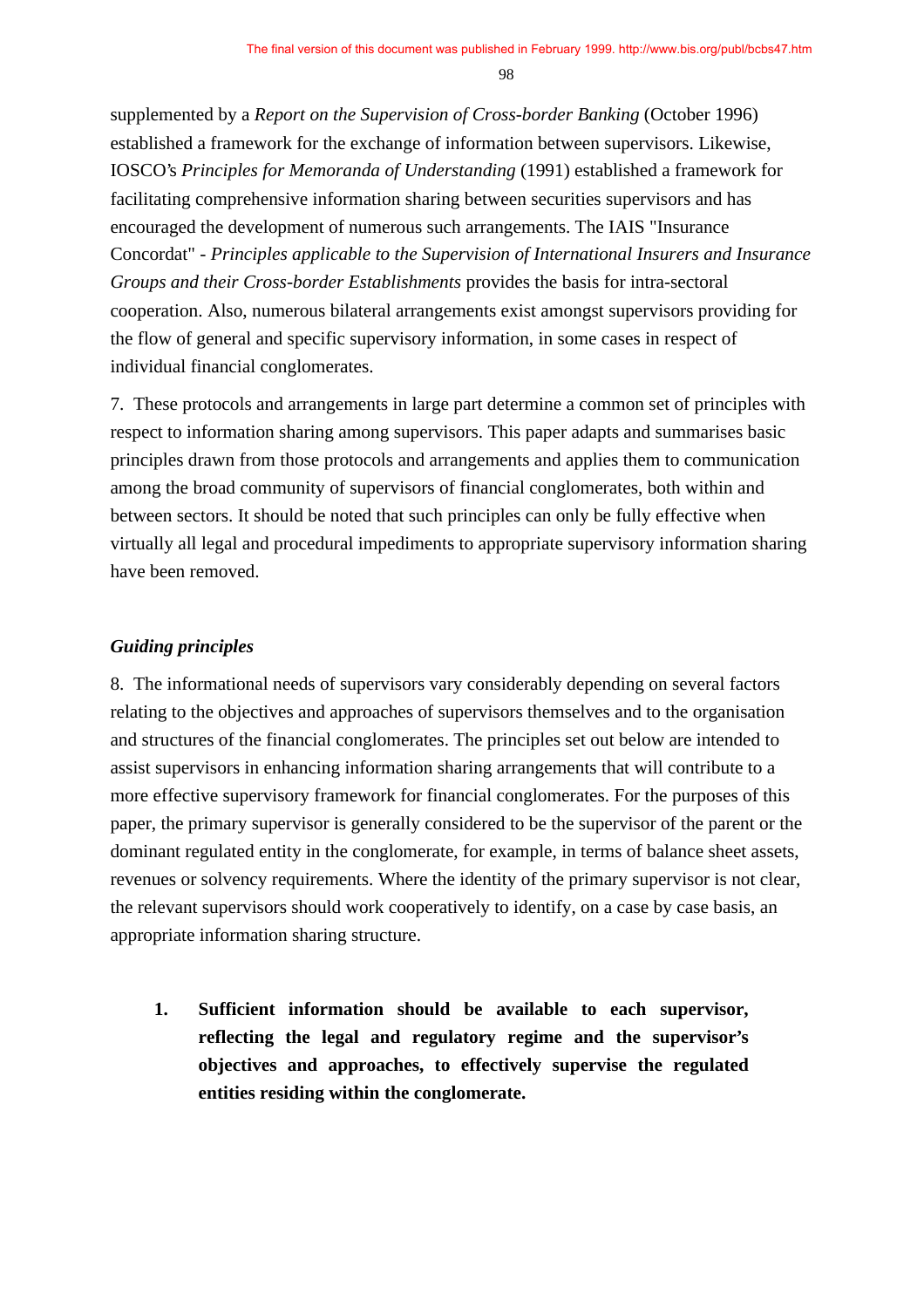9. Financial conglomerates take a wide variety of structures reflecting historical, tax and regulatory considerations. Conglomerates' choices about the organisation of business activities and corporate control functions also reflect their efforts to operate more efficiently and to control risk more effectively. Some conglomerates operate in a manner consistent with their corporate legal structure, that is, business activities and legal entities are aligned. In other conglomerates, there is divergence of the corporate legal structure and the business activities structure. These latter structures have been driven largely by the increasing complexity of the financial services business, the wide dispersion of operations over product and geographic markets, and advances in risk management and information technologies. In some cases, conglomerates have organised their corporate control functions on a global or centralised basis, and that is especially true in firms that manage their activities along global lines. The different structures have implications for the types of information supervisors need to access and for supervisory information sharing between supervisors.

10. Supervisors need key descriptive information about the conglomerate: its organisational structure, management, financial condition, strategy and principal risks, and the main features of its policies, procedures and information systems for managing and controlling risk. This information may be included in organisation charts, financial statements, capital, liquidity and risk profiles, policy manuals and other written material.

11. The extent to which individual supervisors will need some or all of this information will depend not only on their supervisory objectives and the entity(ies) they supervise but on two important dimensions of the conglomerate's structure: the organisation of its business activities and the organisation of its corporate control functions, e.g. its risk measurement, monitoring and control systems (including internal and external audit, financial control, compliance, human resources, and information technology).

12. One way to facilitate supervisors' ability to enhance their understanding of the financial conglomerate and to obtain common knowledge of its strategies, organisation and management systems is through conducting a mapping exercise such as that carried out by a Task Force created by the Joint Forum to examine several large international conglomerates. There are other effective means of gaining similar insights into the structure and operations of conglomerates. Communicating meaningful information regarding a conglomerate's organisational structure, corporate governance and management oversight, its risk management processes and its control environment, whether obtained from carrying out a mapping exercise or from ongoing supervision, a combination of the two or another method, is essential to information sharing.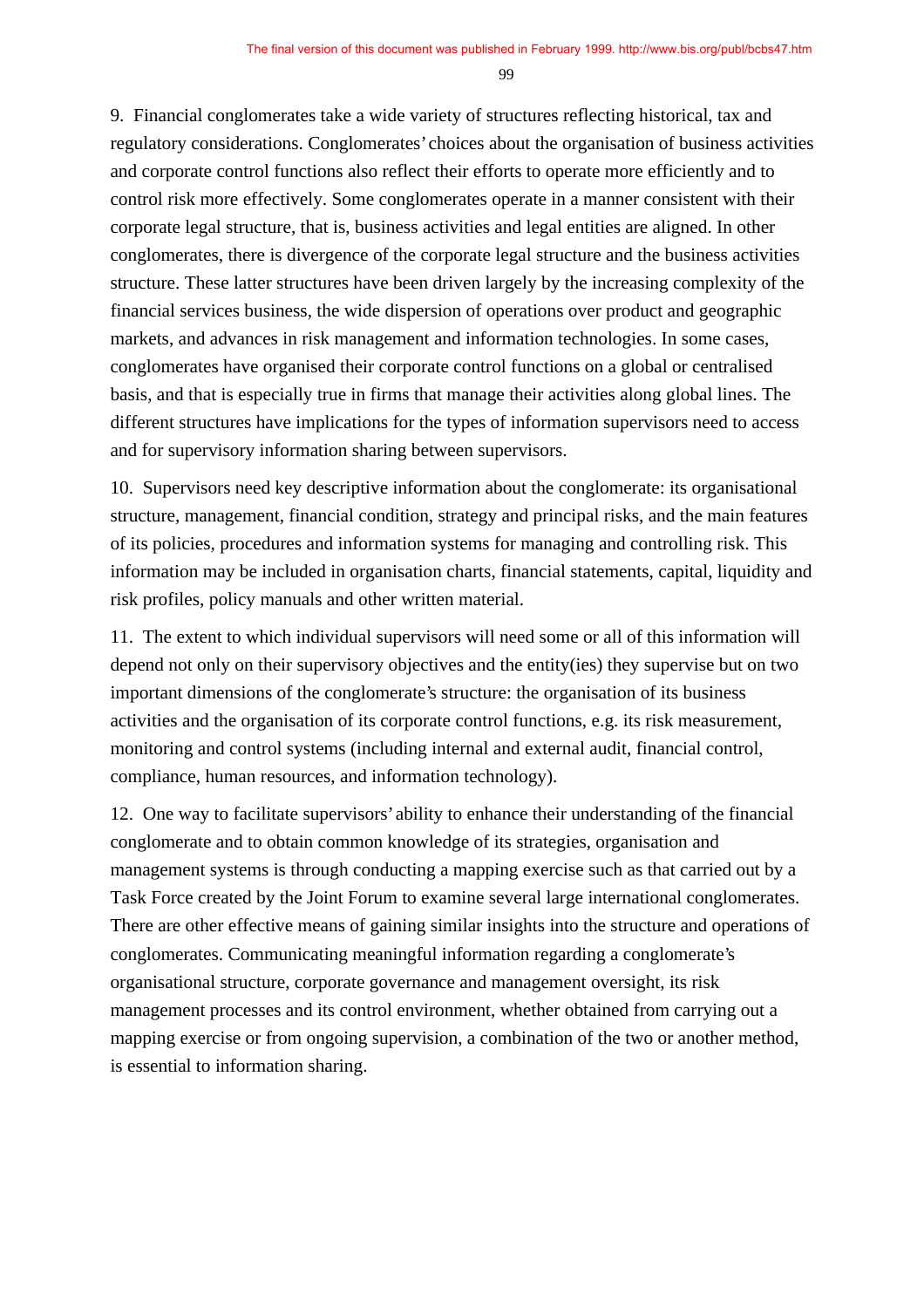13. Information needs of the various supervisors involved in a conglomerate will vary. The primary supervisor is likely to have both the need for and access to the widest range of information. Other supervisors may often not need to have access to extensive information, or may not have the resources to assess extensive amounts of information, and may seek additional information or verification of information from the primary supervisor. Supervisors with responsibility for only a minor portion of the financial conglomerate may need lesser amounts of information and may have more interest in the assessment carried out by the primary supervisor.

14. Financial conglomerates are encouraged to maintain contact and dialogues with all their supervisors, with a view to identifying efficient ways of providing to supervisors relevant information with respect to the corporate legal structure, the business activities structure, the management structure, and the organisation of corporate control functions, and the internal controls structure to assist supervisors in their oversight efforts.

# **2. Supervisors should be proactive in raising material issues and concerns with other supervisors. Supervisors should respond in a timely and satisfactory manner when such issues and concerns are raised with them.**

15. Bilateral and multilateral information sharing arrangements between supervisors, including arrangements relating to individual conglomerates, are useful to supervisors' oversight and can be important where there are particular issues or concerns. However, the existence of information sharing mechanisms will not necessarily satisfy all supervisors' needs without the willingness of supervisors to bring forward material issues of interest or of concern to relevant supervisors and, as appropriate, the conglomerate itself.

16. It must be recognised that there are practical limits as to the amount of information which may impact an entity under their supervision that supervisors can efficiently and effectively receive and assess on all aspects of financial conglomerates. Among the information they could receive, supervisors particularly value the judgements of other supervisors and relevant information about the conglomerate when it is adverse, unusual or out-of-the-ordinary.

17. In order to avoid the flow of large amounts of extraneous information, it is important for supervisors to reach an understanding, on a bilateral or multilateral basis, that such adverse or out-of-the-ordinary information will be communicated to relevant supervisors. Supervisors that become aware of out-of-the-ordinary developments in carrying out their oversight responsibilities should initiate contact with and inform other relevant supervisors. It is especially important for supervisors to have the ability to contact other supervisors with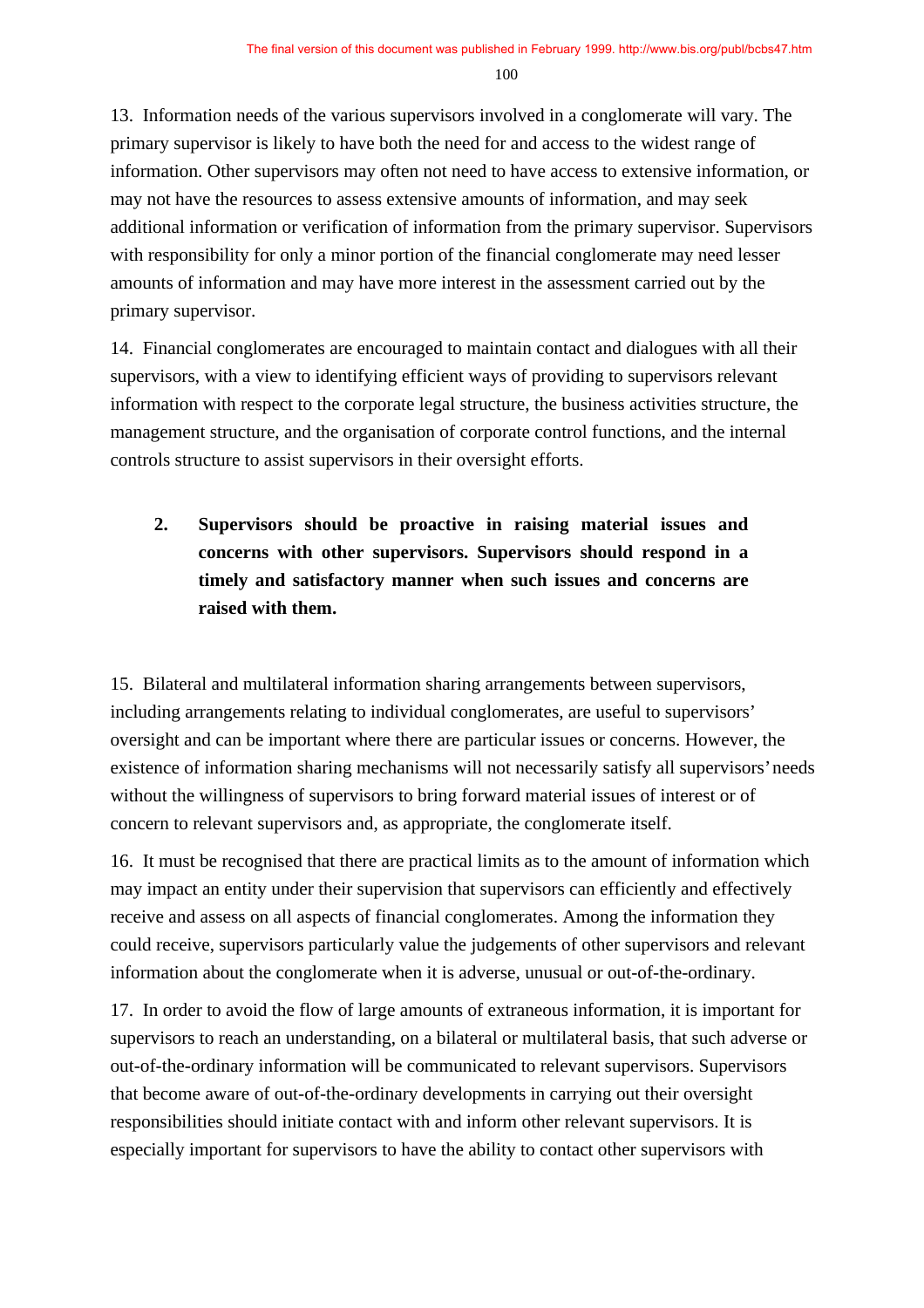requests for specific information on material issues that are of concern and to receive a response in a timely and satisfactory manner.

18. Financial conglomerates are encouraged to provide to relevant supervisors, including the primary supervisor, information regarding unusual or out-of-the-ordinary developments and to initiate a dialogue, in this respect, with all their relevant supervisors.

**3. Supervisors should communicate emerging issues and developments of a material and potentially adverse nature, including supervisory actions and potential supervisory actions, to the primary supervisor in a timely manner.**

19. Generally, supervisors should readily communicate with the primary supervisor about material emerging issues and adverse developments in the entities for which they have supervisory responsibility, as well as any other information that they consider appropriate. This information should include supervisory actions an individual supervisor is taking or considering in order to address a supervisory concern in its jurisdiction. Such communications enhance the ability of the primary supervisor in identifying trends and developing issues in the conglomerate and recognise that the solution to problems, particularly as they relate to solvency, will likely involve the parent or dominant entity and the primary supervisor.

20. Supervisors should be mindful, in assessing whether issues or concerns or other information coming to their attention warrant communication to the primary supervisor, that the primary supervisor is often best placed to assemble disparate pieces of information that could be of themselves be considered less significant and to discern a material adverse trend or emerging concern.

21. There may be instances where supervisors may hesitate to alert the primary supervisor of emerging issues with respect to entities for which they have responsibility, for example, where the supervisor believes that actions by the parent or dominant entity or its supervisor could undermine an imminent resolution of a local situation. However, the building of relationships and experience gained from more frequent contacts between supervisors should foster a climate of cooperation and trust which can help dispel this reluctance to bring forward issues of concern.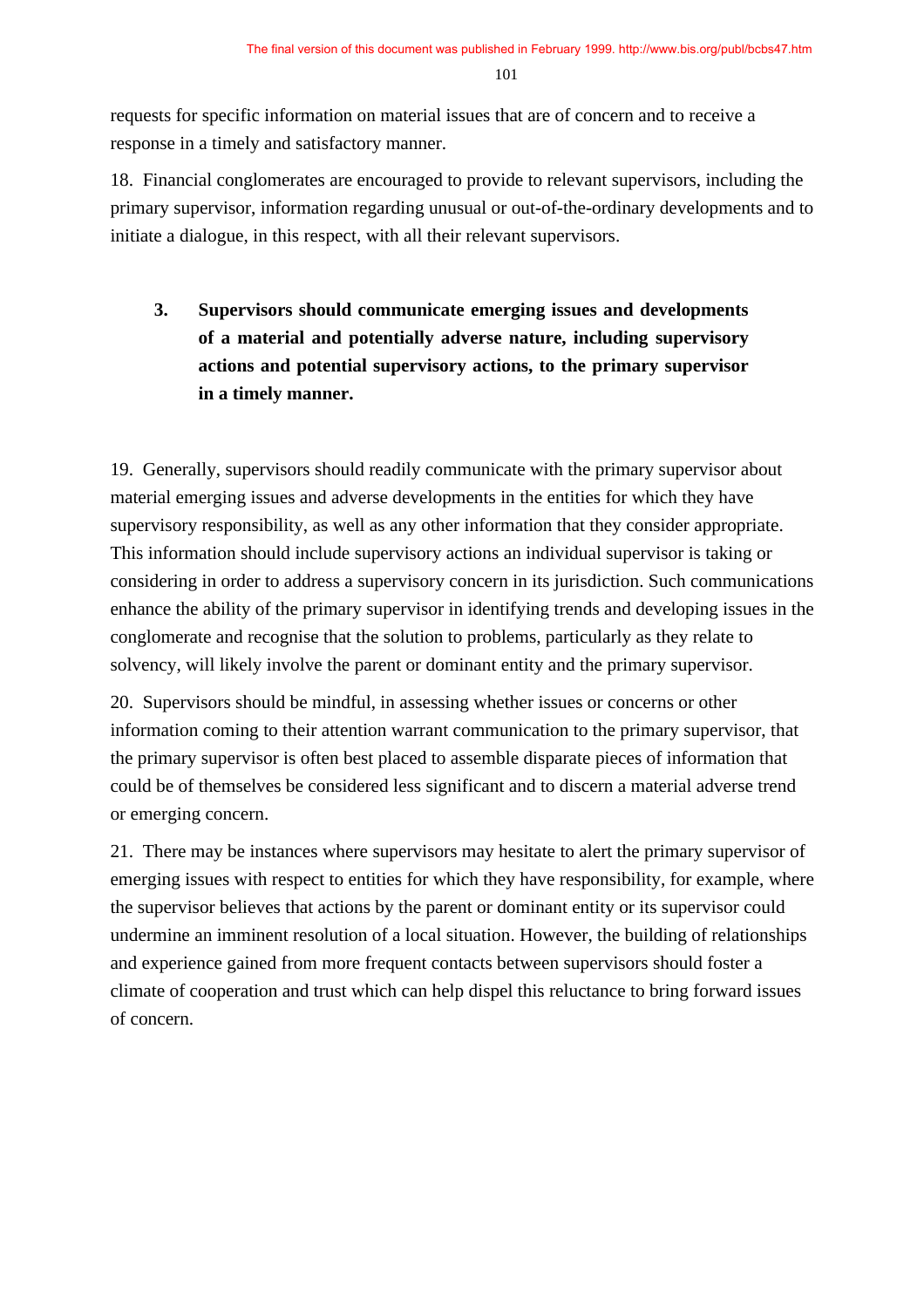# **4. The primary supervisor should share with other relevant supervisors information affecting the regulated entity for which the latter have responsibility, including supervisory actions and potential supervisory actions, except in unusual circumstances when supervisory considerations dictate otherwise.**

22. The primary supervisor should be forthcoming in communicating with other relevant supervisors information that could assist them in their supervisory activities. That information might include the nature and scope of: (1) control functions relevant to the supervisor's regulated entity falling outside its jurisdiction, (2) business activities and control functions in areas where risk appears to be growing rapidly, (3) problems identified in the organisational structure, control environment, or business practices that might be present elsewhere, and (4) planned supervisory activity with respect to relevant parts of the conglomerate. The primary supervisor should also, where possible, communicate with other relevant supervisors where supervisory actions are being undertaken which could have a significant impact on entities for which such supervisors have responsibility.

23. However, it is recognised that in an emerging or full-fledged crisis there can be tension between a primary supervisor's desire to share prudential information with other supervisors and concerns about maintaining the stability of the entity for which it has supervisory responsibility and of the conglomerate as a whole. Concerns might arise that other supervisors may take or be required to take measures that could be counterproductive to the primary supervisor's efforts to resolve the situation. Increasing exchanges between the primary and other supervisors and enhanced mutual understanding should encourage greater openness and reduce the primary supervisor's hesitations in keeping other supervisors informed in such situations.

# **5. Supervisors should purposefully take measures to establish and maintain contact with other supervisors and to establish a climate of cooperation and trust amongst themselves.**

24. The meaningful application of the preceding principles requires a foundation of strong, cooperative relationships among supervisors. To that end, it is important that contacts between supervisors be established to create the climate of cooperation and trust that is essential for channels of communication to function well on an ongoing basis.

25. A strong level of cooperation and trust needs to be supported through ongoing contact between supervisors. Face to face meetings to establish personal contact can be very useful in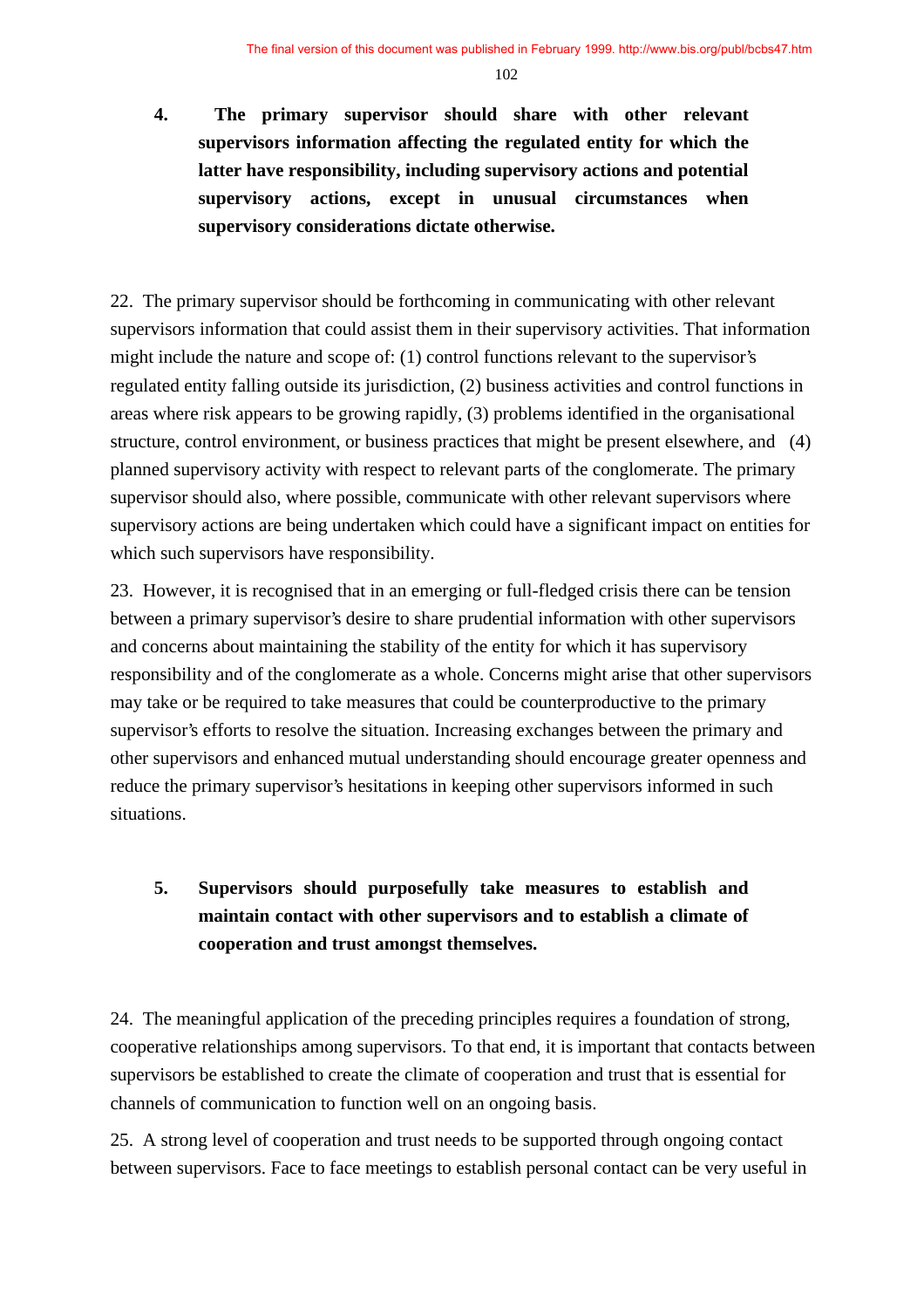establishing trust and enhancing communication. Discussion by supervisors of general matters such as supervisory approaches or industry developments and of more specific subjects as warranted improves mutual understanding between supervisors and builds trust. Supervisors should strive for a good mutual understanding of each others' objectives and approaches. The use of the Supervisory Questionnaire is a good way for supervisors to enhance their understanding of supervisory objectives and approaches.

26. Key elements to building trust are supervisors' participation in regional and international meetings and the development of bilateral and multilateral relationships between supervisors. Memoranda of Understanding between supervisors or other appropriate arrangements can contribute to enhancing supervisors' willingness to share information. Supervisors responsible for the oversight of entities in internationally active financial conglomerates should incorporate into existing information sharing arrangements a process for identifying among themselves relevant supervisory personnel involved.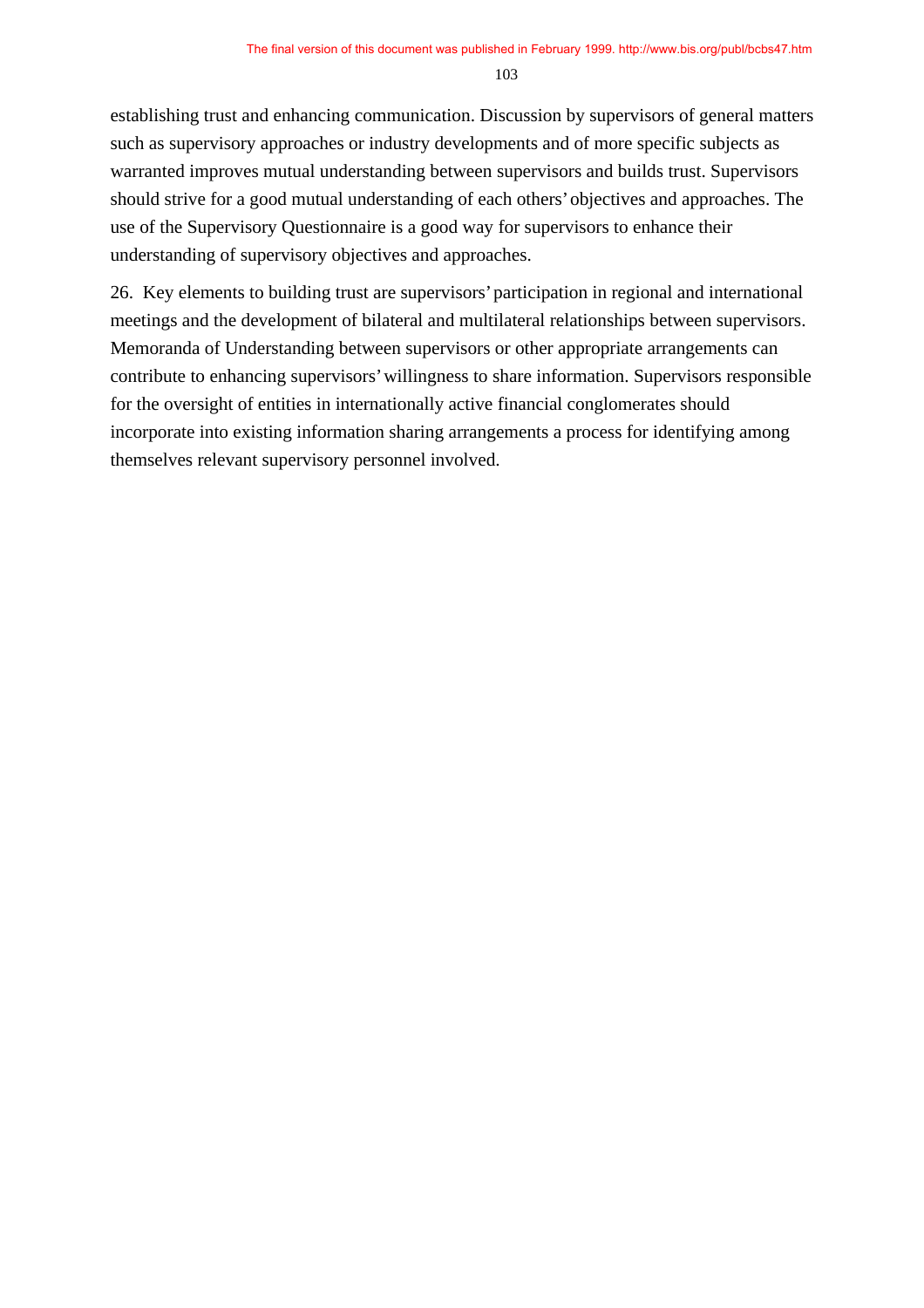# Coordinator paper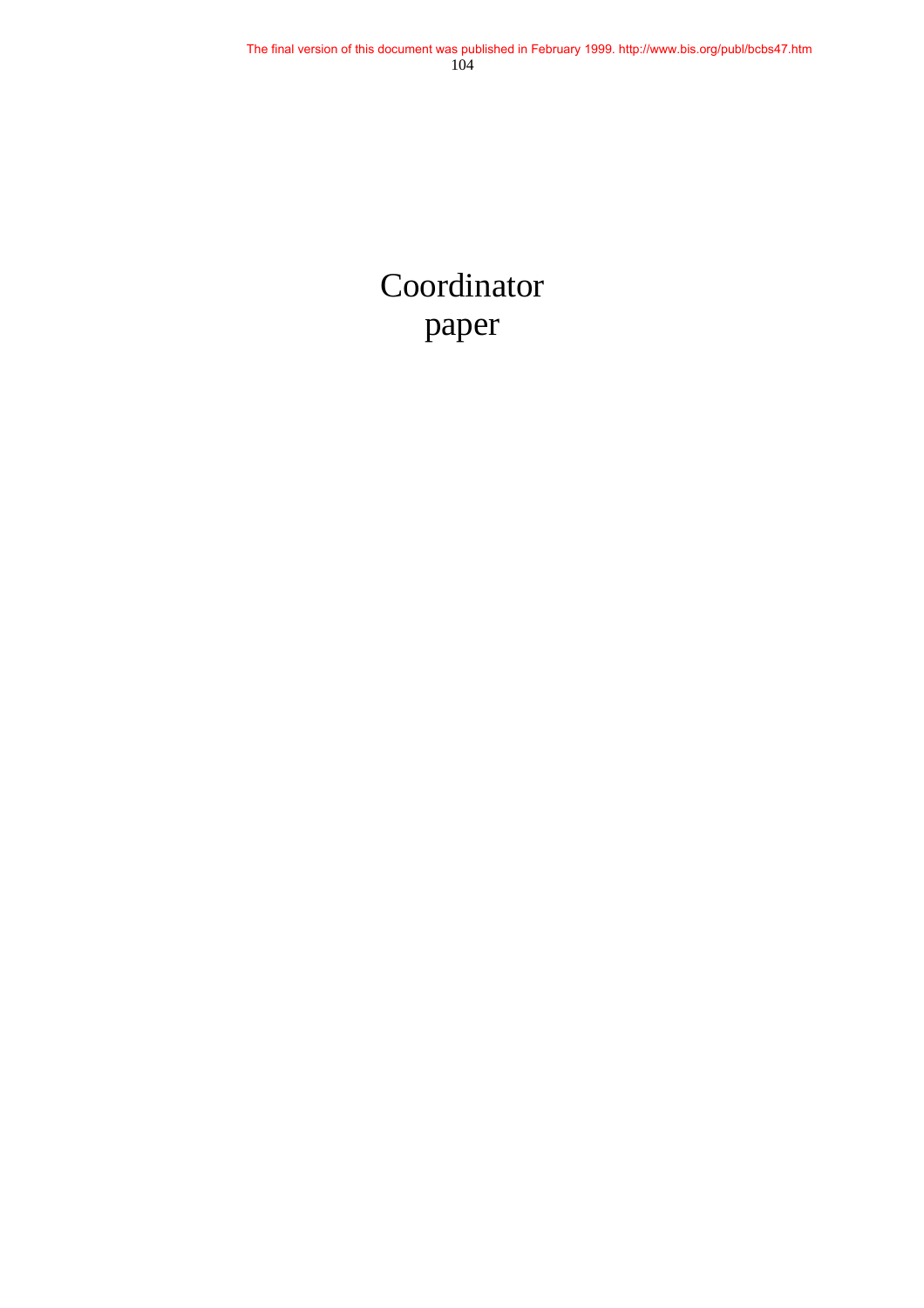#### **Coordinator paper**

#### *Objective*

1. Given the goal of improving cooperation through information-sharing, the objective is to provide to supervisors guidance for the possible identification of a coordinator or coordinators and a catalogue of elements of coordination from which supervisors can select the role and responsibilities of a coordinator or coordinators in emergency and non-emergency situations.

#### *Background*

2. As financial conglomerates are comprised of legal entities subject to the oversight of two or more supervisors, there is a greater need for supervisors to cooperate on a cross-border and cross-sector basis. Communication and information-sharing are the *sine qua non* of cooperation. This paper sets out principles for that cooperation and communication between and among supervisors with respect to, primarily, internationally active financial conglomerates.

3. In this context, it may be beneficial to designate one of the supervisors involved (the "coordinator") to facilitate information-sharing efforts in a timely and efficient manner. In many cases, the coordinator will be the supervisor that carries out consolidated supervision or which is responsible for the largest part of the conglomerate.

4. Among the factors that come into play in determining whether to appoint a coordinator and, if so, in defining the role and responsibilities of the coordinator are the legal framework, statutory authorities of individual supervisors and accountabilities to legislative and other bodies, the capabilities and resources of individual supervisors, the supervisory techniques and remedial actions employed by supervisors, the ability of supervisors to share information cross-sectorally and cross-border, the business activities, risk profile and structure of the conglomerates, and the availability of information from the conglomerate to individual supervisors. The differences in such factors preclude the elaboration of a single role and a single set of responsibilities for the coordinator. Rather those differences argue for developing a catalogue of elements of coordination that supervisors could turn to in defining the role and responsibilities for the coordinator, depending on the circumstances.

5. This catalogue would include different forms of information-sharing. Supervisors could make use of this catalogue to define the role of the coordinator in emergency and non-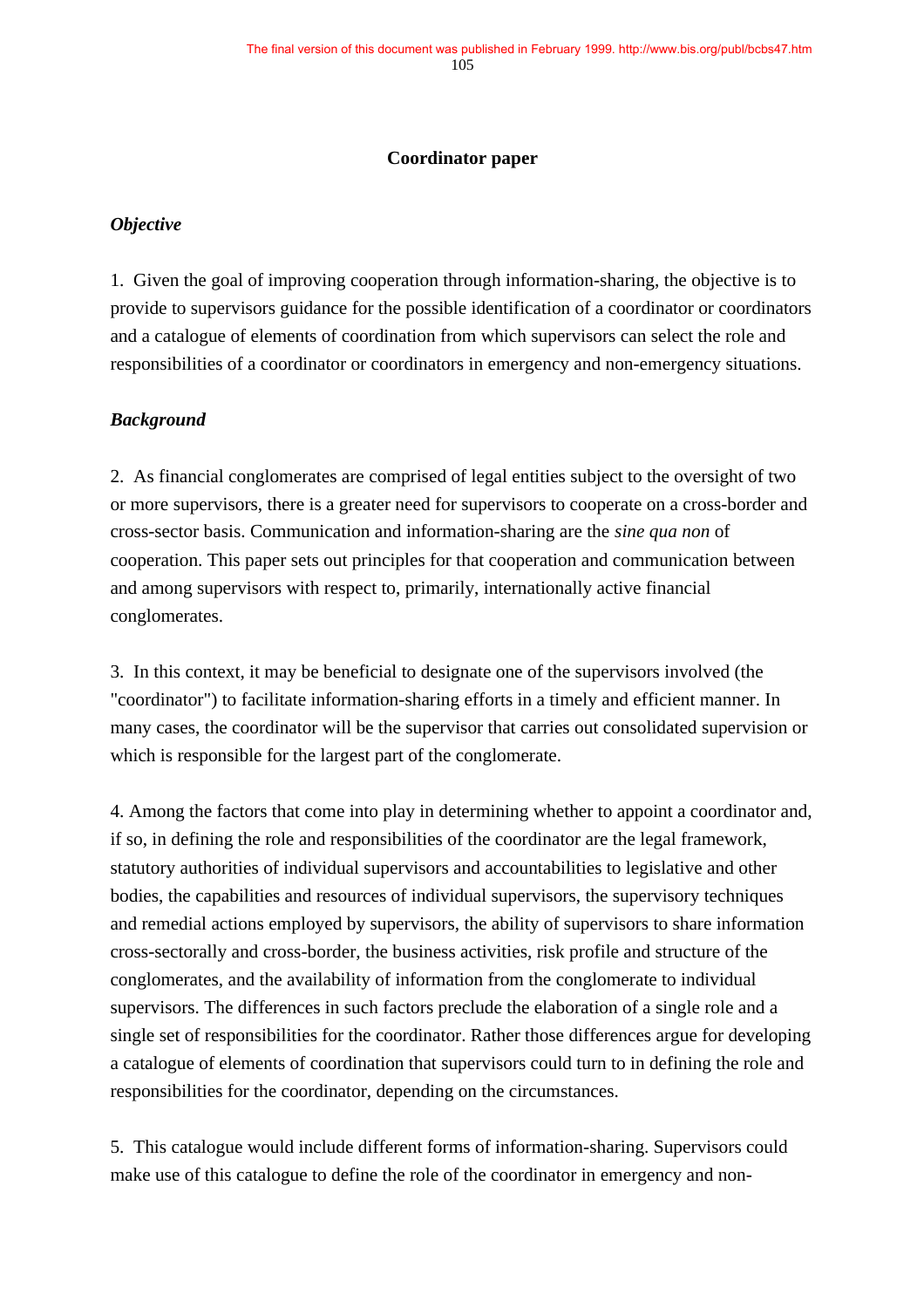emergency circumstances. Examples of possible roles that could be developed from the catalogue would include coordinating the exchange of information in emergencies, making group-wide assessments in emergency and non-emergency circumstances, and coordinating supervisory activities among the directly concerned supervisors. In certain circumstances, it may be appropriate not to appoint a coordinator. (For the purposes of this paper, an emergency would include, among other things, any event, regardless of geographic origination, that would likely have a material adverse effect on the solvency or liquidity of financial conglomerates).

#### *Factors affecting the choice of options*

6. Objectives and approaches, often determined by responsibilities and authorities under national law, vary among the various supervisors involved in the oversight of regulated entities which are part of financial conglomerates. These divergences in objectives and approaches have implications as to informational and other needs of the different supervisors and will affect whether a coordinator is necessary for a particular group, the choice of a coordinator and the role and responsibilities that coordinator may have. For example, in a situation where a regulated entity in a group is subject to significant structural or supervisory firewalls that insulate the entity from the affairs of other entities in the group and is not a material entity in that group, the informational and other needs of that entity's supervisor with respect to other entities may be less than or different from those of another more significant regulated entity that is more closely integrated into the operations of other entities in the group.

7. Differences in the organisational structure of groups also have implications as to informational and other needs of the various supervisors involved. For example, in a group whose legal, business line and managerial structures diverge significantly, the supervisors of the various entities may be more interested in information about related entities and about the location and functioning of relevant controls than supervisors of entities in a more traditional group whose business activities, management and controls are organised more along the lines of the legal entities. Likewise where a group is headed by a regulated entity and that entity is subject to consolidated supervision, the needs of a subsidiary's supervisor for information about significant parts of the whole group may be different from needs of the supervisor of a subsidiary in another group that is headed by an unregulated holding company and whose regulated entities are subjected to solo supervision only. Accordingly, the role and responsibilities of the coordinator will likely be different in each case.

8. The choice of roles and responsibilities of a coordinator will also be influenced by the need to balance the benefits of improved coordination against the risks of creating (or appearing to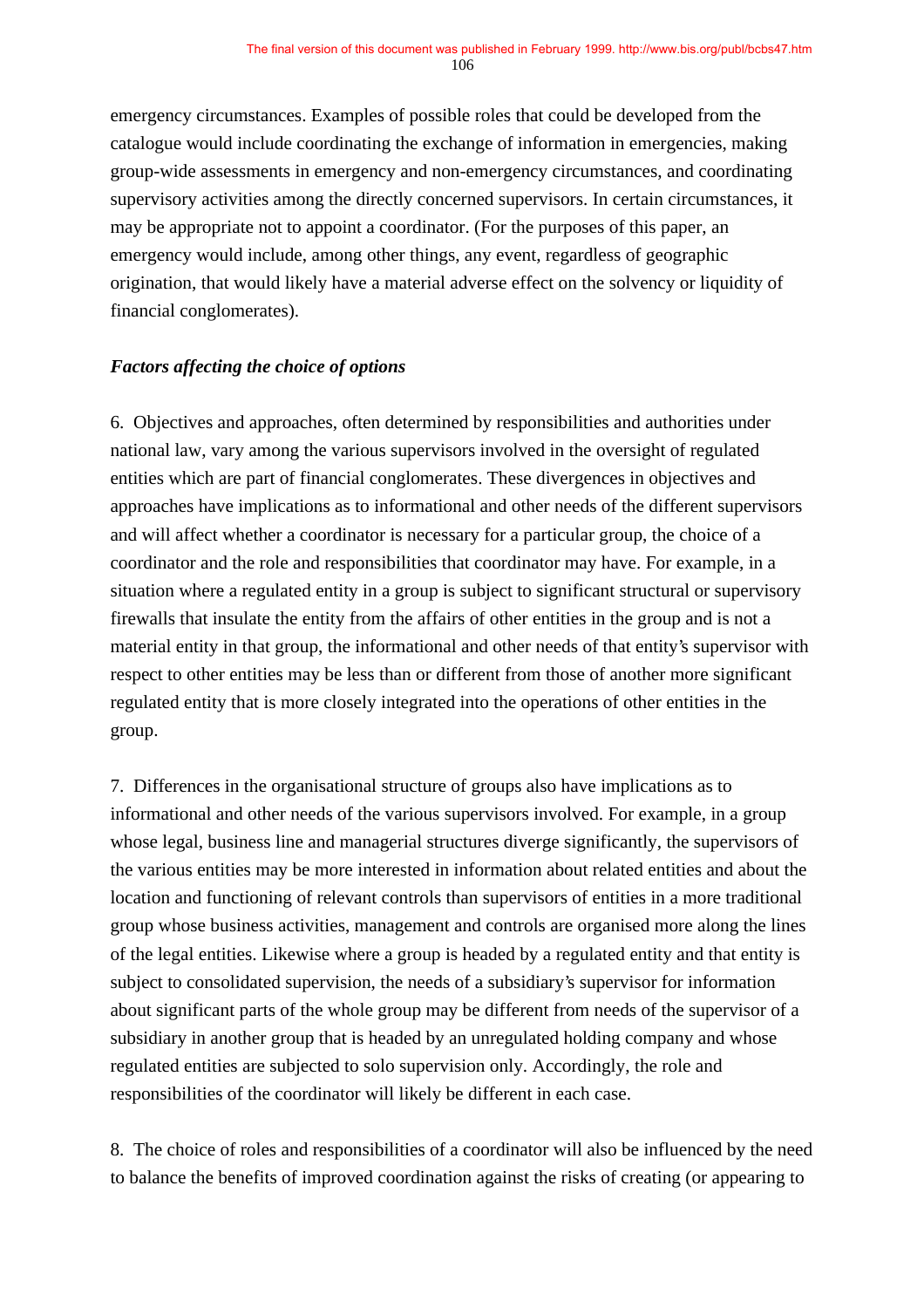create) a new level of supervisory oversight or an extension of a governmental safety net to additional entities, regulated and unregulated, within a conglomerate. Adding (or appearing to add) a layer of oversight or extending (or appearing to extend) a safety net can undermine market discipline, increase regulatory burden or increase moral hazard. In some jurisdictions, the desire to avoid these risks will be stronger than in others and will tend to result in a different role for the coordinator.

9. Recognition must also be given to the practical constraints facing a coordinator and these issues must be resolved before a coordinator is appointed and its role defined.. For example, the choice of a coordinator and the definition of its role will be influenced by the capabilities and the extent of resources of the supervisors involved. In addition, there is a limit to the number of supervisors with which the coordinator can be in effective contact. Judgements will also need to be made on the scope and nature of the information to be shared. While flows of information from various supervisors to the coordinator should be relatively unimpeded, there may be circumstances which affect the timing and comprehensiveness of information the coordinator shares with other supervisors, e.g. a delay may be necessary when a solution to a serious problem is in the sensitive stages of negotiation or when informing supervisors needs to be coordinated with the conglomerate's public disclosure obligations. Similarly, in an emergency, any proposed arrangements established for a coordinator cannot in any way interfere with the actions that need to be taken by relevant authorities to address the emergency. Therefore, any arrangements would necessarily have to be flexible to allow for adjustments to given circumstances.

### *Guiding principles*

10. The following principles provide guidance to supervisors of regulated entities in financial conglomerates in deciding on the need for and identification of a coordinator and on the role and responsibilities of such coordinator so identified.

# **1. Arrangements between supervisors relating to the coordination process should provide for certain information to be available in emergency and non-emergency situations.**

11. Solo supervisors should identify the types of information needed for them to fully and efficiently discharge their supervisory responsibilities in respect of regulated entities residing in financial conglomerates. In emergencies, this would assist the information flow necessary for supervisors to assess the impact of the emergency on the entity subject to their oversight and to facilitate regulatory action, if necessary.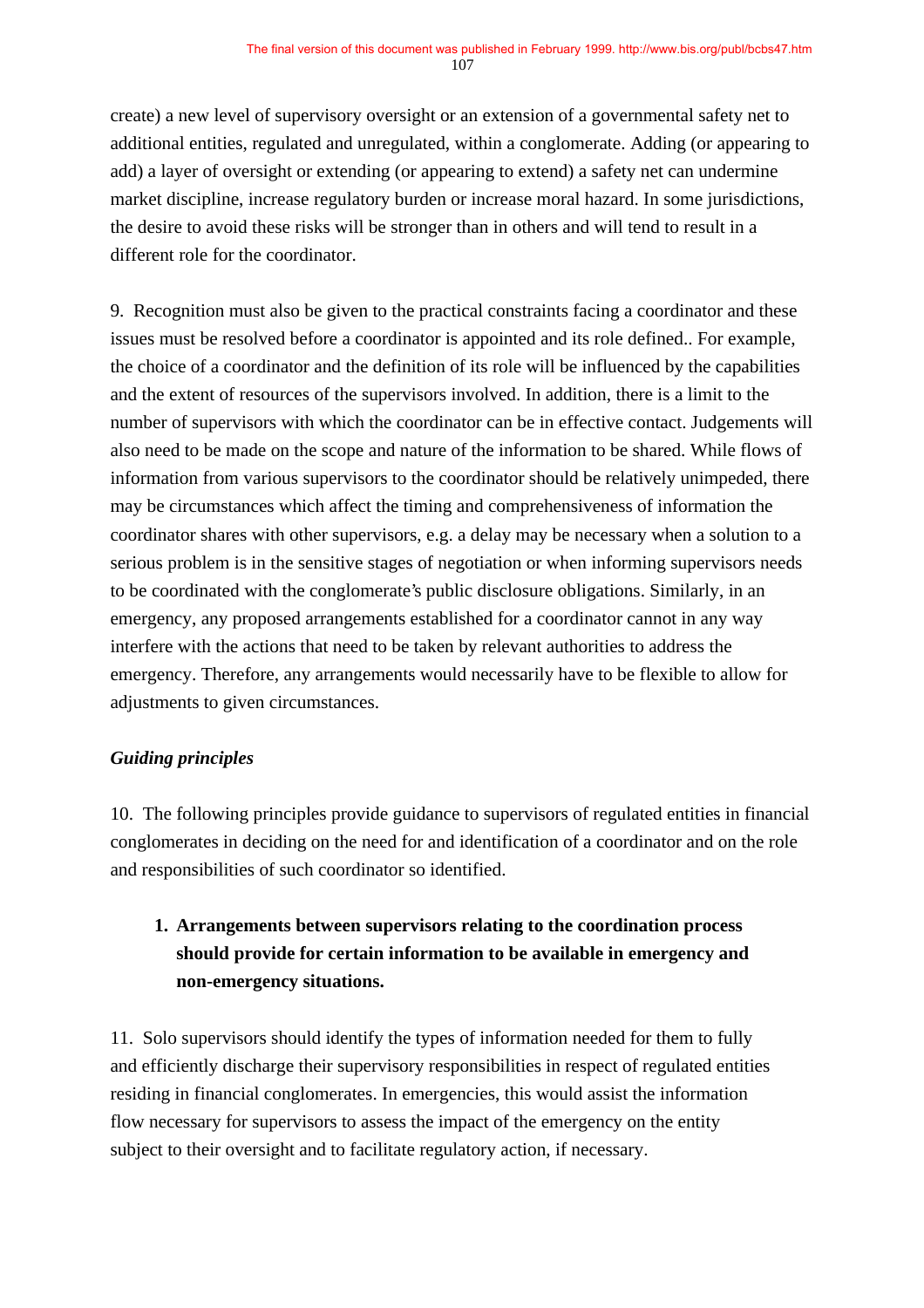# **2. The decision to appoint a coordinator and the identification of a coordinator should be at the discretion of the supervisors involved with the conglomerate.**

12. A single coordinator is considered generally preferable to multiple coordinators. However, there may be circumstances where it may be appropriate to share the responsibility for coordination, and more than one coordinator could be identified.

13. In most instances, it would be apparent which supervisor would act as a coordinator. In those cases where it is not apparent, the supervisors involved should decide amongst themselves who would be best suited to act in that capacity. Possible bases have been elaborated to provide some guidance in identifying a coordinator and are attached (Annex 2).

14. Information sharing in emergency situations will normally be easier if a coordinator has been identified previously since it will avoid burdening the resolution efforts by consultations on the identity and role of the coordinator. However, the circumstances of particular emergencies may require different coordinating mechanisms, including a different coordinator than the one previously identified.

# **3. Supervisors should have the discretion to agree amongst themselves the role and responsibilities of a coordinator in emergency and nonemergency situations.**

15. Supervisors should establish amongst themselves the role and responsibilities of the coordinator. A catalogue of possible elements of those roles and responsibilities have been set out in Annex 1.

16. The coordinator should be expected to take the initiative in shaping the role of the coordinator and communicate its preferred approach to other relevant supervisors for their reaction.

# **4. Arrangements for information flows between the coordinator and other supervisors and for any other form of coordination in emergency and nonemergency situations should be clarified in advance where possible.**

17. In order to facilitate the coordinator's activities, it would be beneficial for supervisors to agree to arrangements for providing and receiving information, the nature of information to be provided by supervisors to the coordinator and vice versa and under what circumstances, and for other supervisory coordination in light of the legal and organisational circumstances of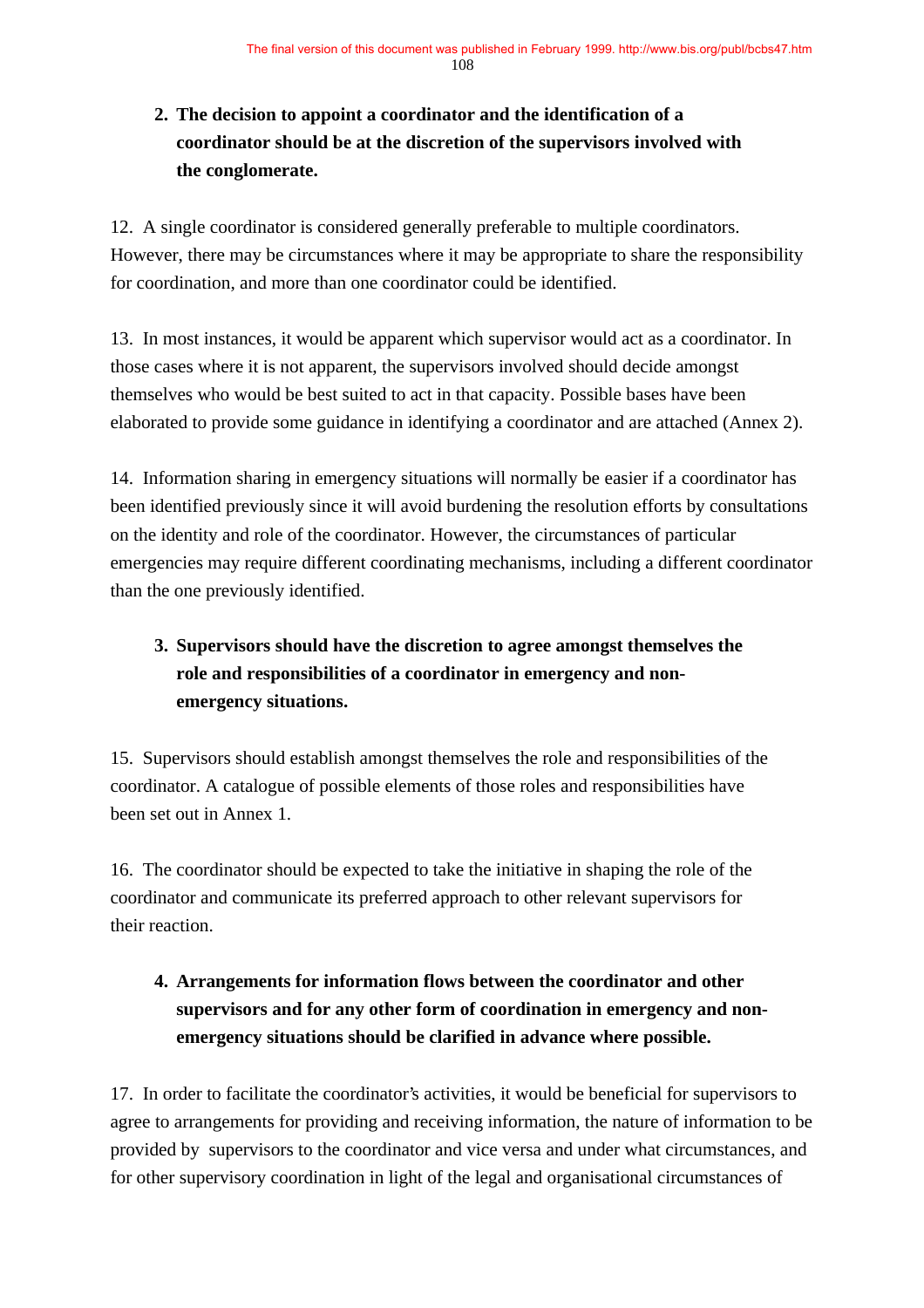both the conglomerate and the supervisors involved. Such arrangements should specify the tasks to be performed by the coordinator in terms of information gathering from regulated entities, unregulated entities where permitted by law or the conglomerate, from the various supervisors involved or from a combination of those sources. In emergency situations, arrangements made in advance may require modifications to take into account the unique properties of the emergency.

# **5. Supervisors' ability to carry out their supervisory responsibilities should not be constrained by reason of a coordinator being identified and a coordinator assuming certain responsibilities.**

18. Solo supervisors are subject to legislative requirements and national accountabilities which may influence the timing and nature of their actions, constrain their ability to act in particular circumstances and dictate specific supervisory responses to events and developments. The identification of a coordinator does not alter these legislative requirements and national accountabilities nor does it relieve solo supervisors of their responsibilities. Coordination arrangements cannot constrain a supervisor's lawful responsibility to take whatever actions are necessary or consult with any other party in resolving financial problems or crises.

# **6. The identification of a coordinator and the determination of responsibilities for a coordinator should be predicated on the expectation that those responsibilities would enable supervisors to better carry out the supervision of regulated entities within financial conglomerates.**

19. There may be circumstances where a coordinator's role would be played by the supervisor carrying out consolidated supervision, so that little change would arise from the appointment of a coordinator.

20. There may be circumstances where a coordinator would not provide any added value in terms of efficiency in the supervision of regulated entities within a group. In such circumstances where other means of cooperation are assessed to be adequate by the supervisors involved, there would not be any reason to identify a coordinator.

21. Each component of the coordinator's role should be subjected to periodic critical review by the relevant supervisors to ensure that the component adds value in terms of enhanced supervision of regulated entities within a group. As the financial conglomerate's structure and activities change and as the legal and supervisory structure evolves, the need for and the role and responsibilities of the coordinator should be re-assessed.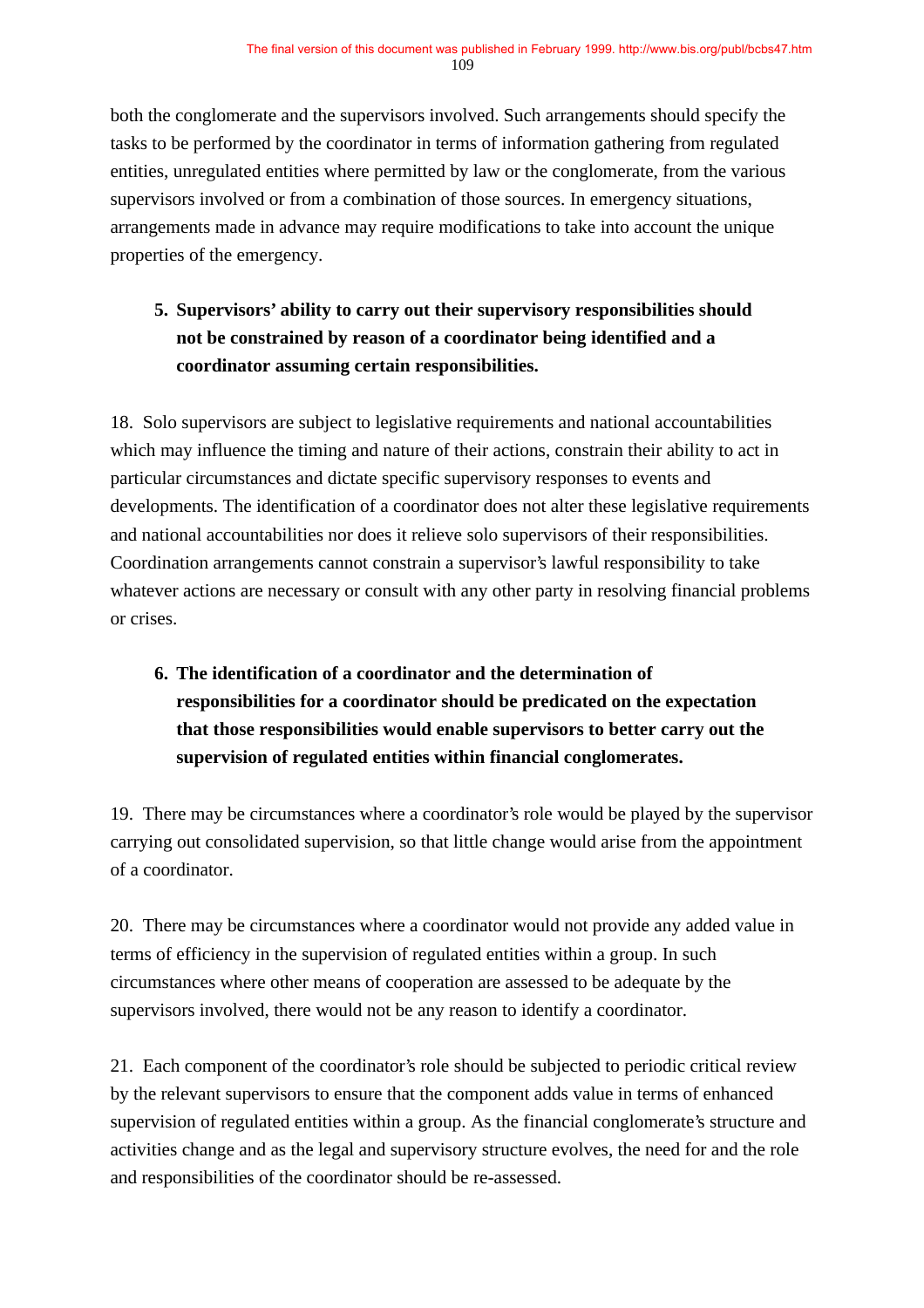# **7. The identification and assumption of responsibilities by a coordinator should not create a perception that responsibility has shifted to the coordinator.**

22. It is recognised that the identification of a coordinator and the agreement between supervisors as to its role and responsibilities does not remove from the various supervisors involved their obligations under national legislation. Supervisors should avoid communications with the regulated entities or with other entities in the group which could give the impression to the group or to the market that the coordinator has assumed legal responsibility where this is in fact not the case.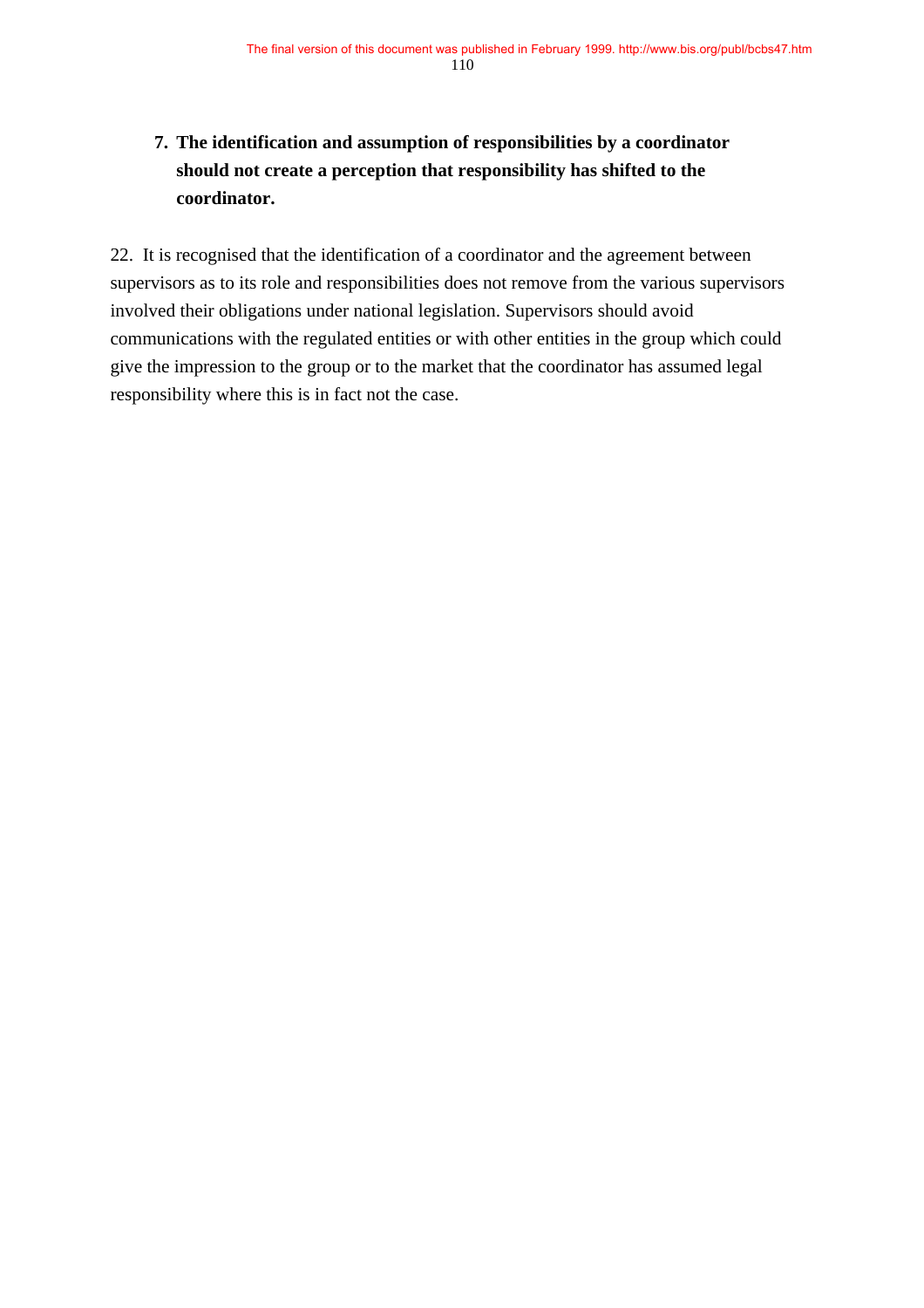Annex 1

| <b>Information sharing**</b>                                                                                                                                      | Group-wide assessment**                                                                                                                                                                                  | <b>Supervisory activities**</b>                                                                                                                      |  |
|-------------------------------------------------------------------------------------------------------------------------------------------------------------------|----------------------------------------------------------------------------------------------------------------------------------------------------------------------------------------------------------|------------------------------------------------------------------------------------------------------------------------------------------------------|--|
| Adverse information is<br>communicated by supervisors to<br>the coordinator.                                                                                      | Availability of information on<br>group-wide structure, financial<br>condition, key group-wide<br>exposures and intra-group<br>exposures is ascertained<br>periodically by coordinator.                  | Planned supervisory activities by<br>supervisors is communicated to<br>coordinator.                                                                  |  |
| All relevant information is<br>communicated by supervisors to<br>the coordinator.                                                                                 | Key information on group-wide<br>structure, "large" group-wide<br>exposures, intra-group<br>transactions and financial<br>condition is maintained by the<br>coordinator.                                 | Planned supervisory activities by<br>the coordinator and other<br>supervisors are exchanged.                                                         |  |
| Coordinator stands ready to<br>answer all inquiries from other<br>supervisors.                                                                                    | Key information on group-wide<br>structure etc. is provided to<br>relevant supervisors if they wish<br>to make a group-wide assessment.                                                                  | Avoidance of overlap in<br>supervisory activities through<br>bilateral discussions of the<br>coordinator and other supervisors.                      |  |
| Coordinator receives information<br>from a variety of sources and<br>provides key information to<br>relevant supervisors if a problems<br>appears to be emerging. | Coordinator makes an assessment<br>of key areas (e.g. large exposures,<br>financial condition and intra-<br>group exposures) and addresses<br>any issues with regulated entities<br>in the conglomerate. | Participation of the coordinator in<br>on-site visits or examinations of<br>an institution's foreign activities<br>where legal and appropriate.      |  |
| Coordinator receives information<br>from a variety of sources and<br>provides key information to<br>relevant supervisors.                                         | Coordinator makes an assessment<br>of key areas (e.g. large exposures,<br>financial condition and intra-<br>group exposures) and<br>communicates potential problems<br>to relevant supervisors.          | Coordination of planned<br>supervisory activities and<br>supervisory actions when a<br>serious problem arises crossing<br>jurisdictional lines.      |  |
| Coordinator facilitates extensive<br>information flows under certain<br>circumstances, e.g. emergencies.                                                          | Coordinator makes group-wide<br>assessment and discusses<br>observations with relevant<br>supervisors.                                                                                                   | Coordinated reviews or<br>examinations of a business line<br>crossing several legal entities, or<br>a global risk management or<br>control function. |  |

# *Catalogue of possible elements of coordination*

\*\*Elements in one category are not linked in any way to the elements in other categories.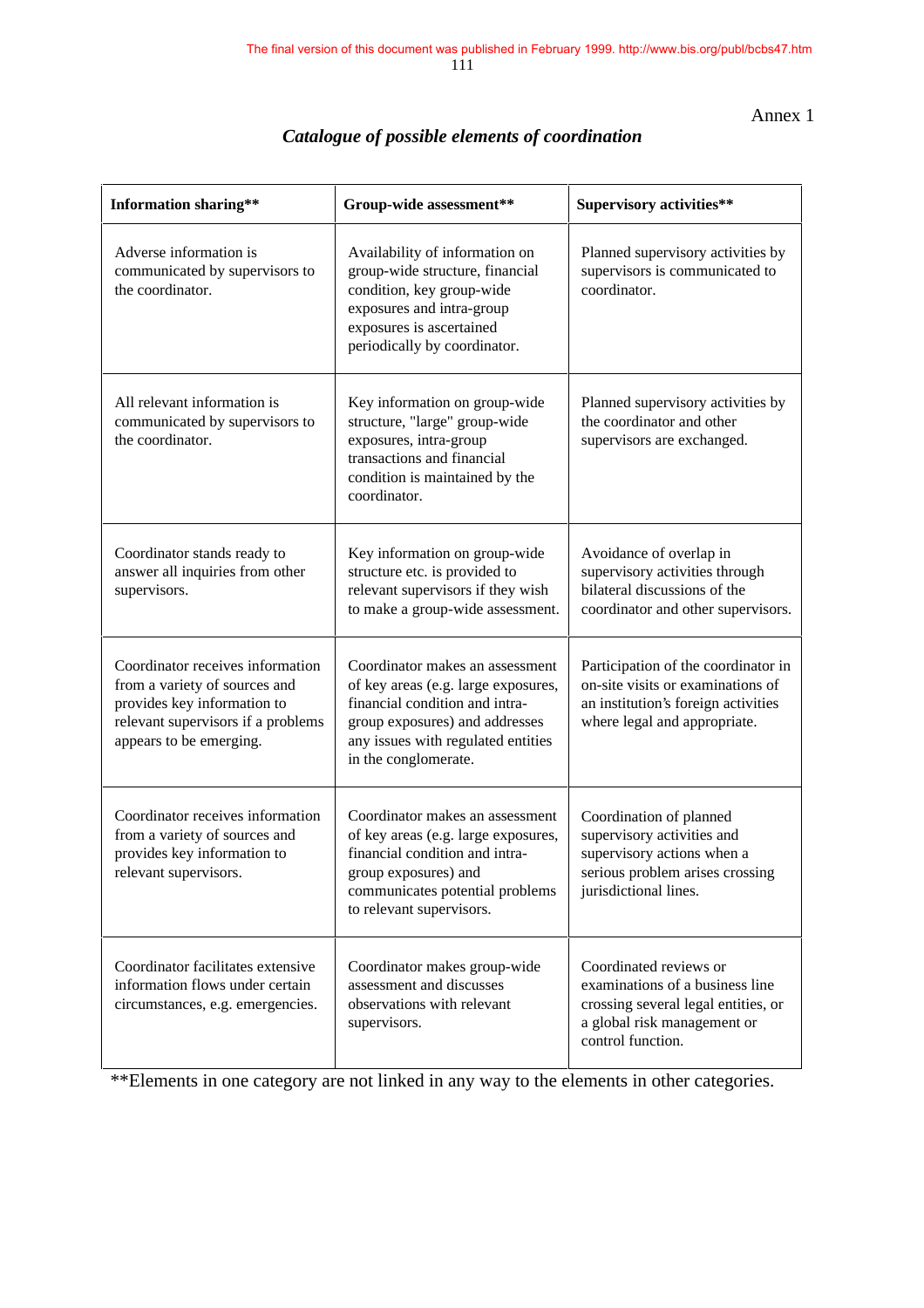Annex 2

### *Possible bases to assist in identifying a Coordinator*

The following are examples of approaches that supervisors may take in selecting a coordinator.

- Where the conglomerate is headed by a supervised bank, securities firm or insurance company, the supervisor of that parent entity, in normal circumstances, should be the Coordinator.
- Where the conglomerate is headed by a supervised bank, securities firm or insurance company but there is a dominant regulated entity in the conglomerate, for example, in terms of balance sheet assets, revenues or solvency requirements, an option would be for the supervisor of the dominant entity to be the Coordinator.
- Where the conglomerate is headed by a supervised holding company, the supervisor of the holding company, in normal circumstances, should be the Coordinator.
- Where the conglomerate is headed by a supervised holding company but there is a dominant regulated entity in the conglomerate, for example, in terms of balance sheet assets, revenues or solvency requirements, an option would be for the supervisor of the dominant entity to be the Coordinator.
- Where the conglomerate is headed by an unsupervised holding company, an option would be for the supervisor of the dominant regulated entity in the conglomerate, for example, in terms of balance sheet assets, revenues or solvency requirements, to be the Coordinator.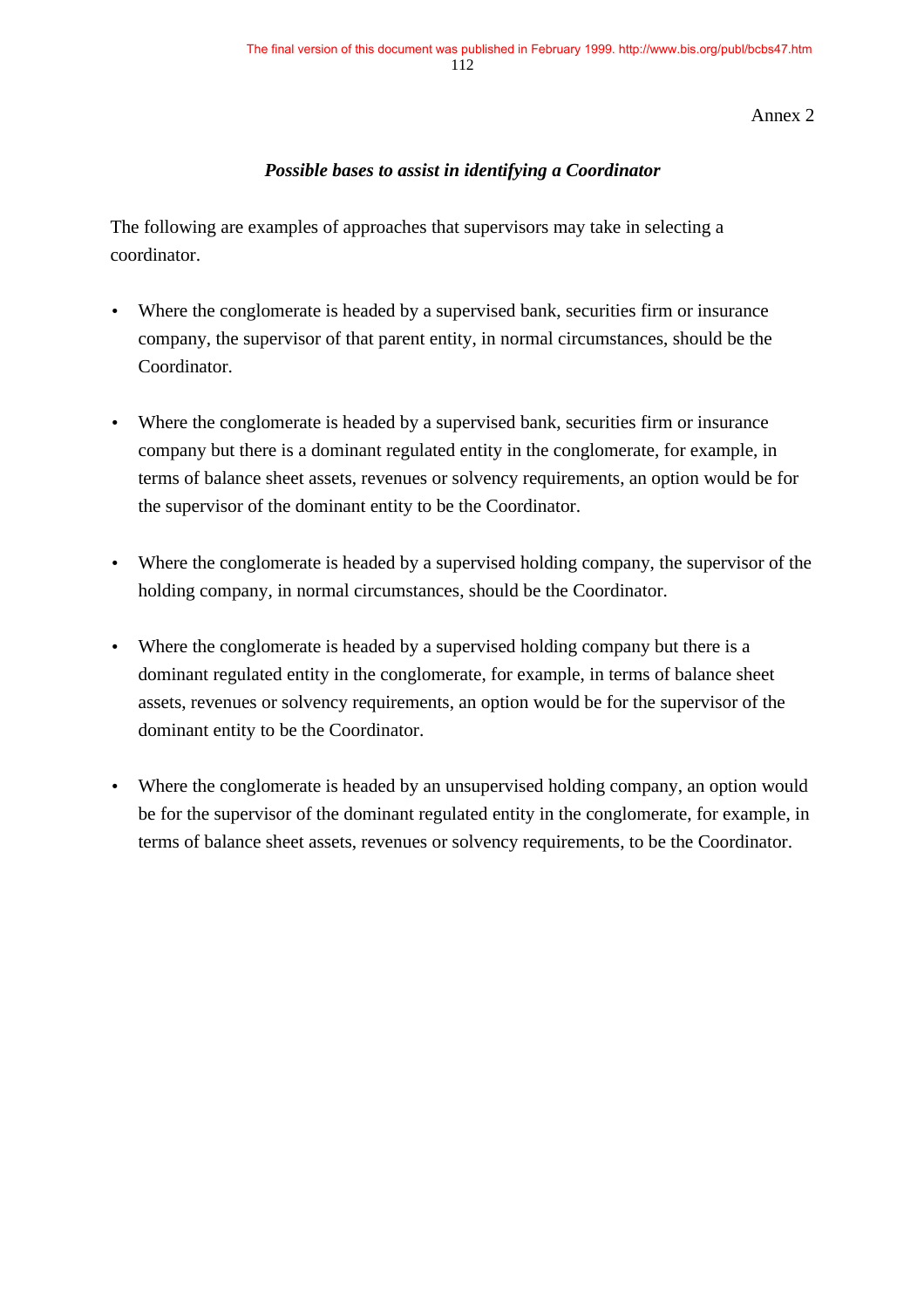# Supervisory Questionnaire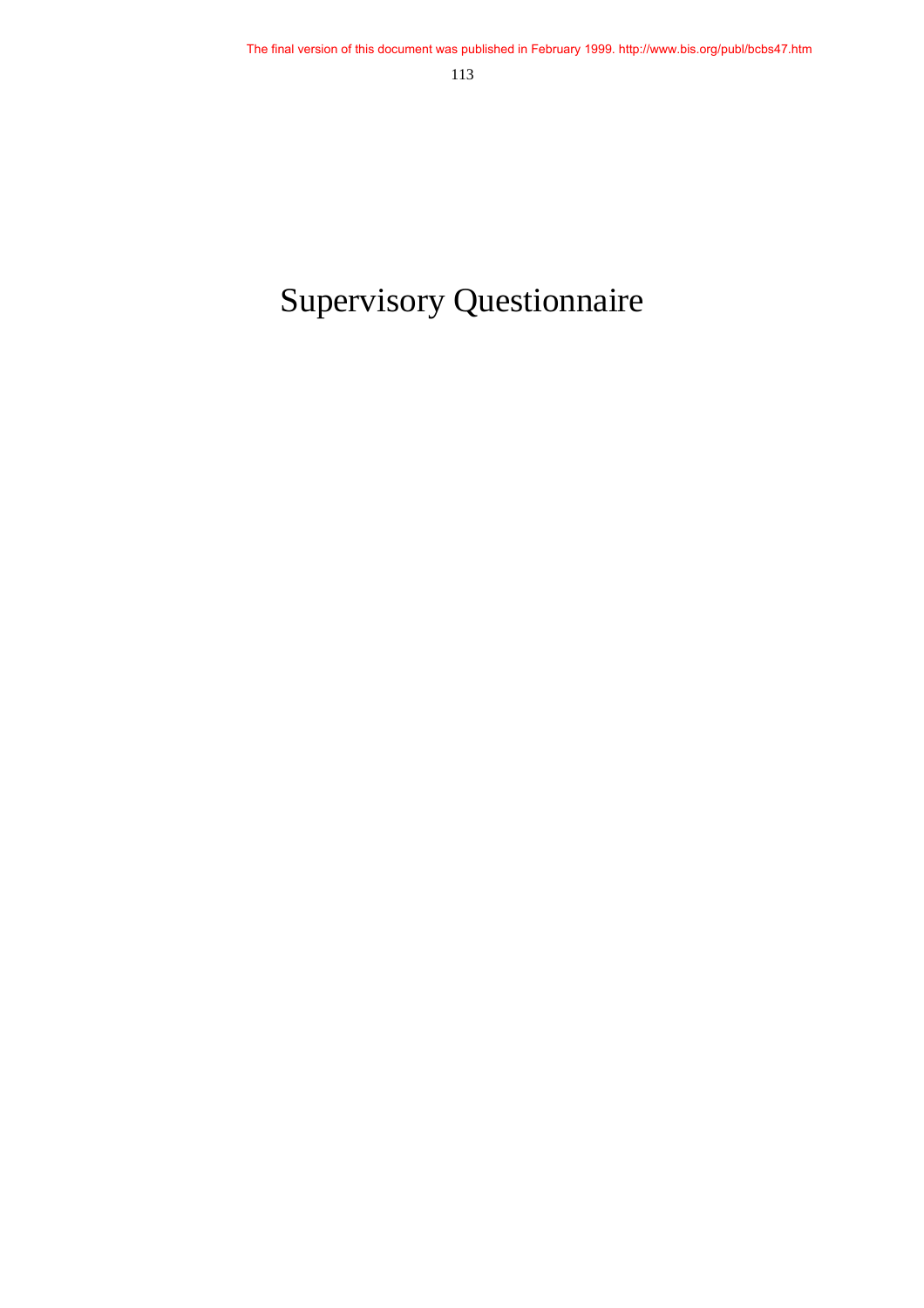#### **Supervisory Questionnaire**

#### **Introduction**

The Supervisory Questionnaire (the Questionnaire) was developed by the Mapping Task Force to collect information on supervisors' objectives and approaches. The continuing work of the Joint Forum and experience gained in using the Questionnaire may result in changes to enhance its coverage, make it a more useful tool in better understanding supervisors' objectives and practices, and in facilitating arrangements for the exchange of information relating to financial conglomerates. The Matrix included at the end can be used to capture responses to the questions.

The Questionnaire should be completed, to the extent that the conglomerates are involved in each sector, by each of the banking, securities and insurance supervisory agencies in those countries where the conglomerate has a significant presence. This will permit a comprehensive matching of supervisory structures to the conglomerates' business structures and the identification of areas where specific attention or measures are needed.

#### **I. STATED PURPOSE AND OBJECTIVES OF SUPERVISION**

#### **II. LEGAL AUTHORITY**

- **A. Scope of licensing or registration authority/ability to grant, restricts or revoke license/registration**
- 1. Factors considered in granting, restricting or revoking license/registration (e.g., capital adequacy, organisational structure, management)
- 2. Conditions under which authority/ability is used or not used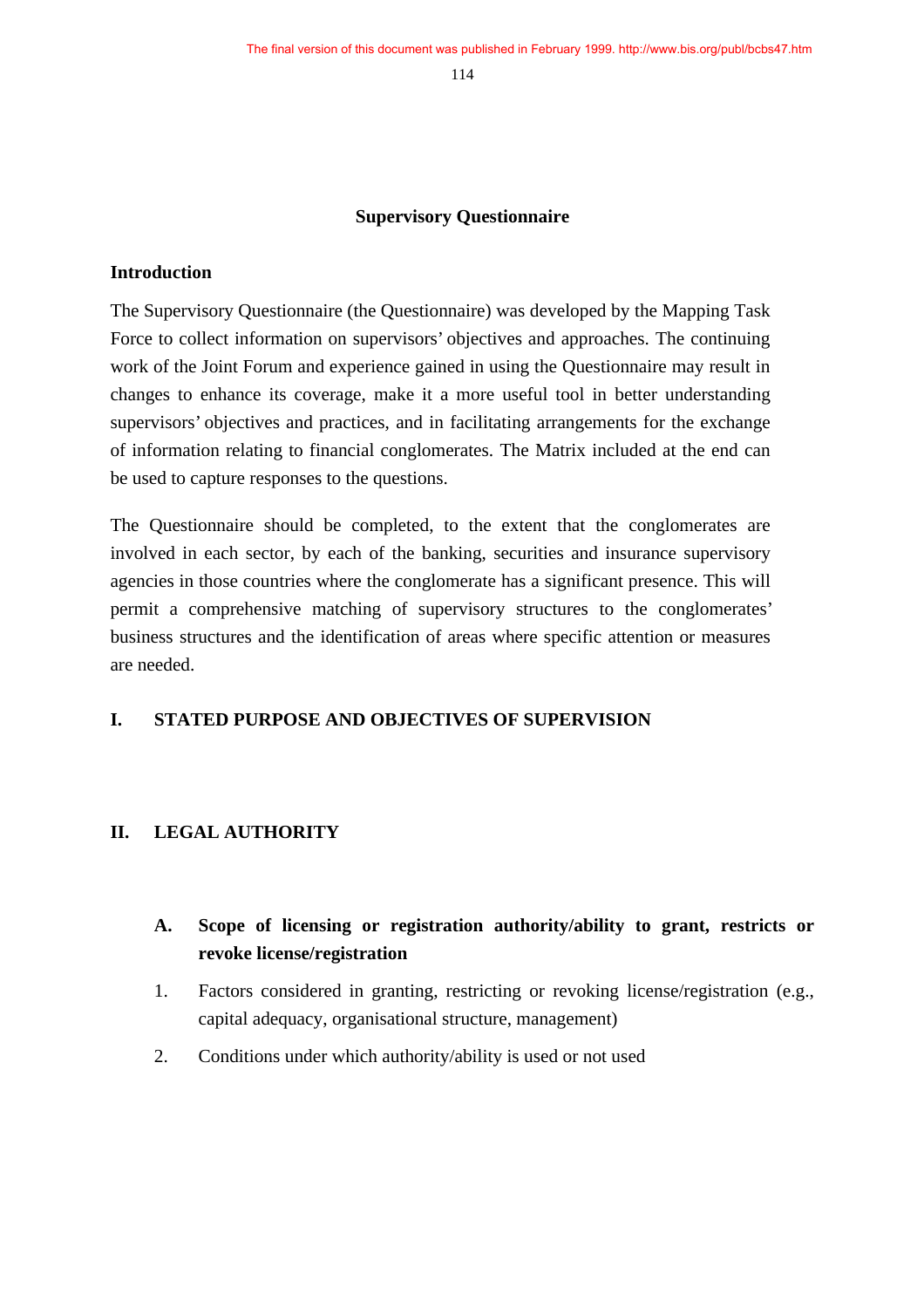### **B. Changes in financial institution powers/structure**

- 1. Source of authority by type of institution (e.g., bank, securities and insurance institutions, affiliates of regulated entities)
- 2. Necessity of obtaining supervisor's approval for new activities
- 3. Necessity of obtaining supervisor's approval to invest in subsidiaries or associated companies
- 4. Necessity of obtaining supervisor's approval for change of ownership/control

# **C. Authority to compel reports/information from institutions, from external auditors, from third parties**

- 1. Type of entity/source
- 2. Scope, including affiliates of the regulated entity

### **D. Authority to share information**

- 1. Other supervisors or regulators
	- a. Banking,. securities and insurance supervisors
	- b. Domestic vs. foreign
- 2. Law enforcement
- 3. Monetary authorities
- 4. Other third parties
- 5. Obligations of professional secrecy

# **E. Authority to make on-site visits**

- 1. Type of entity
- 2. Scope of review
- 3. Frequency requirements
- 4. Affiliates of regulated entity

# **F. Statutory/regulatory authority to take enforcement or remedial action**

- 1. Publicly disclosed
- 2. Undisclosed/non-public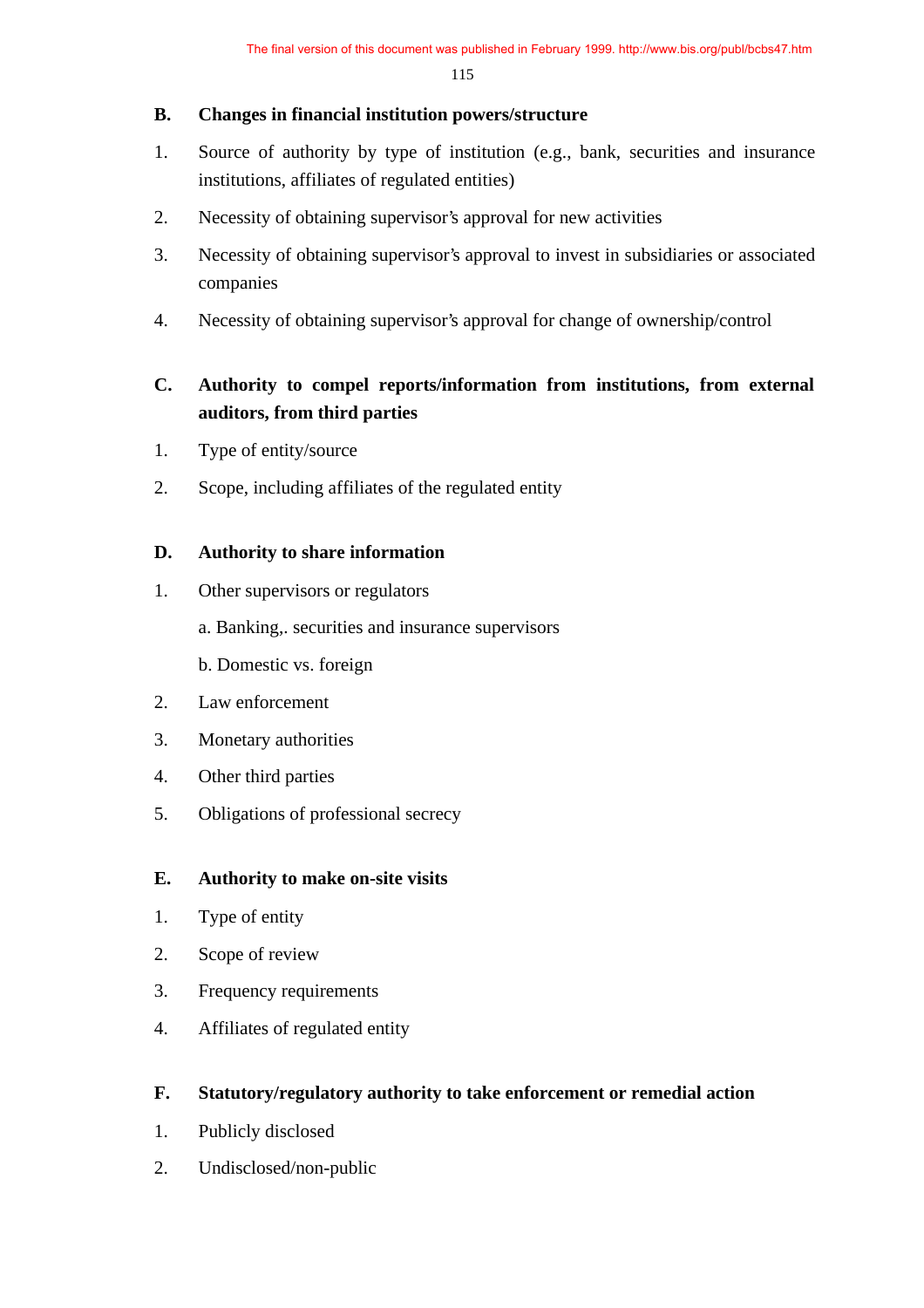- 3. Authority to enforce other regulators/supervisors laws
- 4. Authority of supervisor to stop activities of financial institution
- 5. Responsibility to refer matters to other regulators
- 6. Conditions under which authority is used or not used
- **G. Obligation/authority to promulgate prudential standards**
- **H. Obligation/authority to promulgate financial integrity standards**

### **III. METHODS OF ASSESSING FINANCIAL CONDITION**

### **A. Monitoring/Surveillance**

- 1. Routine reporting to supervisor
	- (a) Reporting institutions (e.g. regulated entity only or consolidated reporting)
	- (b) Coverage of reports (e.g., financial statements, intercompany funding)
	- (c) Frequency of reports
	- (d) Public availability of routine reporting
- 2. Types of monitoring/surveillance reports produced
	- (a) Institutions covered by monitoring/surveillance and method of selection (e.g., regulated entity alone or including affiliates of regulated entity)
	- (b) Types of analysis used to analyse reporting information (e.g., ratio analysis, predictive models)
	- (c) Frequency of monitoring/surveillance reports
	- (d) Types of follow up (e.g., meeting with management, targeted inspections)
	- (e) Access to monitoring/surveillance reports and analyses (e.g., public report, confidential report)
- 3. Non-routine reporting to supervisor

# **B. On-site inspections**

- 1. Basic information
	- (a) Types of financial institutions covered (and not covered) by on-site inspections and method of selection (e.g., bank, securities and insurance institutions, affiliates of regulated entity)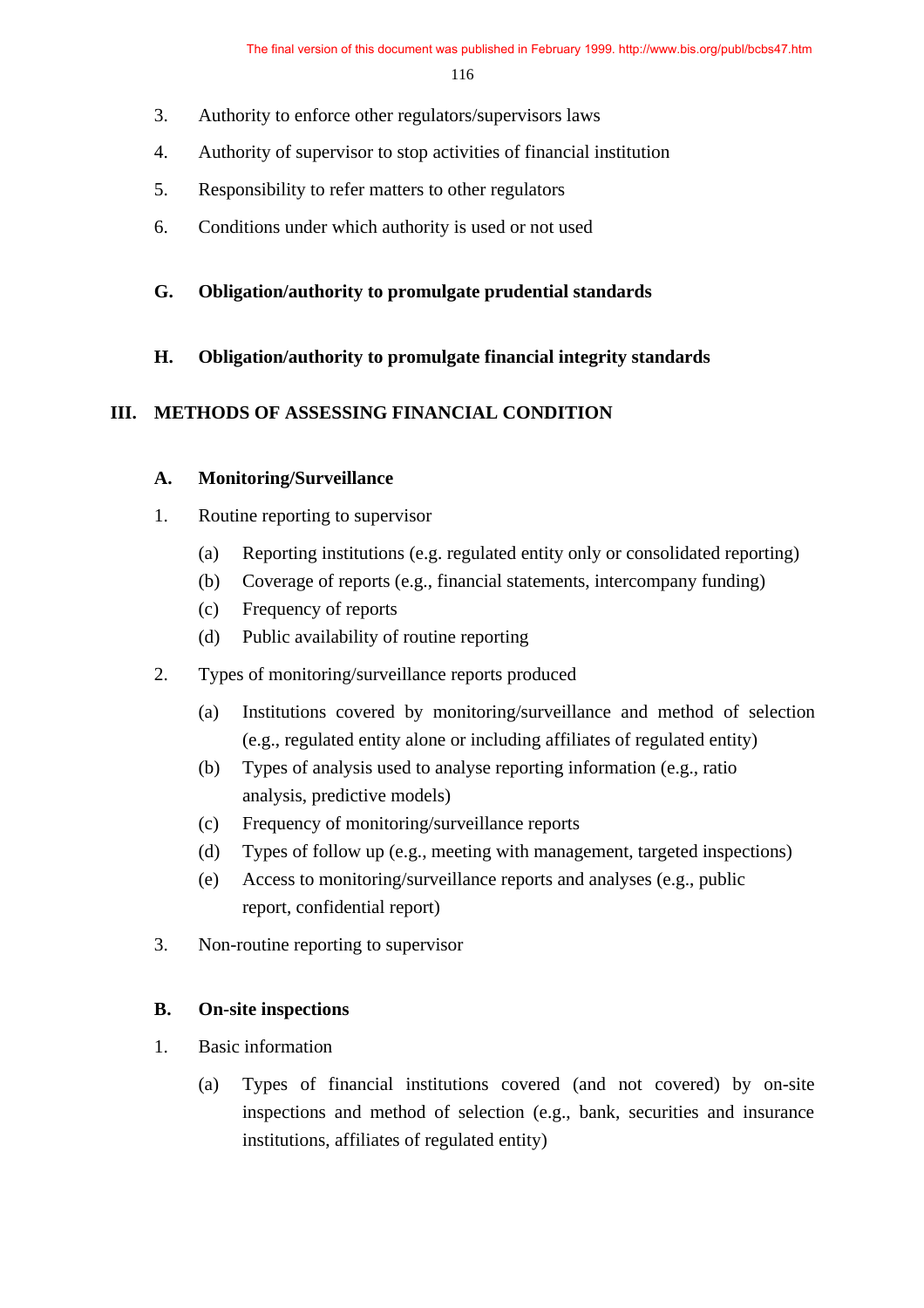- (b) Frequency of on-site inspections of institutions (and individual domestic and foreign entities)
- (c) Qualifications of personnel conducting on-site inspections (e.g., commissioned examiners, auditors, market specialists, self-regulatory organisations)
- (d) Aspects of condition and compliance reviewed during on-site inspections (e.g., capital, earnings, risk management, intercompany transactions)
- (e) Scope of work on risk management (e.g., credit risk, market risk, liquidity risk, settlement risk, underwriting, claims and reserving risks, asset risk, operational risk, support functions risk, compliance with laws and regulations, internal audit)
- (f) Process and procedures used to evaluate components of inspections (e.g., meetings with management, interviews with line personnel, transaction testing, review of risk management and valuation models)
- 2. Product of on-site inspections
	- (a) Type of reports (e.g., letter to management, full report for board of directors)
	- (b) Access to reports (e.g., public report, confidential report)

### **C. External auditors/self-regulatory organisations ("SROs")**

- 1. Supervisor's ability to establish scope of the audit or review
- 2. Statutory obligation of auditor/SRO to supervisor
- 3. Access to reports
	- (a) Supervisors
	- (b) Others

### **IV. TOOLS OF SUPERVISION**

- **A. Prudential regulations (e.g., lending limits, capital adequacy) and scope of application (e.g., regulated entity alone or consolidated entity)**
- **B. Supervisory guidance (e.g., risk management guidelines, sales practices guidelines, inspection manuals)**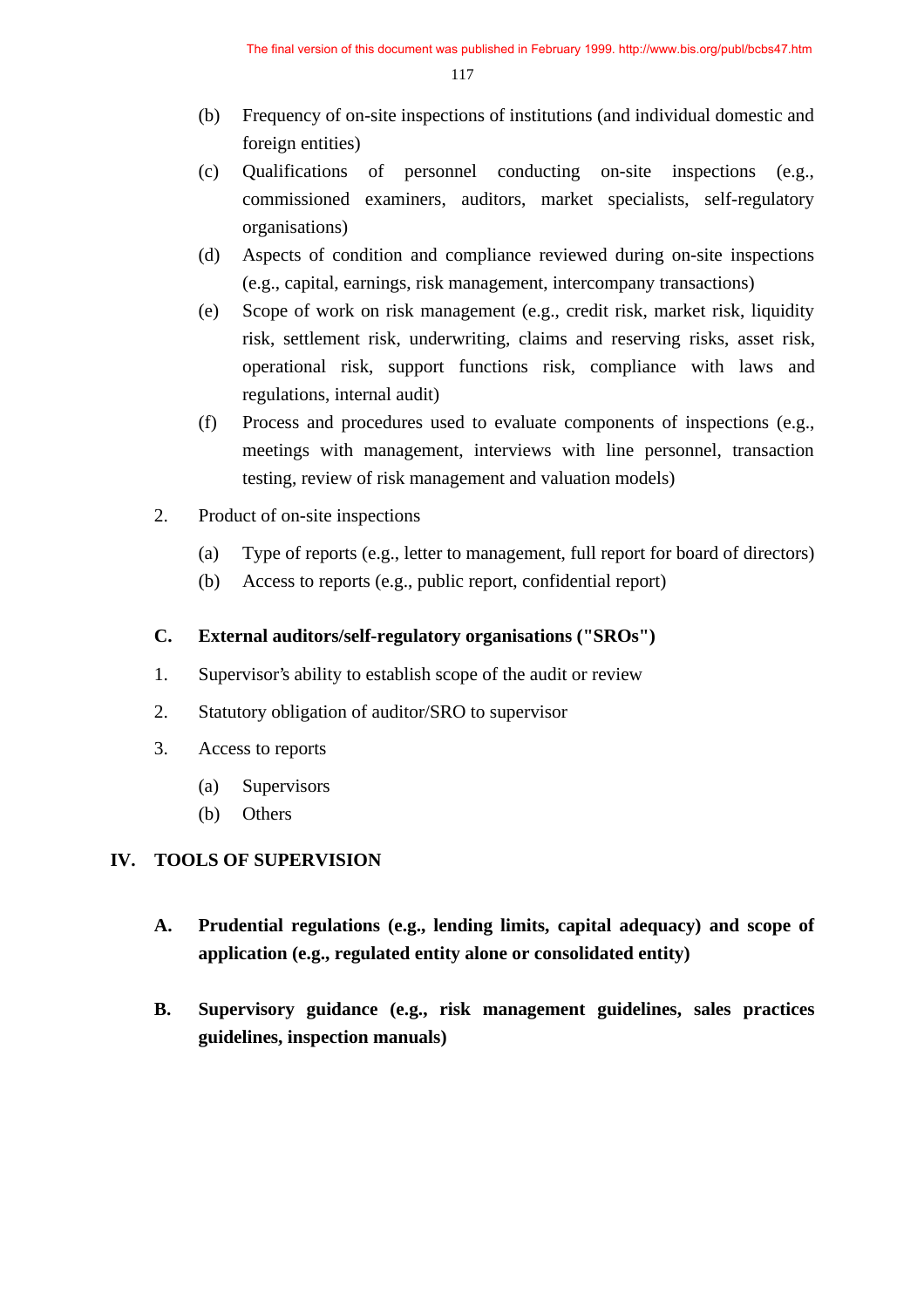# **V. OTHER MECHANISMS TO ENHANCE SOUND PRACTICES (supervisor encouraged or purely private mechanisms)**

- **A. Codes of conduct**
- **B Industry advisory groups**
- **C. Other**

#### **VI. INFORMATION FLOWS AMONG SUPERVISORS**

- **A. On-going, regular flow of information among supervisors**
- 1. Banking, securities and insurance supervisors
- 2. Domestic and foreign supervisors
- 3. Types of information
- 4. Frequency of information flows

#### **B. Flow of information under non-normal conditions**

- 1. Banking, securities and insurance supervisors
- 2. Domestic and foreign supervisors
- 3. Types of information
- 4. Frequency of information flows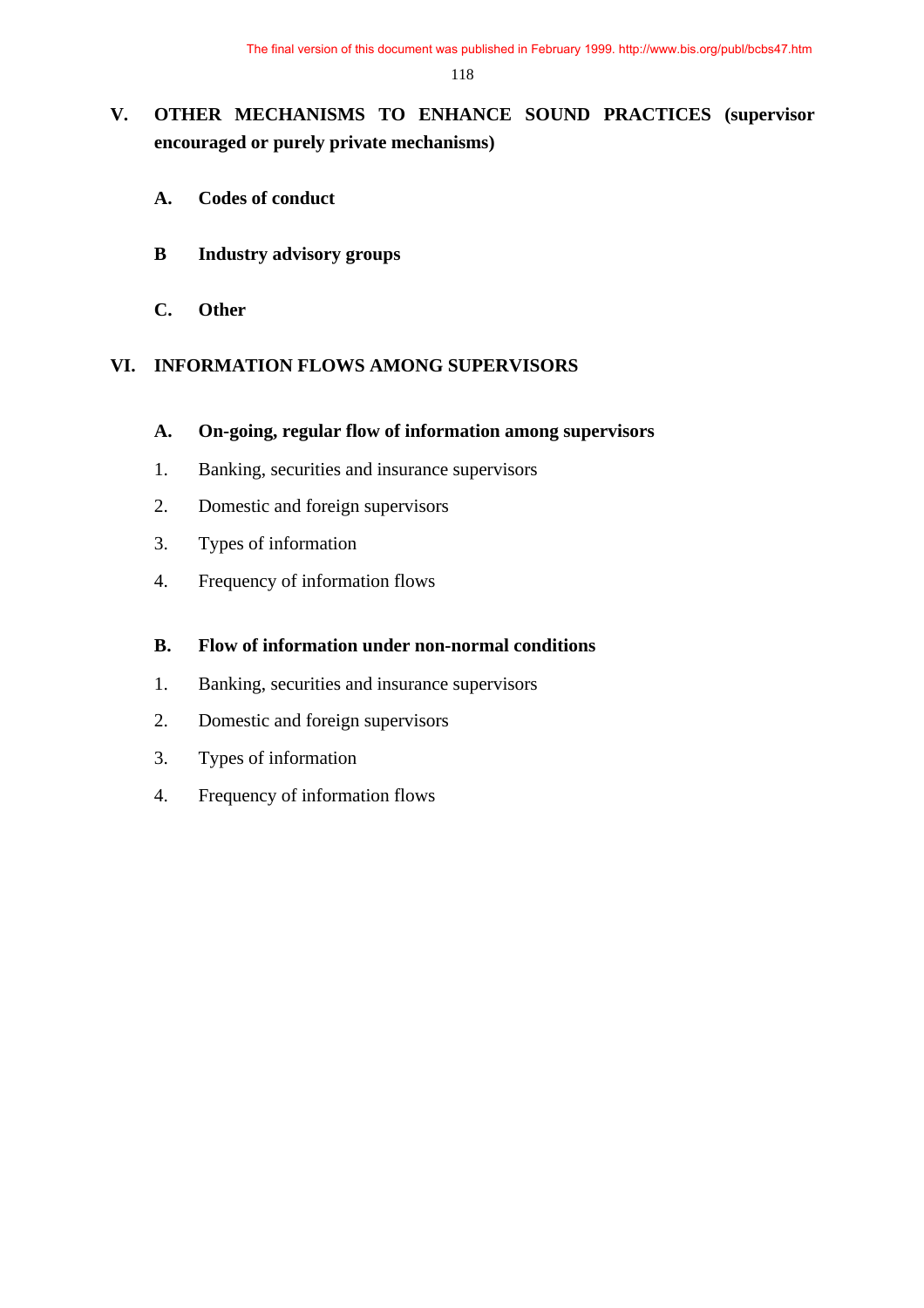#### **Matrix Record**

#### **I. STATED PURPOSE AND OBJECTIVES OF SUPERVISION**

| <b>Supervisor One</b> | <b>Supervisor Two</b> | <b>Supervisor Three</b> |
|-----------------------|-----------------------|-------------------------|
|                       |                       |                         |
|                       |                       |                         |
|                       |                       |                         |
|                       |                       |                         |
|                       |                       |                         |
|                       |                       |                         |
|                       |                       |                         |
|                       |                       |                         |

#### **II. LEGAL AUTHORITY**

|                                                            | <b>Supervisor One</b> | <b>Supervisor Two</b> | <b>Supervisor Three</b> |
|------------------------------------------------------------|-----------------------|-----------------------|-------------------------|
| A. SCOPE OF LICENSING OR REGISTRATION AUTHORITY            |                       |                       |                         |
|                                                            |                       |                       |                         |
| 1. FACTORS CONSIDERED IN                                   |                       |                       |                         |
| <b>GRANTING, RESTRICTING OR</b>                            |                       |                       |                         |
| <b>REVOKING LICENSE OR</b>                                 |                       |                       |                         |
| <b>REGISTRATION</b>                                        |                       |                       |                         |
|                                                            |                       |                       |                         |
|                                                            |                       |                       |                         |
| 2. CONDITIONS UNDER WHICH                                  |                       |                       |                         |
| AUTHORITY OR ABILITY IS USED                               |                       |                       |                         |
| OR NOT USED                                                |                       |                       |                         |
|                                                            |                       |                       |                         |
|                                                            |                       |                       |                         |
|                                                            |                       |                       |                         |
| <b>B. CHANGES IN FINANCIAL INSTITUTIONPOWERS/STRUCTURE</b> |                       |                       |                         |
|                                                            |                       |                       |                         |
| 1. SOURCE OF AUTHORITY BY TYPE                             |                       |                       |                         |
| OF INSTITUTION                                             |                       |                       |                         |
|                                                            |                       |                       |                         |
|                                                            |                       |                       |                         |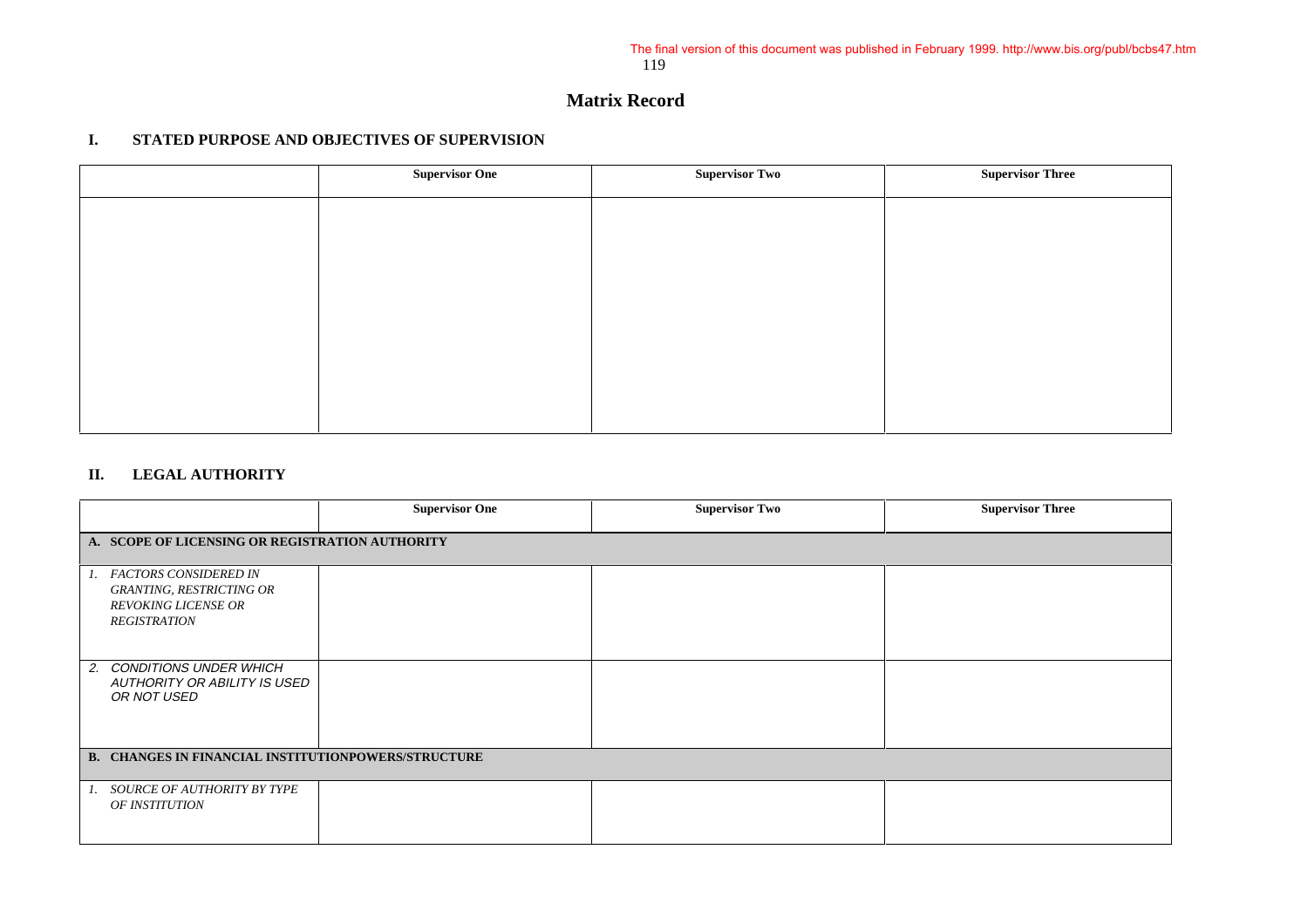| 2. NECESSITY OF OBTAINING<br>APPROVAL FOR NEW ACTIVITIES |                                                                   |  |
|----------------------------------------------------------|-------------------------------------------------------------------|--|
|                                                          |                                                                   |  |
| 3. NECESSITY OF OBTAINING                                |                                                                   |  |
| APPROVAL TO INVEST IN                                    |                                                                   |  |
| SUBSIDIARIES, etc                                        |                                                                   |  |
|                                                          |                                                                   |  |
| 4. NECESSITY OF OBTAINING<br>APPROVAL FOR CHANGE OF      |                                                                   |  |
| OWNERSHIP/CONTROL                                        |                                                                   |  |
|                                                          |                                                                   |  |
|                                                          | C. AUTHORITY TO COMPEL REPORTS/INFORMATION FROM INSTITUTIONS, ETC |  |
| 1. TYPE OF ENTITY/SOURCE                                 |                                                                   |  |
|                                                          |                                                                   |  |
| 2. SCOPE, INCLUDING. AFFILIATES                          |                                                                   |  |
|                                                          |                                                                   |  |
|                                                          |                                                                   |  |
|                                                          |                                                                   |  |
| D. AUTHORITY TO SHARE INFORMATION                        |                                                                   |  |
| 1. OTHER SUPERVISORS                                     |                                                                   |  |
| a. Banking, Securities and Insurance                     |                                                                   |  |
| Supervisors                                              |                                                                   |  |
|                                                          |                                                                   |  |
| b. Domestic and Foreign                                  |                                                                   |  |
| 2. LAW ENFORCEMENT                                       |                                                                   |  |
|                                                          |                                                                   |  |
|                                                          |                                                                   |  |
| 3. MONETARY AUTHORITIES                                  |                                                                   |  |
|                                                          |                                                                   |  |
| 4. OTHER THIRD PARTIES                                   |                                                                   |  |
|                                                          |                                                                   |  |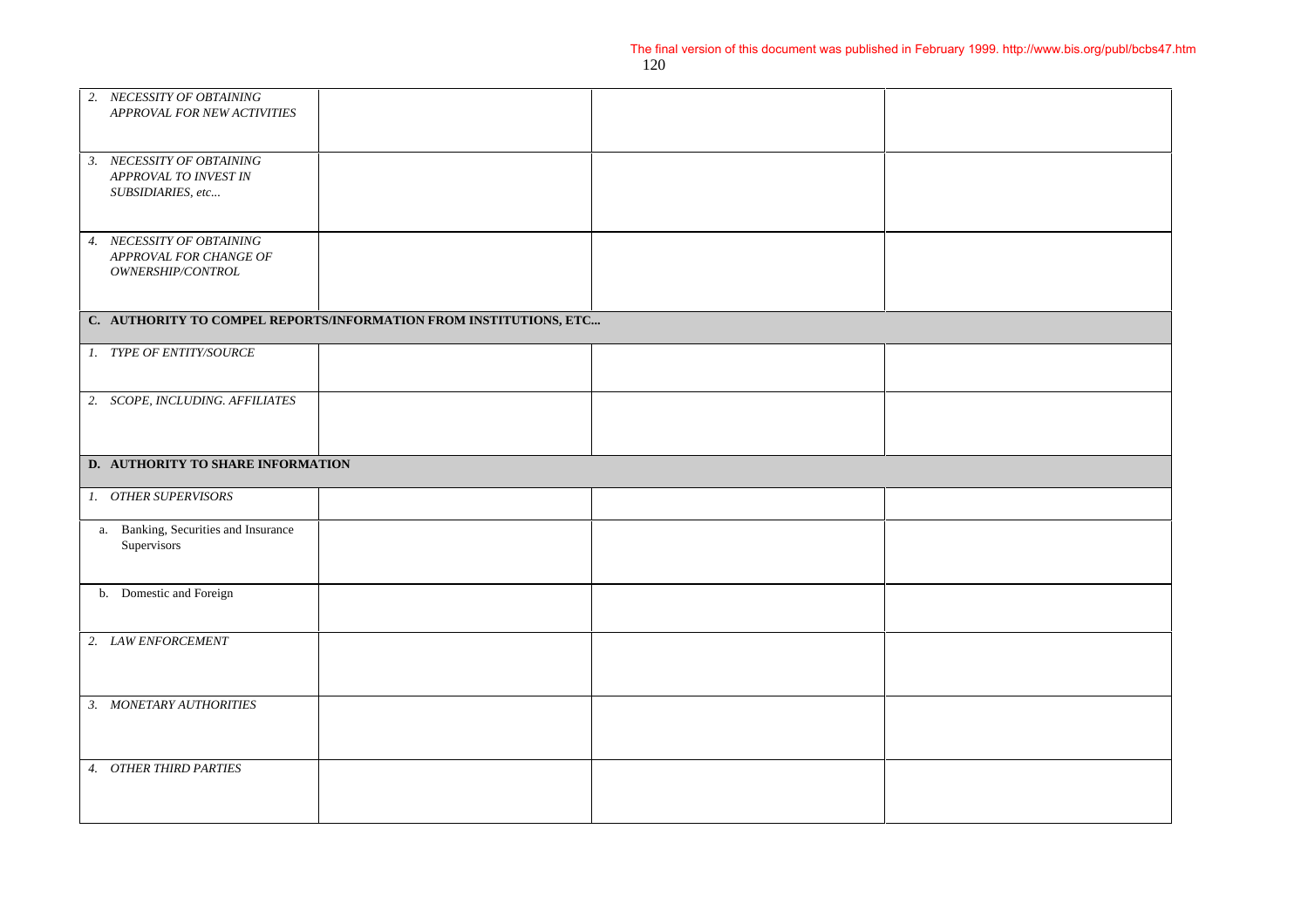| 5. OBLIGATIONS OF PROFESSIONAL<br><b>SECRECY</b>           |  |  |
|------------------------------------------------------------|--|--|
| 6. OTHER CONDITIONS EG<br><b>RECIPROCITY</b>               |  |  |
| E. AUTHORITY TO MAKE ON-SITE VISITS                        |  |  |
| 1. TYPE OF ENTITY                                          |  |  |
| 2. SCOPE OF REVIEW                                         |  |  |
| 3. FREQUENCY REQUIREMENTS                                  |  |  |
| 4. AFFILIATES OF ENTITY                                    |  |  |
| F. AUTHORITY TO TAKE ENFORCEMENT OR REMEDIAL ACTION        |  |  |
| 1. PUBLICLY DISCLOSED                                      |  |  |
| 2. UNDISCLOSED/NON-PUBLIC                                  |  |  |
| 3. AUTHORITY TO ENFORCE OTHER<br>LAWS                      |  |  |
| 4. AUTHORITY TO STOP ACTIVITIES                            |  |  |
| 5. RESPONSIBILITY TO REFER<br><b>MATTERS TO OTHERS</b>     |  |  |
| 6. CONDITIONS UNDER WHICH<br>AUTHORITY IS USED OR NOT USED |  |  |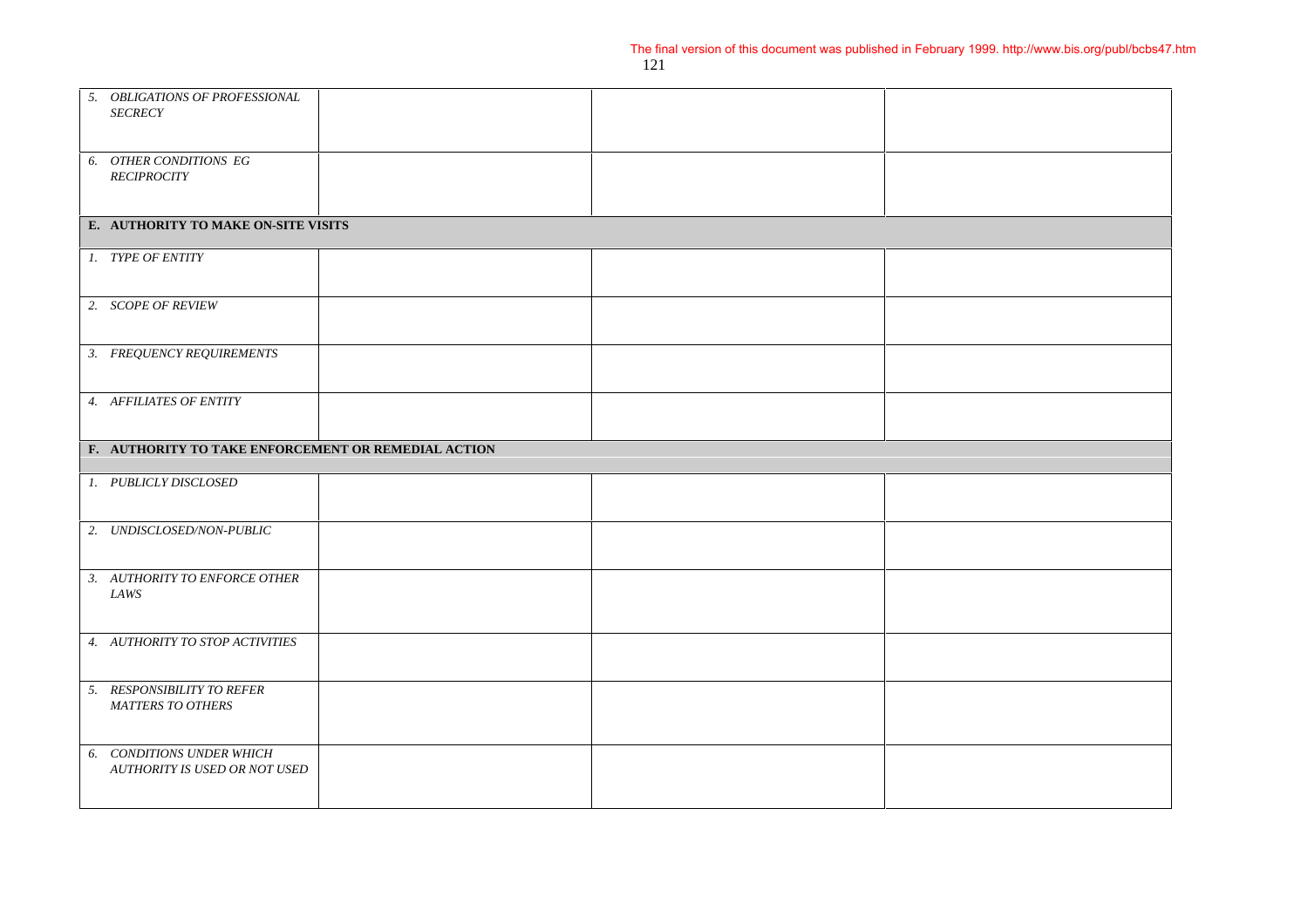| G. OBLIGATION/AUTHORITY TO PROMULGATE PRUDENTIAL STANDARDS |                                                                     |  |  |  |
|------------------------------------------------------------|---------------------------------------------------------------------|--|--|--|
|                                                            |                                                                     |  |  |  |
|                                                            |                                                                     |  |  |  |
|                                                            |                                                                     |  |  |  |
|                                                            |                                                                     |  |  |  |
|                                                            |                                                                     |  |  |  |
|                                                            | H. OBLIGATION/AUTHORITY TO PROMULGATE FINANCIAL INTEGRITY STANDARDS |  |  |  |
|                                                            |                                                                     |  |  |  |
|                                                            |                                                                     |  |  |  |
|                                                            |                                                                     |  |  |  |
|                                                            |                                                                     |  |  |  |
|                                                            |                                                                     |  |  |  |

#### **III. METHODS OF ASSESSING FINANCIAL CONDITION**

|                            | <b>Supervisor One</b> | <b>Supervisor Two</b> | <b>Supervisor Three</b> |  |  |  |  |
|----------------------------|-----------------------|-----------------------|-------------------------|--|--|--|--|
| A. MONITORING/SURVEILLANCE |                       |                       |                         |  |  |  |  |
| 1. ROUTINE REPORTING       |                       |                       |                         |  |  |  |  |
| a. Reporting Institutions  |                       |                       |                         |  |  |  |  |
| b. Coverage of Reports     |                       |                       |                         |  |  |  |  |
| c. Frequency of Reports    |                       |                       |                         |  |  |  |  |
| Public Availability<br>d.  |                       |                       |                         |  |  |  |  |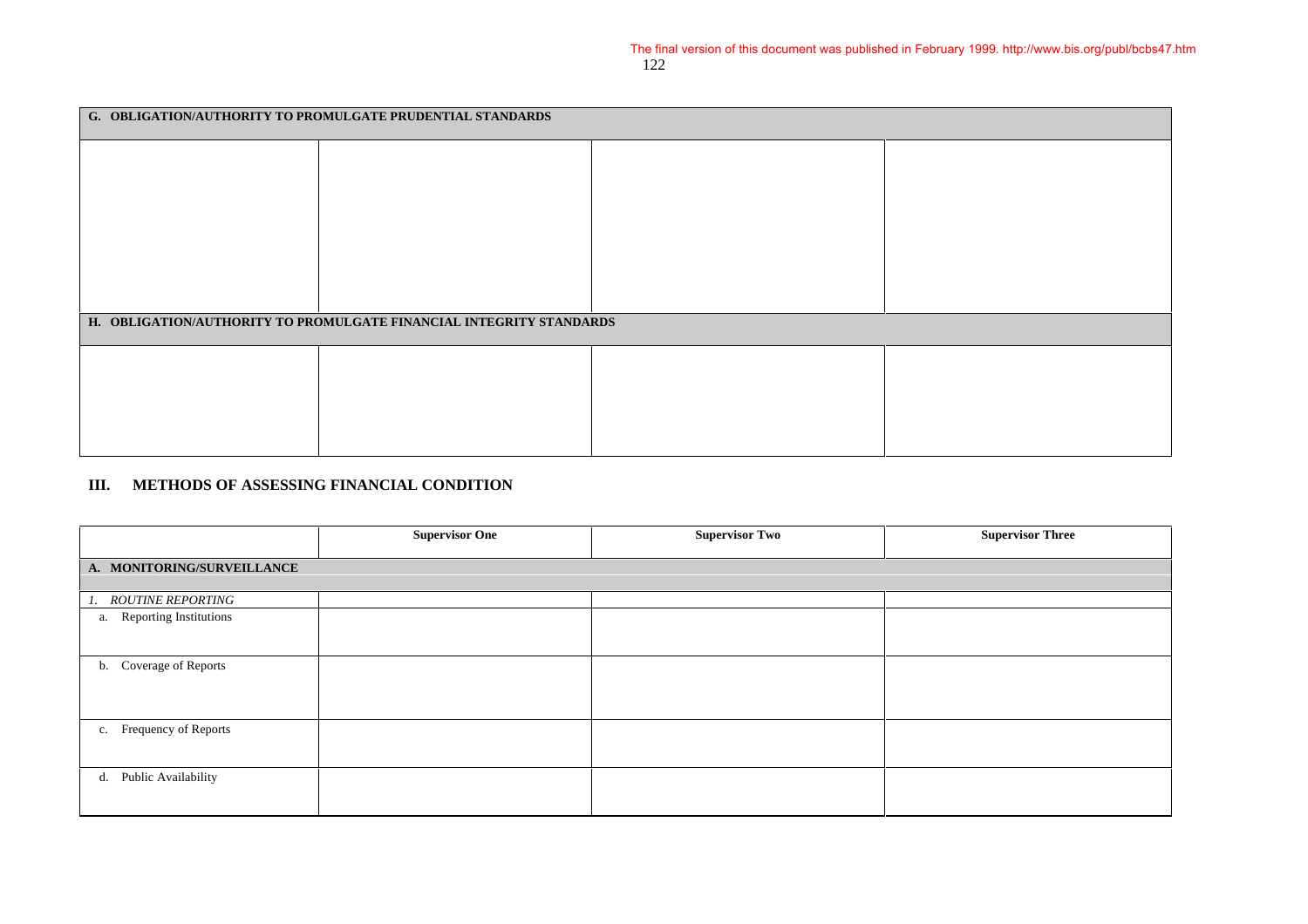| e. Changes Expected in the Future                                    |  |  |
|----------------------------------------------------------------------|--|--|
| (discuss any changes in reporting                                    |  |  |
| requirements contemplated in the                                     |  |  |
| near-term)                                                           |  |  |
|                                                                      |  |  |
| TYPES OF MONITORING/<br>2.                                           |  |  |
| SURVEILLANCE REPORTS                                                 |  |  |
| a. Institutions Covered and Method of                                |  |  |
| Selection                                                            |  |  |
|                                                                      |  |  |
|                                                                      |  |  |
| b. Types of Analysis Used to Analyze                                 |  |  |
| Information                                                          |  |  |
|                                                                      |  |  |
| c. Frequency of Monitoring/                                          |  |  |
| Surveillance Reports                                                 |  |  |
|                                                                      |  |  |
|                                                                      |  |  |
| d. Types of Follow-Up                                                |  |  |
|                                                                      |  |  |
|                                                                      |  |  |
| e. Access to Monitoring/ Surveillance                                |  |  |
| Reports                                                              |  |  |
|                                                                      |  |  |
|                                                                      |  |  |
| f. Expected or Planned Changes in<br>Surveillance/Monitoring Systems |  |  |
|                                                                      |  |  |
|                                                                      |  |  |
| 3. NON-ROUTINE REPORTING                                             |  |  |
|                                                                      |  |  |
|                                                                      |  |  |
|                                                                      |  |  |
|                                                                      |  |  |
|                                                                      |  |  |
|                                                                      |  |  |
| <b>B. ON-SITE INSPECTIONS</b>                                        |  |  |
| 1. BASIC INFORMATION                                                 |  |  |
| a. Types of Institutions Covered by                                  |  |  |
| On-site Inspections and Method of                                    |  |  |
| Selection                                                            |  |  |
|                                                                      |  |  |
|                                                                      |  |  |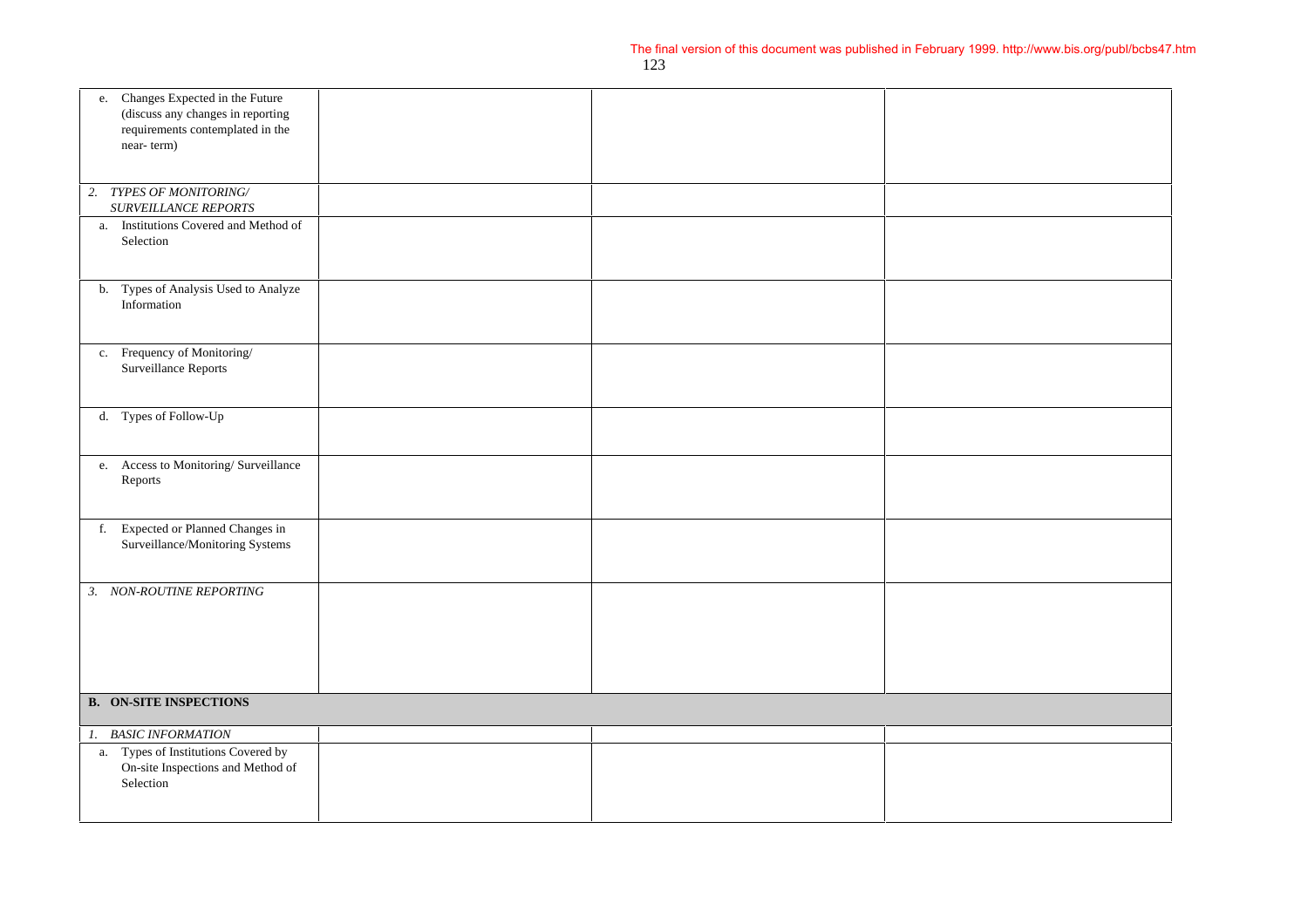|    | b. Frequency of On-site Inspections                                                                                                                          |  |  |
|----|--------------------------------------------------------------------------------------------------------------------------------------------------------------|--|--|
|    | c. Qualifications of Personnel                                                                                                                               |  |  |
|    | d. Aspects of Condition and<br>Compliance Reviewed During<br>On-site Inspection                                                                              |  |  |
|    | e. Scope of Work on Risk Management                                                                                                                          |  |  |
| f. | Process and Procedures to Evaluate<br>Components of Inspections                                                                                              |  |  |
| g. | Changes Planned or Expected in<br>On-site Inspections (discuss changes<br>in scope, frequency, specific work on<br>internal controls and risk<br>management) |  |  |
|    | 2. PRODUCT OF ON-SITE<br><b>INSPECTIONS</b>                                                                                                                  |  |  |
|    | a. Type of Reports                                                                                                                                           |  |  |
|    | b. Access to Reports                                                                                                                                         |  |  |
|    | C. EXTERNAL AUDITORS/INDEPENDENT ACTUARIES/SROS                                                                                                              |  |  |
|    | 1. SUPERVISOR'S ABILITY TO<br>ESTABLISH SCOPE OF<br><b>AUDIT/REVIEW</b>                                                                                      |  |  |
|    |                                                                                                                                                              |  |  |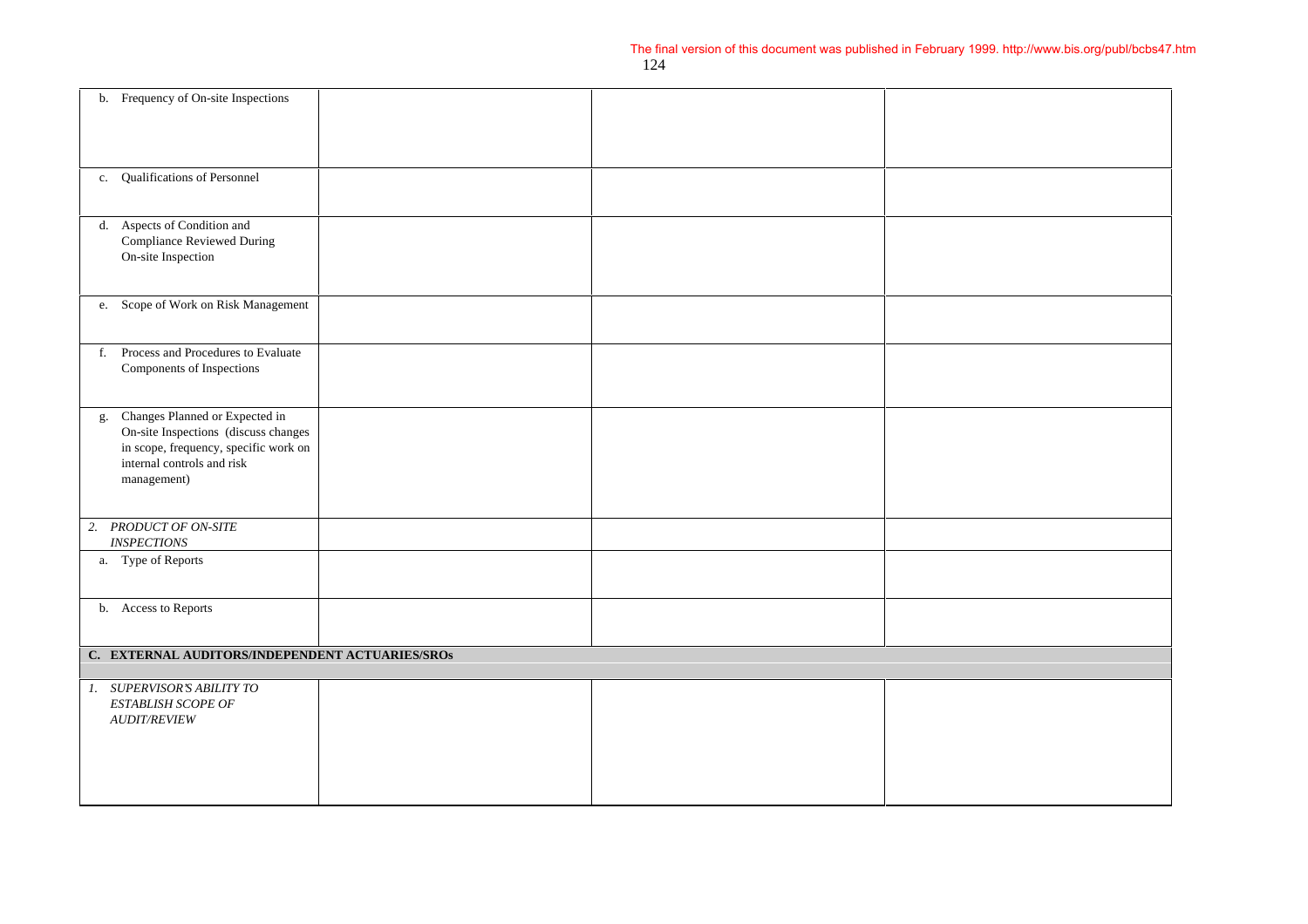| 2. STATUTORY OBLIGATION OF<br>AUDITOR/ACTUARY/SRO TO |  |  |
|------------------------------------------------------|--|--|
| <i><b>SUPERVISOR</b></i>                             |  |  |
|                                                      |  |  |
|                                                      |  |  |
|                                                      |  |  |
| 3. ACCESS TO REPORTS                                 |  |  |
| a. Supervisors                                       |  |  |
|                                                      |  |  |
|                                                      |  |  |
|                                                      |  |  |
| b. Others                                            |  |  |
|                                                      |  |  |
|                                                      |  |  |
|                                                      |  |  |

#### **IV. TOOLS OF SUPERVISION**

|                                                    | <b>Supervisor One</b> | <b>Supervisor Two</b> | <b>Supervisor Three</b> |  |  |
|----------------------------------------------------|-----------------------|-----------------------|-------------------------|--|--|
| A. PRUDENTIAL REGULATIONS AND SCOPE OF APPLICATION |                       |                       |                         |  |  |
|                                                    |                       |                       |                         |  |  |
|                                                    |                       |                       |                         |  |  |
|                                                    |                       |                       |                         |  |  |
|                                                    |                       |                       |                         |  |  |
|                                                    |                       |                       |                         |  |  |
|                                                    |                       |                       |                         |  |  |
|                                                    |                       |                       |                         |  |  |
|                                                    |                       |                       |                         |  |  |
|                                                    |                       |                       |                         |  |  |
| <b>B. SUPERVISORY GUIDANCE</b>                     |                       |                       |                         |  |  |
|                                                    |                       |                       |                         |  |  |
|                                                    |                       |                       |                         |  |  |
|                                                    |                       |                       |                         |  |  |
|                                                    |                       |                       |                         |  |  |
|                                                    |                       |                       |                         |  |  |
|                                                    |                       |                       |                         |  |  |
|                                                    |                       |                       |                         |  |  |
|                                                    |                       |                       |                         |  |  |
|                                                    |                       |                       |                         |  |  |
|                                                    |                       |                       |                         |  |  |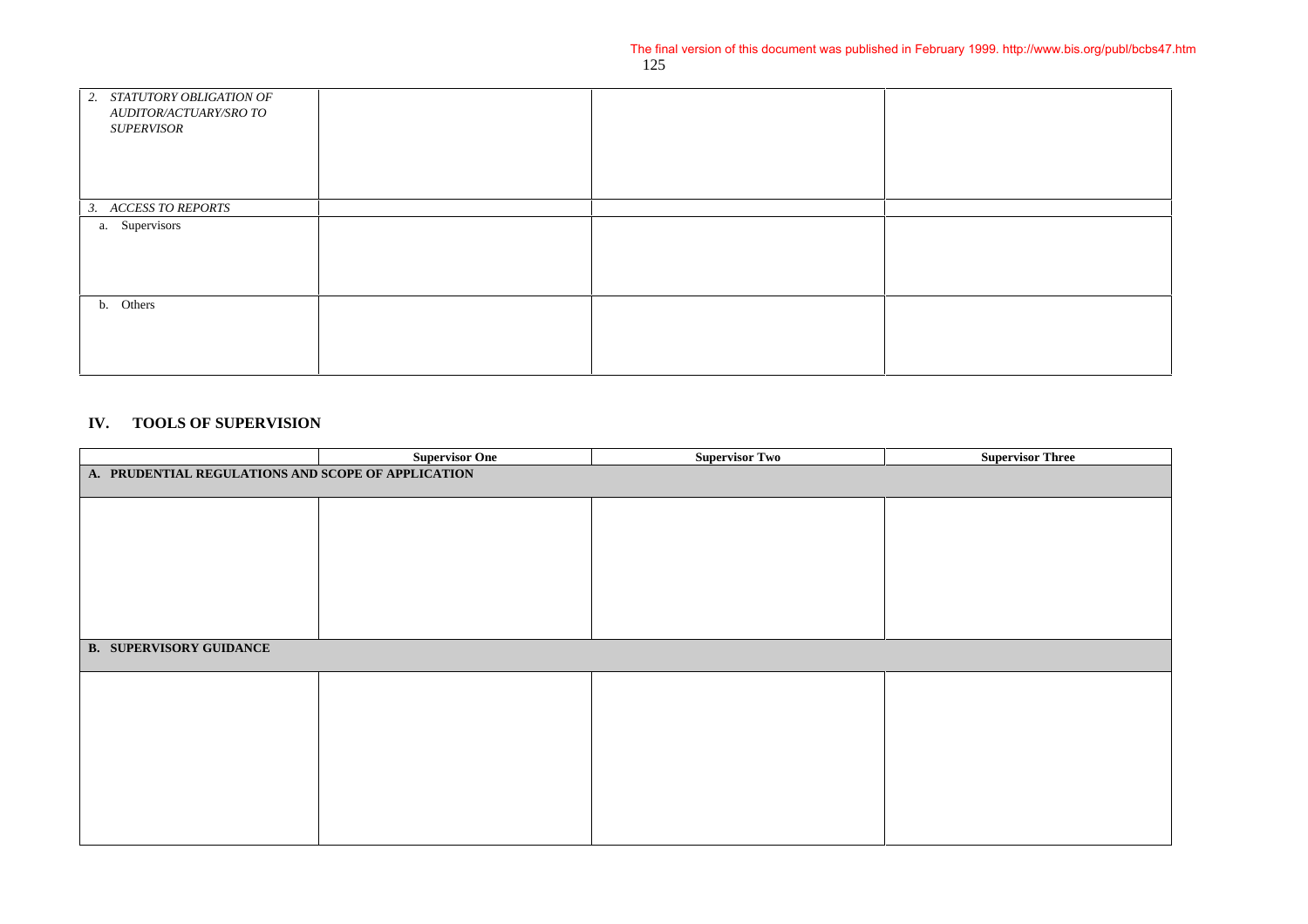#### **V. OTHER MECHANISMS TO ENHANCE SOUND PRACTICES**

|                                    | <b>Supervisor One</b> | <b>Supervisor Two</b> | <b>Supervisor Three</b> |  |  |  |
|------------------------------------|-----------------------|-----------------------|-------------------------|--|--|--|
| A. CODES OF CONDUCT                |                       |                       |                         |  |  |  |
|                                    |                       |                       |                         |  |  |  |
|                                    |                       |                       |                         |  |  |  |
|                                    |                       |                       |                         |  |  |  |
|                                    |                       |                       |                         |  |  |  |
|                                    |                       |                       |                         |  |  |  |
|                                    |                       |                       |                         |  |  |  |
|                                    |                       |                       |                         |  |  |  |
| <b>B. INDUSTRY ADVISORY GROUPS</b> |                       |                       |                         |  |  |  |
|                                    |                       |                       |                         |  |  |  |
|                                    |                       |                       |                         |  |  |  |
|                                    |                       |                       |                         |  |  |  |
|                                    |                       |                       |                         |  |  |  |
|                                    |                       |                       |                         |  |  |  |
|                                    |                       |                       |                         |  |  |  |
| C. OTHER                           |                       |                       |                         |  |  |  |
|                                    |                       |                       |                         |  |  |  |
|                                    |                       |                       |                         |  |  |  |
|                                    |                       |                       |                         |  |  |  |
|                                    |                       |                       |                         |  |  |  |
|                                    |                       |                       |                         |  |  |  |
|                                    |                       |                       |                         |  |  |  |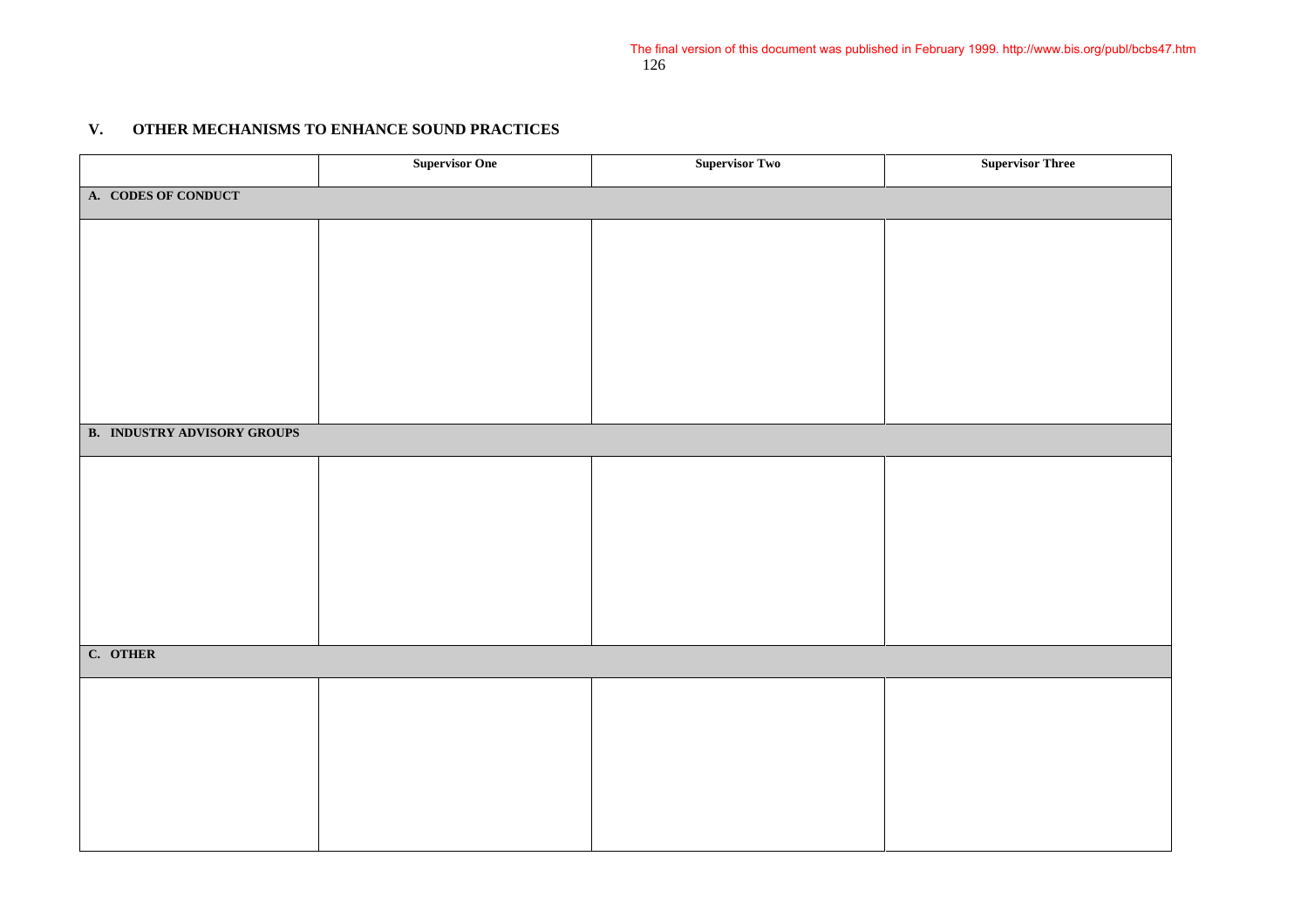#### **VI. INFORMATION FLOWS AMONG SUPERVISORS**

|                                                                                                                  | <b>Supervisor One</b> | <b>Supervisor Two</b> | <b>Supervisor Three</b> |  |
|------------------------------------------------------------------------------------------------------------------|-----------------------|-----------------------|-------------------------|--|
| A. ON-GOING, REGULAR FLOWS                                                                                       |                       |                       |                         |  |
| 1. BANKING, SECURITIES AND<br><b>INSURANCE SUPERVISORS</b>                                                       |                       |                       |                         |  |
| 2. DOMESTIC AND FOREIGN<br>$\label{eq:subF} \begin{minipage}{0.4\linewidth} \textit{SUPERVISORS} \end{minipage}$ |                       |                       |                         |  |
| 3. TYPES OF INFORMATION                                                                                          |                       |                       |                         |  |
| 4. FREQUENCY OF FLOWS                                                                                            |                       |                       |                         |  |
| <b>B. FLOWS UNDER NON-NORMAL CONDITIONS</b>                                                                      |                       |                       |                         |  |
| 1. BANKING, SECURITIES AND<br><b>INSURANCE SUPERVISORS</b>                                                       |                       |                       |                         |  |